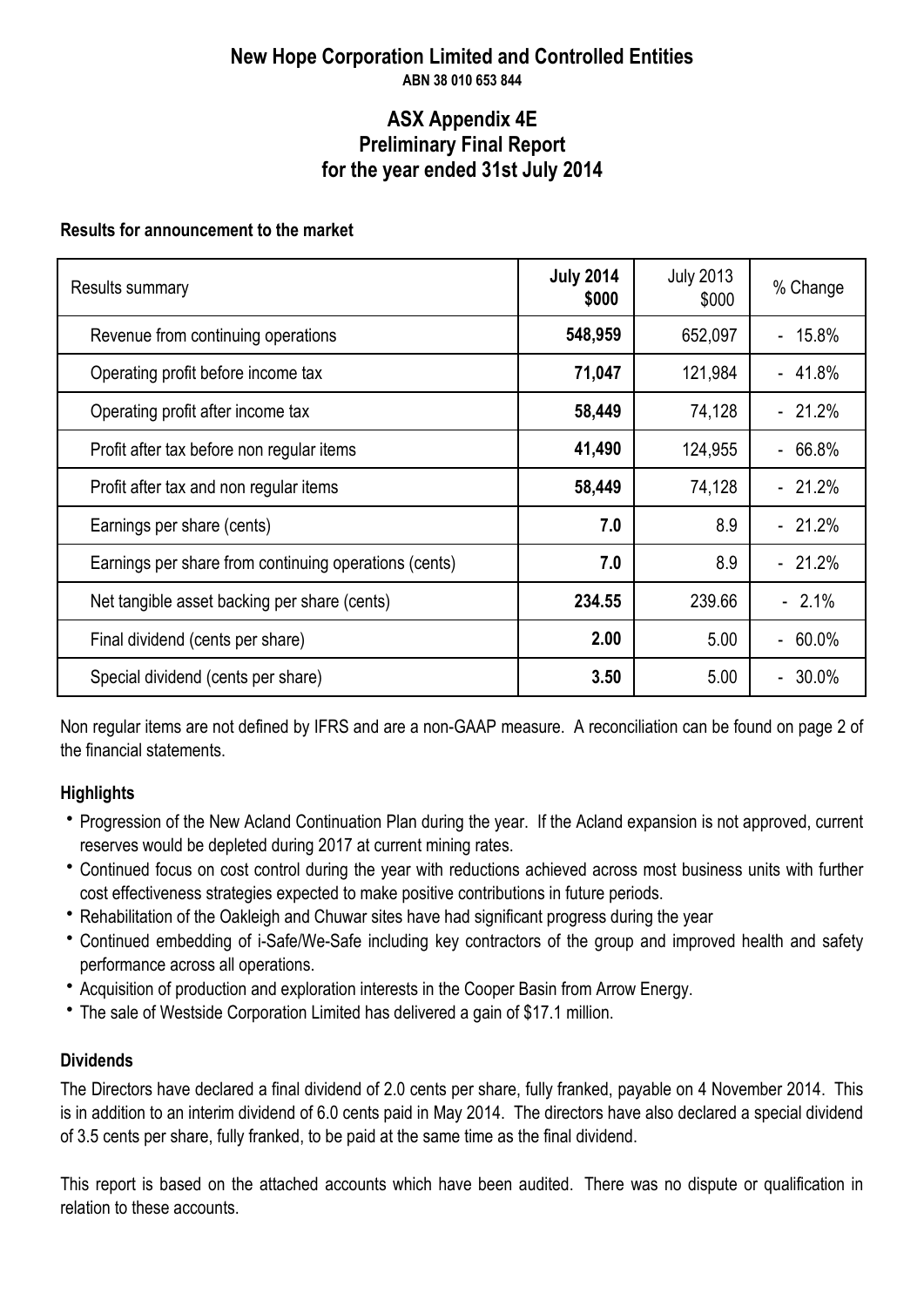

# New Hope Corporation Limited A.B.N. 38 010 653 844

# Directors' Annual Report and Financial Statements

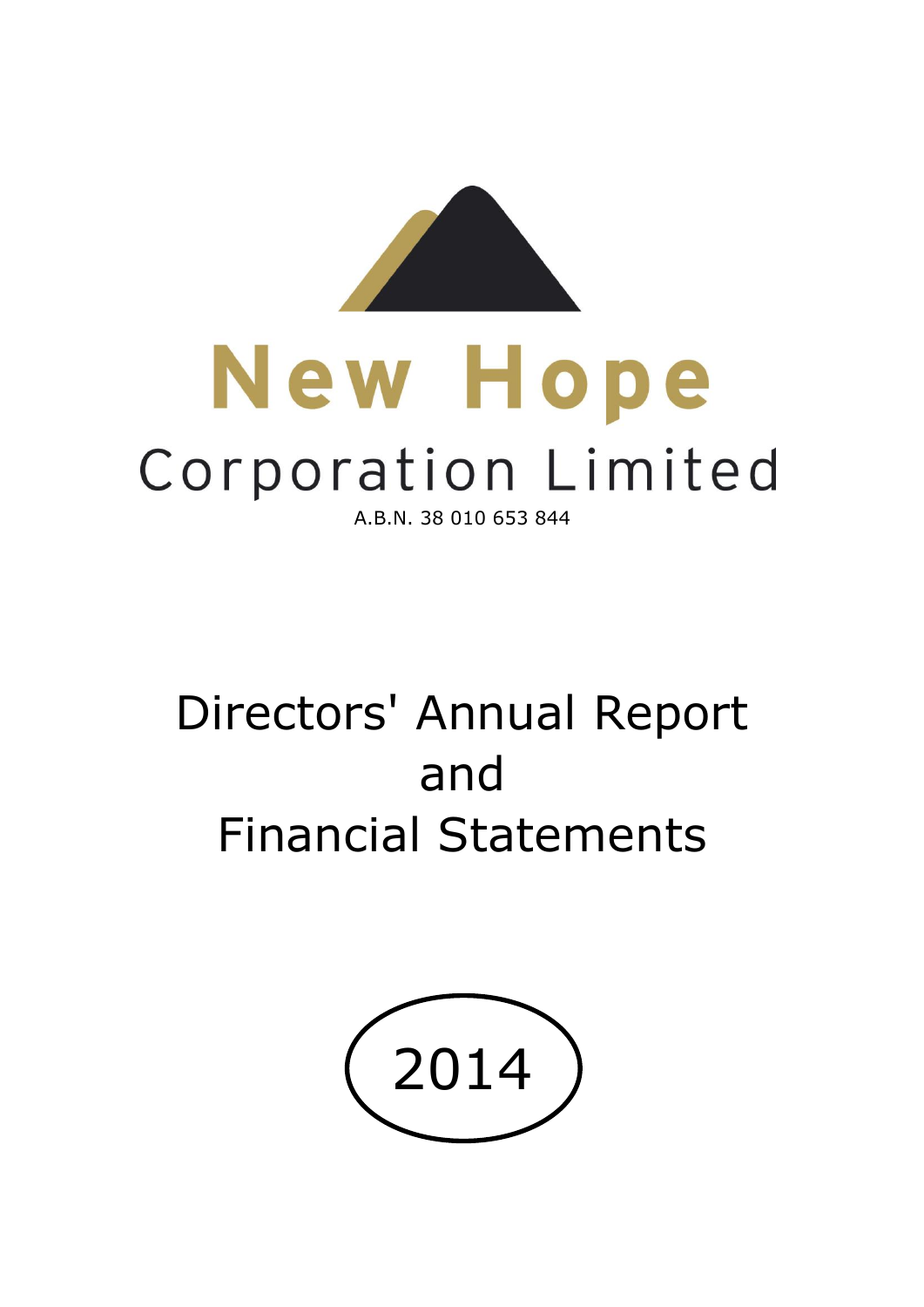**New Hope Corporation Limited and Controlled Entities Corporate Directory**

**DIRECTORS**

Chairman of Directors **Robert D. Millner**

**Peter R. Robinson** Non Executive Director

**David J. Fairfull** Non Executive Director

Non Executive Director **William H. Grant**

**Sue J. Palmer** Non Executive Director

Non Executive Director **Ian M. Williams**

**CHIEF EXECUTIVE OFFICER Shane O. Stephan**

**COMPANY SECRETARY Justin W. Hogg**

### **AUDITORS**

123 Eagle Street BRISBANE QLD 4000 **PricewaterhouseCoopers** Level 15, Riverside Centre

#### **PRINCIPAL ADMINISTRATION & REGISTERED OFFICE**

Facsimile : (07) 3418 0355 Telephone : (07) 3418 0500 3/22 Magnolia Drive BROOKWATER QLD 4300

### **WEBSITE ADDRESS**

www.newhopegroup.com.au

### **SHARE REGISTER**

WEST END QLD 4101 Telephone : 1300 552 270 Website : www.computershare.com Computershare Investor Services Pty Limited 117 Victoria Street

#### **ASX Code: NHC**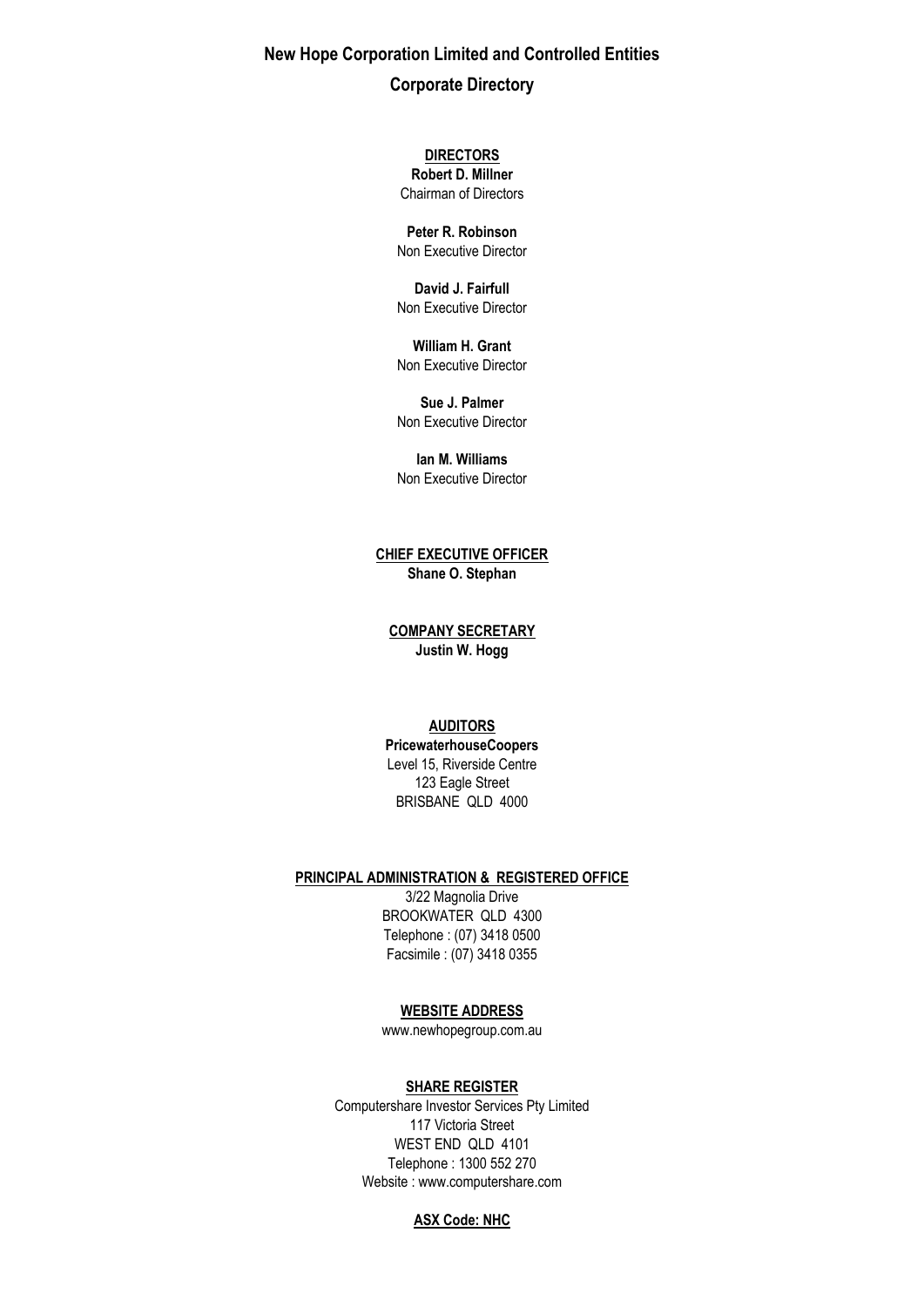# **Financial Summary**

|                                                    | 2014      | 2013      | 2012      | 2011       |
|----------------------------------------------------|-----------|-----------|-----------|------------|
|                                                    | \$000     | \$000     | \$000     | \$000      |
| Total revenue                                      | 548,959   | 652,097   | 767,525   | 662,404    |
| Profit before tax                                  | 71,047    | 121,984   | 198,819   | 719,097    |
| Income tax and petroleum resource rent tax expense | (12, 598) | (47, 856) | (31, 694) | (215, 998) |
| Profit after tax                                   | 58,449    | 74,128    | 167,125   | 503,099    |
| Loss attributable to minority interests            | (1)       | (1)       | (1)       | (135)      |
| Net profit attributable to NHCL members            | 58,450    | 74,129    | 167,126   | 503,234    |
| Profit after tax from continuing operations        | 58,449    | 74,128    | 167,125   | 503,099    |
| Total assets employed                              | 2,185,842 | 2,268,564 | 2,459,419 | 2,749,248  |
| Shareholders' funds                                | 1,973,859 | 2,016,456 | 2,252,916 | 2,367,383  |
| Dividends paid during the financial year           | 132,928   | 257.466   | 215,871   | 197,180    |

|                                                                       | 2014        | 2013        | 2012        | 2011        |
|-----------------------------------------------------------------------|-------------|-------------|-------------|-------------|
| Weighted average shares on issue                                      | 830,836,913 | 830,551,140 | 830.335.876 | 830,127,809 |
| Net profit attributable to NHCL members as a % of shareholders' funds | 2.96%       | 3.68%       | 7.42%       | 21.26%      |
| Earnings per share (cents)                                            | 7.0         | 8.9         | 20.1        | 60.6        |
| Earnings per share (cents) from continuing operations                 | 7.0         | 8.9         | 20.1        | 60.6        |
| Normal dividends per share (cents)                                    | 8.00        | 11.00       | 11.00       | 10.25       |
| Special dividends per share (cents)                                   | 3.50        | 5.00        | 20.00       | 15.00       |
| Net tangible asset backing per share (cents)                          | 234.55      | 239.66      | 268.80      | 278.55      |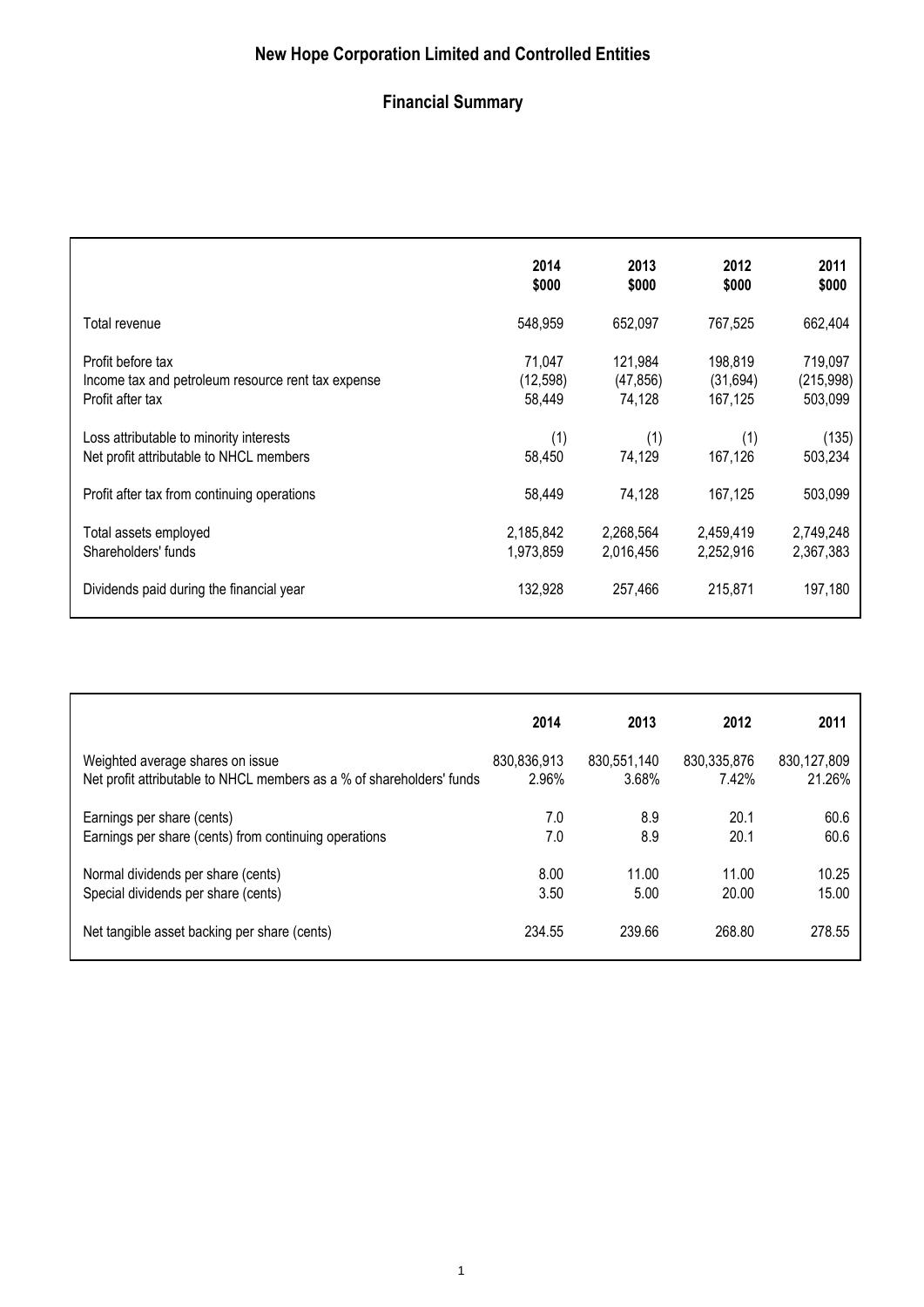Your Directors present their report on the consolidated entity consisting of New Hope Corporation Limited and the entities it controlled at the end of, or during, the year ended 31 July 2014. Throughout the report, the consolidated entity is referred to as the Group.

### **Directors**

The following persons were Directors of New Hope Corporation Limited during the whole of the financial year and up to the date of this report:

Mr R.D. Millner Mr P.R. Robinson Mr D.J. Fairfull Mr W.H. Grant Ms S.J. Palmer Mr I.M. Williams

Mr R.C. Neale was a Director until his retirement on 31 January 2014.

| <b>Consolidated results</b>                                                  | 2014<br>\$000 | 2013<br>\$000 | %<br>Change |
|------------------------------------------------------------------------------|---------------|---------------|-------------|
| Revenue from operations                                                      | 548,959       | 652,097       | $-15.8%$    |
| Profit before income tax (before non regular items)*                         | 53,665        | 172,575       | $-68.9%$    |
| Gain on sale of WICET Subscription                                           |               | 786           |             |
| Gain on sale of Westside Corporation Limited                                 | 17,133        |               |             |
| Gain on sale of Quantex                                                      | 249           |               |             |
| Impairment of investment in associate                                        |               | (13, 286)     |             |
| Impairment of available for sale investments                                 |               | (38,091)      |             |
| Profit before income tax (after non regular items)                           | 71,047        | 121,984       | $-41.8%$    |
| Profit from ordinary activities after income tax (before non regular items)* | 41,490        | 124,955       | $-66.8%$    |
| Gain on sale of WICET Subscription                                           |               | 550           |             |
| Gain on sale of Westside Corporation Limited                                 | 16,710        |               |             |
| Gain on sale of Quantex                                                      | 249           |               |             |
| Impairment of investment in associate                                        |               | (13, 286)     |             |
| Impairment of available for sale investments                                 |               | (38,091)      |             |
| Tax Benefit from DTL recognised on acquisition                               |               |               |             |
| Profit from ordinary activities after income tax (after non regular items)   | 58,449        | 74,128        | $-21.2%$    |
| Non-controlling interests                                                    | (1)           | (1)           |             |
| Profit attributable to New Hope Shareholders                                 | 58,450        | 74,129        |             |
| Basic earnings per share (cents) (before non regular items)*                 | 5.0           | 15.0          | $-66.8%$    |
| Gain on sale of WICET Subscription                                           |               | 0.1           |             |
| Gain on sale of Westside Corporation Limited                                 | 2.0           |               |             |
| Gain on sale of Quantex                                                      |               |               |             |
| Impairment of investment in associate                                        |               | (1.6)         |             |
| Impairment of available for sale investments                                 |               | (4.6)         |             |
| Basic earnings per share (cents) (after non regular items)                   | 7.0           | 8.9           | $-21.5%$    |

\* The profit before non regular items and the earnings per share before non regular items contained within this Directors' Report have not been audited in accordance with Australian Auditing Standards.

### **Principal activities**

The principal continuing activities of the Group consisted of:

- Coal mining exploration, development, production and processing;
- Oil and gas exploration, development, production and processing;
- Marketing and logistics; and
- $\bullet$  Investments.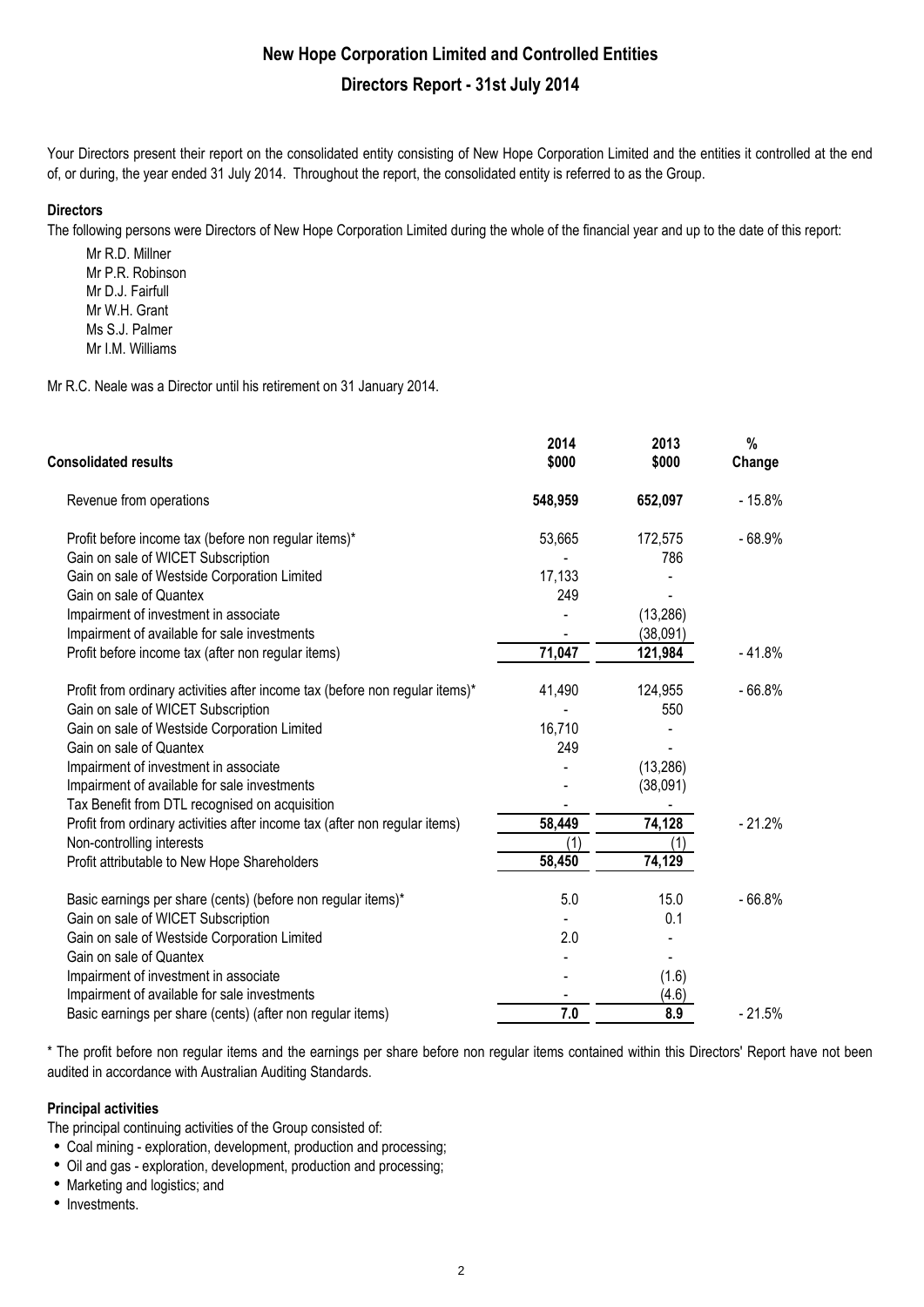### **Dividends**

| Dividends paid to members during the financial year were:                                                | \$000  |
|----------------------------------------------------------------------------------------------------------|--------|
| • A final dividend for the year ended 31 July 2013 of 5.00 cents per share paid on 4 November 2013       | 41,536 |
| • A special dividend for the year ended 31 July 2013 of 5.00 cents per share paid on 4 November 2013     | 41,536 |
| • An interim ordinary dividend for the year ended 31 July 2014 of 6.0 cents per share paid on 5 May 2014 | 49,856 |

In addition to the above dividends, since the end of the financial year, the Directors have declared a final ordinary dividend of 2.0 cents per share and a special dividend of 3.5 cents per share. Both of these dividends are fully franked, to be paid on 4 November 2014 out of retained profits at 31 July 2014, the record date for such dividend to be 21 October 2014. This will provide shareholders of New Hope with total dividends for the year of 11.5 cents per share (6.0 cents interim) compared with total dividends for the 2013 year of 16.00 cents per share, including a special dividend of 5.0 cents per share.

### **Review of operations**

The Group has reported a net profit after tax and non regular items of \$58.4 million for the year ended 31st July 2014. The result comprises \$10.8 million from coal mining, marketing and logistics operations, \$3.4 million from oil and gas operations and \$44.3 million from treasury and investments. The result is down 21.2% on the 2013 result of \$74.1 million.

Before non regular items, basic earnings for 2014 were 5.0 cents per share, compared to 15.0 cents per share in 2013. After non regular items basic earnings were 7.0 cents per share for 2014 against 8.9 cents in 2013.

Directors have declared a final dividend of 2.0 cents per share (2013 – 5.0 cents per share) and a special dividend of 3.5 cents per share (2013 – 5.0 cents per share). Both of these dividends are fully franked and payable on 4 November 2014 to shareholders registered as at 21 October 2014.

Compared to the previous corresponding period, the 2014 full year result was affected by:

- Improved health and safety performance across all operations;
- Lower revenues from continuing operations (down 15.8%), as a result of continued soft coal prices and a strong AUD;
- Lower clean coal production (down 3.2%);
- A non regular gain on the sale of Westside Corporation Limited; and
- Impairments taken against unsuccessful oil exploration wells drilled during the year.

### **Mining operations**

As anticipated, production for the year was down as a result of cessation of mining at New Oakleigh following the recovery of all economic coal reserves in the previous financial year. Production for the year was 5.6 million tonnes compared to the 5.8 million tonnes produced during 2013. Excluding the New Oakleigh mine, New Acland and Jeebropilly production was up a combined 1.5% on 2013 production.

Sales for 2014 were 6.0 million tonnes (inclusive of trade coal sales of 0.3 million tonnes), which equalled the 6.0 million tonnes sold in 2013 (inclusive of trade coal sales of 0.1 million tonnes).

### *New Acland Coal Mine*

The New Acland open cut mine produced 4.9 million tonnes of product coal in 2014. This was an increase of 0.2 million tonnes compared to 2013. Production for the majority of the year was capped by approved production and transportation limits.

Key activities undertaken in 2014 have included:

- All full time and regular contractors attended i-Safe/We-Safe safety cultural change program.
- A change to the mine plan allowed for additional product tonnes to be mined in 2014 with a reduction in total bcm movement and the cost per clean coal tonne of 2.7%. This allowed the mine to shut down over Christmas.
- Implementation of cost effectiveness initiatives including, change of operational structure in production and a reduction in work hours for 132 production employees.
- Reduction in stockpile levels at Jondaryan to allay community concerns over perceived dust issues.
- New Acland Community Reference Group continued providing further opportunities for community engagement and allocating funds through the Community Infrastructure Fund to local community projects.
- New Acland hosted numerous site visits by community, business and industry groups, as well as representatives from educational, environmental and agricultural organisations.
- New Acland Mine site has been granted EA approval to mine and transfer from site 5.2 million tonnes of product coal per year.
- Further productivity improvement and cost reductions are underway including the trial of a Wirtgen 4200 Surface Miner.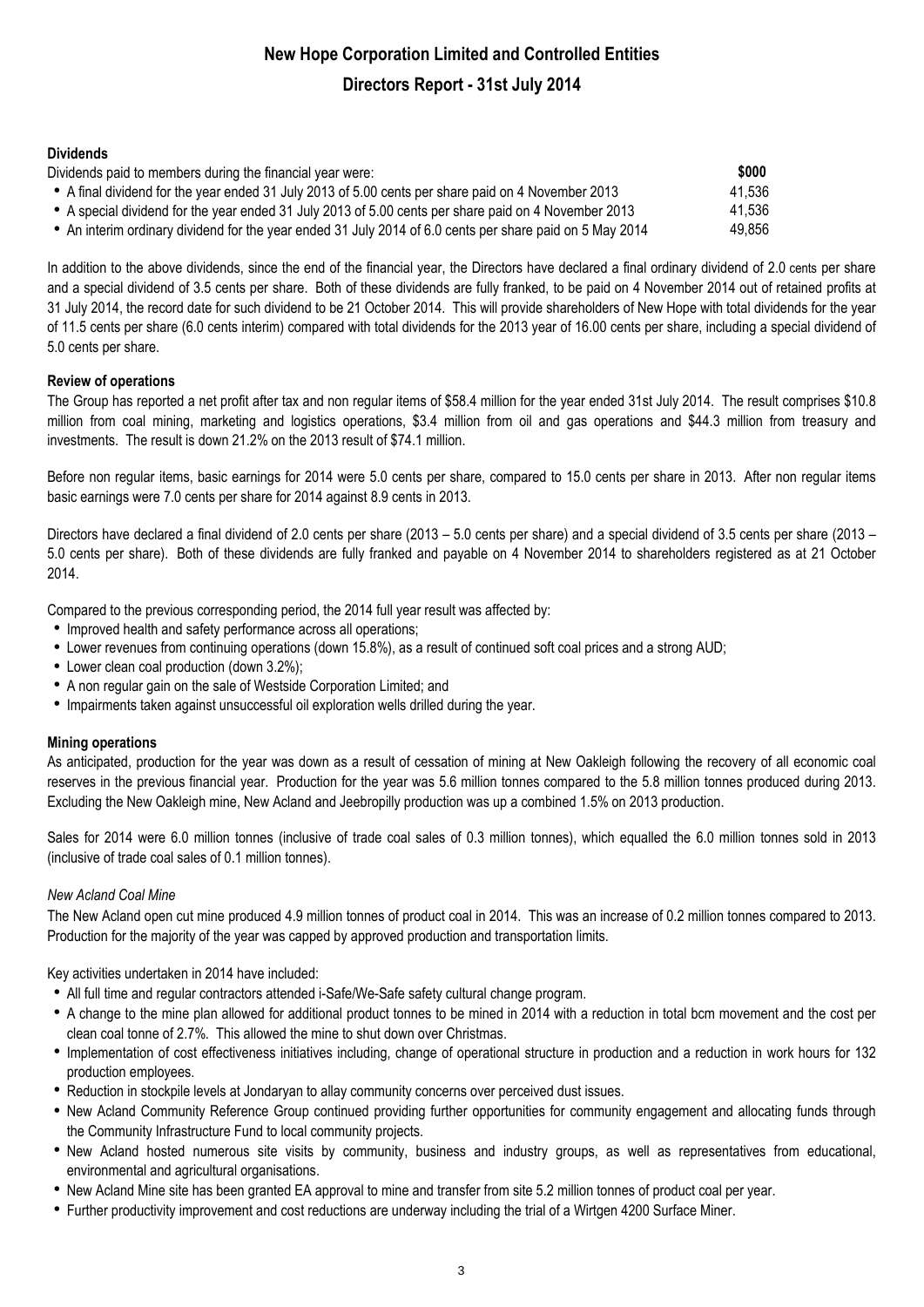### *West Moreton Mines*

West Moreton operations, comprising Jeebropilly Mine plus New Oakleigh and Chuwar rehabilitation sites, produced 0.7 million tonnes of product coal in 2014 against 1.1 million tonnes produced in 2013. The 2013 production comprised of 0.87 million tonnes from Jeebropilly and 0.27 million tonnes from New Oakleigh.

Key activities at West Moreton in 2014 included:

- Expansion of the i-Safe/We-Safe safety culture change program to major West Moreton contractor managers and supervisors.
- A full organisational review that led to operational changes and reduction in workforce numbers.
- A staff restructuring that combined leadership and accountability functions across both West Moreton and New Acland operations.
- A review of all contractors and contracts to optimise cost with the service provided.
- Completion of mine plan revisions that optimise the mine with current market conditions.
- Continued rehabilitation of the New Oakleigh and Chuwar sites with further work to be undertaken in 2015.

### **Queensland Bulk Handling (QBH)**

QBH, the Group's 100% owned coal terminal at the Port of Brisbane, exported 7.9 million tonnes of coal on 100 vessels. This result was down on last year by approximately 0.86 million tonnes, predominantly caused by the closure of Peabody's Wilkie Creek mine and resultant reduction in throughput. QBH remains essentially a demurrage free port.

Key activities at QBH in 2014 have included:

- Twenty six months lost time injury free safety milestone achieved.
- Commencement of engineering and other studies required for upgrades of existing infrastructure and to allow for future expansion potential.
- Targeted business improvement programs aimed at reducing costs and improving operational efficiencies were commenced with several key projects completed.

### **New Hope Exploration**

The Group continues an active exploration program utilising two drilling rigs plus contract rigs as required. The exploration focus during 2014 has continued with resource definition in the Bowen Basin (Lenton, Bee Creek and Yamala) and Surat Basin (MDL244 for the revised New Acland Coal Mine Stage 3 Project) as well as Colton in the Maryborough Basin. Exploration on the mineral tenures has been focused on the eastern edge of the Mount Isa block and the Laura Basin.

The exploration programs consisted of seismic, aeromagnetic, gravity, electro-magnetic and geochemical surveys in addition to drilling. The drilling program consisted of 25 water monitoring bore holes, 153 open holes and 65 core holes, totalling 22,104 metres. The current group Resources and Reserves are tabled below. These tables have not been updated since they were originally reported in July/August 2013.

|                         |               |                                                               |                              | Coal Resources (million tonnes) |            |            |  |
|-------------------------|---------------|---------------------------------------------------------------|------------------------------|---------------------------------|------------|------------|--|
| <b>Deposit</b>          |               | (Coal resources are inclusive of the reserves reported below) |                              |                                 |            |            |  |
|                         | <b>Status</b> | <b>Inferred</b>                                               | Indicated                    | <b>Measured</b>                 | 2013 Total | 2012 Total |  |
| New Acland <sup>1</sup> | Mine          |                                                               | 390                          | 440                             | 832        | 857        |  |
| Ownaview                | Exploration   | 38                                                            | 119                          | $\overline{\phantom{a}}$        | 157        | 157        |  |
| West Moreton            | Mine          | 11                                                            | 72                           | 44                              | 127        | 129        |  |
| Lenton <sup>3</sup>     | Exploration   | 524                                                           | 134                          | 83                              | 741        | 693        |  |
| <b>Bee Creek</b>        | Exploration   | 104                                                           | $\qquad \qquad \blacksquare$ | $\overline{\phantom{a}}$        | 104        | 104        |  |
| Elimatta                | Exploration   | 50                                                            | 101                          | 108                             | 259        | 259        |  |
| Yamala                  | Exploration   | 187                                                           | 23                           | 13                              | 223        | 223        |  |
| Maryborough             | Exploration   | 60                                                            | 16                           |                                 | 76         | 76         |  |
| Ashford <sup>5</sup>    | Exploration   | 5                                                             | 8                            |                                 | 13         | 13         |  |
|                         |               | 981                                                           | 864                          | 687                             | 2,532      | 2,511      |  |

### *Notes:*

1 Mining has depleted 12 million tonnes from Measured Resource.

2 Mining has depleted 1 million tonnes from Measured Resource.

3 Figures shown are 100% of total resources. New Hope share is 90%.

4 Figures shown are 100% of total resources. New Hope share is 70%.

5 Figures shown are 100% of total resources. New Hope share is 50%.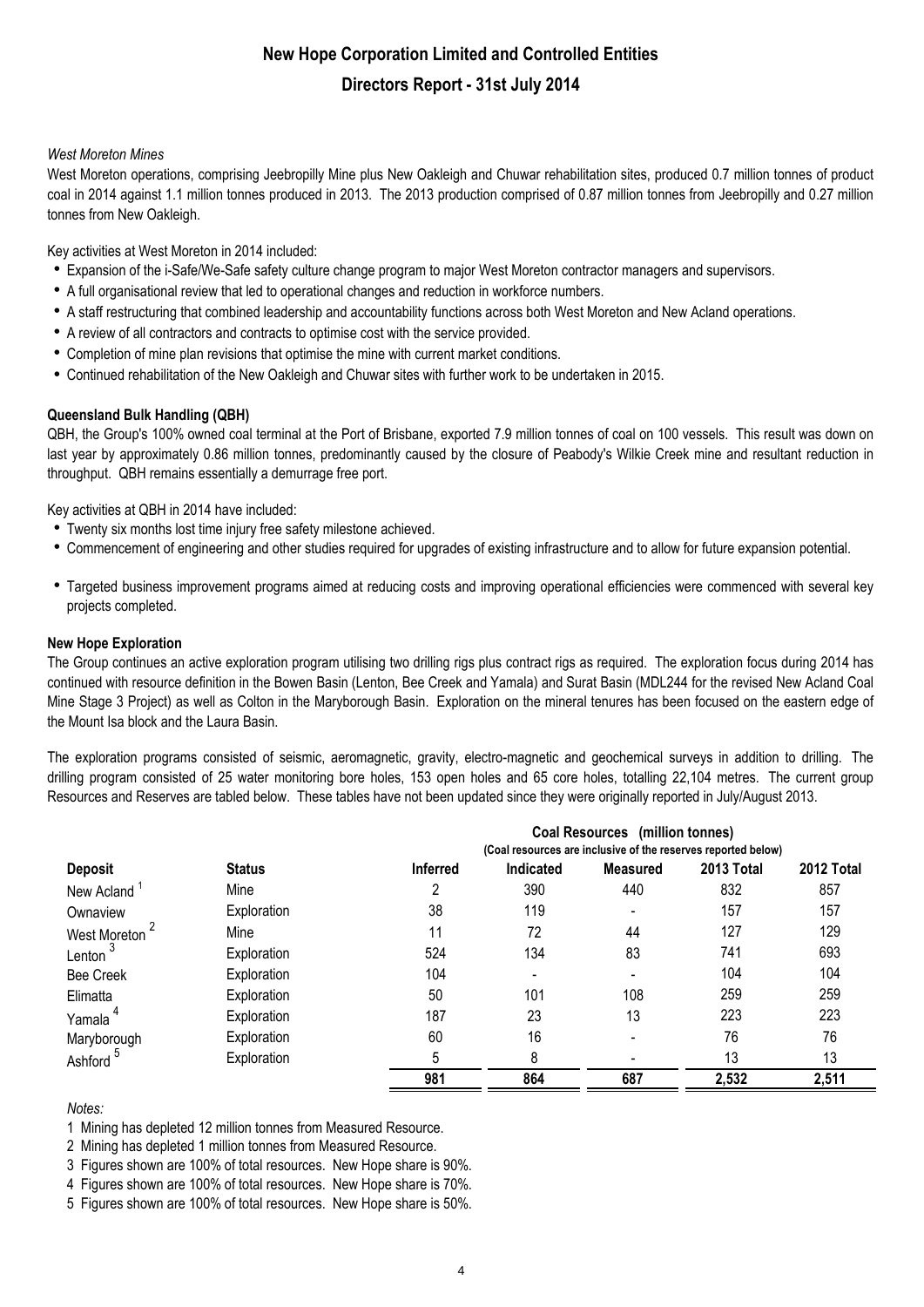|                         |               |          |                          | Coal Reserves (million tonnes) |                   |
|-------------------------|---------------|----------|--------------------------|--------------------------------|-------------------|
| <b>Deposit</b>          | <b>Status</b> | Probable | Proved                   | <b>Total 2013</b>              | <b>Total 2012</b> |
| New Acland <sup>1</sup> | Mine          | 149      | 292                      | 441                            | 495               |
| Lenton $^2$             | Exploration   | 31       | 21                       | 52                             | 52                |
| Elimatta                | Exploration   | 40       | 100                      | 139                            | 191               |
| Maryborough (Colton)    | Exploration   | 11       | $\overline{\phantom{a}}$ | 11                             | 15                |
| <b>Total</b>            |               | 231      | 413                      | 643                            | 753               |

*Notes:*

1 Mining has depleted 12 million tonnes from Measured Reserves.

2 Figures shown are 100% of total resources. New Hope share is 90%.

Small differences are due to rounding.

### *JORC Declaration - Coal Resources*

The estimates of coal resources herein have been prepared in accordance with the guidelines of the "Australian Code for Reporting of Exploration Results, Mineral Resources and Ore Resources – The JORC Code". These resources are inclusive of the reserves reported in the Reserves Statement. The work has been undertaken internally and reviewed by Mr Patrick Tyrrell who is a Member of AusIMM. Mr Tyrrell has sufficient experience which is relevant to the style of mineralization and type of deposit under consideration and to the activity which he is undertaking, to qualify as a Competent Person as defined in the 2004 Edition of the JORC Code. Mr Tyrrell consents to the inclusion in this report of the matters based on this information in the form and context in which it appears.

### *JORC Declaration – Coal Reserves*

The information in this Coal Reserves Statement that relates to coal reserves is based on information compiled by Mr Brett Domrow, who is a Member of AusIMM. Mr Domrow is a full time employee of New Hope Corporation Limited. Mr Domrow has sufficient experience which is relevant to the style of mineralisation and type of deposit under consideration and to the activity which he is undertaking to qualify as a Competent person as defined in the 2004 Edition of the "Australian Code for Reporting Exploration Results, Mineral Resources and Ore Reserves". Mr Domrow consents to the inclusion in the report of the matters based on his information in the form and context in which it appears.

Details of the 2014 exploration program are as follows:

### *Lenton (EPC 766, EPC 865, EPC1675 and ML 70337)*

Exploration throughout the period focused on ground water studies across the project. A total of 17 water monitoring holes were undertaken to better understand the hydrology of the area. Further drilling is planned to explore the shallow multiple seam repeat area adjacent to the previous 3D seismic area.

### *New Acland (MDL 244, ML 50216 and EPC 919)*

While wet weather had a minor impact on drilling, six water monitoring bore holes, 117 open holes and 39 core holes were drilled during the year totalling 2,347 metres. This allowed improved resource definition for the revised New Acland Coal Mine Stage 3 Project.

### *Darling Downs (EPC's 758, 759, 760, 761, 763, 918, 970, 1154 and 1158)*

The uncertainty surrounding the State Government's finalisation of Strategic Cropping Land and the Darling Downs Statutory Regional Plan legislation has resulted in work programs on these tenures being minimised.

### *Maryborough (Colton) (EPC 923 and EPC 1082)*

Exploration focused on ground water studies across the project. A near surface moisture monitoring survey included the installation of Vibrating Water Piezometers (VWPs) and conversion of deeper exploration holes to monitoring piezometers. The development of seventeen water monitoring holes was undertaken to better understand the hydrology of the area.

### *Bee Creek (EPC777)*

The first round of site reconnaissance and cultural heritage surveys were conducted at Bee Creek in preparation for drilling activities. The 2014 campaign was designed to target the relatively shallow Rangal Coal Measures (Elphinstone and Hynds Seams). Drilling predominately targeted the north of the lease on both the eastern and western limb of the Hail Creek Syncline.

### *Elimatta (EL6526)*

The exploration program consisted of geotechnical boreholes drilled to facilitate planning of surface water management.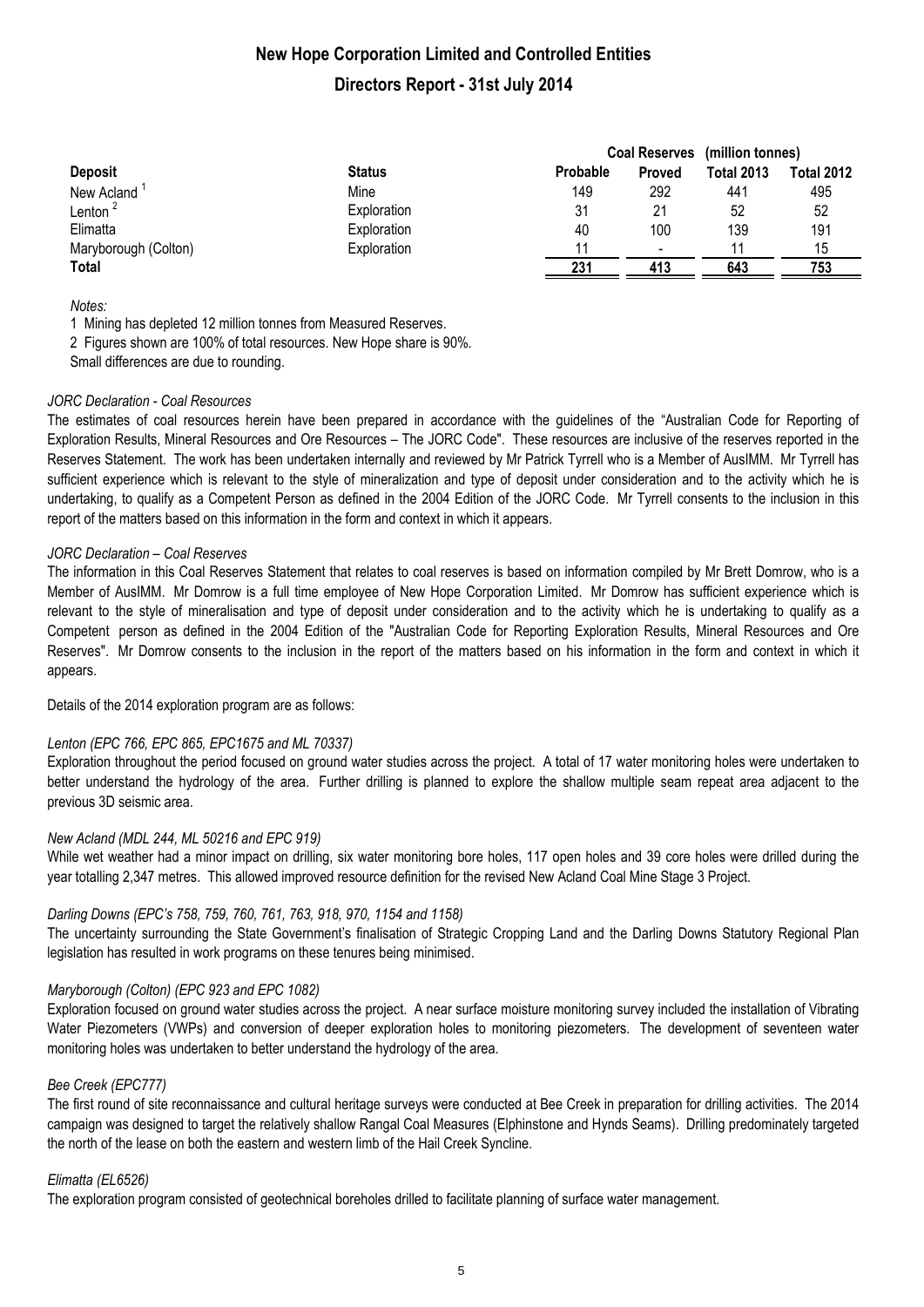### *Yamala (EPC929 and MDLA 434)*

The drilling program was designed to increase JORC classification to finalise the MDLA. The successful exploration program confirmed simple Rangal geology with no basalt cover. In the Northern area of the tenure, the seams were slightly deeper than anticipated while in the Southern area seams were intercepted shallower than predicted. Finalisation of the JORC report will complete the MDLA.

### *Mineral Tenures:*

### *Yanko and Sherwood (EPM 18582 and EPM 18592)*

Drilling on the Yanko and Sherwood tenures were undertaken in tandem during the 2014 year. The drilling program was designed to test magnetic anomalies across the tenures. Geophysical modelling of magnetics predicated a shallow basement. The drilling program was stopped as the basement was substantially deeper than predicted with no evidence of mineralisation.

### *Moonamarra (EPM 18589)*

The drilling program was designed to test both magnetic and gravity anomalies across the tenure. The four hole program was technically successful encountering visible mineralisation in two of the four holes. Once the entire core from the program is analysed a review of the project will be undertaken and a further exploration program designed.

### *Courtenay and Courtenay West (EPM 18581 and EPM 19581)*

The tenement is located close to the Ernest Henry Mine. The drill program was based on existing gravity and geochemical surveys. The drill hole program was technically successful encountering visible mineralisation in one of the two holes. Once the entire core from the program is analysed a review of the project will be undertaken and a further exploration program designed.

### *Laura (EPM 19342)*

The tenure was granted on 25 September 2013. The exploration program consisted of an aeromagnetic survey that was conducted to facilitate more precise drill hole placement of the targets across the tenure. The survey data will facilitate the remodelling of the regional magnetics and a drill program developed for drilling to commence in the 2015 dry season.

### **Pastoral Operations**

A comprehensive five year plan has been developed for Acland Pastoral in conjunction with Resource Consulting Services Pty Ltd (RCS). RCS is one of the leading consulting firms in the agriculture sector and have focused on regenerating the Australian agriculture landscape over the last twenty five years. This plan is based on time controlled grazing and implementation has commenced.

Drought conditions in the region have limited the cropping activity. A pivot irrigation system has been commissioned to improve the consistency and yields of the cropping activities.

Acland Pastoral's cattle herd has decreased in size from 2,460 to 1,894 head due to the dry conditions. During the year, 1,948 head were sold and 1,335 head purchased.

Acland Pastoral has successfully continued the cattle trials on rehabilitated mine land with further analysis in the following areas:

- Soil structure and water holding capacity;
- Volume, diversity and quality of pastures; and
- Various age of pastures.

The results of these trials are encouraging with all cattle gaining weight in spite of the dry conditions.

### **Development Projects**

Approvals (mining and environmental) for the Group's portfolio of coal projects continues to be progressed. These include the brownfield revised New Acland Coal Mine Stage 3 Project and greenfield projects at Lenton, Colton and Elimatta. The current status of these projects is discussed below.

### *New Acland*

Development of the Environmental Impact Statement (EIS) progressed with the public comment period on the EIS concluded in March 2014. The Group's response to public and agency feedback on the EIS has been provided to the Coordinator-General for his consideration in preparation of his decision and Evaluation Report.

Project front end engineering and design (FEED) studies on mine site infrastructure have been completed in preparation for construction activities to start in 2016, subject to State and Federal approvals.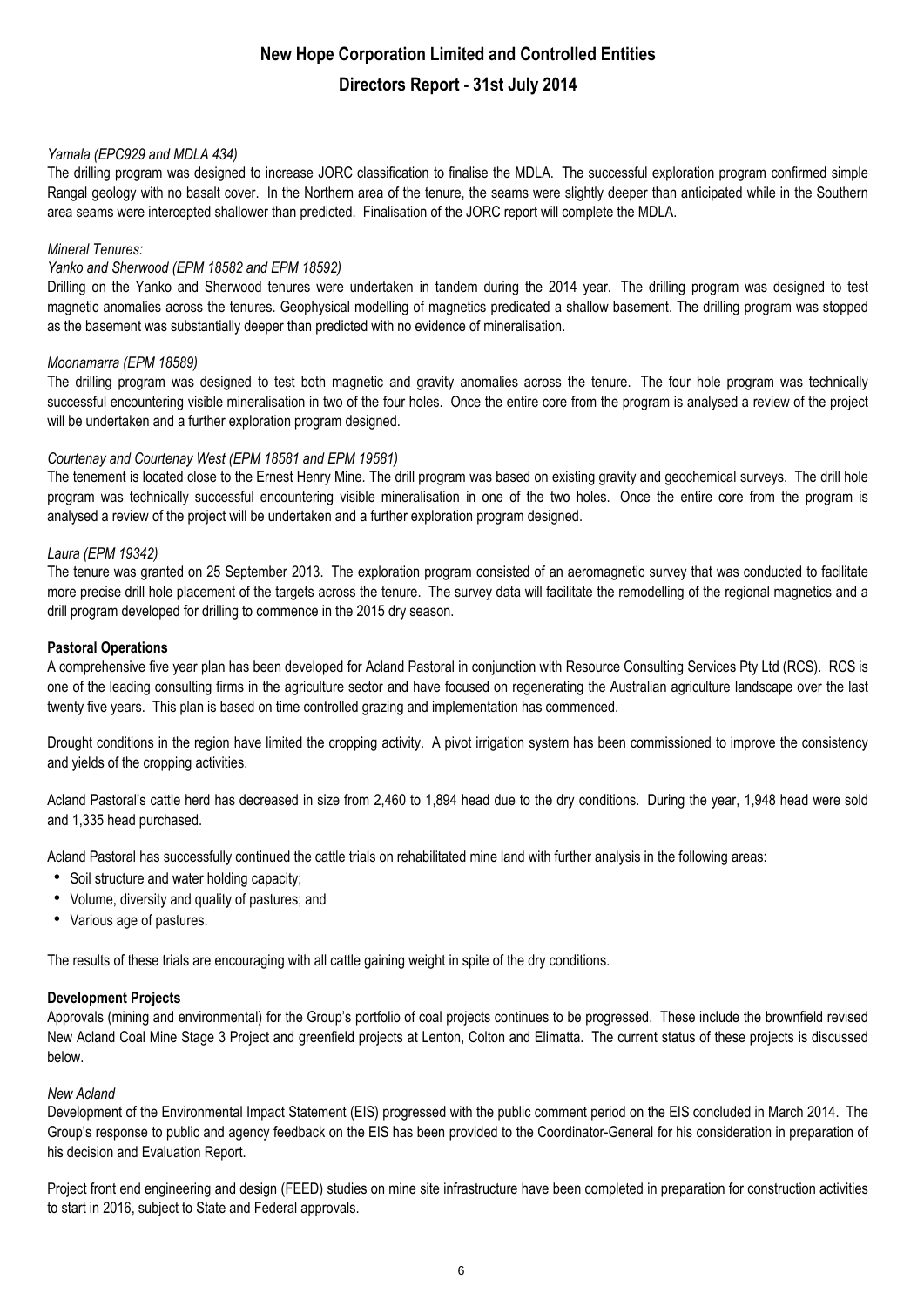### *Lenton*

Exploration and project development work on the Lenton Coking Coal Project continued throughout 2013/14.

Development of the EIS progressed with the completion of Base Line studies and receipt of the Final Terms of Reference for MLA 70456. The Impact modelling assessment component of the EIS is still to be completed.

Project work has included updating the geological model, revising the mine plan, mine site infrastructure locations and overall economic model.

### *Colton*

Remaining exploration activities from the 2012-2013 programs were completed. Project development work on the Colton open cut coking coal project continued during 2014. A revision to the Environmental Management Plan was submitted to the Department of Environment and Heritage Protection in May. This included reporting required for the Queensland Biodiversity Offset Legislation.

### *Elimatta*

Project development work on the Elimatta project has continued during 2014. The revised EIS (Supplementary EIS) was submitted during the year and was accepted, after assessment by the Department of Environment and Heritage Protection. Work has commenced on an update to the Environmental Management Plan for the project, which is planned for submission during 2015.

### **Carbon Conversion Projects**

Work has continued on the Coal to Liquids Proof of Concept Plant at Jeebropilly with Gasification, Gas Clean-up and Intermediate Pressure units all now commissioned. The only outstanding item left to commission is the Gas Generator which is planned to be finalised before the end of September. The final component of the plant is the Liquefaction Module which has been designed but will not be constructed without further approval premised upon the outcome of the Plant and Process audit, which is currently underway. This audit report is expected to be delivered by the end of October 2014.

During the year, the decision was taken to separate from Quantex and to establish a wholly owned laboratory to develop and bench test various coal/carbon conversion technologies. The separation from Quantex was finalised by the end of the first quarter 2014 and a premises in Pittsburgh was secured. This building has now been fitted out as a testing laboratory and trials have commenced on developing the best process to employ in this venture. Technical results to date have been encouraging with the expectation that the initial trials will be finalised by the end of 2014.

### **Bridgeport**

Bridgeport continued to progress organic growth in its exploration and production portfolio and integrate the assets acquired from Arrow Energy into its portfolio.

During the year Bridgeport had no lost time injuries, moving lost time injury free months to thirty two and LTIFR dropped below the industry average level of 8 which is a pleasing outcome considering the amount of work and activities undertaken in the field across Bridgeport.

Development drilling was undertaken throughout the year in Bridgeport production assets with two new wells in the Utopia field (Bridgeport interest 60%) during the last quarter of 2013 and four new wells in the Cuisinier field (Bridgeport interest 15%) during the second quarter of 2014. One well (Utopia 16 an appraisal well) was unsuccessful.

The small service rig owned by Bridgeport was kept busy on well maintenance and repair as well as completing and testing the new wells drilled in operations during the year.

A substantial amount of exploration work was carried out on the Bridgeport portfolio with seismic surveys acquired in one of the Victorian tenements and one of the Cooper Basin tenements which will provide data for future exploration drilling activities. Additionally five exploration wells were drilled in four Cooper Basin tenements; two of which were plugged and abandoned and three which are suspended for future testing subject to rig and equipment schedules.

Planning is under way for an additional six development wells during the year, four in the Cuisinier field and two in the operated fields. In addition, 3D seismic is planned on the South Australian Cooper acreage and ongoing technical work to progress targets to drilling status across the portfolio.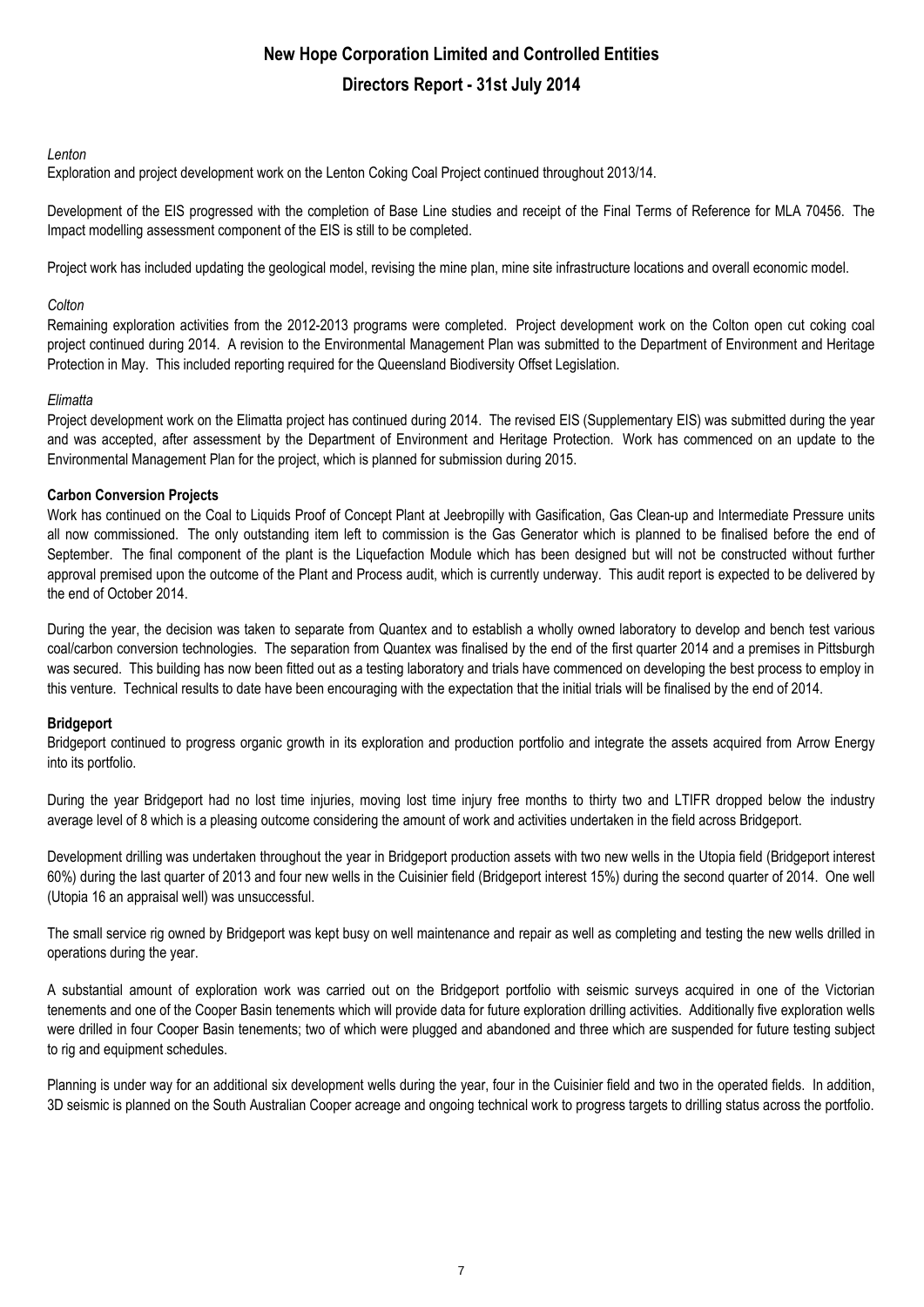### **Outlook**

During the current year, the coal industry in Australia and internationally, has experienced significant challenges in remaining profitable. With the outlook for coal prices in the short term to remain relatively flat, New Hope is anticipating another tough year ahead. Some improved revenues may be seen if the Australian dollar were to soften against the US dollar during the 2015 financial year.

New Hope's focus for 2015 remains on safe production and active management of risks to ensure ongoing cost effectiveness. The approval of the Acland expansion is a key issue. Once approved, it will provide certainty for New Hope, our employees and the local community. If the Acland expansion is not approved, current reserves would be depleted during 2017 at current mining rates.

Operationally, group production for 2015 is anticipated to be similar to the 2014 year, with potential for modest increases at Acland. Rehabilitation work currently underway at the West Moreton operations will continue during 2015.

Acquisition opportunities are being actively investigated by New Hope, with a focus on open cut operations. The current soft coal market, combined with our strong balance sheet, provides the ability to take advantage of acquisition opportunities which support the long term profitability of the Group. Concurrently we will continue to develop our portfolio, ensuring prudent expenditure continues on exploration and approvals work to allow new projects to be brought on line when market conditions improve.

### **Insurance of officers**

In accordance with the provisions of the *Corporations Act 2001* , New Hope Corporation Limited (the Company or parent entity) has a Directors' and Officers' Liability policy covering Directors and Officers of the Group. The insurance policy prohibits disclosure of the nature of the liability insured against and the amount of the premium.

### **Proceedings on behalf of the Corporation**

No person has applied to the Court under section 237 of the *Corporations Act 2001* for leave to bring proceedings on behalf of the Corporation, or to intervene in any proceedings to which the Corporation is a party, for the purpose of taking responsibility on behalf of the Corporation for all or part of those proceedings.

No proceedings have been brought or intervened in on behalf of the Corporation with leave of the Court under section 237 of the *Corporations Act 2001* .

### **Significant changes in the state of affairs**

Except as disclosed in the review of operations, there has not arisen any item, transaction or event of a material and unusual nature likely, in the opinion of the Directors of the parent entity, to affect substantially the operations or results of the consolidated entity in subsequent financial years.

### **Matters subsequent to the end of financial year**

Since the end of the financial year no matters or circumstances not referred to elsewhere in this report have arisen that have or will significantly affect the operations of the consolidated entity, the results of those operations or the state of affairs of the consolidated entity in subsequent financial years.

### **Likely developments and expected results of operations**

The activities of the continuing operations in the consolidated entity in the next financial year are expected to be similar to those of the financial year just ended.

The consolidated entity will continue to pursue a policy of increasing its strength in its major business sectors including the development and operation of additional mineral resource projects in Australia and is regularly reviewing potential new opportunities.

The Group will disclose further information on likely developments in the operations of the consolidated entity and the expected results of operations as appropriate. However, Directors are mindful that premature release of information may be prejudicial to the best interests of the Company and its shareholders.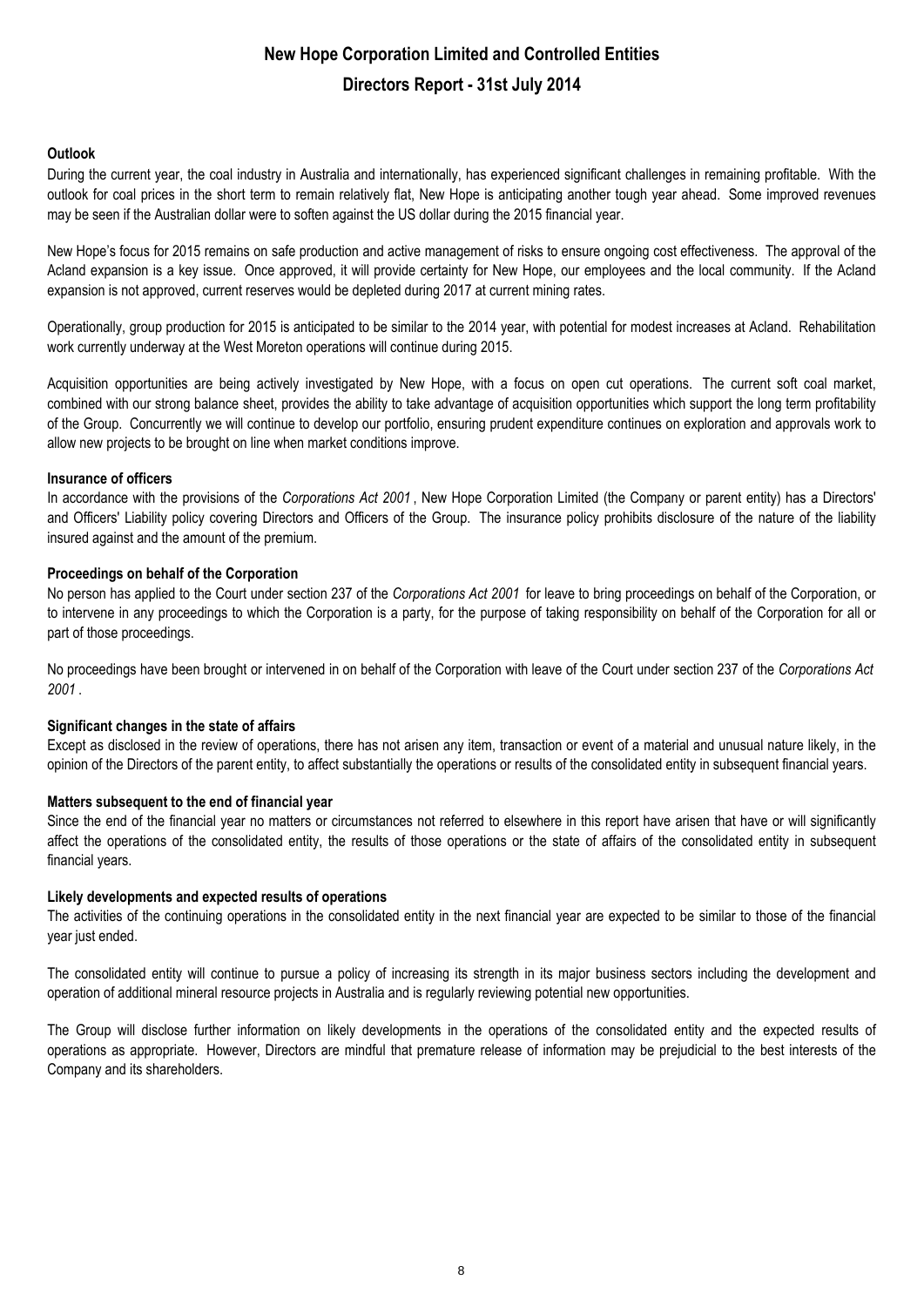### **Environmental compliance**

During the 2014 financial year, the Group has not been prosecuted for any breach of environmental laws.

### *Environmental performance*

The majority of the Group's operations, which include coal mining operations and exploration tenements, the rail loading facilities, the QBH coal export port facility and oil and gas operations, are in Queensland. The key piece of environmental legislation in Queensland is the *Environmental Protection Act 1994* (EP Act). The EP Act protects our environment with a focus on ecologically sustainable development.

The Group's operations have proactively undertaken initiatives to improve their financial performance. An expanded monitoring program at QBH to includes areas further from the QBH boundary, including within the suburb of Wynnum North and conducting rehabilitation trials at New Acland give focus to environmental performance.

### *Environmental systems*

During the 2014 financial year the Group's operations have continued to make improvements to the Environmental Management System (EMS). The EMS assists the Group to improve its environmental performance by increasing environmental awareness, optimising operational control, monitoring compliance and facilitating continuous improvement.

### *Environmental reporting*

The Group's operational sites have submitted reports under the National Pollutant Inventory program.

For the purposes of National Greenhouse and Energy Reporting and the Energy Efficiency Opportunities program the Group reports as part of the corporate group of Washington H. Soul Pattinson and Company Limited.

Bridgeport executed a number of landowner access agreements through the year including Cultural Heritage Management Agreements and Landowner Access Agreement on new permits acquired through the period (for example in South Australia). Bridgeport operates all its permits under an Environmental Management System prepared and issued in accordance with legislation. Each exploration (ATP) and production (PL) permit is also operated in accordance with the Environmental Authorities issued at the time permits were or are awarded or transferred to the entity. This includes regular produced water monitoring and ongoing remediation activities at all our sites.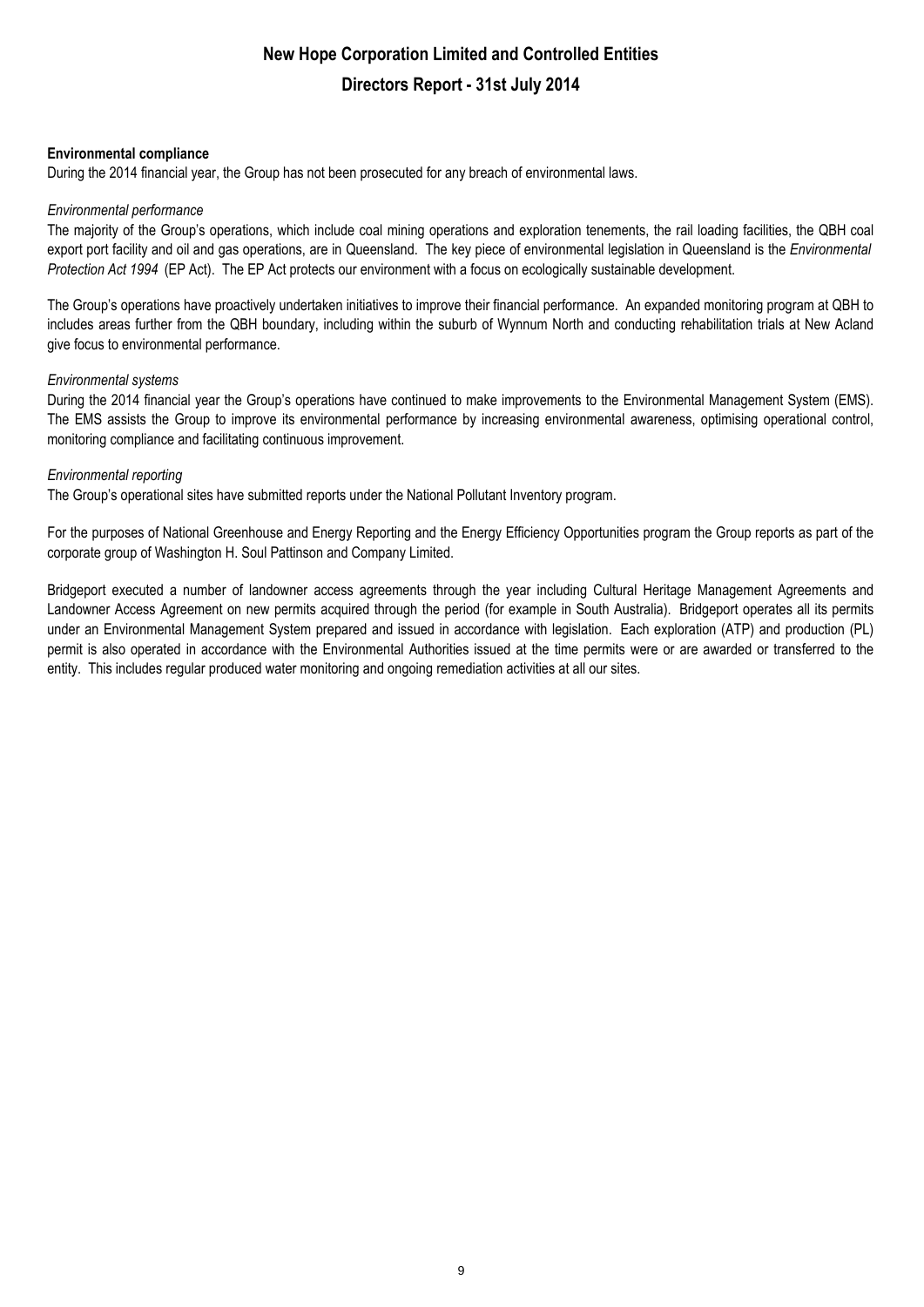### **Information on Directors**

### **Mr R.D. MILLNER** (Non-executive Chairman)

#### **Experience**

Mr Millner is Chairman of the Company's holding company, Washington H. Soul Pattinson and Company Limited. Mr Millner joined the Board of New Hope Corporation Limited in 1995 and was appointed Chairman in 1998.

### Other current Directorships

| Washington H. Soul Pattinson and Company Limited                   | Appointed 1984               |  |
|--------------------------------------------------------------------|------------------------------|--|
| <b>TPG Telecom Limited</b>                                         | Appointed 2000               |  |
| Brickworks Limited (includes Bristile Limited)                     | Appointed 1997               |  |
| BKI Investment Company Limited (includes PSI Limited)              | Appointed 2003               |  |
| Australian Pharmaceutical Industries Limited                       | Appointed 2000               |  |
| Milton Corporation Limited (includes Choiseul Investments Limited) | Appointed 1998               |  |
| Former Directorships in last 3 years                               |                              |  |
| Souls Private Equity Limited                                       | Appointed 2004 Resigned 2012 |  |
| Northern Energy Corporation Limited                                | Appointed 2011 Resigned 2012 |  |
|                                                                    |                              |  |

Special responsibilities Chairman of the Board.

### Interests in shares and options

3,681,962 ordinary shares in New Hope Corporation Limited Nil options or rights over ordinary shares in New Hope Corporation Limited

### **Mr P.R. ROBINSON -** BCom (Non-executive Director)

### **Experience**

Mr Robinson is Executive Director of Washington H. Soul Pattinson and Company Limited. He commenced with Washington H. Soul Pattinson and Company Limited in 1978 and was appointed as a Director in 1984. He joined the Board of New Hope Corporation Limited in 1997.

| Other current Directorships                      |                              |  |
|--------------------------------------------------|------------------------------|--|
| Washington H. Soul Pattinson and Company Limited | Appointed 1984               |  |
| <b>Clover Corporation Limited</b>                | Appointed 1997               |  |
| Australian Pharmaceutical Industries Limited     | Appointed 2000               |  |
| Former Directorships in last 3 years             |                              |  |
| Northern Energy Corporation Limited              | Appointed 2011 Resigned 2012 |  |

#### Special responsibilities

Member of the Remuneration Committee and Nomination Committee.

Interests in shares and options

119,234 ordinary shares in New Hope Corporation Limited Nil options or rights over ordinary shares in New Hope Corporation Limited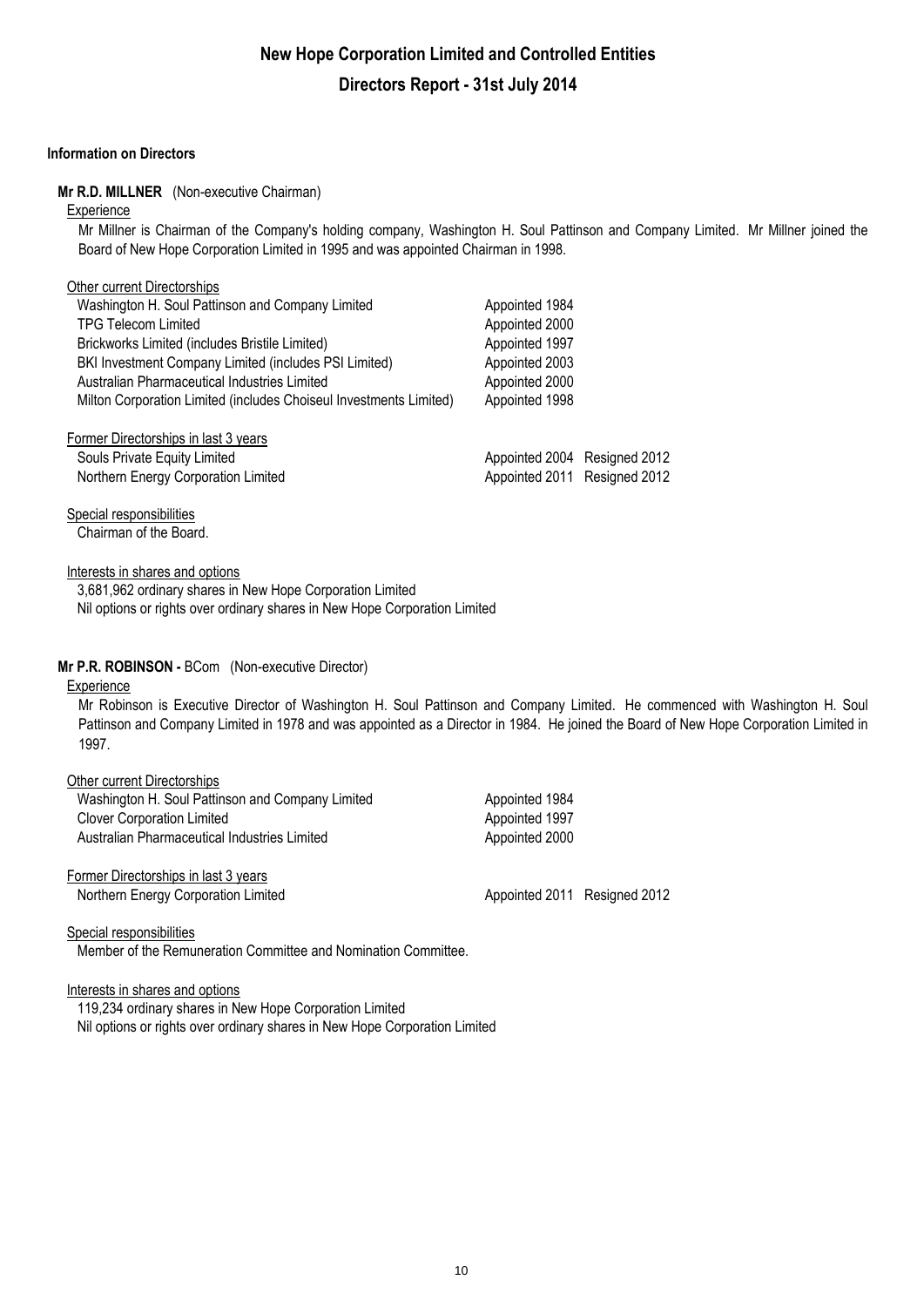### **Information on Directors (continued)**

**Mr D.J. FAIRFULL** - BCom, ACIS, CPA, ASIA (Non-executive Director)

#### **Experience**

Mr Fairfull has extensive experience in finance, investment and merchant banking. He was appointed to the New Hope Corporation Limited Board in 1997.

| Other current Directorships                      |                              |  |
|--------------------------------------------------|------------------------------|--|
| Washington H. Soul Pattinson and Company Limited | Appointed 1997               |  |
| Souls Private Equity Limited                     | Appointed 2004               |  |
| Shinewing Hall Chadwick National Association     | Appointed 2009               |  |
| Heritage Brands Limited                          | Appointed 2008               |  |
| Former Directorships in last 3 years             |                              |  |
| Northern Energy Corporation Limited              | Appointed 2011 Resigned 2012 |  |
| Drill Torque Limited                             | Appointed 2011 Resigned 2013 |  |
|                                                  |                              |  |

Special responsibilities

Member of the Audit Committee and Remuneration Committee.

### Interests in shares and options

11,000 ordinary shares in New Hope Corporation Limited Nil options or rights over ordinary shares in New Hope Corporation Limited

### **Mr W.H. GRANT** - OAM, FAICD, ALGA (Non-executive Director)

#### **Experience**

Mr Grant has over 35 years experience in project management, corporate and fiscal governance, local government administration and strategic planning. He was the CEO of the South Bank Corporation in Brisbane from 1997 to 2005 and prior to that he was the General Manager/CEO of the Newcastle City Council from 1992 to 1997. He joined the Board of New Hope Corporation Limited in 2006.

| Other current Directorships                    |                              |  |
|------------------------------------------------|------------------------------|--|
| <b>Brisbane Development Association</b>        | Appointed 2006               |  |
| Brisbane Airport Corporation - Chairman        | Appointed 2007               |  |
| Northern Energy Corporation Limited            | Appointed 2011               |  |
| <b>Bridgeport Energy Limited</b>               | Appointed 2012               |  |
| Former Directorships in last 3 years           |                              |  |
| Queensland Performing Arts Centre Trust (QPAC) | Appointed 2006 Resigned 2013 |  |

#### Special responsibilities

Chairman of the Remuneration and Chairman of the Nomination Committee and a member of the Audit Committee.

Interests in shares and options

30,000 ordinary shares in New Hope Corporation Limited Nil options or rights over ordinary shares in New Hope Corporation Limited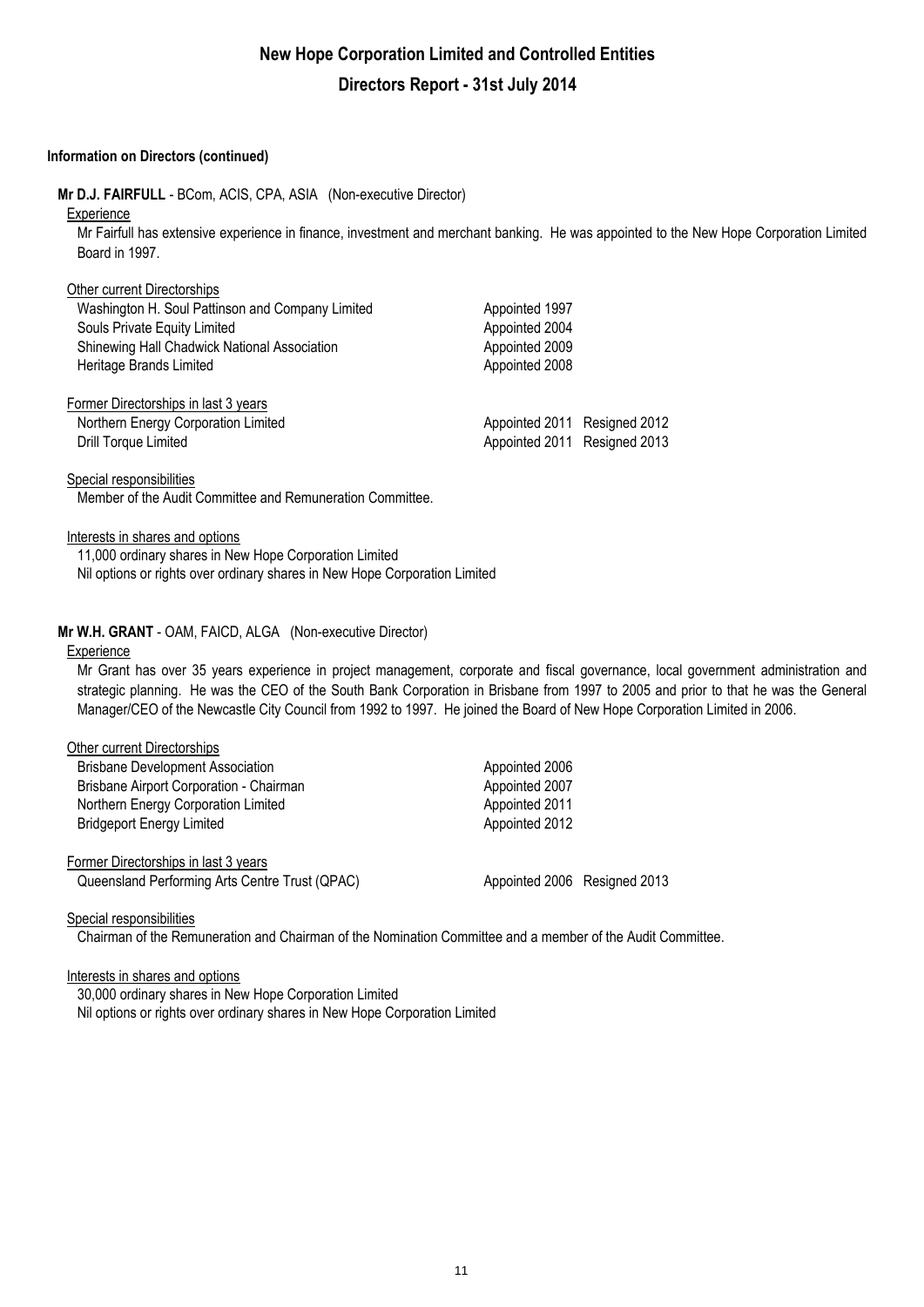### **Information on Directors (continued)**

### **Ms S.J. PALMER** - BCom (Non-executive Director)

### **Experience**

Ms Palmer is a Chartered Accountant with over 30 years of extensive experience in the financial and resources fields. Ms Palmer brings a current knowledge to the New Hope board in all aspects of accounting, finance, financial reporting, risk management and corporate governance. Ms Palmer was appointed to the New Hope Corporation Limited Board on 1 November 2012.

| Other current Directorships          |                              |  |
|--------------------------------------|------------------------------|--|
| <b>RCR Tomlinson Ltd</b>             | Appointed 2014               |  |
| Former Directorships in last 3 years |                              |  |
| MSF Sugar                            | Appointed 2008 Resigned 2012 |  |
| Thiess Pty Ltd                       | Appointed 2011 Resigned 2014 |  |
|                                      |                              |  |

Special responsibilities Chairman of the Audit Committee.

#### Interests in shares and options

Nil options or rights over ordinary shares in New Hope Corporation Limited 15,000 ordinary shares in New Hope Corporation Limited

### **Mr I.M. WILLIAMS** - BEc, LLB (Non-executive Director)

#### **Experience**

As a legal and strategic adviser to International investors in the energy and resources sectors, Mr Williams has been involved in every aspect of the Australian coal industry. Mr Williams was appointed to the New Hope Corporation Limited Board on 1 November 2012.

| Other current Directorships<br>Australia Japan Business Cooperation Committee | Appointed 2001               |  |
|-------------------------------------------------------------------------------|------------------------------|--|
| Australia Korea Business Council                                              | Appointed 2013               |  |
| Former Directorships in last 3 years<br>Ashurst                               | Appointed 2011 Resigned 2014 |  |
| Special responsibilities<br>Member of the Remuneration Committee.             |                              |  |

### Interests in shares and options

Nil options or rights over ordinary shares in New Hope Corporation Limited 16,650 ordinary shares in New Hope Corporation Limited

### **Company Secretary**

Justin Hogg was appointed to the role of Company Secretary on 1 February 2014. Starting his career at Rio Tinto, Mr Hogg has held senior finance positions in a broad range of industry sectors, including petroleum, financial services and aviation. He joined New Hope Corporation Limited in 2011 in the position of Finance Manager. Mr Hogg is a member of CPA Australia and Governance Institute of Australia.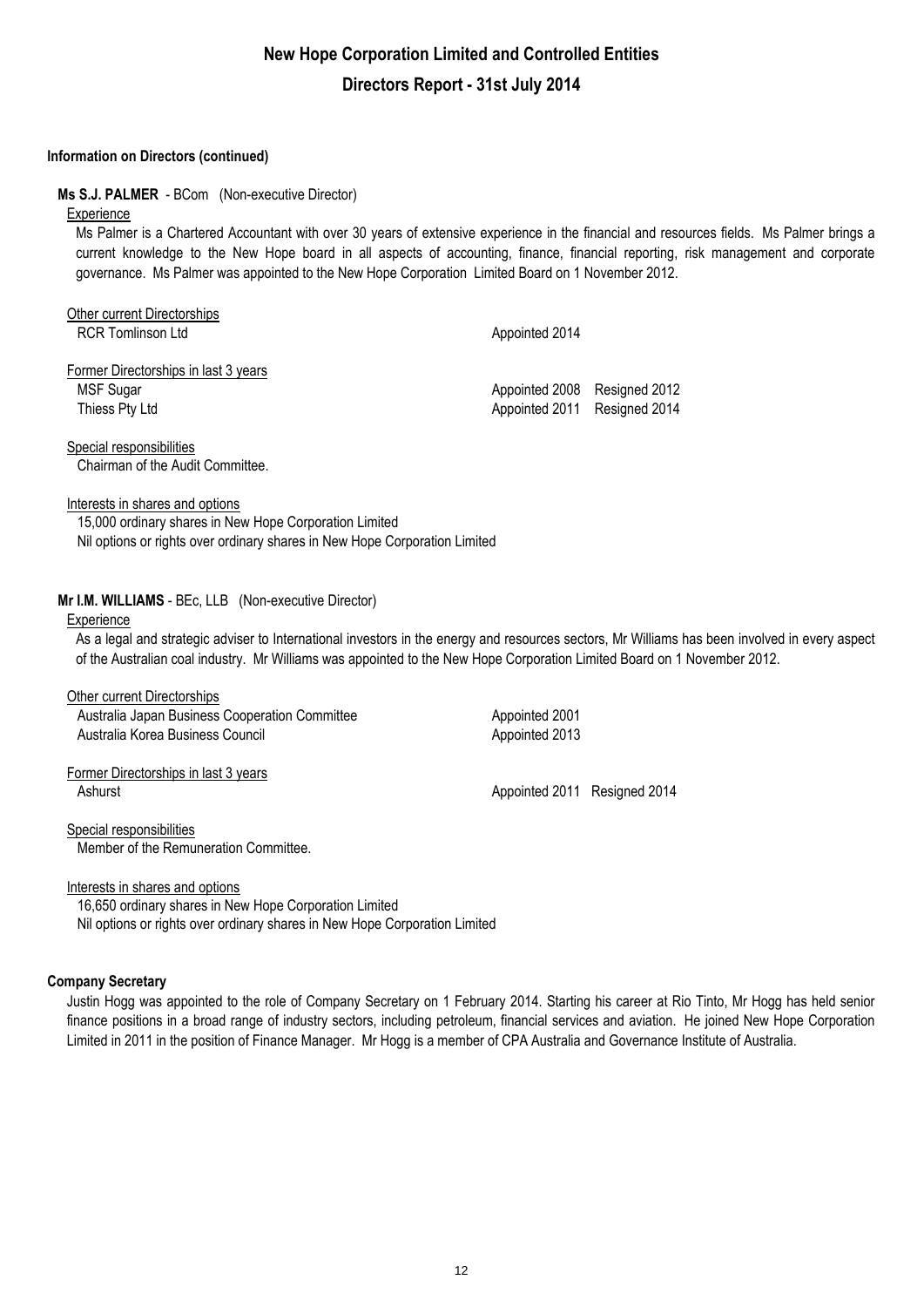### **Information on Directors (continued)**

**Mr R.C. NEALE** - BSc.(Hons) MAICD, MAIMM (retired as Managing Director)

#### **Experience**

Mr Neale retired on 31 January 2014. Mr Neale has more than 40 years experience in the mining and exploration industries covering coal, base metals, gold, synthetic fuels, bulk materials shipping, and power generation. He joined New Hope Corporation Limited in 1996 as General Manager, and has been Chief Executive Officer since 2005. He was appointed to the New Hope Corporation Limited Board in

| Other current Directorships                                |                |               |
|------------------------------------------------------------|----------------|---------------|
| <b>Australian Coal Association</b>                         | Appointed 2005 |               |
| Australian Coal Research Limited                           | Appointed 2005 |               |
| Australian Coal Association Low Emissions Technologies Ltd | Appointed 2006 |               |
| <b>Planet Gas Limited</b>                                  | Appointed 2009 |               |
| <b>Westside Corporation Limited</b>                        | Appointed 2010 |               |
| Queensland Resources Council                               | Appointed 2009 |               |
| Former Directorships in last 3 years                       |                |               |
| <b>Bridgeport Energy Limited</b>                           | Appointed 2011 | Resigned 2014 |
| Northern Energy Corporation Limited                        | Appointed 2011 | Resigned 2014 |
|                                                            |                |               |

### Special responsibilities

Managing Director and Chief Executive Officer (retired).

Interests in shares and options upon retirement

2,591,159 ordinary shares in New Hope Corporation Limited Nil rights over ordinary shares in New Hope Corporation Limited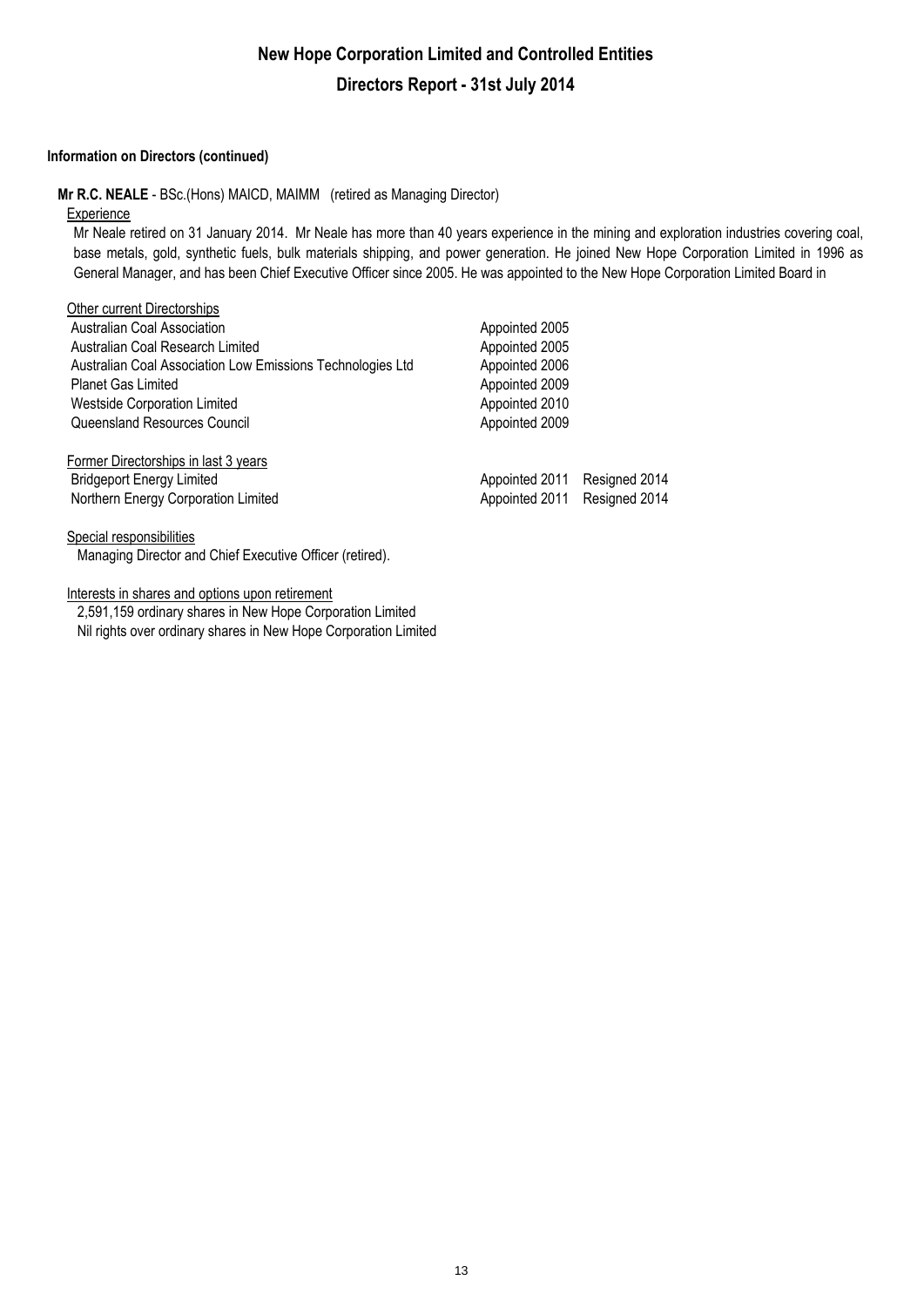### **Remuneration report**

The information provided in this remuneration report has been audited as required by section 308(3C) of the *Corporations Act 2001.*

### **a. Remuneration governance**

The performance of the Group depends upon the quality of its Directors and executives. It is the Company's objective to attract and retain appropriately qualified and experienced Directors and executives.

The Remuneration Committee comprises Messrs Grant (Chair), Robinson and Williams. The Remuneration Committee is responsible for reviewing and setting the remuneration packages for Directors and executives on an annual basis. The Remuneration Committee engages independent consultants, utilises data from independent surveys and reviews other market information and reports to ensure that remuneration is consistent with current industry practices.

The Corporate Governance Statement provides further information on this Committee.

### **b. Key management personnel**

| Name             | <b>Positions Held</b>                                                                                             |
|------------------|-------------------------------------------------------------------------------------------------------------------|
| Mr R.D. Millner  | Chairman and Non-executive Director.                                                                              |
| Mr P.R. Robinson | Non-executive Director.                                                                                           |
| Mr D.J. Fairfull | Non-executive Director.                                                                                           |
| Mr W.H. Grant    | Independent Non-executive Director, Chairman of the Remuneration Committee and Chairman of the Nominations        |
|                  | Committee.                                                                                                        |
| Ms S.J. Palmer   | Independent Non-executive Director and Chairman of the Audit Committee, appointed 1 November 2012.                |
| Mr I.M. Williams | Independent Non-executive Director, appointed 1 November 2012.                                                    |
| Mr R.C. Neale    | Managing Director and Chief Executive Officer, retired on the 31 January 2014.                                    |
| Mr S.O. Stephan  | Chief Executive Officer, promoted from the position of Chief Financial Officer from 1 February 2014.              |
| Mr B.D. Denney   | Chief Operating Officer.                                                                                          |
| Mr M.J. Busch    | Chief Financial Officer, promoted from the position of Financial Controller and Company Secretary from 1 February |
|                  | 2014.                                                                                                             |

### **b. Executive remuneration policy and framework**

The Company aims to ensure that remuneration packages properly reflect the person's duties, experience and responsibilities and are aligned so that management is rewarded in creating value for shareholders. Remuneration of senior executives is reviewed annually after taking into consideration the executives' performance, the Group's performance, market rates and level of responsibility. As a result of the current year review, there will be no increase to executive remuneration for the 2015 financial year.

Executive remuneration comprises a mix of base remuneration, short term incentives (STIs), long term incentives (LTIs) and retention payments. Target remuneration mix (based on the entitlement to 100% of the available STI and LTI which is at risk and subject to performance hurdles) for the year ended 31 July 2014 is:

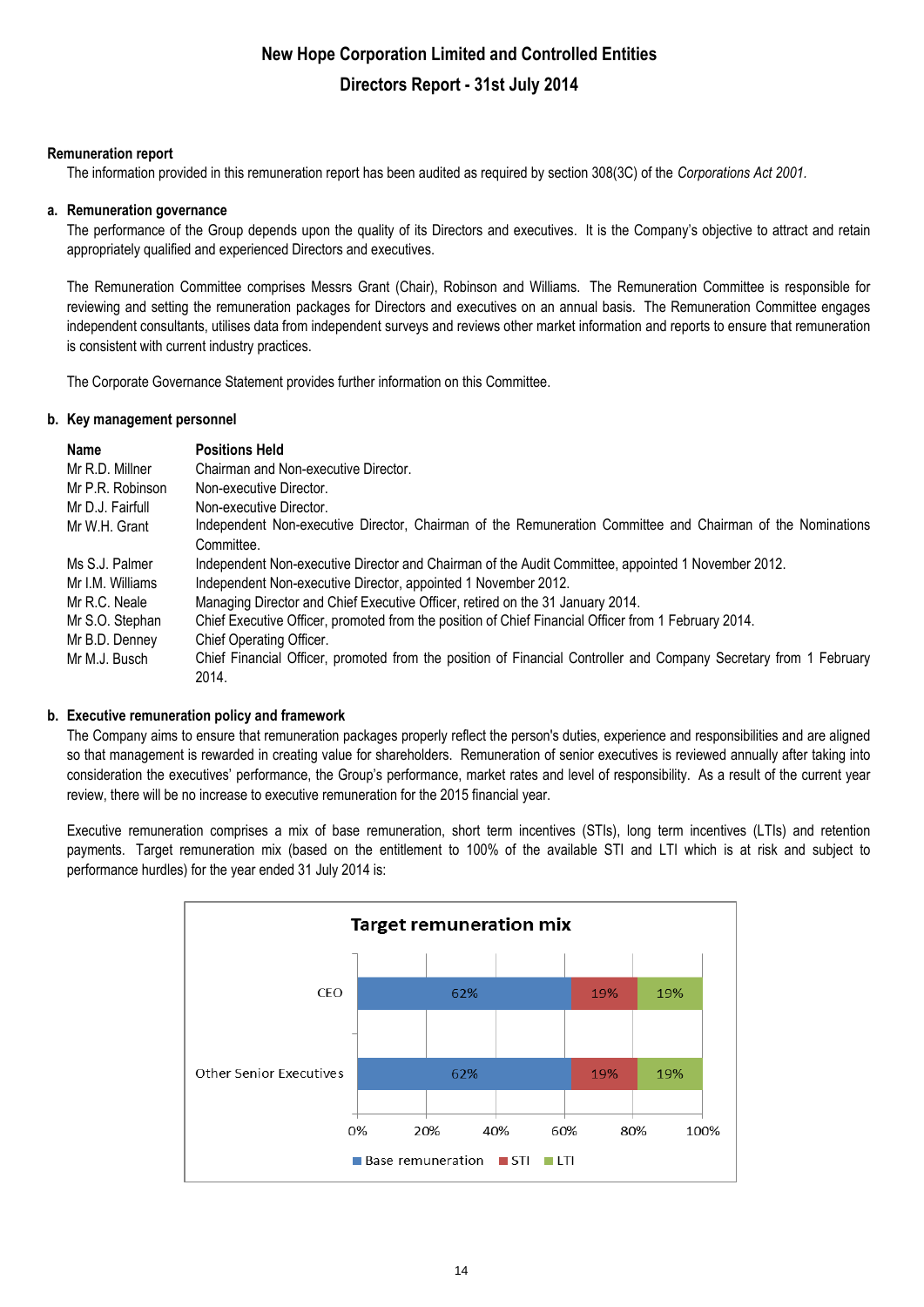### **Remuneration Report (continued)**

### **b. Executive remuneration policy and framework (continued)**

The detail of each component is as follows:

#### Base remuneration

Base remuneration for senior executives is fixed annually by the Remuneration Committee. It comprises a cash salary, superannuation and other non-cash benefits such as a company vehicle. Executives may elect to take a vehicle allowance in lieu of a company vehicle and may salary sacrifice a portion of their cash salary into superannuation or other benefits.

### Short Term Incentives

STIs are designed to motivate and reward senior executives to achieve the short term goals of the Company as set by the Board.

Maximum allowable STIs are provided for in senior executive employment contracts and are paid in the form of an annual cash bonus. At the end of each period the Remuneration Committee will award executives a percentage of their maximum allowable STIs having regard to the performance of the executive and the Company during the period. The Key Performance Indicators (KPIs) set by the Remuneration Committee and their respective weightings are detailed below.

| <b>Short Term Incentives KPIs</b>                             | Weighting |
|---------------------------------------------------------------|-----------|
| Group Profit, Sales and Investment Performance                | .55%      |
| Group Compliance – Safety, Environment and Risk Management    | 25%       |
| Group Production Cost, Project Development and M&A Activities | 20%       |

Each of the Short Term Incentive KPIs is made up of qualitative and quantitative measures with the quantitative measures set annually by the Remuneration Committee. Based on the achievements of the Company this year, the remuneration committee determined that executives had achieved 52% of their maximum STI. In making this assessment, the committee considered the following factors:

- An improvement to the overall safety performance at the Company during the year.
- A net profit after tax before non regular items of \$41.5m.
- Sales, excluding trade sales, of 5.7 million tonnes.
- Production of 5.6 million tonnes.

As part of the Remuneration Committee's annual review process, the weighting for the Short Term Incentive KPIs have been modified slightly for the 2015 financial year as detailed below.

| Short Term Incentives KPIs - 2015 financial year              | Weighting  |
|---------------------------------------------------------------|------------|
| Group Profit, Sales and Investment Performance                | 60%        |
| Group Compliance – Safety, Environment and Risk Management    | 20%        |
| Group Production Cost, Project Development and M&A Activities | <b>20%</b> |

### Long Term Incentives

LTIs are designed to motivate and reward senior executives to achieve the strategic goals set by the Board, align shareholder and executive objectives and to retain the services of senior executives.

Maximum allowable LTIs are provided for in senior executive employment contracts. At the end of each period the Remuneration Committee will award executives a percentage of their maximum allowable LTI having regard to the performance of the executive and the Company during the period.

LTIs are paid in the form of Performance Rights at the discretion of the Remuneration Committee. The value of an executive's LTI is converted into Performance Rights by reference to the five day volume weighted average share price of the Company over the five days immediately preceding issue. The Remuneration Committee has the discretion to select alternative equity instruments for the award of LTIs in the event that Performance Rights do not align to the strategic goals set by the Remuneration Committee or Board.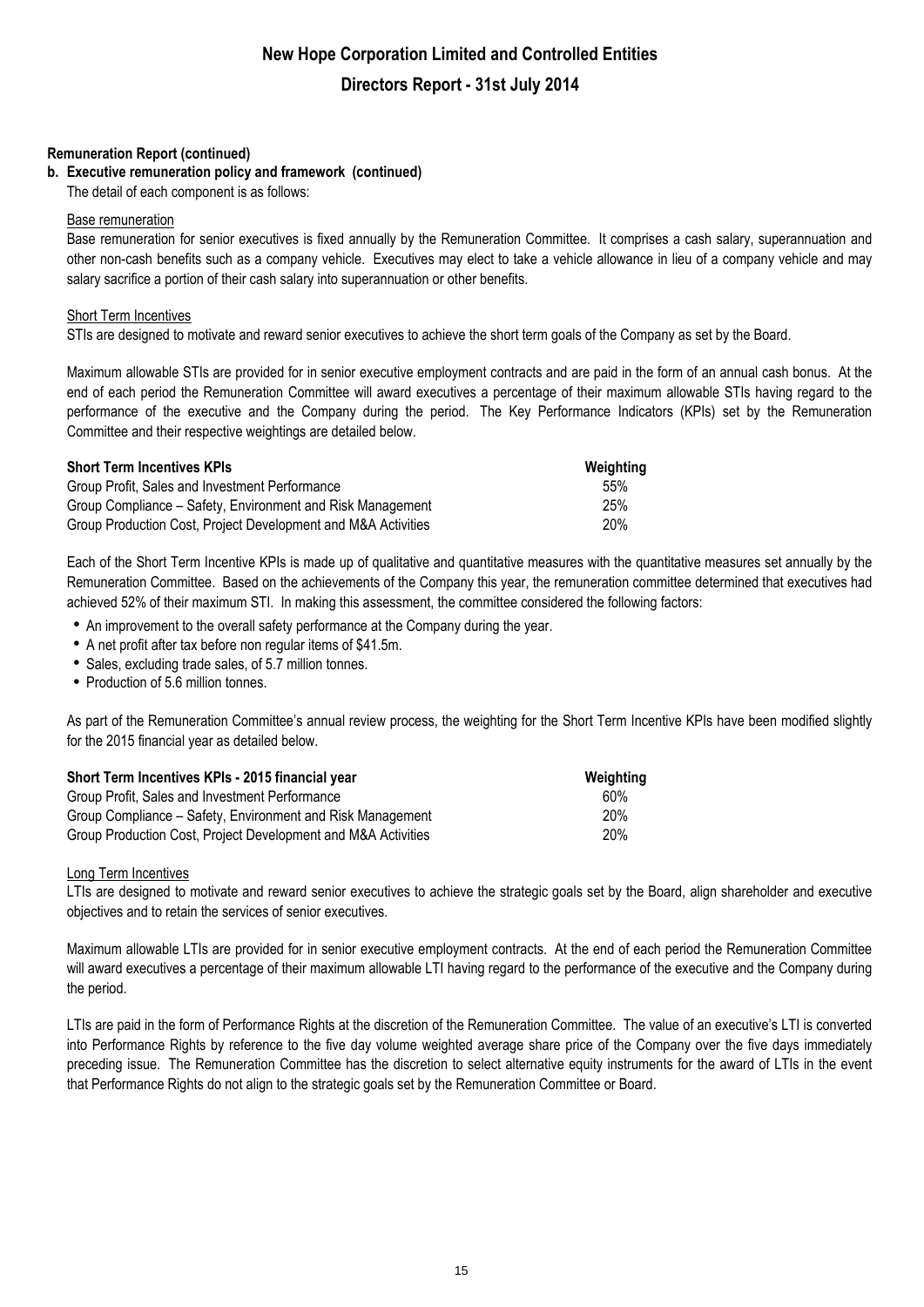### **Remuneration Report (continued)**

### **b. Executive remuneration policy and framework (continued)**

Performance Rights are issued subject to performance and service conditions. The service condition requires that the executive remain an employee of the Company for the duration of the three year vesting period. The performance conditions attaching to the rights are measured over three years. The Remuneration Committee will determine the percentage of rights that will vest based on the performance of the executive and the Company during the three year period. The Key Performance Indicators (KPIs) set by the Remuneration Committee and their respective weightings are detailed below.

| Long Term Incentives KPIs                                                 | Weighting |
|---------------------------------------------------------------------------|-----------|
| Shareholder Value                                                         | 50%       |
| Project Development and M&A Activities                                    | 25%       |
| Strategic Plan (including Succession Planning and Stakeholder Management) | 25%       |

The Shareholder Value KPI compares the total shareholder return (TSR) of the Company against the ASX 200 TSR over the three year period. The details of the amount of rights vesting, given the relative TSR performance, are detailed below:

| % of 3 year Company TSR vs |           |
|----------------------------|-----------|
| <b>ASX 200 TSR</b>         | % Vesting |
| < 100%                     | 0%        |
| 100%                       | 25%       |
| 105%                       | 30%       |
| 110%                       | 35%       |
| 115%                       | 40%       |
| 120%                       | 45%       |
| >125%                      | 50%       |

Subject to the employee satisfying the above service and performance conditions, a percentage of the Performance Rights will vest three years after their grant date in accordance with the above table.

### **c. Consequences of performance on shareholder wealth**

The Company's performance is not only impacted by market factors, but also by employee performance. The financial performance for the last five years is shown below.

|                                             |             | Year ended 31 July |           |           |           |           |
|---------------------------------------------|-------------|--------------------|-----------|-----------|-----------|-----------|
|                                             |             | 2014               | 2013      | 2012      | 2011      | 2010      |
| Net profit attributable to shareholders     | A\$000's    | 58,450             | 74.129    | 167.126   | 503.234   | 183,832   |
| Profit after tax from continuing operations | A\$000's    | 58,449             | 74,128    | 167.125   | 503.099   | 183,832   |
| Dividends paid during the year              | cents/share | 16.00              | 31.00     | 26.00     | 23.75     | 82.25     |
| Share price as at 31 July                   | \$/share    | 3.00               | 3.76      | 4.07      | 5.37      | 4.71      |
| Shareholders' funds                         | A\$000's    | 1,973,859          | 2,016,456 | 2,252,916 | 2,367,383 | 2,339,525 |

### **d. Non-executive director remuneration policy**

It is intended that remuneration paid to Non-executive Directors reflects the demands and responsibilities of Directors. Non-executive Directors fees are reviewed annually after taking into consideration the Company's performance, market rates and level of responsibility.

Non-executive Directors receive a fixed fee that is paid within an aggregate limit as approved by the shareholders from time to time. The current maximum aggregate is set at \$1,750,000 (2013 - \$1,750,000) per annum. There is no proposal to increase Directors' Fees for the 2015 financial year.

### **e. Voting made at the company's 2013 Annual General Meeting**

The Company received 98% "yes" votes on its remuneration report for the 2013 financial year.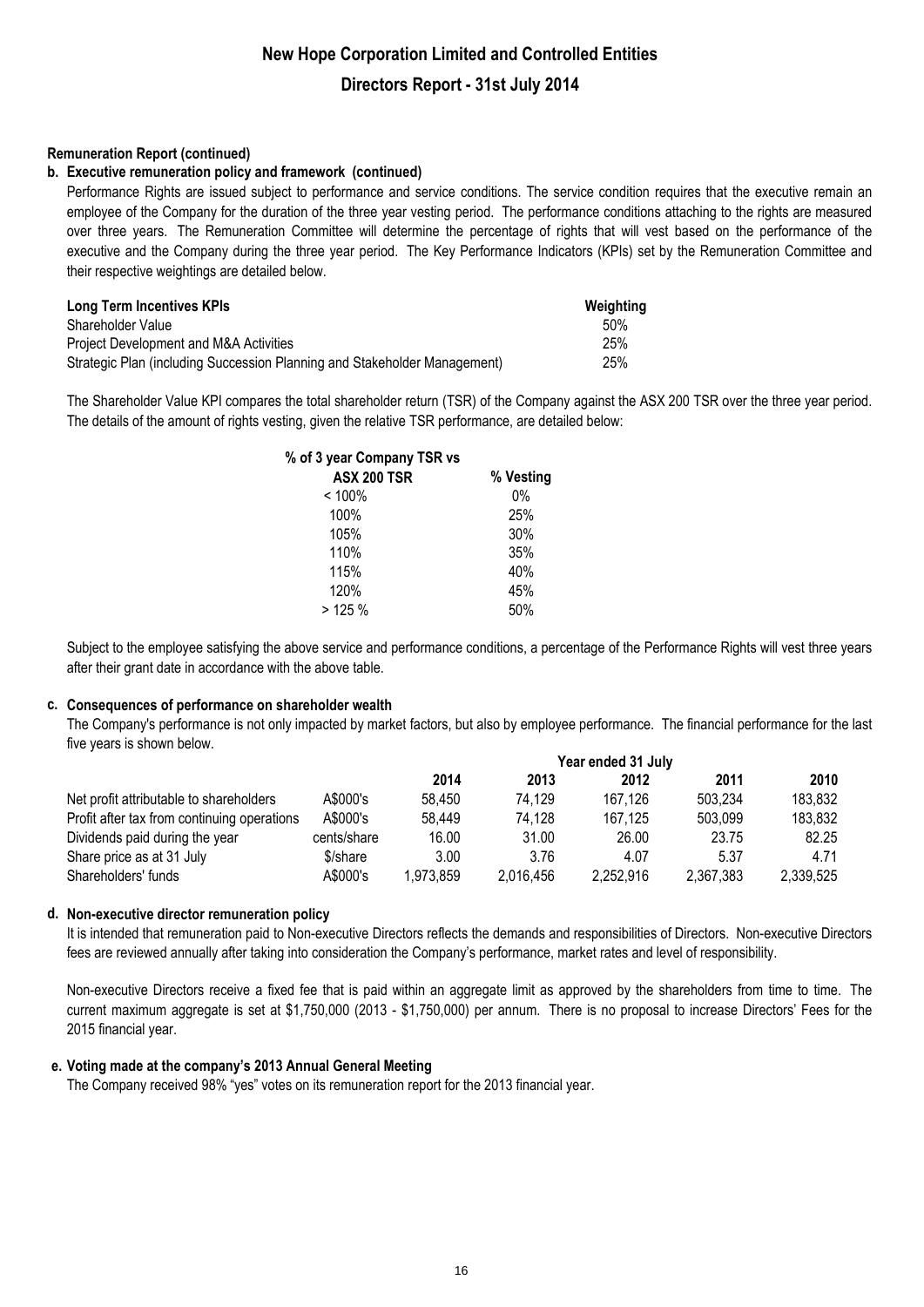### **Remuneration report (continued)**

### **f. Details of remuneration**

Details of remuneration of Directors and the key management personnel of New Hope Corporation Limited are set out below for the current and previous financial years.

|                                       |                              |                    |                       | Long-term  | Post<br>employment |                    | Share based    |           |
|---------------------------------------|------------------------------|--------------------|-----------------------|------------|--------------------|--------------------|----------------|-----------|
|                                       | Short-term employee benefits |                    | benefits              | benefits   |                    | payments           |                |           |
|                                       | Cash salary                  | Cash               | Non cash              |            | Super-             | <b>Termination</b> |                |           |
|                                       | and fees                     | bonus <sup>7</sup> | benefits <sup>8</sup> | <b>LSL</b> | annuation          | <b>Benefits</b>    | <b>Rights</b>  | Total     |
|                                       | \$                           | \$                 | \$                    | \$         | \$                 | \$                 | \$             | \$        |
| 2014                                  |                              |                    |                       |            |                    |                    |                |           |
| <b>Non-executive Directors</b>        |                              |                    |                       |            |                    |                    |                |           |
| Mr R.D. Millner                       | 293,000                      |                    |                       |            | 17,836             |                    |                | 310,836   |
| Mr P.R. Robinson                      | 135,000                      |                    |                       |            | 12,516             |                    |                | 147,516   |
| Mr D.J. Fairfull                      | 135,000                      |                    |                       |            | 12,516             |                    |                | 147,516   |
| Mr W.H. Grant <sup>6</sup>            | 150,000                      |                    |                       |            | 13,906             |                    |                | 163,906   |
| Ms S.J. Palmer <sup>5</sup>           | 160,000                      |                    |                       |            | 14,833             |                    | ÷              | 174,833   |
| Mr I.M. Williams                      | 135,000                      |                    |                       |            | 12,516             |                    | $\overline{a}$ | 147,516   |
| <b>Total Non-executive Directors</b>  | 1,008,000                    |                    |                       |            | 84,123             |                    | ä,             | 1,092,123 |
| <b>Executive Directors</b>            |                              |                    |                       |            |                    |                    |                |           |
| Mr R.C. Neale <sup>1</sup>            | 702,688                      | 285,000            | 96,936                | 13,123     | 8,887              | 176,315            | 421,744        | 1,704,693 |
| <b>Key Management Personnel</b>       |                              |                    |                       |            |                    |                    |                |           |
| Mr S.O. Stephan <sup>2</sup>          | 905,621                      | 433,175            | 114,269               | 65,376     | 18,074             |                    | 107,571        | 1,644,086 |
| Mr B.D. Denney                        | 592,280                      | 340,813            | 24,555                | 1,838      | 18,027             |                    | 87,605         | 1,065,118 |
| Mr M.J. Busch <sup>3</sup>            | 456,003                      | 201,863            | 83,535                | 47,005     | 18,873             |                    | 67,055         | 874,334   |
| <b>Total Key Management Personnel</b> | 1,953,904                    | 975,851            | 222,359               | 114,219    | 54,974             |                    | 262,231        | 3,583,538 |
| <b>Total Remuneration - 2014</b>      | 3,664,592                    | 1,260,851          | 319,295               | 127,342    | 147,984            | 176,315            | 683,975        | 6,380,354 |
|                                       |                              |                    |                       |            |                    |                    |                |           |
| 2013                                  |                              |                    |                       |            |                    |                    |                |           |
| <b>Non-executive Directors</b>        |                              |                    |                       |            |                    |                    |                |           |
| Mr R.D. Millner                       | 293,000                      |                    |                       |            | 16,579             |                    |                | 309,579   |
| Mr P.R. Robinson                      | 135,000                      |                    |                       |            | 12,178             |                    | $\overline{a}$ | 147,178   |
| Mr D.J. Fairfull                      | 135,000                      |                    |                       |            | 12,178             |                    |                | 147,178   |
| Mr W.H. Grant <sup>6</sup>            | 150,000                      |                    |                       |            | 13,531             |                    | -              | 163,531   |
| Ms S.J. Palmer <sup>4,5</sup>         | 120,000                      |                    |                       |            | 10,833             |                    |                | 130,833   |
| Mr I.M. Williams <sup>4</sup>         | 101,250                      |                    |                       |            | 9,141              |                    | ÷              | 110,391   |
| <b>Total Non-executive Directors</b>  | 934,250                      |                    |                       |            | 74,440             |                    |                | 1,008,690 |
| <b>Executive Directors</b>            |                              |                    |                       |            |                    |                    |                |           |
| Mr R.C. Neale                         | 1,443,559                    | 550,000            | 44,631                | 24,074     | 16,579             |                    | 808,244        | 2,887,087 |
| <b>Key Management Personnel</b>       |                              |                    |                       |            |                    |                    |                |           |
| Mr S.O. Stephan                       | 596,942                      | 201,375            | 2,873                 |            | 16,579             |                    | 192,730        | 1,010,499 |
| Mr B.D. Denney                        | 611,770                      | 191,250            | 22,941                |            | 16,579             |                    | 142,927        | 985,467   |
| Mr M.J. Busch                         | 416,114                      | 106,250            | 28,964                | 6,981      | 16,579             |                    | 115,469        | 690,357   |
| <b>Total Key Management Personnel</b> | 1,624,826                    | 498,875            | 54,778                | 6,981      | 49,737             |                    | 451,126        | 2,686,323 |
| <b>Total Remuneration - 2013</b>      | 4,002,635                    | 1,048,875          | 99,409                | 31,055     | 140,756            | ۰                  | 1,259,370      | 6,582,100 |

1 Mr R.C. Neale retired from the position of Managing Director and CEO as of 31 January 2014.

2 Mr S.O. Stephan previously held the position of CFO and was promoted to the position of CEO from 1 February 2014.

3 Mr M.J. Busch previously held the position of Financial Controller and Company Secretary and was promoted to the position of CFO from 1 February 2014.

4 Appointed 1 November 2012.

5 Chairman of the Audit and Risk Committee.

6 Chairman of the Remuneration Committee and Chairman of the Nominations Committee.

7 Cash Bonus for 2014 represents 2013 at risk STI and 2014 STI based on new STI KPI measures, both expensed in the 2014 financial year.

8 Non Cash Benefits include movements in annual leave provisions.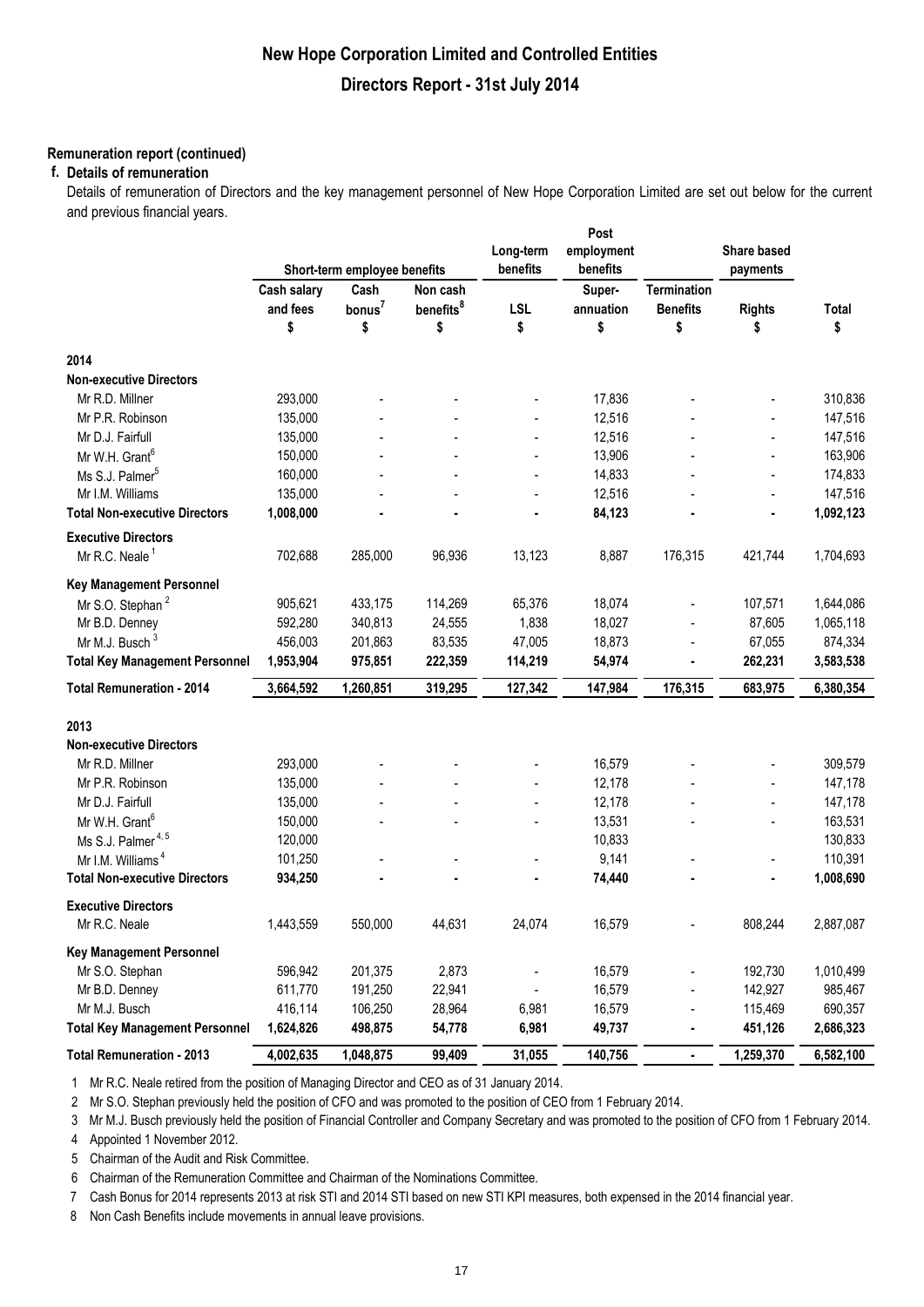### **Remuneration report (continued)**

### **f. Details of remuneration (continued)**

The relative proportions of remuneration that are linked to performance and those that are fixed are as follows:

| <b>Name</b>     | <b>Fixed Remuneration</b> |      | At Risk - STI |      | At Risk - LTI |      |
|-----------------|---------------------------|------|---------------|------|---------------|------|
|                 | 2014                      | 2013 | 2014          | 2013 | 2014          | 2013 |
| Mr R.C. Neale   | 58%                       | 53%  | 17%           | 28%  | 25%           | 19%  |
| Mr S.O. Stephan | 67%                       | 61%  | 26%           | 19%  | 7%            | 20%  |
| Mr B.D. Denney  | 60%                       | 66%  | 32%           | 15%  | 8%            | 19%  |
| Mr M.J. Busch   | 69%                       | 68%  | 23%           | 17%  | 8%            | 15%  |

Since the LTIs are provided exclusively by way of rights, the percentages disclosed reflect the value of remuneration consisting of rights, based on the value of rights expensed during the year.

### **g. Employment contracts**

The agreements with the senior executives provide for a cash salary, superannuation and a fully maintained motor vehicle. Executives may elect to take a vehicle allowance in lieu of a company vehicle and may salary sacrifice a portion of their cash salary into superannuation or other benefits.

| <b>Name</b>                                                                                                | Term of agreement and notice period 1    | <b>Base remuneration including</b><br>Superannuation <sup>2</sup> | <b>Termination Payments</b> <sup>3</sup> |
|------------------------------------------------------------------------------------------------------------|------------------------------------------|-------------------------------------------------------------------|------------------------------------------|
| Mr R.C. Neale<br>Director<br>Managing<br>and<br>Officer<br>Executive<br>Chief<br>(retired 31 January 2014) | No fixed term<br>2 months' notice period | ,500,000<br>\$                                                    | \$200,000 index by CPI from<br>1996      |
| Mr S.O. Stephan<br>Chief Executive<br>Officer<br>(promoted from 1 February<br>2014)                        | No fixed term<br>6 months' notice period | 1,300,000<br>S                                                    | 6 months' base remuneration              |
| Mr B.D. Denney <sup>4</sup><br><b>Chief Operating Officer</b>                                              | No fixed term<br>3 months' notice period | \$<br>750,000                                                     | 3 months' base remuneration              |
| Mr M.J. Busch<br>Financial<br>Officer<br>Chief<br>(promoted from 1 February<br>2014)                       | No fixed term<br>3 months' notice period | \$<br>600,000                                                     | 3 months' base remuneration              |

1 This notice applies equally to either party.

2 Base remuneration quoted is for the year ended 30 June 2014; they are reviewed annually by the remuneration committee.

3 Base salary payable if the company terminates employees with notice, and without cause (e.g. for reasons other than unsatisfactory performance).

4 The contract with Mr Denney includes provision for a separation payment in the event of his termination as a result of takeover or merger of the Company. The allowance is for less than one year's remuneration.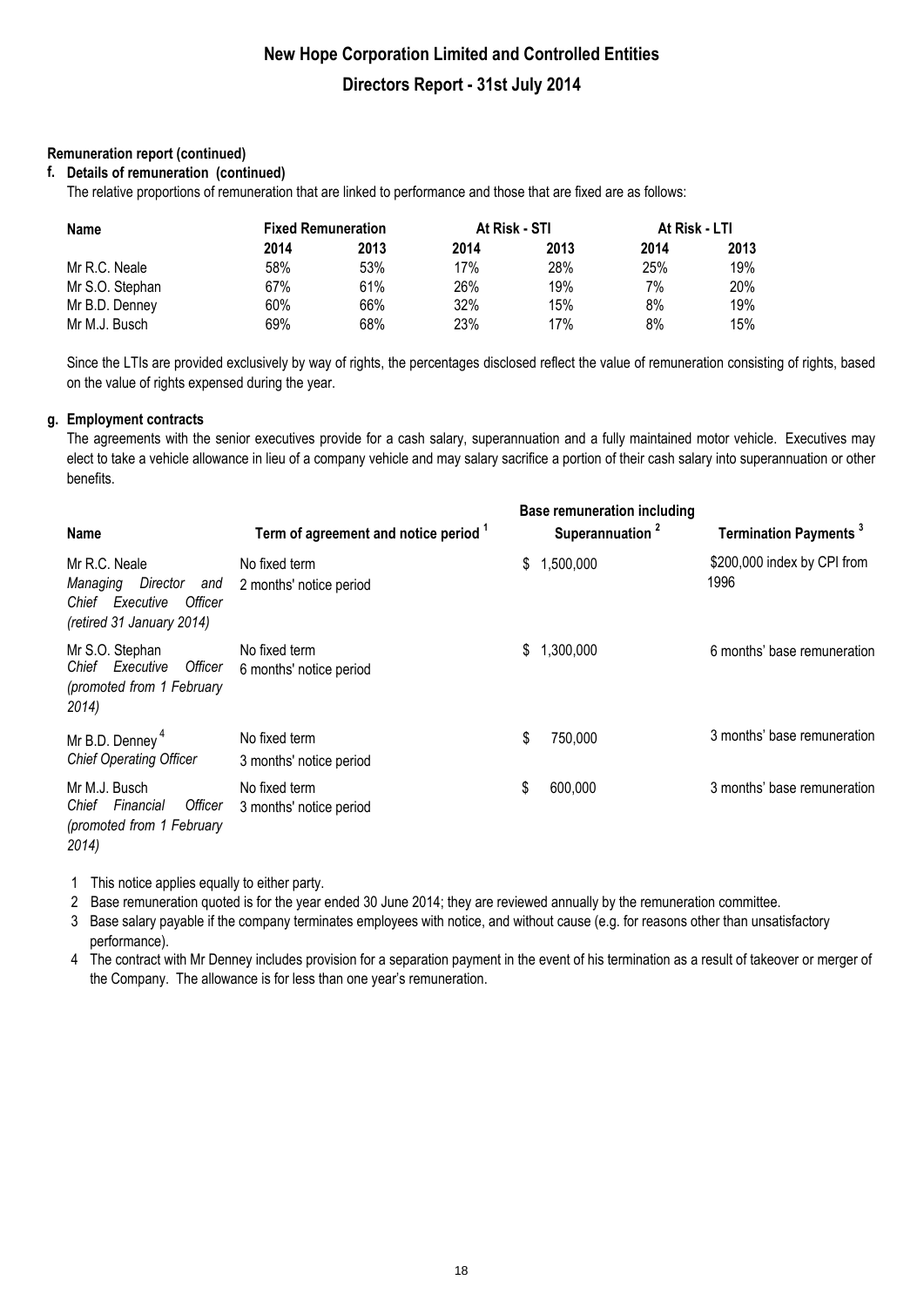### **Remuneration report (continued)**

### **h. Details of share based compensation**

### **Rights**

Rights are granted under the New Hope Corporation Limited Employee Performance Share Rights Plan (Rights Plan). Membership of the Rights Plan is open to those senior employees and those Directors of New Hope Corporation Limited, its subsidiaries and associated bodies corporate whom the Directors believe have a significant role to play in the continued development of the Group's activities.

Rights will be granted for no consideration. Rights to be granted in accordance with the Rights Plan will be allotted at the sole discretion of the Directors of the Company and in accordance with the Group's reward and retention strategy. Rights will vest and automatically convert to ordinary shares in the Company following the satisfaction of the relevant performance and service conditions. Performance and service conditions applicable to each issue of Rights are determined by the board at the time of grant.

The assessed fair value at grant date of Rights granted to the individuals is allocated equally over the period from grant date to vesting date and the amount will be included in the remuneration of the executive. Fair values at grant date are determined by reference to the relevant volume weighted average price as determined by the Directors.

The terms and conditions of each grant of rights affecting remuneration of key management personnel in the previous, this or future reporting periods and the associated pricing model inputs are as follows:

| <b>Performance</b><br>Period to which<br><b>LTI</b> relates | <b>Grant Date</b> | <b>Vesting Date</b>                                | Value of a Right at<br>Grant Date (\$) |
|-------------------------------------------------------------|-------------------|----------------------------------------------------|----------------------------------------|
| 2009                                                        | October 2011      | August 2013                                        | 5.17                                   |
| 2010                                                        | October 2011      | August 2013                                        | 5.17                                   |
| 2010                                                        | October 2011      | August 2014                                        | 5.17                                   |
| 2011                                                        | December 2011     | August 2012                                        | 6.02                                   |
| 2011                                                        | December 2011     | August 2013                                        | 6.02                                   |
| 2011                                                        | December 2011     | August 2014                                        | 6.02                                   |
| 2011                                                        | December 2011     | August 2015                                        | 6.02                                   |
| 2012                                                        | December 2012     | August 2013                                        | 4.03                                   |
| 2012                                                        | November 2013     | December 2013                                      | 4.03                                   |
| 2012                                                        | November 2013     | January 2014                                       | 4.03                                   |
| 2012                                                        | December 2012     | August 2014                                        | 4.03                                   |
| 2012                                                        | November 2013     | January 2015                                       | 4.03                                   |
| 2012                                                        | December 2012     | August 2015                                        | 4.03                                   |
| 2012                                                        | December 2012     | August 2016                                        | 4.03                                   |
| 2013                                                        |                   | No rights were awarded for the 2013 financial year |                                        |

Rights granted under the plan carry no dividend or voting rights.

### Deferred award of outstanding LTI entitlements to CEO

At the Company's Annual General Meeting in November 2012, shareholders approved the issue of Performance Rights to Mr Neale in respect of outstanding LTI performance payments relating to the 2011 financial year. The payments had been deferred pending shareholder approval at the Annual General Meeting.

At the Company's Annual General Meeting in November 2013, shareholders approved the issue of Performance Rights to Mr Neale in respect of outstanding LTI performance payments relating to the 2012 financial year. The payments had been deferred pending shareholder approval at the Annual General Meeting.

### CEO Retirement

With the retirement of Mr Neale, the Board considered the outstanding contribution Mr Neale has made to the company during his tenure as CEO and Managing Director and it was agreed that upon his retirement all outstanding performance rights would vest. In addition, it was agreed that Mr Neale's STI entitlement for the 2012/13 financial year would be paid in one instalment on or before his retirement date of 31 January 2014.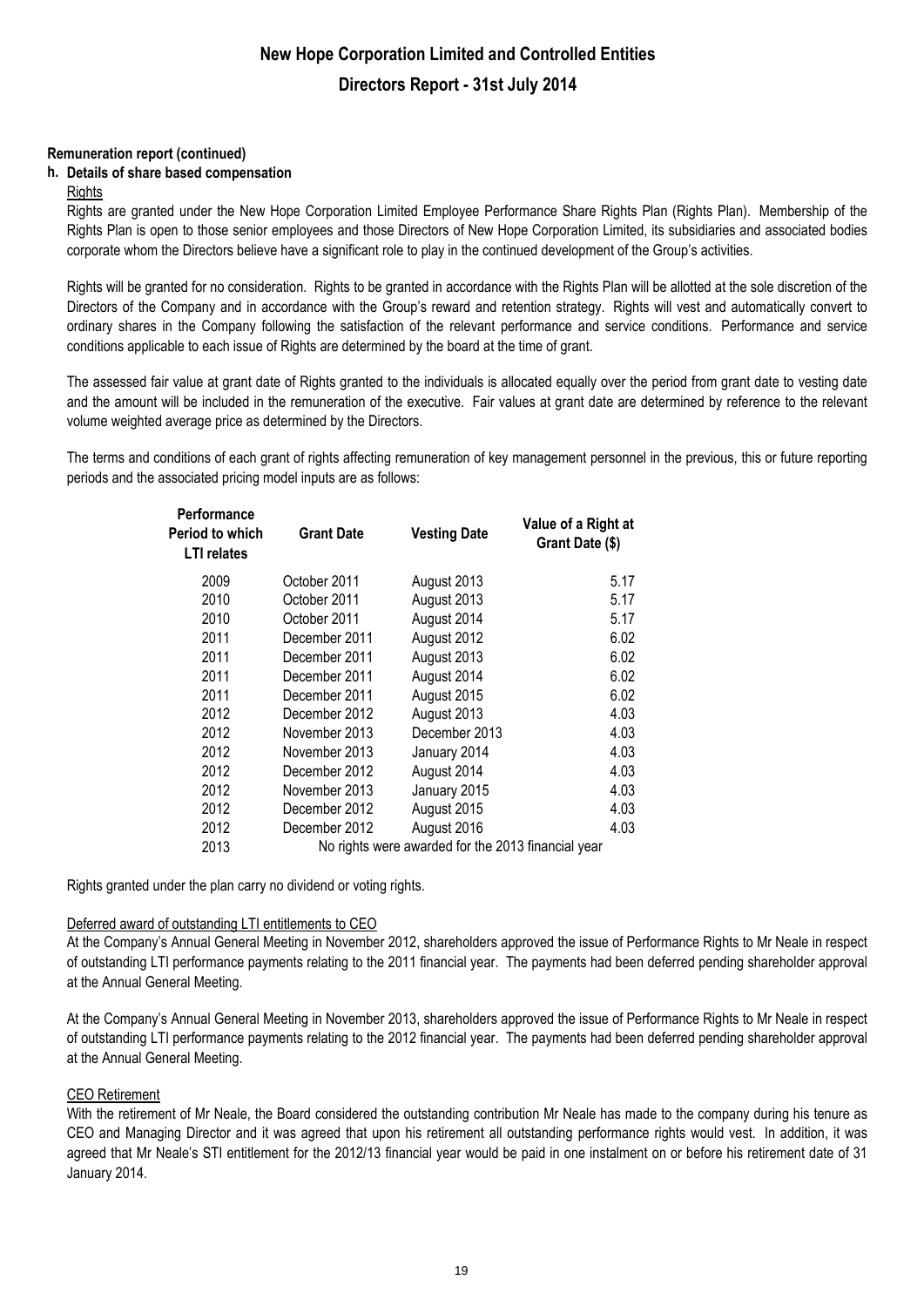### **Remuneration report (continued)**

#### **h. Details of share based compensation (continued)**

The deferral of the Performance Right issue, re-alignment of vesting conditions and the vesting of Performance Rights on retirement has had an effect on the quantum of Share Based Payment Expense recognised in the remuneration report, and is summarised as follows:

| Period to<br>which LTI<br>relates | <b>Date Performance</b><br><b>Rights Issued</b> | Number of<br>Performance<br><b>Rights Issued</b> | <b>Vesting Date in the</b><br><b>Ordinary Course</b> | <b>Amended Vesting</b><br>Date | Impact on 2013<br><b>Share Based</b><br>Payment<br><b>Expense</b><br>$($ \$) | Impact on 2014<br><b>Share Based</b><br>Payment<br><b>Expense</b><br>$($ \$) |
|-----------------------------------|-------------------------------------------------|--------------------------------------------------|------------------------------------------------------|--------------------------------|------------------------------------------------------------------------------|------------------------------------------------------------------------------|
| 2008                              | September 2011                                  | 30,775                                           | 1 August 2009                                        | 1 January 2012                 |                                                                              |                                                                              |
| 2008                              | September 2011                                  | 30,775                                           | 1 August 2010                                        | 1 January 2012                 |                                                                              |                                                                              |
| 2008                              | September 2011                                  | 30,775                                           | 1 August 2011                                        | 1 January 2012                 |                                                                              |                                                                              |
| 2008                              | September 2011                                  | 30,775                                           | 1 August 2012                                        | No change                      |                                                                              |                                                                              |
| 2009                              | September 2011                                  | 24,601                                           | 1 August 2010                                        | 1 January 2012                 |                                                                              |                                                                              |
| 2009                              | September 2011                                  | 24,601                                           | 1 August 2011                                        | 1 January 2012                 |                                                                              |                                                                              |
| 2009                              | September 2011                                  | 24,601                                           | 1 August 2012                                        | No change                      |                                                                              |                                                                              |
| 2009                              | September 2011                                  | 24,601                                           | 1 August 2013                                        | No change                      | 69,375                                                                       |                                                                              |
| 2010                              | September 2011                                  | 24,398                                           | 1 August 2011                                        | 1 January 2012                 |                                                                              |                                                                              |
| 2010                              | September 2011                                  | 24,398                                           | 1 August 2012                                        | No change                      |                                                                              |                                                                              |
| 2010                              | September 2011                                  | 24,398                                           | 1 August 2013                                        | No change                      | 68,803                                                                       |                                                                              |
| 2010                              | September 2011                                  | 24,398                                           | 1 August 2014                                        | 31 January 2014                | 44,519                                                                       | 44,519                                                                       |
| 2011                              | November 2012                                   | 36,537                                           | 1 August 2012                                        | 1 December 2012                | 73,318                                                                       |                                                                              |
| 2011                              | November 2012                                   | 36,537                                           | 1 August 2013                                        | No change                      | 131,972                                                                      |                                                                              |
| 2011                              | November 2012                                   | 36,538                                           | 1 August 2014                                        | 31 January 2014                | 82,485                                                                       | 82,485                                                                       |
| 2012                              | November 2013                                   | 52,317                                           | 1 August 2013                                        | 1 December 2013                | 140,558                                                                      | 70,279                                                                       |
| 2012                              | November 2013                                   | 52,317                                           | 1 August 2014                                        | 1 January 2014                 | 129,746                                                                      | 81,091                                                                       |
| 2012                              | November 2013                                   | 52,317                                           | 1 August 2015                                        | 31 January 2014                | 67,468                                                                       | 143,370                                                                      |
|                                   |                                                 |                                                  |                                                      |                                | 808,244                                                                      | 421,744                                                                      |

Details of Rights over ordinary shares in the Company as at 31 July 2014, provided as remuneration to each Director of New Hope Corporation Limited and each of the key management personnel of the Group are set out below. Upon satisfaction of the service and performance conditions each right will automatically vest and convert into one ordinary share in New Hope Corporation Limited. The minimum value of the rights yet to vest is nil, as the rights will be forfeited if the vesting conditions are not met. The maximum value of the rights yet to vest has been determined as the amount of the grant date fair value of the right that is yet to be expensed.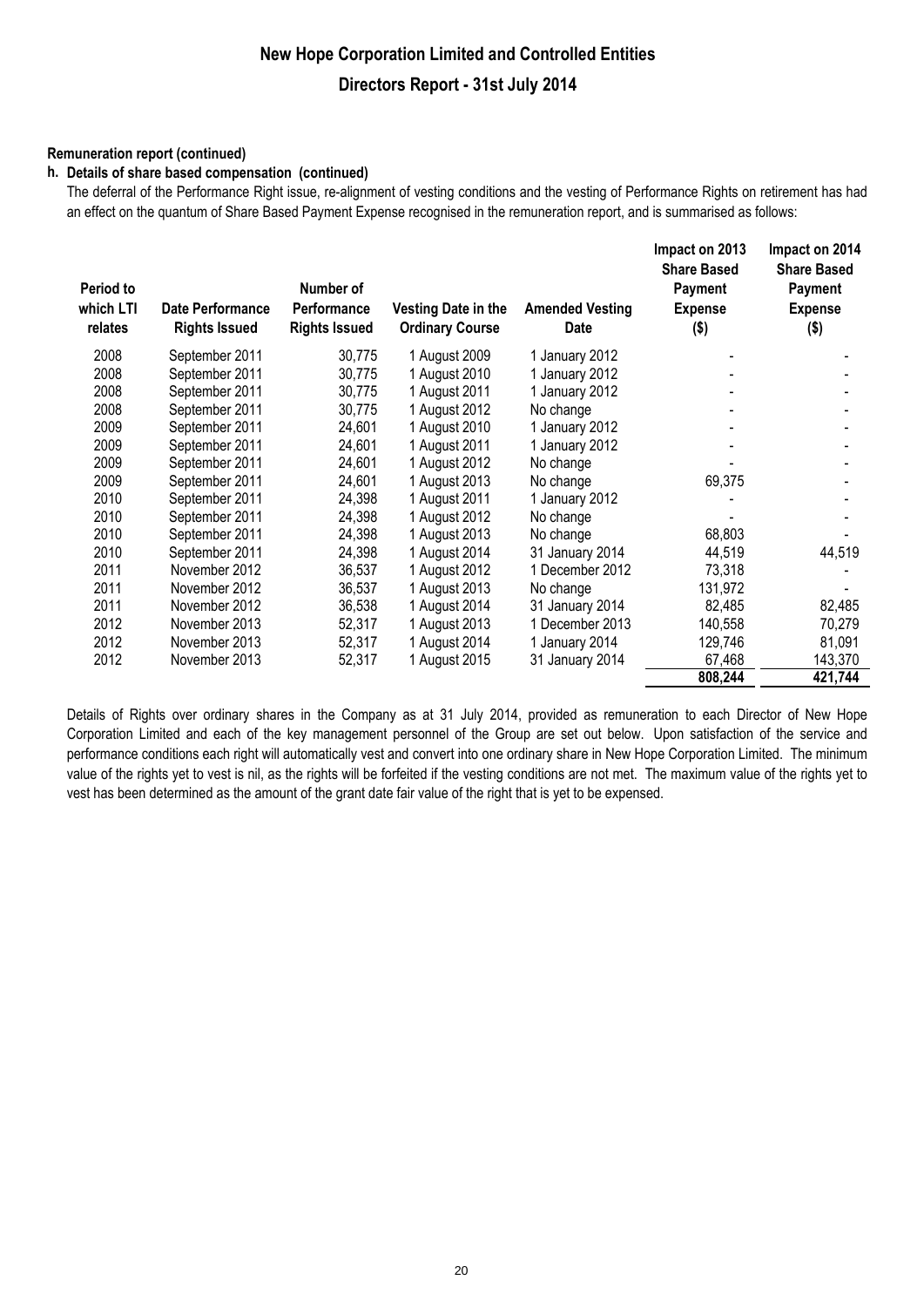### **Remuneration report (continued)**

**h. Details of share based compensation (continued)**

| Name            | <b>Grant Date</b> | <b>Vesting Date</b>    | Number<br>Granted | Value per<br>Share (\$) | <b>Number</b><br>Vested | <b>Vested</b><br>Percentage | Number<br>Forfeited | Forfeited<br>Percentage  | <b>Maximum</b><br>value yet to<br>vest |
|-----------------|-------------------|------------------------|-------------------|-------------------------|-------------------------|-----------------------------|---------------------|--------------------------|----------------------------------------|
| Mr R.C. Neale   | 27 Oct 11         | 01 Aug 13              | 48,999            | 5.17                    | 48,999                  | 100%                        |                     |                          |                                        |
|                 | 27 Oct 11         | 31 Jan-14 <sup>1</sup> | 24,398            | 5.17                    | 24,398                  | 100%                        |                     |                          |                                        |
|                 | 17 Dec 11         | 01 Aug 13              | 36,537            | 6.02                    | 36,537                  | 100%                        |                     |                          |                                        |
|                 | 17 Dec 11         | 31 Jan-14 $1$          | 36,538            | 6.02                    | 36,538                  | 100%                        |                     |                          |                                        |
|                 | 15 Nov 13         | 01 Dec 13              | 52,317            | 4.03                    | 52,317                  | 100%                        |                     |                          |                                        |
|                 | 15 Nov 13         | 01 Jan 14              | 52,317            | 4.03                    | 52,317                  | 100%                        |                     |                          |                                        |
|                 | 15 Nov 13         | 31 Jan-14 $1$          | 52,317            | 4.03                    | 52,317                  | 100%                        |                     |                          |                                        |
| Mr S.O. Stephan | 27 Oct 11         | 01 Aug 13              | 10,040            | 5.17                    | 10,040                  | 100%                        |                     |                          |                                        |
|                 | 27 Oct 11         | 01 Aug 14              | 10,040            | 5.17                    | $\blacksquare$          | $0\%$                       |                     |                          |                                        |
|                 | 17 Dec 11         | 01 Aug 13              | 8,432             | 6.02                    | 8,432                   | 100%                        |                     |                          |                                        |
|                 | 17 Dec 11         | 01 Aug 14              | 8,432             | 6.02                    |                         | $0\%$                       |                     |                          |                                        |
|                 | 17 Dec 11         | 01 Aug 15              | 8,432             | 6.02                    |                         | $0\%$                       |                     |                          | 13,844                                 |
|                 | 17 Dec 12         | 01 Aug 13              | 11,211            | 4.03                    | 11,211                  | 100%                        |                     |                          |                                        |
|                 | 17 Dec 12         | 01 Aug 14              | 11,211            | 4.03                    |                         | $0\%$                       |                     |                          |                                        |
|                 | 17 Dec 12         | 01 Aug 15              | 11,211            | 4.03                    |                         | $0\%$                       |                     | $\overline{a}$           | 16,943                                 |
|                 | 17 Dec 12         | 01 Aug 16              | 11,210            | 4.03                    |                         | $0\%$                       |                     |                          | 24,642                                 |
| Mr B.D. Denney  | 17 Dec 11         | 01 Aug 13              | 8,010             | 6.02                    | 8,010                   | 100%                        |                     |                          |                                        |
|                 | 17 Dec 11         | 01 Aug 14              | 8,010             | 6.02                    |                         | $0\%$                       |                     |                          |                                        |
|                 | 17 Dec 11         | 01 Aug 15              | 8,010             | 6.02                    |                         | $0\%$                       |                     | $\overline{a}$           | 13,151                                 |
|                 | 17 Dec 12         | 01 Aug 13              | 11,211            | 4.03                    | 11,211                  | 100%                        |                     |                          |                                        |
|                 | 17 Dec 12         | 01 Aug 14              | 11,211            | 4.03                    |                         | $0\%$                       |                     |                          |                                        |
|                 | 17 Dec 12         | 01 Aug 15              | 11,211            | 4.03                    |                         | $0\%$                       |                     | $\overline{\phantom{a}}$ | 16,943                                 |
|                 | 17 Dec 12         | 01 Aug 16              | 11,210            | 4.03                    |                         | $0\%$                       |                     | $\overline{a}$           | 24,642                                 |
| Mr M.J. Busch   | 27 Oct 11         | 01 Aug 13              | 5,020             | 5.17                    | 5,020                   | 100%                        |                     |                          |                                        |
|                 | 27 Oct 11         | 01 Aug 14              | 5,020             | 5.17                    |                         | $0\%$                       |                     |                          |                                        |
|                 | 17 Dec 11         | 01 Aug 13              | 4,005             | 6.02                    | 4,005                   | 100%                        |                     |                          |                                        |
|                 | 17 Dec 11         | 01 Aug 14              | 4,005             | 6.02                    | $\blacksquare$          | $0\%$                       |                     |                          |                                        |
|                 | 17 Dec 11         | 01 Aug 15              | 4,005             | 6.02                    |                         | 0%                          |                     |                          | 6,575                                  |
|                 | 17 Dec 12         | 01 Aug 13              | 8,408             | 4.03                    | 8,408                   | 100%                        |                     |                          |                                        |
|                 | 17 Dec 12         | 01 Aug 14              | 8,408             | 4.03                    |                         | $0\%$                       |                     |                          |                                        |
|                 | 17 Dec 12         | 01 Aug 15              | 8,408             | 4.03                    |                         | $0\%$                       |                     |                          | 12,707                                 |
|                 | 17 Dec 12         | 01 Aug 16              | 8,408             | 4.03                    |                         | $0\%$                       |                     |                          | 18,482                                 |

1 Rights for Mr R.C. Neale vested upon retirement as decided by the Board.

The fair value of the rights is determined based on the market price of the Company's shares at the grant date.

### **i. Equity instruments held by Key Management Personnel**

The tables on the following page show the number of rights and shares in the Company that were held during the financial year by key management personnel of the Group, including their close family members and entities related to them.

There were no shares granted during the reporting period as remuneration.

#### Rights holdings

| Name            | <b>Balance at</b><br>the start of<br>the year | <b>Granted as</b><br>remuneration | Vested     | <b>Balance at</b><br>the end of<br>the year | <b>Unvested</b> |
|-----------------|-----------------------------------------------|-----------------------------------|------------|---------------------------------------------|-----------------|
| Mr R.C. Neale   | 303.423                                       | $\overline{\phantom{0}}$          | (303, 423) |                                             |                 |
| Mr S.O. Stephan | 90.219                                        | -                                 | (29,683)   | 60,536                                      | 60,536          |
| Mr B.D. Denney  | 68,873                                        |                                   | (19,221)   | 49.652                                      | 49,652          |
| Mr M.J. Busch   | 55.687                                        | -                                 | (17, 433)  | 38,254                                      | 38.254          |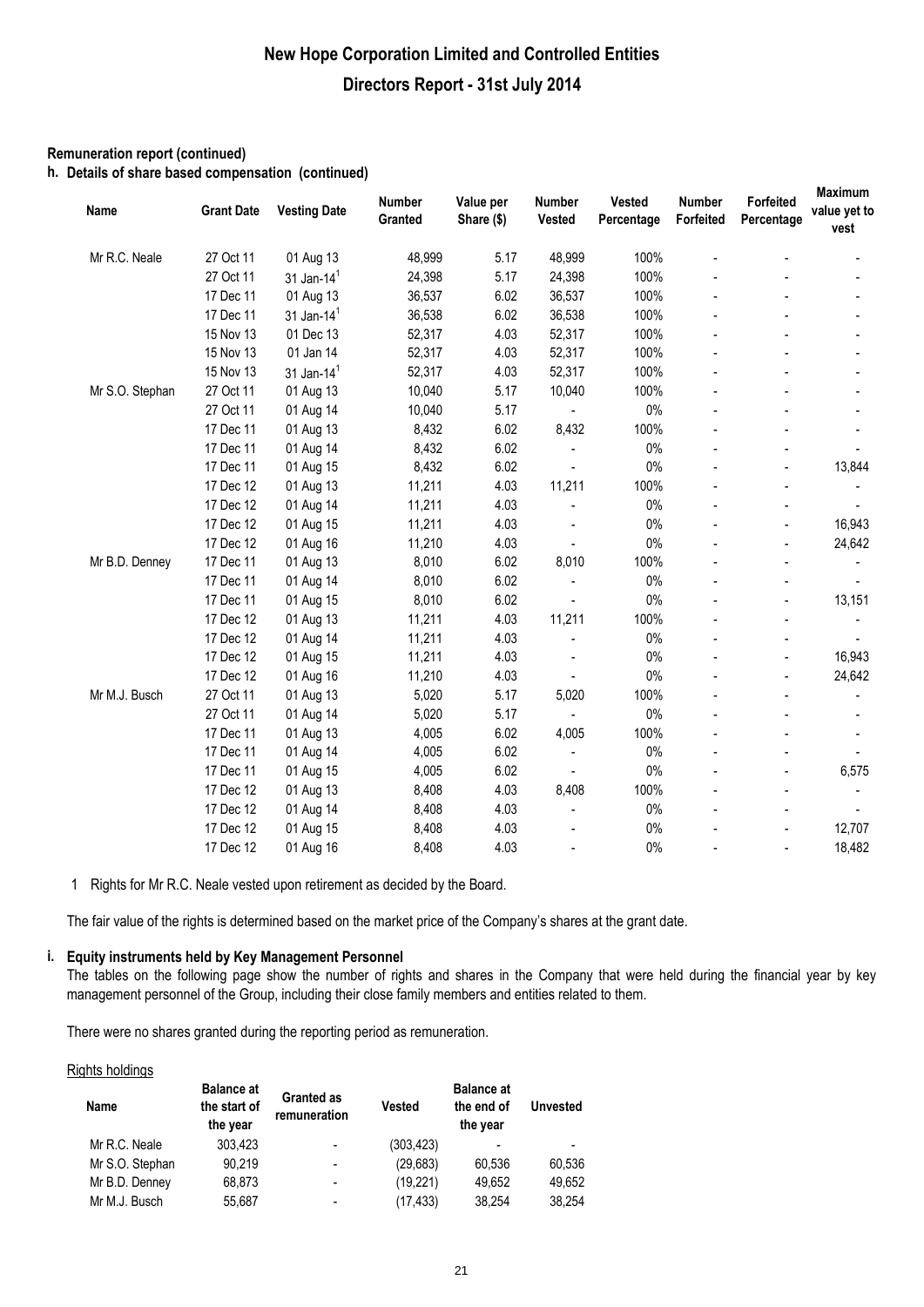### **Remuneration report (continued)**

**i. Equity instruments held by Key Management Personnel** Share holdings

| Name             | <b>Balance at</b><br>the start of<br>the year | Purchased /<br>(sold) | <b>Received on</b><br>the vesting of<br>rights | Other<br>changes<br>during the<br>year <sup>1</sup> | <b>Balance at</b><br>the end of<br>the year |
|------------------|-----------------------------------------------|-----------------------|------------------------------------------------|-----------------------------------------------------|---------------------------------------------|
| Mr R.D. Millner  | 3,681,962                                     |                       |                                                |                                                     | 3,681,962                                   |
| Mr P.R. Robinson | 119,234                                       |                       |                                                |                                                     | 119,234                                     |
| Mr D.J. Fairfull | 11.000                                        |                       |                                                |                                                     | 11,000                                      |
| Mr W.H. Grant    | 30.000                                        |                       |                                                |                                                     | 30.000                                      |
| Ms S.J. Palmer   |                                               | 15,000                |                                                |                                                     | 15,000                                      |
| Mr I.M. Williams |                                               | 16,650                |                                                |                                                     | 16,650                                      |
| Mr R.C. Neale    | 2,287,736                                     |                       | 303,423                                        | (2,591,159)                                         |                                             |
| Mr S.O. Stephan  | 42,712                                        |                       | 29,683                                         |                                                     | 72,395                                      |
| Mr B.D. Denney   | 8,010                                         |                       | 19,221                                         |                                                     | 27,231                                      |
| Mr M.J. Busch    | 664.045                                       |                       | 17.433                                         |                                                     | 681.478                                     |

1 Other changes for Mr R.C. Neale represent balance of final holdings upon retirement.

### **j. Other transactions with Key Management Personnel**

Mr R.D. Millner and Mr P.R. Robinson are Directors of New Hope Corporation Limited and Pitt Capital Partners Limited. Pitt Capital Partners Limited acted as financial advisor to the Group for various corporate transactions during the 2014 and 2013 financial years. All transactions are at normal commercial terms.

Mr K.P. Standish is a Director of certain subsidiaries of New Hope Corporation Limited. Mr Standish is a partner in the firm Campbell Standish Partners Solicitors which has provided legal services to New Hope Corporation Limited and its subsidiaries for several years. All transactions are at normal commercial terms.

Aggregate amounts of each of the above types of transactions with key management personnel were as follows:

| Legal advice     | \$1,013,354 |
|------------------|-------------|
| Financial advice | 409,627     |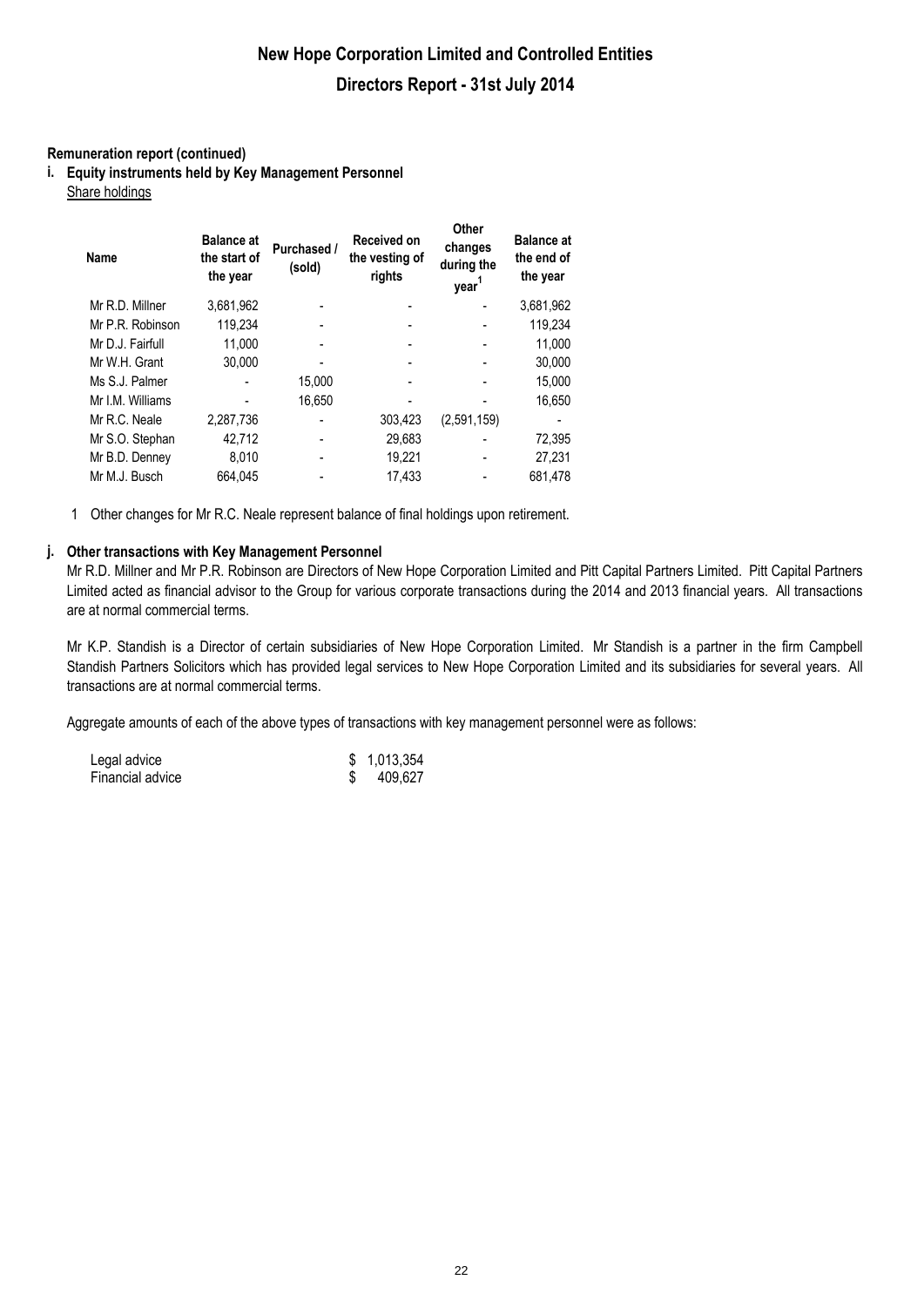### **Shares issued on the vesting of rights**

Since the end of the financial year 66,337 rights have been granted and converted to ordinary shares in the Company.

### **Loans to directors and executives**

There were no loans to directors and executives granted during the reporting period, nor were there any outstanding loans as at balance date.

### **Non-audit services**

The Company may decide to employ the auditor on assignments additional to their statutory audit duties where the auditor's expertise and experience with the Company are important.

Details of the amounts paid or payable to the auditor (PricewaterhouseCoopers) for non-audit services provided during the year are set out below.

The Board of Directors has considered the position and in accordance with the advice received from the Audit Committee, is satisfied that the provision of the non-audit services is compatible with the general standard of independence for auditors imposed by the *Corporations Act 2001* . The Directors are satisfied that the provision of non-audit services by the auditor, as set out below, did not compromise the auditor independence requirements of the *Corporations Act 2001* for the following reasons:

- The types of non-audit services have been reviewed by the Audit Committee to ensure they do not impact the impartiality and objectivity of the auditor;
- h None of the services undermine the general principles relating to auditor independence as set out in APES 110 *Code of Ethics for Professional Accountants* .

During the year the following fees were paid or payable for services provided by the auditor of the parent entity, its related practices and nonrelated audit firms (refer note 32):

|                                                                                        | <b>Consolidated</b> |           |
|----------------------------------------------------------------------------------------|---------------------|-----------|
|                                                                                        | 2014                | 2013      |
| <b>Audit services</b>                                                                  |                     |           |
| PricewaterhouseCoopers Australian firm for audit and review of financial reports and   |                     |           |
| other audit work under the Corporations Act 2001                                       | 448,066             | 355,629   |
| Non PricewaterhouseCoopers audit firms for the audit or review of financial reports of |                     |           |
| any entity in the Group                                                                | 1,045               |           |
| <b>Total remuneration for audit services</b>                                           | 449,111             | 355,629   |
| <b>Non-audit services</b>                                                              |                     |           |
| PricewaterhouseCoopers Australian firm:                                                |                     |           |
| Transaction tax and advisory services                                                  | 435,664             | 421,090   |
| General advisory services                                                              | 56,920              | 63,397    |
| Tax compliance services                                                                | 94,907              | 160,752   |
| Tax compliance services - MRRT                                                         | 1,500               | 192,670   |
| Tax compliance services - PRRT                                                         | 43,354              | 43,795    |
| Research and development compliance services                                           | 223,534             | 270,348   |
| Non PricewaterhouseCoopers firms:                                                      |                     |           |
| <b>Taxation services</b>                                                               |                     |           |
| <b>Total remuneration for non-audit services</b>                                       | 855,879             | 1,152,052 |
| <b>Total auditors remuneration</b>                                                     | 1,304,990           | 1,507,681 |

### **Auditor's independence declaration**

A copy of the auditor's independence declaration as required under section 307C of the *Corporations Act 2001* is set out on page 25.

### **Rounding of amounts**

The Company is of a kind referred to in Class Order 98/100, issued by the Australian Securities and Investments Commission, relating to the "rounding off" of amounts in the Directors' report. Amounts in the Directors' report have been rounded off in accordance with that Class Order to the nearest thousand dollars, or in certain cases, to the nearest dollar.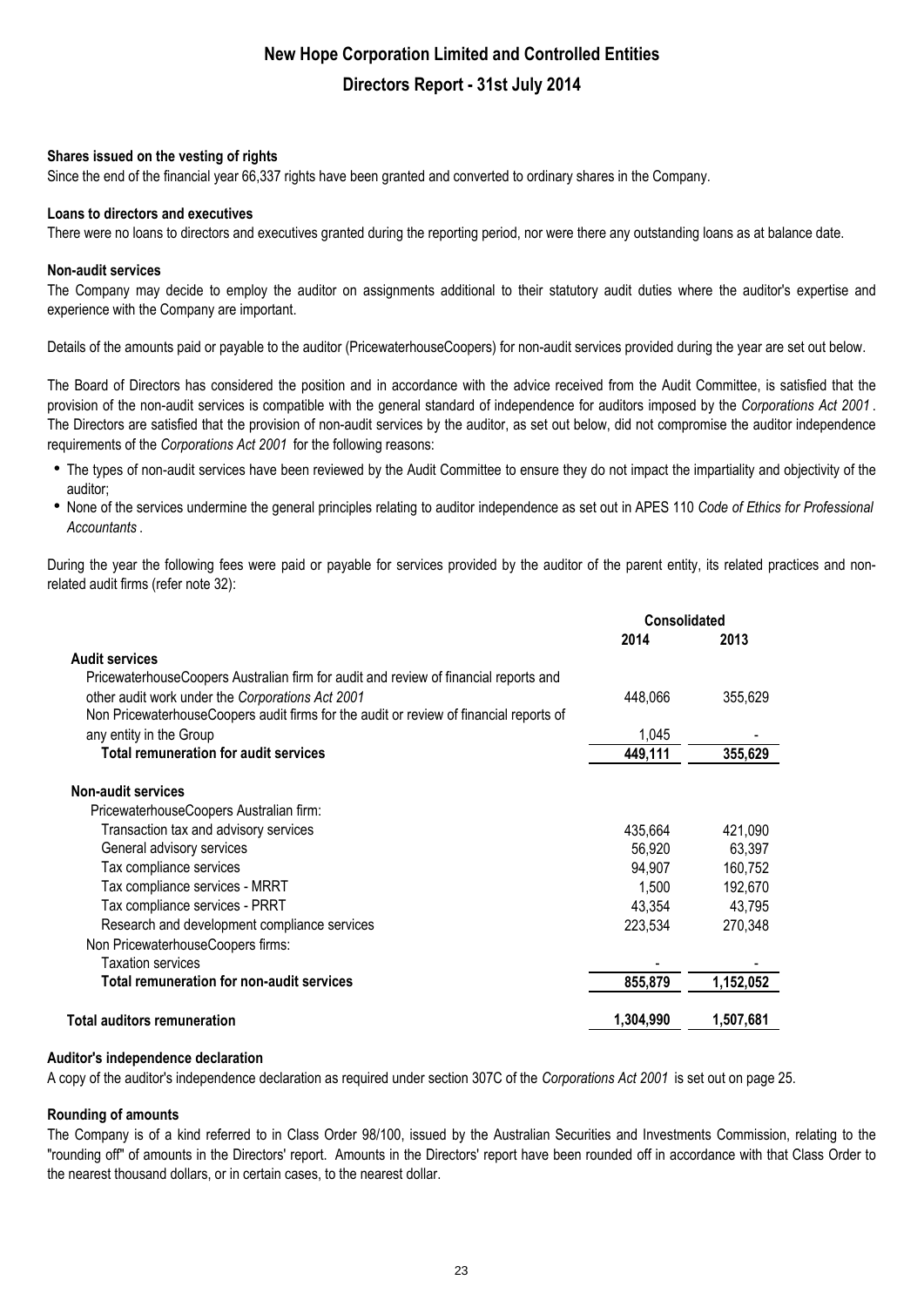### **Meetings of Directors**

The following table sets out the number of meetings of the Company's Directors held during the year ended 31 July 2014 and the number of meetings attended by each Director:

|                                            | <b>Full meetings</b><br>of Directors |                 | <b>Audit Committee</b> |                 | <b>Remuneration</b><br><b>Committee</b> |                 | <b>Nomination</b><br><b>Committee</b> |                 |
|--------------------------------------------|--------------------------------------|-----------------|------------------------|-----------------|-----------------------------------------|-----------------|---------------------------------------|-----------------|
|                                            | Held                                 | <b>Attended</b> | Held                   | <b>Attended</b> | Held                                    | <b>Attended</b> | <b>Held</b>                           | <b>Attended</b> |
| Mr R.D. Millner                            | 14                                   | 13              |                        |                 |                                         |                 |                                       |                 |
| Mr P.R. Robinson                           | 14                                   | 14              |                        |                 |                                         |                 |                                       |                 |
| Mr D.J. Fairfull                           | 14                                   | 14              |                        |                 | -                                       |                 |                                       |                 |
| Mr W.H. Grant                              | 14                                   | 13              |                        |                 |                                         |                 |                                       |                 |
| Ms S.J. Palmer                             | 14                                   | 13              | 3                      |                 |                                         |                 |                                       |                 |
| Mr I.M. Williams                           | 14                                   | 14              |                        |                 |                                         |                 |                                       |                 |
| (retired 31 January 2014)<br>Mr R.C. Neale |                                      | 6               |                        |                 |                                         |                 |                                       |                 |

Signed at Sydney this 22nd day of September 2014 in accordance with a resolution of Directors.

R.D. Millner Director

S.J. Palmer Director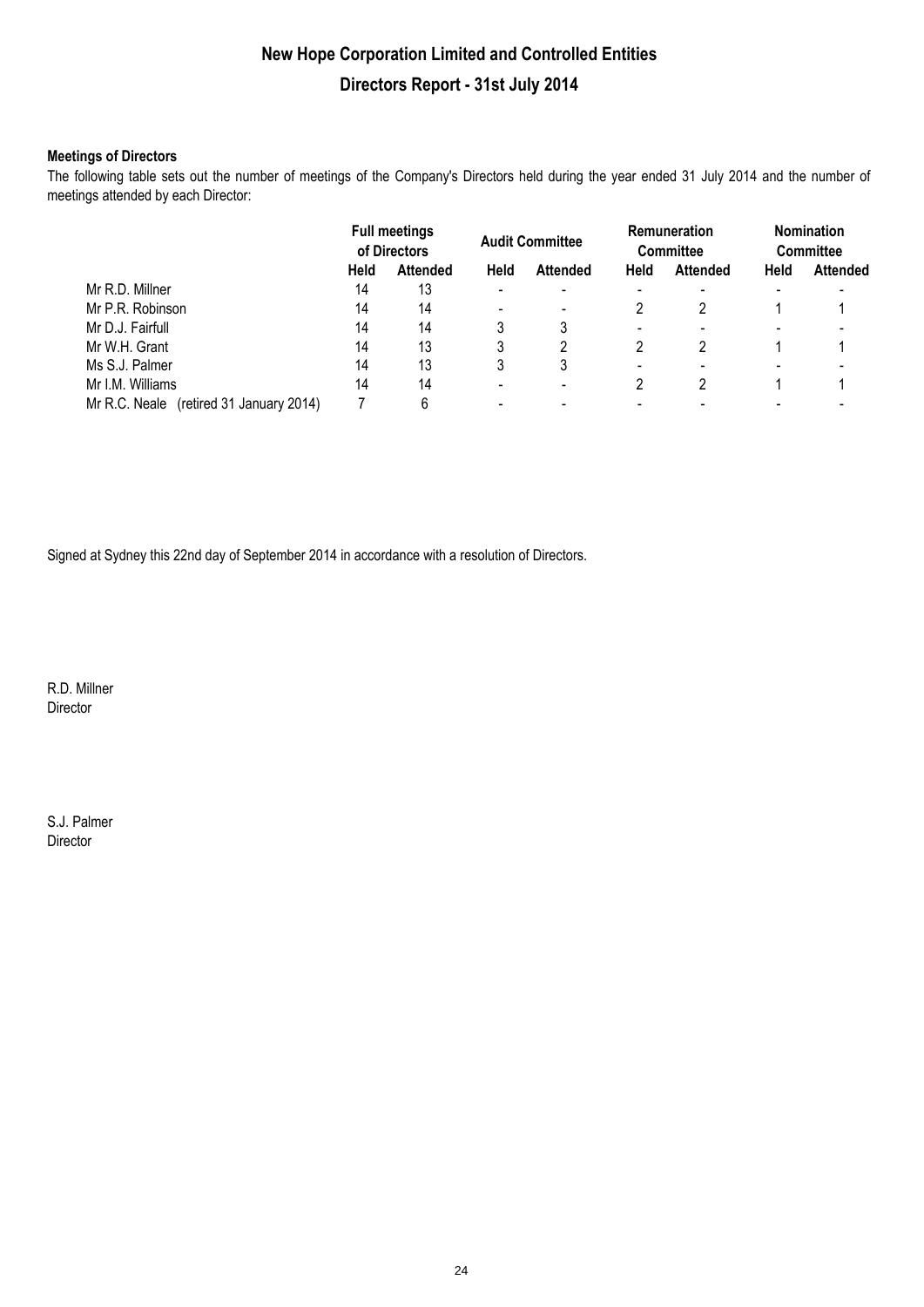

# **Auditor's Independence Declaration**

As lead auditor for the audit of New Hope Corporation Limited for the year ended 31 July 2014, I declare that, to the best of my knowledge and belief, there have been:

- (a) no contraventions of the auditor independence requirements of the *Corporations Act 2001* in relation to the audit; and
- (b) no contraventions of any applicable code of professional conduct in relation to the audit.

This declaration is in respect of New Hope Corporation Limited and the entities it controlled during the period.

PricewaterhouseCoopers Simon Neill Partner

Sydney 22 September 2014

*PricewaterhouseCoopers, ABN 52 780 433 757 Riverside Centre, 123 Eagle Street, BRISBANE QLD 4000, GPO Box 150, BRISBANE QLD 4001 T: +61 7 3257 5000, F: +61 7 3257 5999, www.pwc.com.au*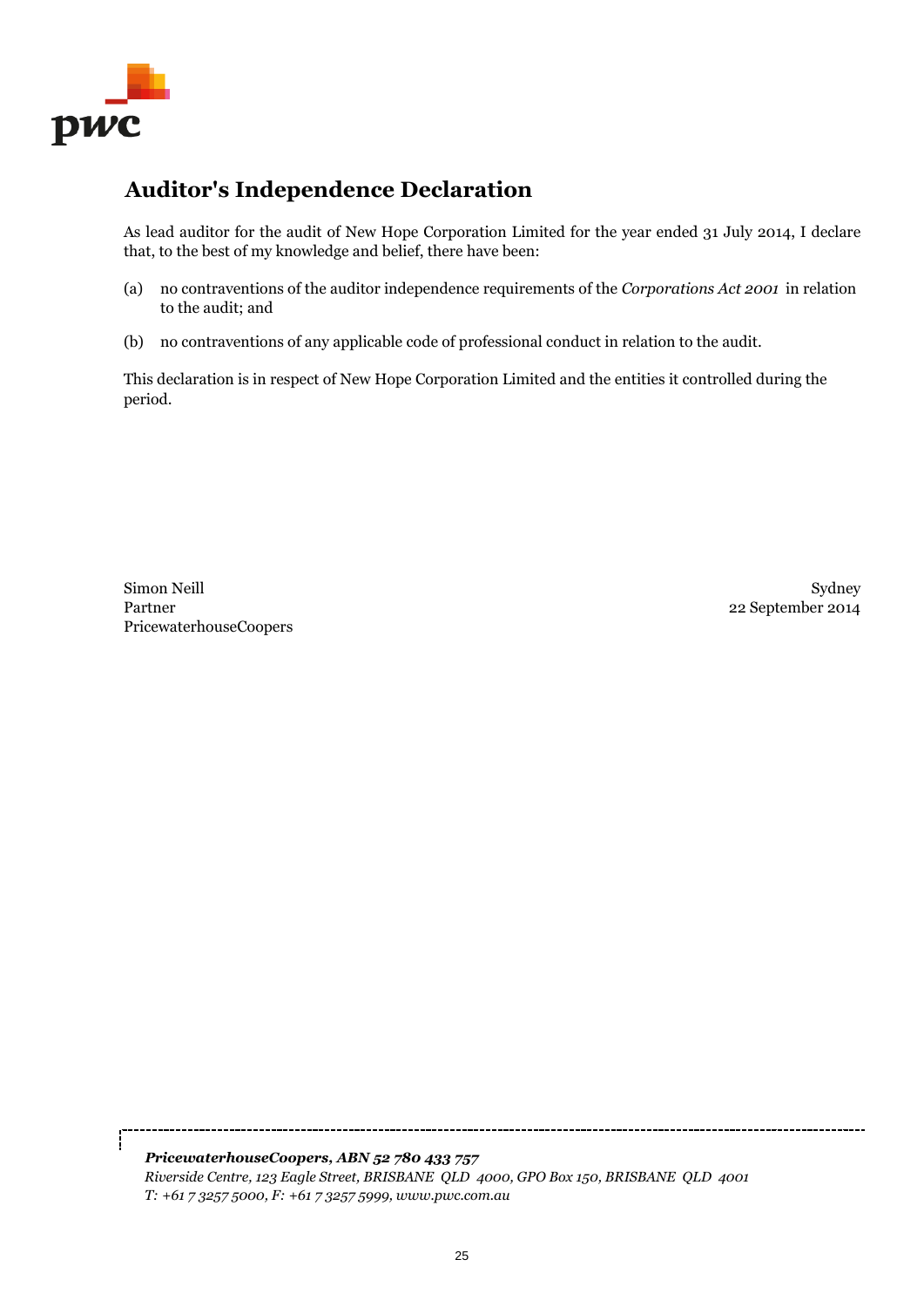This Corporate Governance Statement has been summarised into sections in line with the eight core corporate governance principles as specified in the Australian Securities Exchange (ASX) Corporate Governance Council's 2nd Edition of the *Corporate Governance Principles and Recommendations* .

### **Foundations for management and oversight**

The Board is ultimately responsible for the operations, management and performance of the Company. In discharging this responsibility, the Board delegates to senior management, whose role is to manage the Company in accordance with the directions and policies set by the Board. The Board monitors the activities of senior management in the performance of their delegated duties.

It is the responsibility of the Board to determine policies, practices, management and the operations of the Company and to ensure that the Company is compliant with statutory, legal and other regulatory obligations. Details of these policies can be accessed through the Company Secretary.

Responsibilities of the Board include the following:

- Determining corporate strategies, policies and guidelines for the successful performance of the Company in the present and the future;
- Monitoring the Company's overall performance and financial results, adopting annual budgets and approving New Hope Corporation Limited's financial statements;
- Accountability to shareholders;
- Ensuring that risk management procedures and compliance and control systems are in place and operating effectively;
- Monitoring the performance and conduct of senior management and ensuring adequate succession plans are in place; and
- Ensuring the Company continually builds an honest and ethical culture.

The performance of Non-executive Directors is reviewed by the Remuneration Committee with any unsatisfactory performance referred to the remainder of the Board. This review was undertaken during the year.

The efficiency, effectiveness and operations of the Board are continuously subjected to informal monitoring by the Remuneration Committee, Nomination Committee and the Board as a whole.

The performance of senior management was reviewed by the Remuneration Committee during the year in accordance with its established procedures.

### **Board structure**

At the date of this report the Board consists of six Non-executive Directors. Details of the Directors of the Company, their experience, expertise, qualifications, and attendance at meetings are set out in the Directors' Report.

Key elements of the Board composition include:

- In accordance with the Company's Constitution, the Board should comprise no less than three or more than ten Directors.
- The Chairman of the Board is a Non-executive Director.
- The Non-executive Chairman and Chief Executive Officer roles are separate.
- The Board comprises a mix of Directors from different backgrounds with complementary skills and experience.
- The size of the Board and membership represents an appropriate balance between Directors with experience and knowledge of the Group and Directors with an external perspective.

The Company has not strictly complied with ASX corporate governance principles in that the Board does not consist of a majority of independent Non-executive Directors . Mr Robert Millner (Chairman), Mr Peter Robinson and Mr David Fairfull are Directors of New Hope Corporation Limited's major shareholder, Washington H. Soul Pattinson and Company Limited. Ms Sue Palmer, Mr Ian Williams and Mr William Grant are considered independent.

Whilst all the Non-executive Directors cannot be considered "independent" in accordance with the ASX corporate governance principles, all Directors are expected to bring their independent views and judgement to the Board and, in accordance with the *Corporations Act 2001* , must inform the Board if they have any interest that could conflict with those of the Company. Where the Board considers that a significant conflict exists, it may exercise its discretion to determine whether the Director concerned may be present at the meeting while the item is considered. Also, the Board considers that due to the extensive experience and knowledge that these Directors have of the business, it would be contrary to shareholders' best interests if the Directors were precluded from holding the position of Director on these grounds.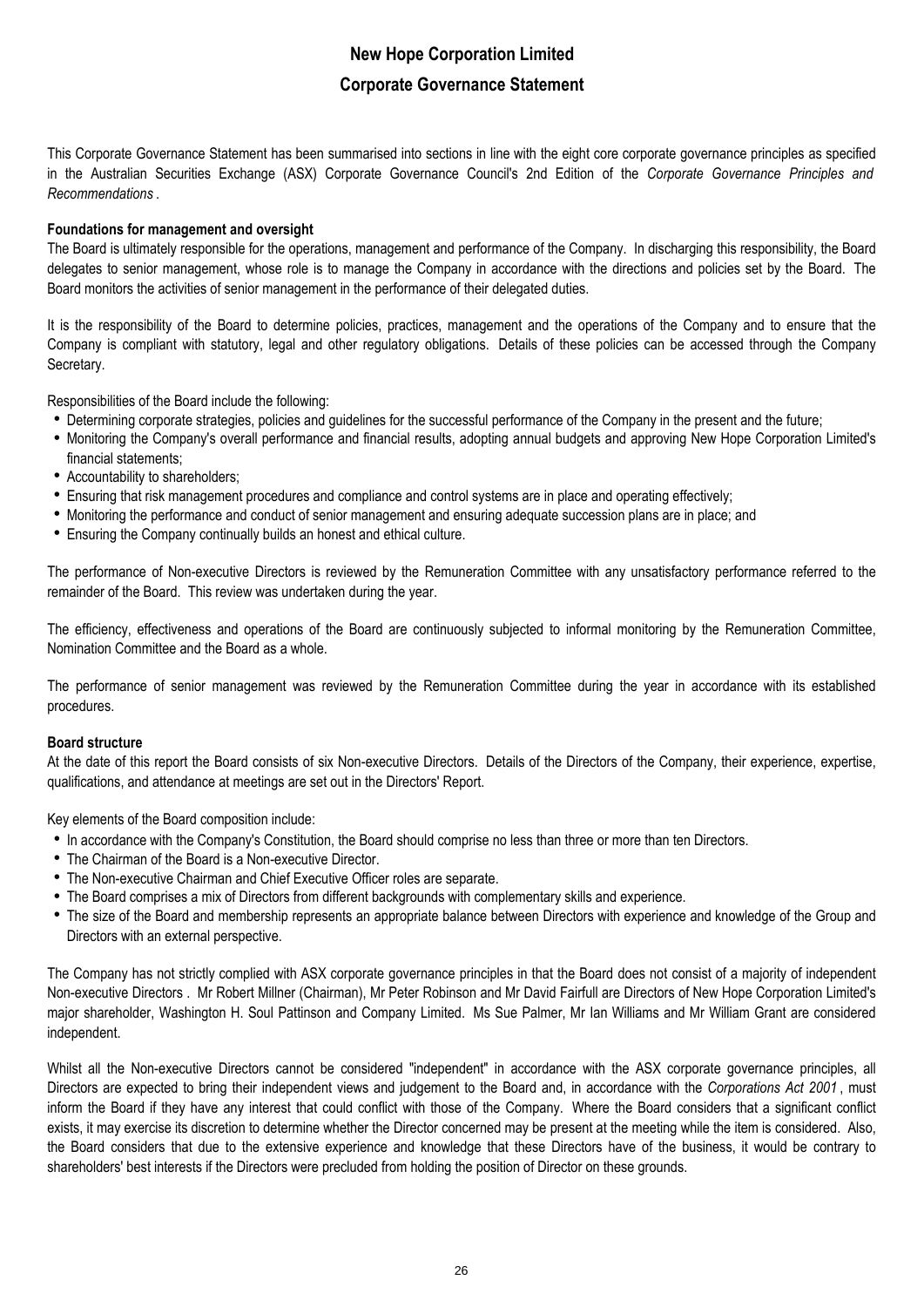In the discharge of their duties and responsibilities, the Directors individually (as well as the Board) have the right to seek independent professional advice at the Company's expense. However, for advice to individual Directors, prior approval of the Chairman is required, which is not to be unreasonably withheld.

The Nomination Committee consists of Non-executive Directors who periodically review the membership and performance of the Board having regard to the Company's particular needs, both present and future. These periodic reviews are conducted at least annually or more frequently if deemed appropriate.

The Board sets goals and objectives for the Board, its Committees and Directors. Performance is measured against these goals and objectives in such manner deemed appropriate by the Board. The performance of the Board and its Committees was reviewed during the year in accordance with established procedures.

Directors are initially appointed by the full Board, subject to election by shareholders at the next Annual General Meeting. Under the Constitution, one third of the Board (excluding any Managing Director) retire from office each year and if eligible submit themselves for re-election by shareholders at the Annual General Meeting.

### **Ethical and responsible decision making**

The Company has an established Code of Conduct dealing with matters of integrity and ethical standards. The code is designed to comply with the legal and other obligations of legitimate stakeholders and other interested parties and to foster a culture of compliance. All Directors, executives and employees are expected to abide by the code of conduct and specific policies in place, and to bring to the attention of senior management or the Board instances of unethical practices. The code and policies cover:

- Professional conduct;
- Ethical standards;
- Standards of workplace behaviour and equal opportunity;
- Relationships with customers, suppliers and competitors;
- Confidentiality and continuous disclosure;
- Anti-discrimination and harassment;
- Trading in Company securities; and
- The environment.

The Company addresses diversity via the Code of Conduct, the Equal Employment Opportunity Policy, and the Recruitment and Selection Policy. Through these principles based documents the Company aims to foster a workplace where employees feel that they are a valued member of the organisation; that they are treated fairly and that inappropriate behaviour does not take place. The Company is also committed to ensuring that employees and all other individuals involved in its operations are provided with equal opportunity in all aspects of recruitment, selection and employment.

It is the Company's policy that when recruiting and selecting staff that the best person for the position is chosen in each case. This is achieved by basing selection decisions on the merit principle whereby individuals shall be selected based on their capability to meet the requirements of the position and who have the right position related attributes. Unlawful discrimination of either a positive or negative bias (including gender) is not tolerated.

The Company is an equal opportunity employer and is committed to ensuring that all applicants for selection (employees, Officers and Directors) are not unlawfully discriminated against. The Company seeks to attract and retain employees across a broad experience base relevant to the Company. The Company aims to remunerate people fairly and provide opportunities for all individuals to reach their full potential, whilst understanding the need to be flexible to each individual's personal circumstances.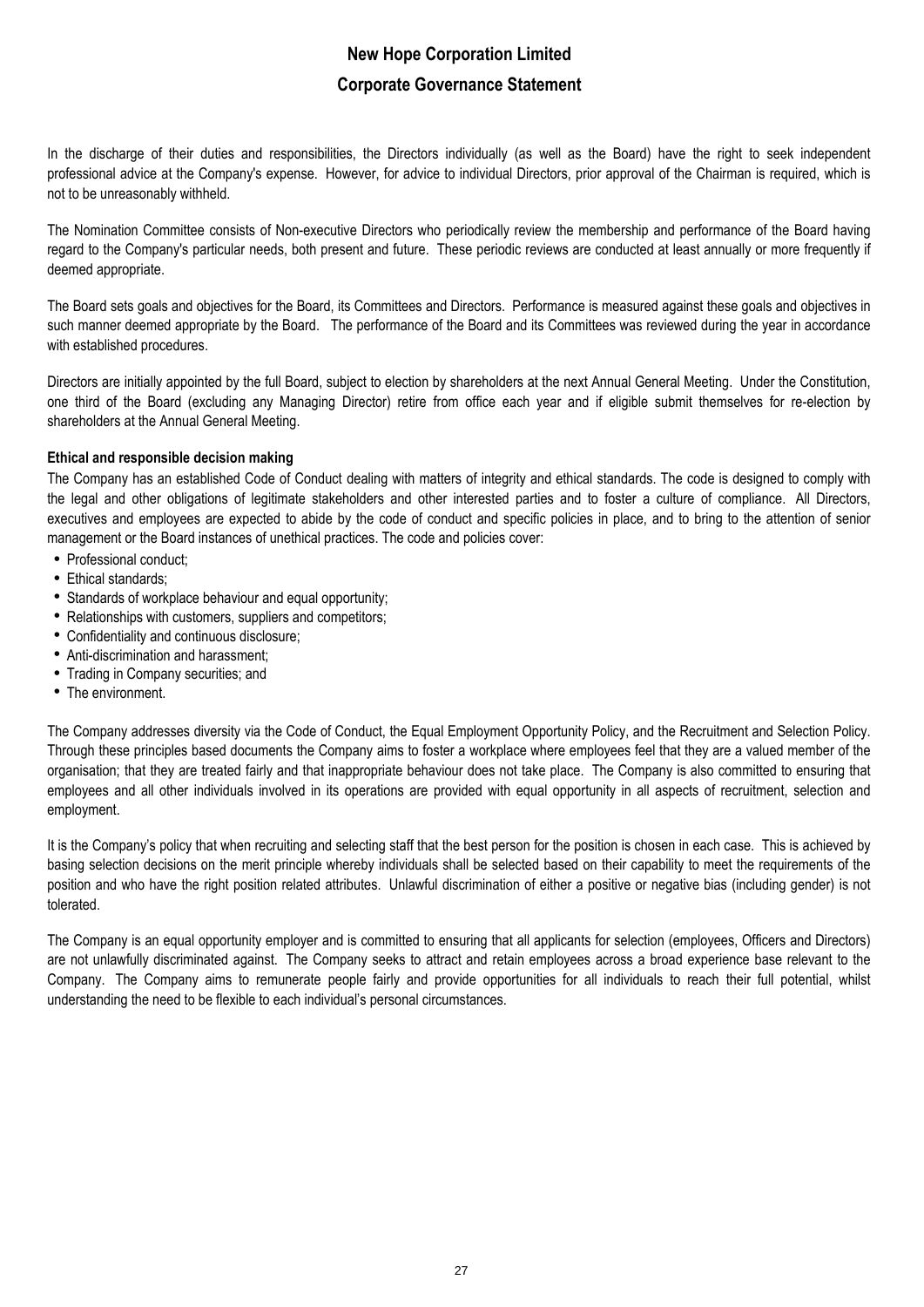The Company believes that the most appropriate measurable objectives in addressing gender diversity will deliver outcomes that are aligned to the principles outlined above. The following table outlines the Company's measurable objectives in achieving diversity.

| <b>Measurable Objective</b>                                                                                                       | <b>Progress Achieved</b>                                                                                                                                                                                                                                                                                                                                                       |
|-----------------------------------------------------------------------------------------------------------------------------------|--------------------------------------------------------------------------------------------------------------------------------------------------------------------------------------------------------------------------------------------------------------------------------------------------------------------------------------------------------------------------------|
| Develop a culture that embraces diversity that<br>is supported by corporate policy.                                               | Policies are in place and readily available to all employees at all times. Policies are formally<br>communicated to employees during their induction and periodic formal refresher training is<br>also conducted.                                                                                                                                                              |
| and targets, a diverse pool of potential<br>employees.                                                                            | The Company's recruitment processes and Formal recruitment procedures are in place that necessitates the involvement of the Human<br>documents ensure the Company appeals to, Resources Department in all stages of the recruitment process which ensures that corporate<br>policy is adhered to and that the recruitment and selection process is free from unlawful<br>bias. |
| Ensure policies, procedures and guidelines<br>support the delivery of a flexible, tolerant and<br>accommodating work environment. | Through various policies and guidelines (Education Assistance, Training and Development,<br>Leave, Parental Leave, Salary Packaging, Flexibility and Wellbeing) the Company has<br>acknowledged the need for, and provides opportunities for employees to achieve, flexibility<br>in their work environment.                                                                   |
|                                                                                                                                   | This includes flexible working arrangements for new parents returning to work in the form of:<br>• The ability to work from home;<br>• The option to have non-standard working hours; and<br>• The ability to work part-time for a period before returning to full time work.                                                                                                  |
| A commitment<br>equity<br>to<br>pav                                                                                               | whereby Remuneration is initially set (and reviewed at least annually) by reference to independent<br>comuneration is set bosed on the market bosed worket data which accounts for beth the skills required for the rele the industry and                                                                                                                                      |

experience.

remuneration is set based on the market based market data which accounts for both the skills required for the role, the industry, and data and each individual's qualifications and employment location. This is further linked to each employee's qualifications and experience. Procedures dictate that the Human Resources Department are involved in all steps of the remuneration setting process, including the final executive review and annual "norming" process which ensures that all employees are remunerated fairly, reasonably and without fear of undue bias.

The following table shows the proportion of women employed by the Company.

| Role              | Number of women | Number of men | Total employees | Female percentage |
|-------------------|-----------------|---------------|-----------------|-------------------|
| <b>Directors</b>  |                 | h             |                 | 14%               |
| Senior executives | ∽               | 43            | 48              | 10%               |
| Total employees   | 71              | 495           | 566             | 13%               |

### **Integrity in financial reporting**

New Hope Corporation Limited has an established Audit Committee, which has its own charter outlining the committee's function, composition, authority, responsibilities and reporting. The current members of the Audit Committee are Non-executive Directors Ms S.J. Palmer (Chairperson), Mr W.H. Grant and Mr D.J. Fairfull. The Company's Non-executive Chairman Mr R.D. Millner is not a member of the Audit Committee. The Nonexecutive Chairman and other Directors, CEO, CFO, Company Secretary and the internal auditor may attend Audit Committee meetings by invitation.

Further details of the Directors' qualifications, terms of office, and attendance at Audit Committee meetings are set out in the Directors' report on pages 10 to 13 and 24.

The external auditors (PricewaterhouseCoopers) are requested by the Audit Committee to attend the appropriate meetings to report on the results of their review and audit for the half year and full year respectively.

The external and internal auditors both have direct access to the Audit Committee.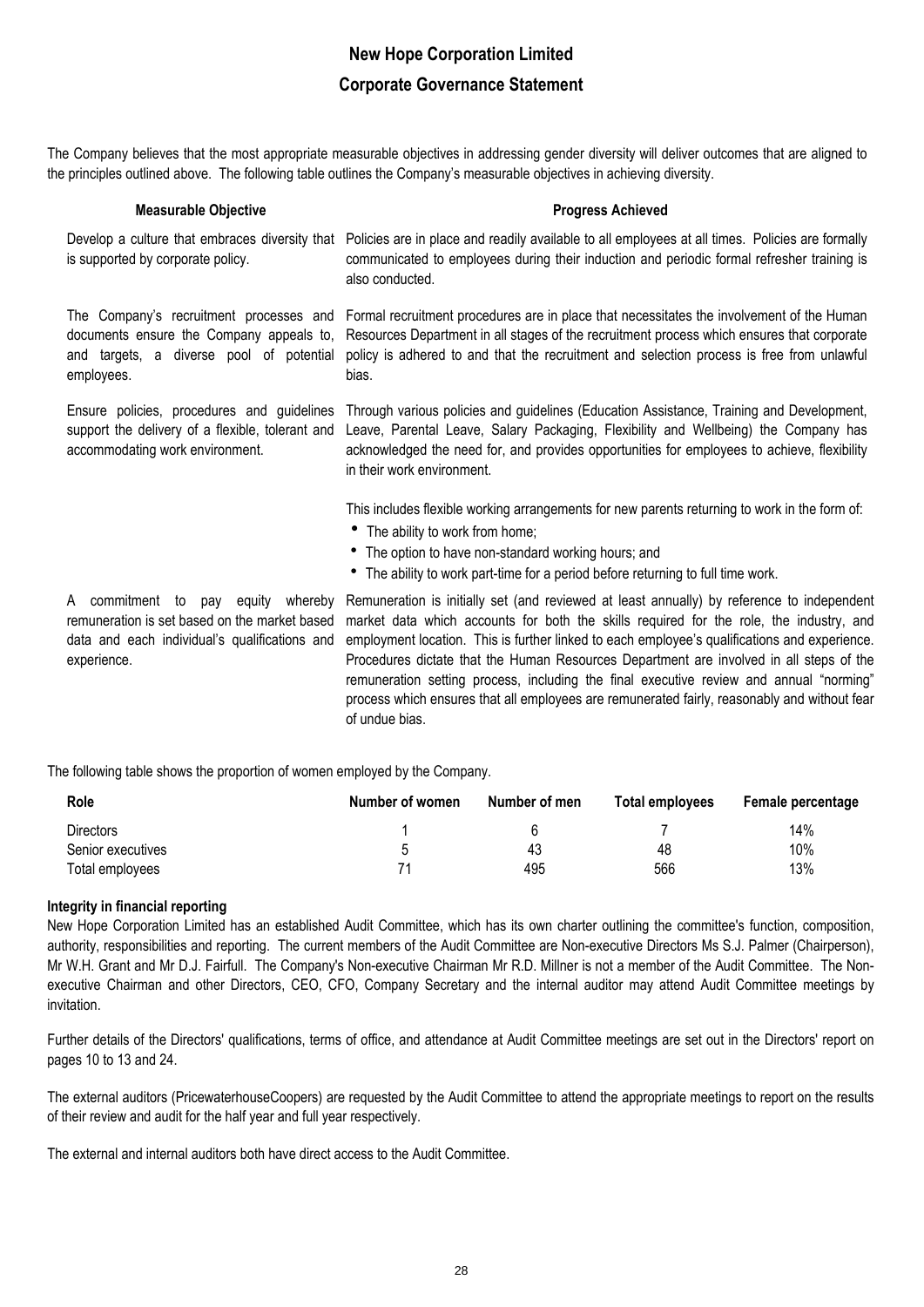The function of the Audit Committee is to assist the Board in fulfilling its statutory and fiduciary responsibilities relating to:

- The external reporting of financial information, including the selection and application of accounting policies;
- The independence and effectiveness of the external auditors. The Audit Committee regularly evaluates the performance of its external auditors, considers the appropriateness of the external audit engagement partners including their rotation, and considers the need and timing for putting the external audit role out to tender;
- The effectiveness of internal control processes and management information systems;
- Compliance with the *Corporations Act 2001* , ASX Listing Rules and any other applicable requirements; and
- The application and adequacy of risk management systems within the Company.

The CEO and CFO are required to state in writing to the Board, by submission to the Audit Committee, that the Company's financial statements present a true and fair view, in all material respects, of the Company's financial position and operational results and that they are in accordance with relevant accounting standards.

### **Timely and balanced disclosure**

The Company has a Continuous Disclosure Policy to ensure compliance with the ASX Listing Rules and *Corporations Act 2001* continuous disclosure requirements. The policy requires timely disclosure through the ASX company announcement platform of information concerning the Company that a reasonable person would expect to have a material effect on the price or value of the Company's securities. The Board is responsible for determining disclosure obligations and the Company Secretary is the nominated Continuous Disclosure Officer for the Company.

### **Respect the rights of shareholders**

The Board is committed to ensuring that shareholders, the stock market and other interested parties are fully informed of all material matters affecting the Company. The dissemination of information is mainly achieved as follows:

- An annual report is available to be distributed to shareholders in October each year and is placed on the Company's website;
- Where possible, significant information is posted on the Company's internet website as soon as it is disclosed to the market; and
- The external auditor is requested to attend the Annual General Meeting to answer shareholders' questions about the conduct of their audit and the content of the auditor's report.

### **Risk recognition and management**

The Company is committed to identifying and managing areas of significant business risk to protect shareholders, employees, earnings and the environment. The framework to achieve this objective is promulgated in the Company's Risk Management policy. The Risk Management and Internal Audit function within the Company is responsible for the oversight and monitoring of performance of the policy. Arrangements in place, as set out in the company's Risk Management policy, include:

- Regular detailed financial, budgetary and management reporting;
- Procedures to manage financial, operational, strategic, market, and regulatory risks;
- h Established organisational structures, procedures and policies dealing with the areas of health and safety, environmental issues, industrial relations and legal and regulatory matters;
- Comprehensive insurance and risk management programs;
- Procedures requiring Board approval for all borrowings and capital expenditure beyond minor levels; and
- Where applicable, the utilisation of specialised staff and external advisors.

The CEO and CFO are required to state in writing to the Board, by submission to the Audit Committee, that the risk management and internal control compliance systems implemented by the Board are operating efficiently and effectively and that the directors declaration given under section 259A *Corporations Act 2001* is founded on a sound system of risk management and control. The required statement has been received from the Chief Executive Officer and Chief Financial Officer relative to the year of income.

### **Remunerate fairly and responsibly**

The Remuneration Committee consists of Non-executive Directors who are responsible for reviewing and proposing remuneration and other terms of employment for Non-executive Directors. Details of the attendance at meetings of the Remuneration Committee is included on page 24 of the Directors' report.

Non-executive Directors' fees are reviewed annually after taking into consideration the Company's performance, market rates and level of responsibility. The aggregate amount of fees which may be paid to non-executive Directors is subject to the approval of shareholders at the Annual General Meeting and is currently set at \$1,750,000 (2013 - \$1,750,000) per annum.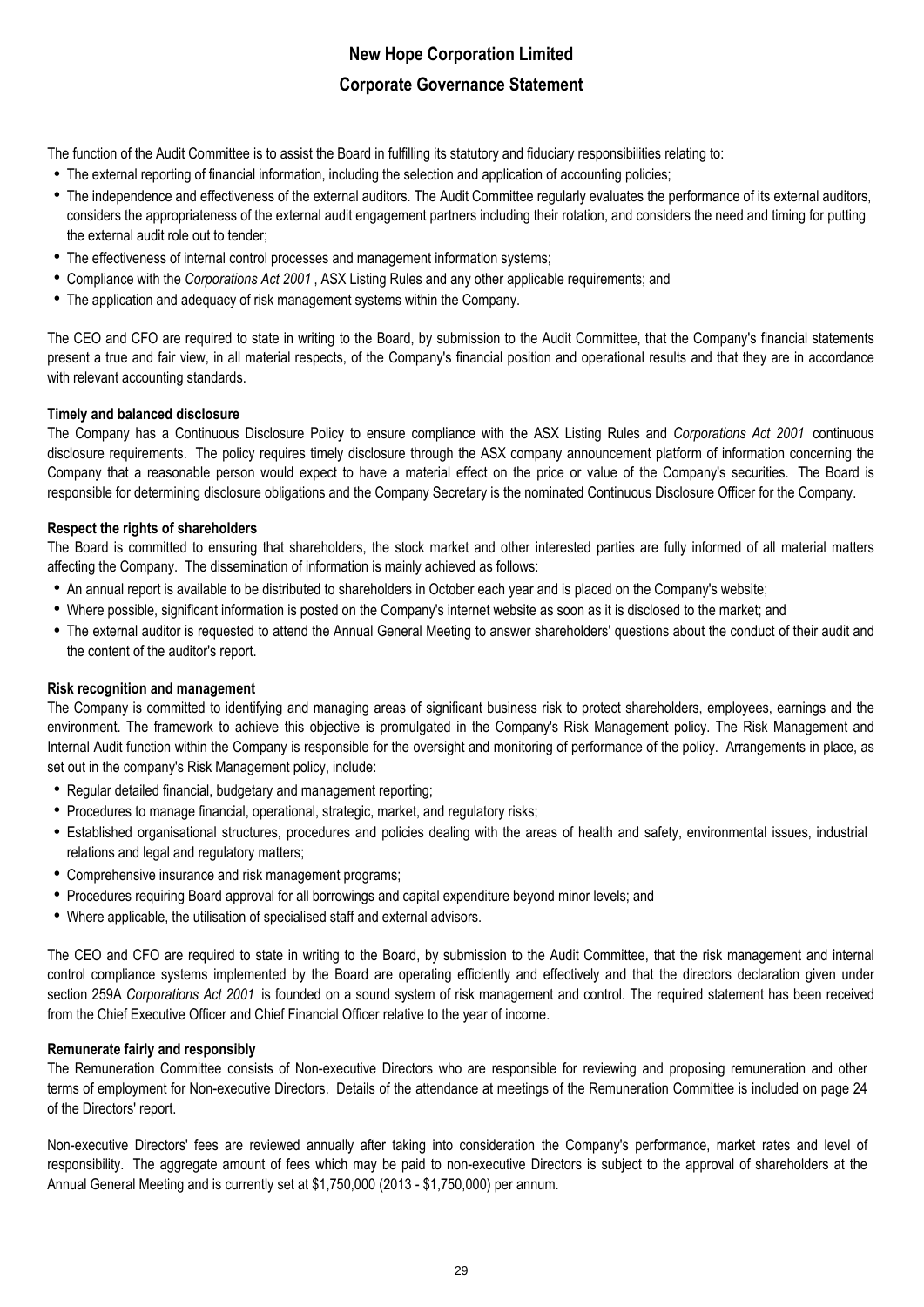Remuneration of senior executives is reviewed annually by the Remuneration Committee, taking into consideration the Company's performance, market rates and levels of responsibility.

Further information of Directors' and executives' remuneration is set out in the Directors Report and in the Notes to the Financial Statements.

The Company's Share Trading Policy has been disclosed to the market via the ASX Company Announcement Platform. The policy provides that:

- Trading is prohibited when Directors and employees are in possession of price sensitive information which is not available to the public;
- Trading is prohibited during the period of four weeks prior to the announcement of the Company's half year and full year results;
- The Company has established the following share trading windows each for a period of six weeks commencing from:
	- The release of the Company's annual result to the Australian Securities Exchange;
	- The release of the Company's half yearly result to the Australian Securities Exchange;
	- The date of the Annual General Meeting; and
	- The release of a prospectus.
- At times other than those referred to above, Directors and employees may trade after seeking approval from the Chairman of the Board, or in his absence, two directors of New Hope Corporation Limited.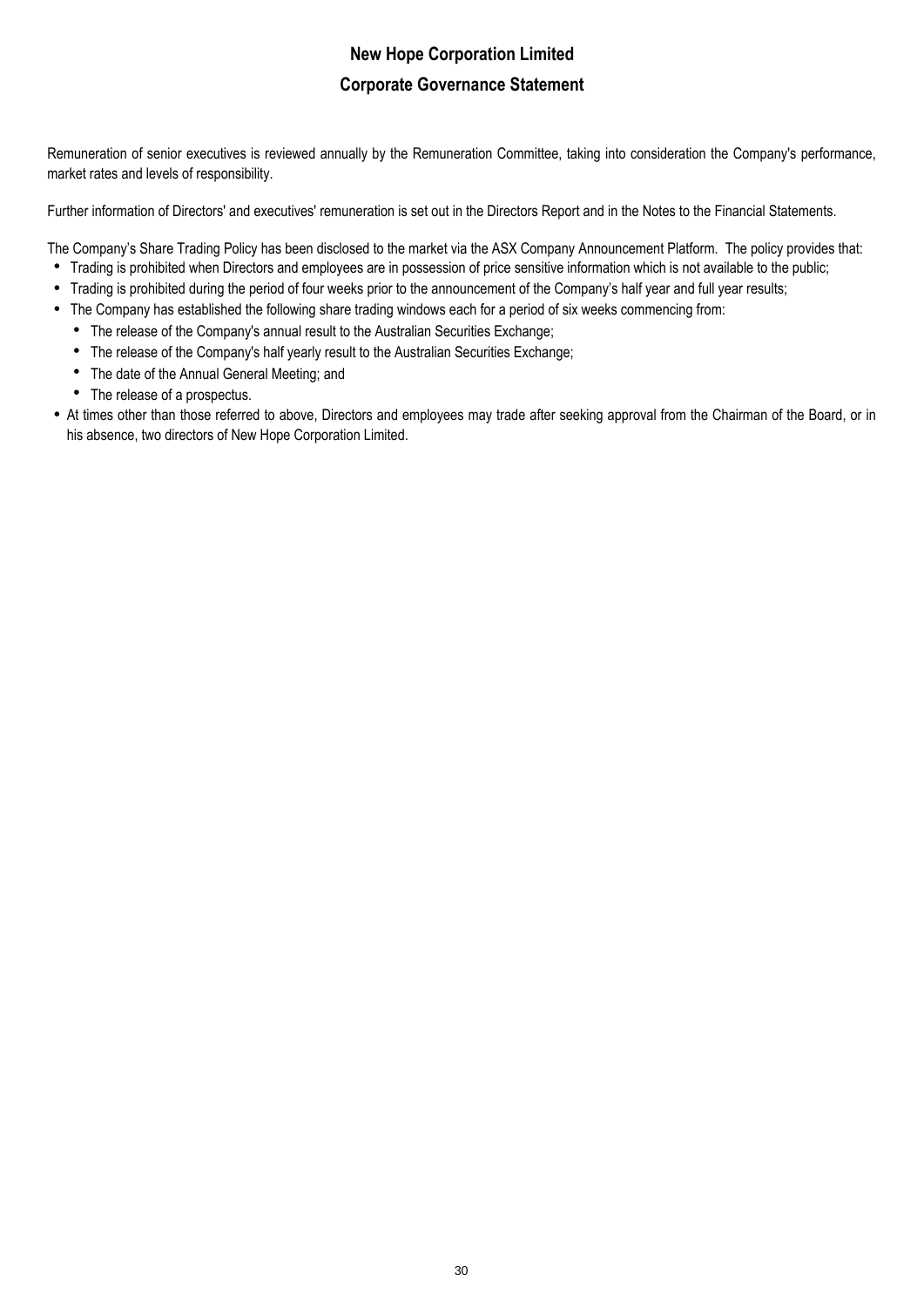### **New Hope Corporation Limited and Controlled Entities**

### **Annual Financial Report for the year ended 31st July 2014**

### **Contents Page** Financial Report Consolidated Statement of Comprehensive Income 32 Consolidated Balance Sheet 33 Consolidated Statement of Changes in Equity 34 Consolidated Cash Flow Statement 35 Notes to the financial statements 36 Directors' declaration 76 Independent audit report to the members 77

The financial report is the consolidated financial statements of the consolidated entity consisting of New Hope Corporation Limited and its subsidiaries. The financial report is presented in the Australian currency.

New Hope Corporation Limited is a company limited by shares on the Australian Securities Exchange (ASX). The Company is incorporated and domiciled in Australia and its registered office and principal place of business is:

New Hope Corporation Limited 3/22 Magnolia Drive BROOKWATER QLD 4300

A description of the nature of the consolidated entity's operations and its principal activities is included in the Directors' report on pages 2 to 9, which is not part of this financial report.

The financial report was authorised for issue by the Directors on 22 September 2014. The Company has the power to amend and reissue the financial report.

Through the use of the internet, the Company has ensured that corporate reporting is timely, complete and available globally at minimum cost to the Company. All financial reports and other announcements to the ASX are available on the Investor Relations pages of the website: www.newhopegroup.com.au.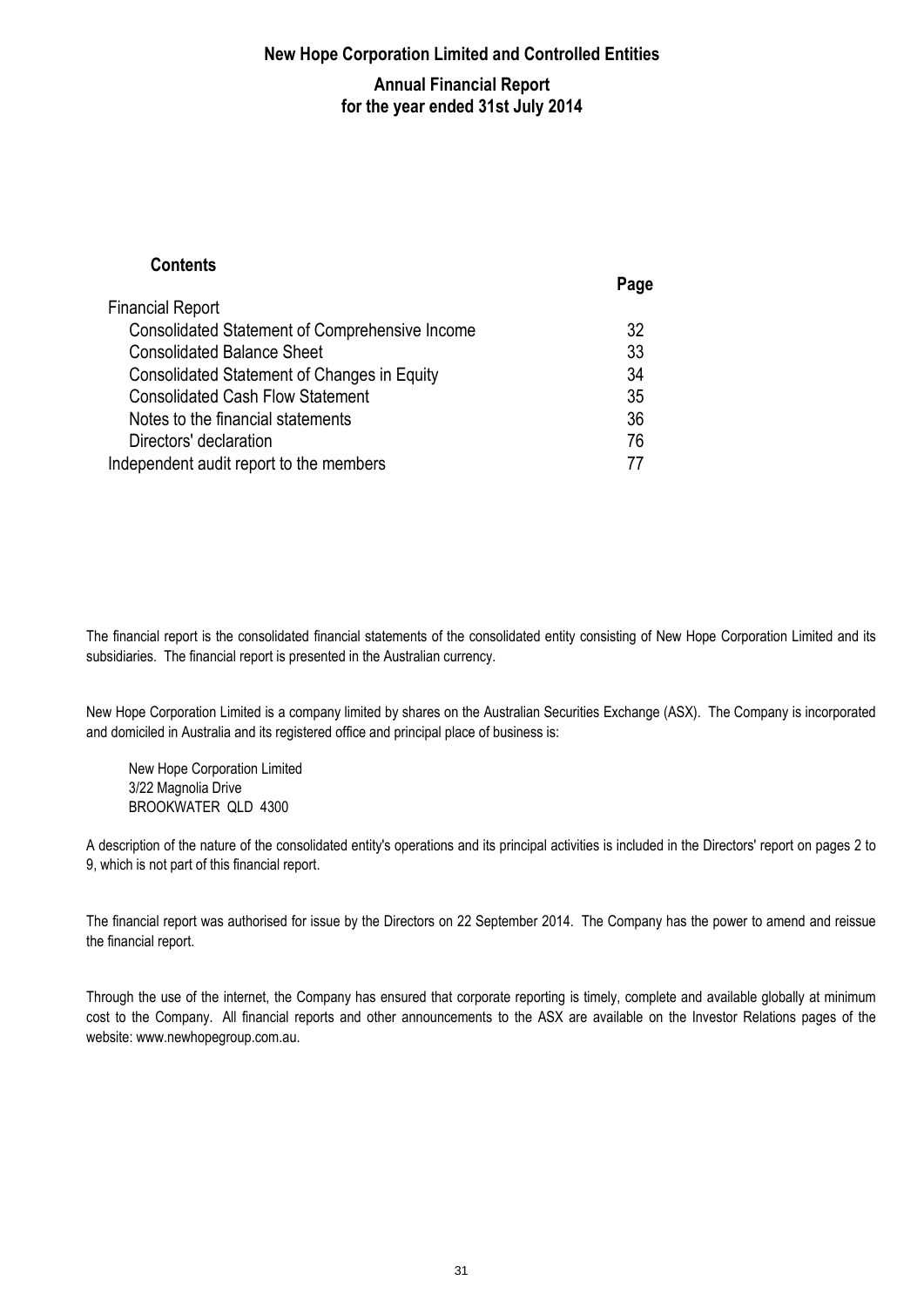# **New Hope Corporation Limited and Controlled Entities**

### **Consolidated Statement of Comprehensive Income for the year ended 31st July 2014**

|                                                                                    | <b>Notes</b> | 2014<br>\$000           | 2013<br>\$000           |
|------------------------------------------------------------------------------------|--------------|-------------------------|-------------------------|
| Revenue from continuing operations                                                 | 5            | 548,959                 | 652,097                 |
| Other income                                                                       | 6            | 17,484                  | 4,328                   |
|                                                                                    |              | 566,443                 | 656,425                 |
| Expenses                                                                           |              |                         |                         |
| Cost of sales                                                                      |              | (336, 949)              | (319, 933)              |
| Marketing and transportation                                                       |              | (134, 802)              | (139, 327)              |
| Administration                                                                     |              | (12, 208)               | (16, 213)               |
| Other expenses                                                                     |              | (7,072)                 | (7, 205)                |
| Impairment of assets                                                               | 7            | (4, 365)                | (51, 377)               |
| Share of net loss of associate                                                     | 37           |                         | (386)                   |
| Profit before income tax                                                           |              | 71,047                  | 121,984                 |
| Petroleum resource rent tax benefit                                                | 8            | 7,317                   | 1,509                   |
| Income tax expense                                                                 | 8            | (19, 915)               | (49, 365)               |
| Profit after income tax for the year                                               |              | 58,449                  | 74,128                  |
| Profit attributable to:<br>New Hope Shareholders<br>Non-controlling interests      |              | 58,450<br>(1)<br>58,449 | 74,129<br>(1)<br>74,128 |
| Other comprehensive income                                                         |              |                         |                         |
| Items that may be reclassified to profit and loss:                                 |              |                         |                         |
| Changes to the fair value of cash flow hedges, net of tax                          | 27           | 14,477                  | (39, 824)               |
| Transfer to profit and loss for cash flow hedges, net of tax                       | 27           | 13,958                  | (10, 431)               |
| Changes to the fair value of available for sale financial assets, net of tax       | 27           | 4,046                   | (4, 729)                |
| Other comprehensive income for the year, net of tax                                |              | 32,481                  | (54, 984)               |
| Total comprehensive income for the year                                            |              | 90,930                  | 19,144                  |
| Total comprehensive income attributable to:                                        |              |                         |                         |
| New Hope Shareholders                                                              |              | 90,931                  | 19,145                  |
| Non-controlling interests                                                          |              | (1)                     | (1)                     |
|                                                                                    |              | 90,930                  | 19,144                  |
| Earnings per share for profit attributed to ordinary equity holders of the Company |              |                         |                         |
| Basic earnings per share (cents/share)                                             | 34           | 7.0                     | 8.9                     |
| Diluted earnings per share (cents/share)                                           | 34           | 7.0                     | 8.9                     |

The above statement of comprehensive income should be read in conjunction with the accompanying notes.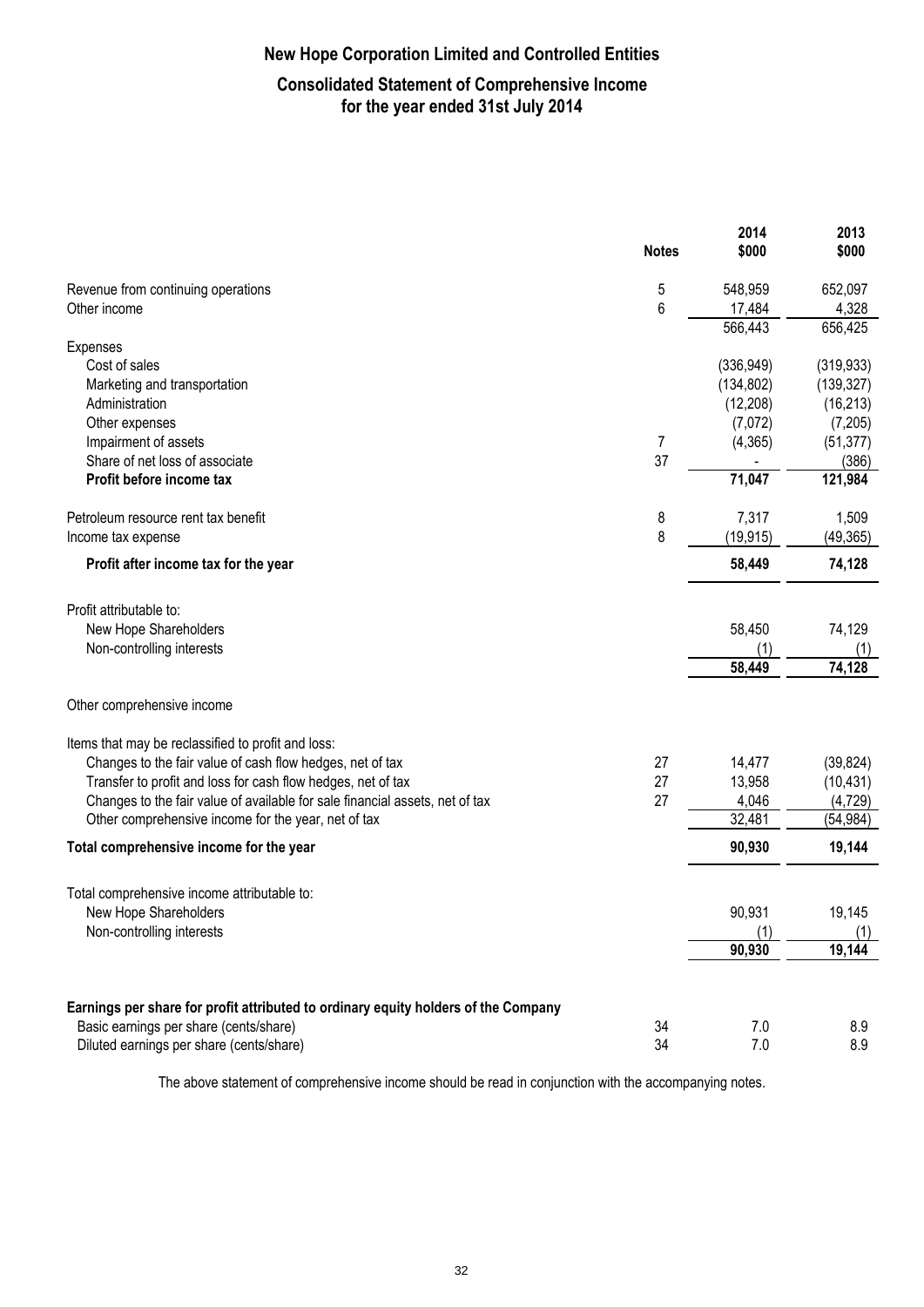# **New Hope Corporation Limited and Controlled Entities**

### **Consolidated Balance Sheet as at 31st July 2014**

|                                                                                                               | <b>Notes</b> | 2014<br>\$000    | 2013<br>\$000     |
|---------------------------------------------------------------------------------------------------------------|--------------|------------------|-------------------|
| <b>Current assets</b>                                                                                         |              |                  |                   |
| Cash and cash equivalents                                                                                     | 10           | 57,015           | 21,564            |
| Receivables                                                                                                   | 11           | 51,430           | 57,905            |
| Inventories                                                                                                   | 12           | 56,519           | 58,673            |
| Held to maturity investments                                                                                  | 13           | 1,067,241        | 1,229,608         |
| Held for sale financial assets                                                                                | 16(a)        | 27,183           |                   |
| Current tax assets                                                                                            |              | 3,693            |                   |
| Other                                                                                                         | 14           | 271              | 614               |
| Total current assets                                                                                          |              | 1,263,352        | 1,368,364         |
| <b>Non-current assets</b>                                                                                     |              |                  |                   |
| Receivables                                                                                                   | 15           | 2,576            | 2,775             |
| Available for sale financial assets                                                                           | 16(b)        | 2,256            | 30,215            |
| Derivative financial instruments                                                                              | 35           | 2,447            |                   |
| Property, plant and equipment                                                                                 | 17           | 784,998          | 764,037           |
| Exploration and evaluation assets                                                                             | 18           | 105,332          | 77,210            |
| Intangible assets                                                                                             | 20           | 24,881           | 25,963            |
| Total non-current assets                                                                                      |              | 922,490          | 900,200           |
| <b>Total assets</b>                                                                                           |              | 2,185,842        | 2,268,564         |
| <b>Current liabilities</b><br>Accounts payable<br>Current tax liabilities<br>Derivative financial instruments | 21<br>35     | 42,504<br>3,255  | 46,758<br>18,924  |
|                                                                                                               | 24           |                  | 29,721            |
| Provisions<br><b>Total current liabilities</b>                                                                |              | 28,125<br>73,884 | 32,148<br>127,551 |
|                                                                                                               |              |                  |                   |
| <b>Non-current liabilities</b>                                                                                |              |                  |                   |
| Deferred tax liabilities                                                                                      | 23           | 85,197           | 67,733            |
| Provisions                                                                                                    | 25           | 52,902           | 45,117            |
| Derivative financial instruments                                                                              | 35           |                  | 11,707            |
| Total non-current liabilities                                                                                 |              | 138,099          | 124,557           |
| <b>Total liabilities</b>                                                                                      |              | 211,983          | 252,108           |
| Net assets                                                                                                    |              | 1,973,859        | 2,016,456         |
|                                                                                                               |              |                  |                   |
| <b>Equity</b>                                                                                                 | 26           | 95,119           | 93,342            |
| Contributed equity                                                                                            |              |                  |                   |
| Reserves                                                                                                      | 27(a)        | 27,400           | (3,988)           |
| Retained profits                                                                                              | 27(b)        | 1,851,289        | 1,925,767         |
| Capital and reserves attributable to New Hope Shareholders<br>Non-controlling interests                       |              | 1,973,808        | 2,015,121         |
|                                                                                                               |              | 51               | 1,335             |
| <b>Total equity</b>                                                                                           |              | 1,973,859        | 2,016,456         |

The above balance sheet should be read in conjunction with the accompanying notes.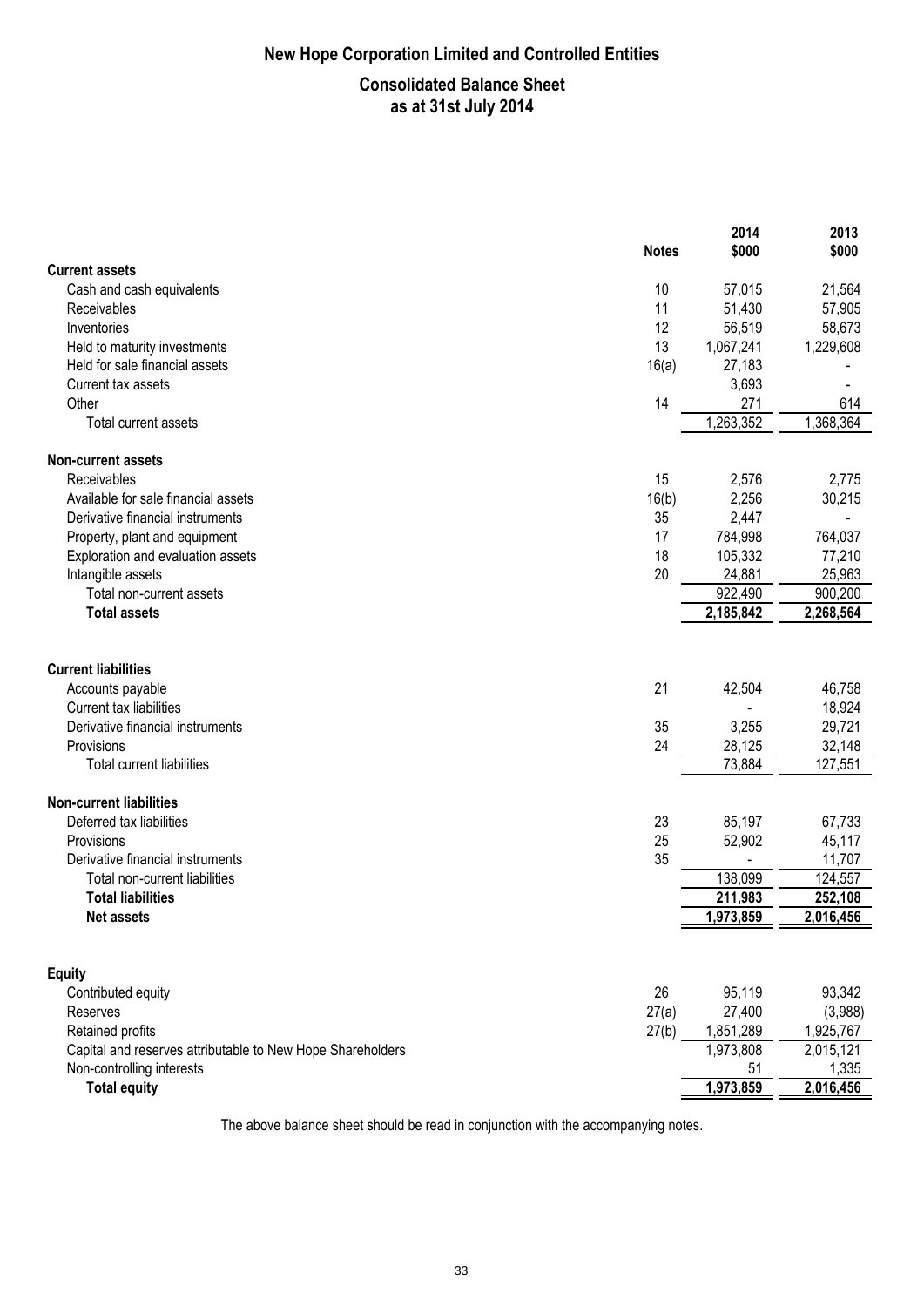# **Consolidated Statement of Changes in Equity for the year ended 31st July 2014**

|                                                         |              | Contributed            |                          | <b>Retained</b>          | Non-controlling           |                |
|---------------------------------------------------------|--------------|------------------------|--------------------------|--------------------------|---------------------------|----------------|
|                                                         | <b>Notes</b> | <b>Equity</b><br>\$000 | <b>Reserves</b><br>\$000 | <b>Earnings</b><br>\$000 | <b>Interests</b><br>\$000 | Total<br>\$000 |
| <b>Balance at 1 August 2012</b>                         |              | 92,509                 | 50,570                   | 2,109,104                | 733                       | 2,252,916      |
| Profit for the year                                     |              |                        |                          | 74,129                   | (1)                       | 74,128         |
| Other comprehensive income                              |              |                        | (54, 984)                |                          |                           | (54, 984)      |
| Total comprehensive income for the year                 |              |                        | (54, 984)                | 74,129                   | (1)                       | 19,144         |
| Transactions with owners in their capacity as owners    |              |                        |                          |                          |                           |                |
| Dividends provided for or paid                          | 9            |                        |                          | (91, 360)                |                           | (91, 360)      |
| Special dividend paid                                   | 9            |                        |                          | (166, 106)               |                           | (166, 106)     |
| Transfer from share based payment reserve to equity     | 27           | 833                    | (833)                    |                          |                           |                |
| Net movement in share based payment reserve             | 27           |                        | 1,259                    |                          |                           | 1,259          |
| Share of non-controlling interests equity contributions |              |                        |                          |                          | 603                       | 603            |
|                                                         |              | 833                    | 426                      | (257, 466)               | 603                       | (255, 604)     |
| Balance at 31 July 2013                                 |              | 93,342                 | (3,988)                  | 1,925,767                | 1,335                     | 2,016,456      |
| Profit for the year                                     |              |                        |                          | 58,450                   | (1)                       | 58,449         |
| Other comprehensive income                              |              |                        | 32,481                   |                          |                           | 32,481         |
| Total comprehensive income for the year                 |              |                        | 32,481                   | 58,450                   | (1)                       | 90,930         |
| Transactions with owners in their capacity as owners    |              |                        |                          |                          |                           |                |
| Dividends provided for or paid                          | 9            |                        |                          | (91, 392)                |                           | (91, 392)      |
| Special dividend paid                                   | 9            |                        |                          | (41, 536)                |                           | (41, 536)      |
| Transfer from share based payment reserve to equity     | 27           | 1,777                  | (1,777)                  |                          |                           |                |
| Net movement in share based payment reserve             | 27           |                        | 684                      |                          |                           | 684            |
| Share of non-controlling interests equity contributions |              |                        |                          |                          | (1, 283)                  | (1, 283)       |
|                                                         |              | 1,777                  | (1,093)                  | (132, 928)               | (1, 283)                  | (133, 527)     |
| Balance at 31 July 2014                                 |              | 95,119                 | 27,400                   | 1,851,289                | 51                        | 1,973,859      |

The above statement of changes in equity should be read in conjunction with the accompanying notes.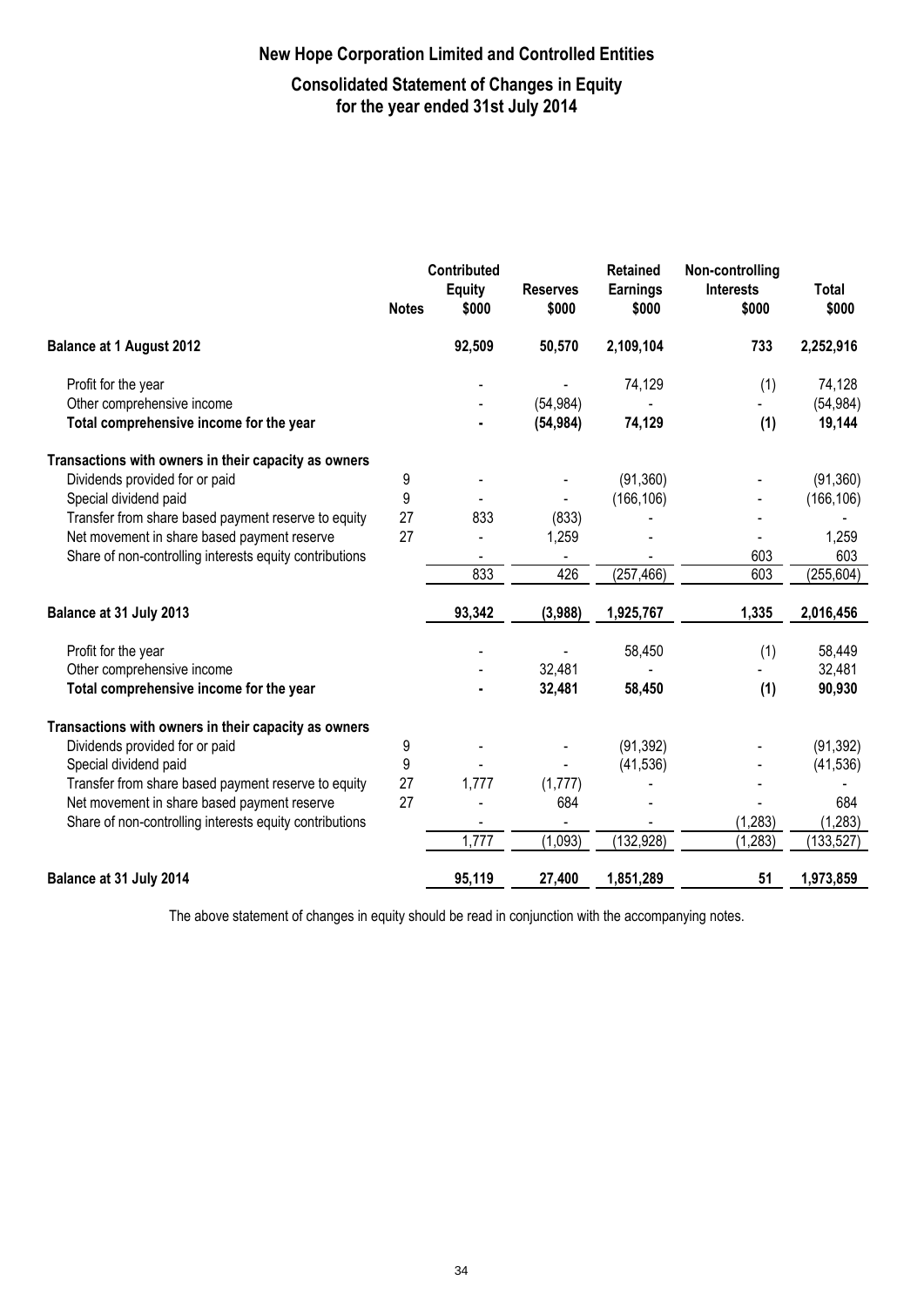# **Consolidated Cash Flow Statement for the year ended 31st July 2014**

|                                                                  | <b>Notes</b> | 2014<br>\$000 | 2013<br>\$000 |
|------------------------------------------------------------------|--------------|---------------|---------------|
| Cash flows from operating activities                             |              |               |               |
| Receipts from customers inclusive of GST                         |              | 520,558       | 560,422       |
| Payments to suppliers and employees inclusive of GST             |              | (426, 311)    | (425, 439)    |
|                                                                  |              | 94,247        | 134,983       |
| Income taxes paid                                                |              | (29, 935)     | (42, 345)     |
| Net cash inflow from operating activities                        | 33           | 64,312        | 92,638        |
| Cash flows from investing activities                             |              |               |               |
| Payments for property, plant and equipment                       |              | (81, 119)     | (106, 584)    |
| Payments for exploration and evaluation activities               |              | (31, 587)     | (21, 175)     |
| Payments for purchase of subsidiary, net of cash acquired        |              |               | (44, 260)     |
| Payments for available for sale financial assets                 |              | (9, 298)      |               |
| Payments for investments in associates                           |              |               | (730)         |
| Refunds of/(payments for) security and bond guarantees           |              | 344           | (55)          |
| Proceeds from held to maturity investments                       |              | 160,793       | 216,901       |
| Proceeds from sale of property, plant and equipment              |              | 504           | 936           |
| Net proceeds from sale of non-current assets                     |              | 23,000        | 5,813         |
| Interest received on held to maturity investments                |              | 42,479        | 61,060        |
| Net cash inflow from investing activities                        |              | 105,116       | 111,906       |
| Cash flows from financing activities                             |              |               |               |
| Joint venture partner contributions                              |              | 108           | 601           |
| Dividends paid                                                   |              | (132, 928)    | (257, 466)    |
| Net cash outflow from financing activities                       |              | (132, 820)    | (256, 865)    |
| Net increase/(decrease) in cash and cash equivalents             |              | 36,608        | (52, 321)     |
| Cash and cash equivalents at the beginning of the financial year |              | 21,564        | 70,990        |
| Effects of exchange rate changes on cash and cash equivalents    |              | (1, 157)      | 2,895         |
| Cash and cash equivalents at the end of the financial year       | 10           | 57,015        | 21,564        |

The above cash flow statement should be read in conjunction with the accompanying notes.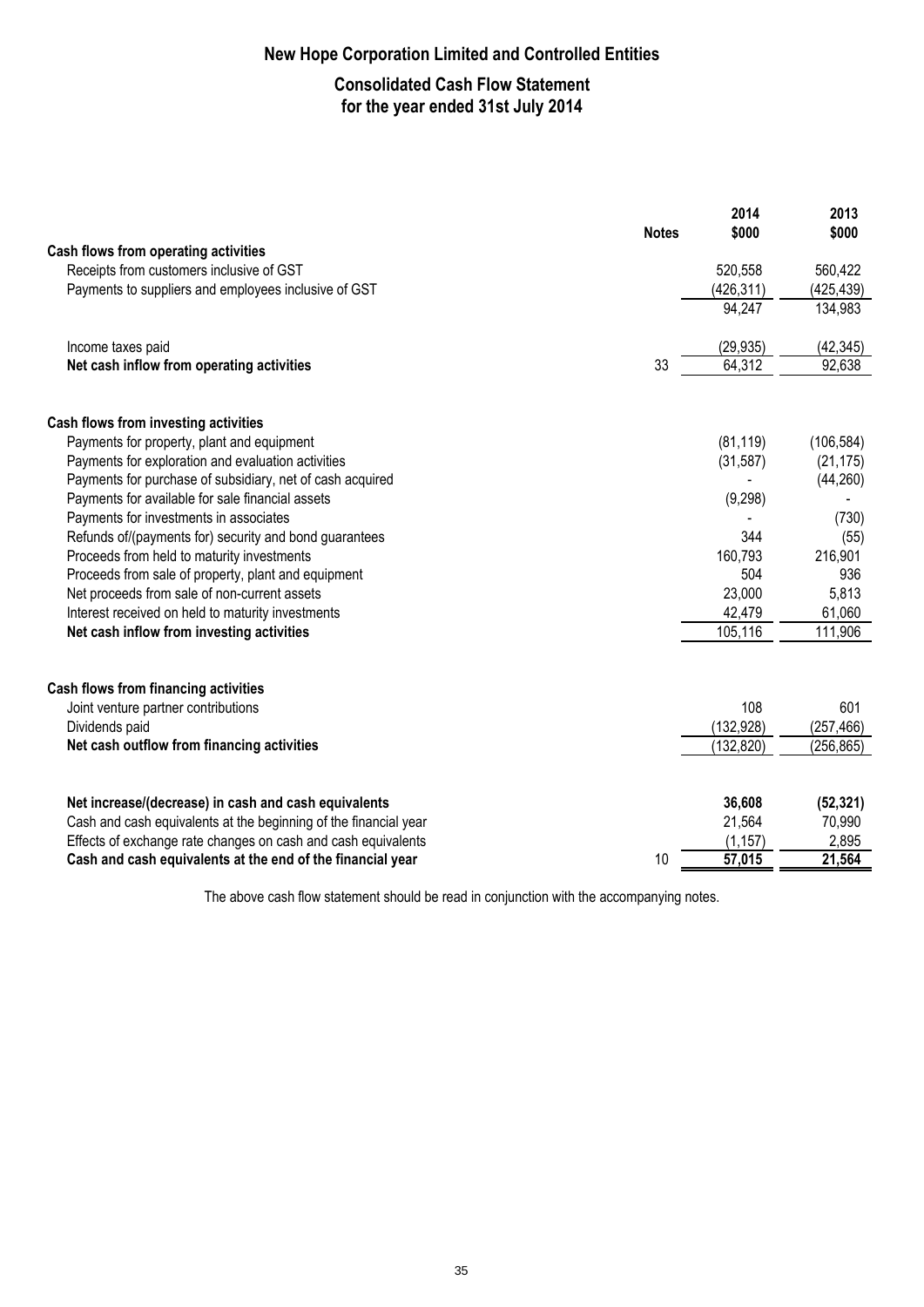# **New Hope Corporation Limited and Controlled Entities Notes to the financial statements for the year ended 31st July 2014**

#### **1. SUMMARY OF SIGNIFICANT ACCOUNTING POLICIES**

The principal accounting policies adopted in the preparation of these consolidated financial statements are set out below. These policies have been consistently applied to all the years presented, unless otherwise stated. The financial report covers New Hope Corporation Limited and its subsidiaries as the consolidated entity and together are referred to as the Group or the consolidated entity in this financial report.

#### **a. Basis of preparation of accounts**

This general purpose financial report has been prepared in accordance with Australian Accounting Standards, other authoritative pronouncements of the Australian Accounting Standards Board, Australian Accounting Interpretations and the *Corporations Act 2001.*

The accounting policies adopted are consistent with those of the previous financial year and corresponding interim reporting period.

Comparative information has been reclassified where appropriate to enhance comparability.

#### *(i) Compliance with International Financial Reporting Standards (IFRS)*

The consolidated financial statements of the Group also comply with IFRS as issued by the International Accounting Standards Board (IASB).

#### *(ii) Historical cost convention*

These financial statements have been prepared under the historical cost convention, as modified by the revaluation of available for sale financial assets and derivative instruments carried at fair value.

#### *(iii) Critical accounting estimates*

The preparation of financial statements requires the use of certain critical accounting estimates. It also requires management to exercise its judgment in the process of applying the Group's accounting policies. The areas involving a higher degree of judgement or complexity, or areas where assumptions and estimates are significant to the financial statements, are disclosed in note 3.

#### **b. Principles of consolidation**

#### *(i) Subsidiaries*

The consolidated financial statements incorporate the assets and liabilities of all subsidiaries of New Hope Corporation Limited (Company or parent entity) as at 31 July 2014 and the results of all subsidiaries for the year then ended.

Subsidiaries are all those entities (including special purpose entities) over which the Group has control. The Group controls an entity when the Group is exposed to, or has rights to, variable returns from its involvement with the entity and has the ability to affect those returns through its power to direct the activities of the entity. Subsidiaries are fully consolidated from the date on which control is transferred to the Group. They are deconsolidated from the date that control ceases.

The acquisition method of accounting is used to account for the acquisition of subsidiaries by the Group (note 1(h)).

Intercompany transactions, balances and unrealised gains on transactions between Group companies are eliminated. Unrealised losses are also eliminated unless the transaction provides evidence of the impairment of the asset transferred. Accounting policies of subsidiaries have been changed where necessary to ensure consistency with the policies adopted by the Group.

Non-controlling interests in the results and equity of subsidiaries are shown separately in the consolidated income statement, statement of comprehensive income, statement of changes in equity and balance sheet respectively.

#### *(ii) Associates*

Associates are all entities over which the Group has significant influence but not control or joint control, generally accompanying a shareholding of between 20% and 50% of the voting rights. Investments in associates are accounted for using the equity method of accounting, after initially being recognised at cost.

The Group's share of its associates' post-acquisition profits or losses is recognised in profit or loss, and its share of post-acquisition other comprehensive income is recognised in other comprehensive income. The cumulative post-acquisition movements are adjusted against the carrying amount of the investment. Dividends receivable from associates are recognised as reduction in the carrying amount of the investment.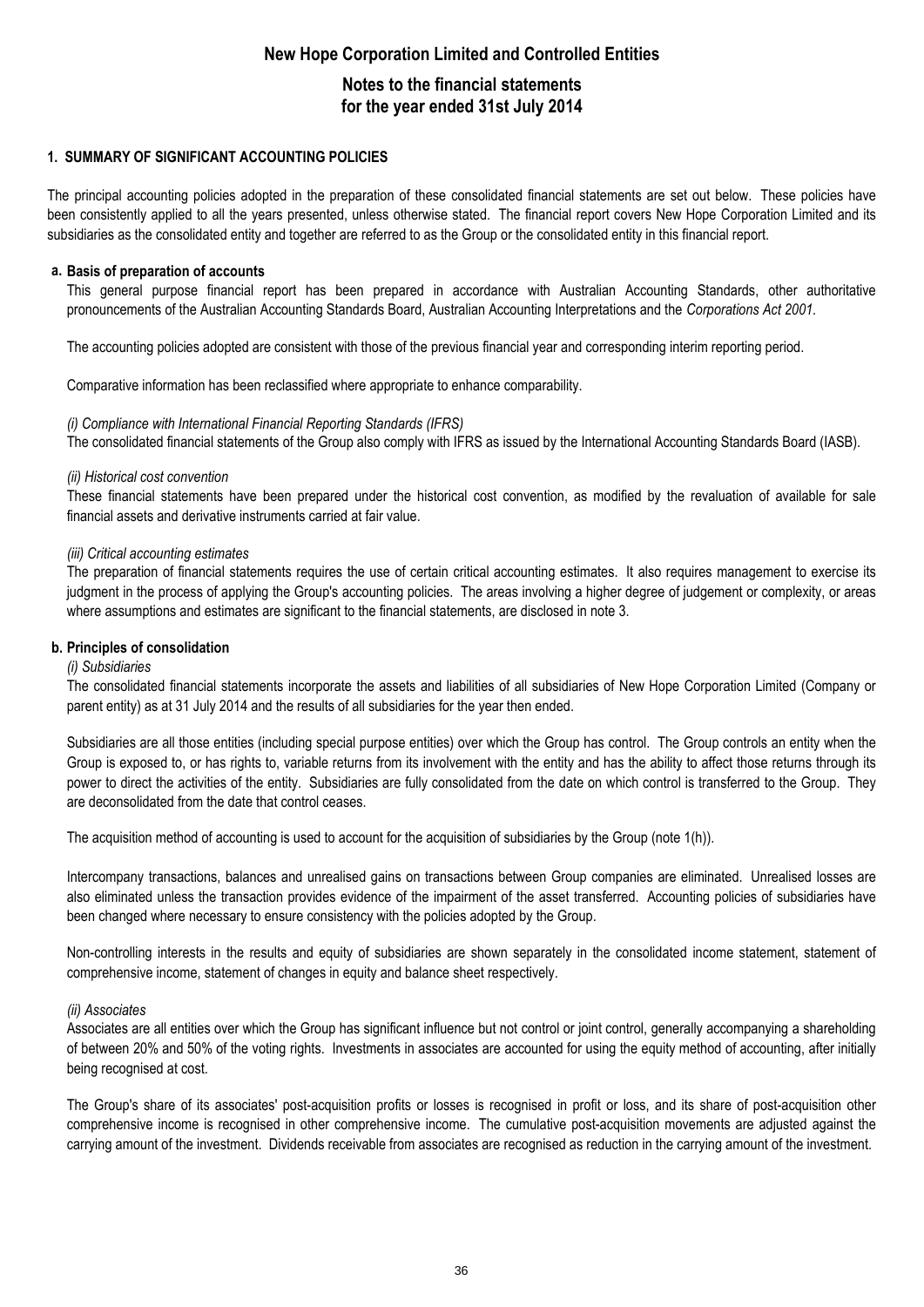### **Notes to the financial statements for the year ended 31st July 2014**

#### **1. SUMMARY OF SIGNIFICANT ACCOUNTING POLICIES (continued)**

#### **b. Principles of consolidation (continued)**

#### *(ii) Associates* (continued)

When the Group's share of losses in an associate equals or exceeds its interest in the associate, including any other unsecured long-term receivables, the Group does not recognise further losses, unless it has incurred obligations or made payments on behalf of the associate.

Unrealised gains on transactions between the Group and its associates are eliminated to the extent of the Group's interest in the associates. Unrealised losses are also eliminated unless the transaction provides evidence of an impairment of the asset transferred. Accounting policies of associates have been changed where necessary to ensure consistency with the policies adopted by the Group.

As the Group only has significant influence, it is unable to obtain reliable information at year end on a timely basis. The results of associates are equity-accounted from their most recent audited annual financial statements or unaudited interim financial statements, all within three months of the year end of the Group. Adjustments are made to the associates' financial results for material transactions and events in the intervening period.

#### *(iii) Joint Arrangements*

Under AASB 11 *Joint Arrangements ,* investments in joint arrangements are classified as either joint operations or joint ventures. The classification depends on the contractual rights and obligations of each investor, rather than the legal structure of the joint arrangement. The Group has both joint operations and joint ventures.

#### Joint Operations

The Group recognises its direct right to the assets, liabilities, revenues and expenses of joint operations and its share of any jointly held or incurred assets, liabilities, revenues and expenses. These have been incorporated in the financial statements under the appropriate headings. Details of the joint operations are set out in note 38.

#### Joint Ventures

The proportionate interests in the assets, liabilities and expenses of a joint venture activity have been incorporated in the financial statements under the appropriate headings. Details of the joint ventures are set out in note 38.

#### **c. Segment reporting**

Operating segments are reported in a manner consistent with the internal reporting provided to the chief operating decision maker. The chief operating decision maker, who is responsible for allocating resources and assessing performance of the operating segments, has been identified as comprising of the Board, Chief Executive Officer (CEO), Chief Operating Officer (COO) and Chief Financial Officer (CFO).

#### **d. Foreign currency translation**

#### *(i) Functional and presentation currency*

Items included in the financial statements of each of the Group's entities are measured using the currency of the primary economic environment in which the entity operates (the functional currency). The consolidated financial statements are presented in Australian dollars, which is New Hope Corporation Limited's functional and presentation currency.

#### *(ii) Transactions and balances*

Foreign currency transactions are translated into the functional currency using the exchange rates prevailing at the dates of the transactions. Foreign exchange gains and losses resulting from the settlement of such transactions and from the translation at year end exchange rates of monetary assets and liabilities denominated in foreign currencies are recognised in the income statement, except when deferred in equity as qualifying cash flow hedges and qualifying net investment hedges.

Translation differences on non-monetary items, such as equities held at fair value through profit or loss, are reported as part of the fair value gain or loss. Translation differences on non-monetary items, such as equities classified as available for sale financial assets, are included in the fair value reserve in equity.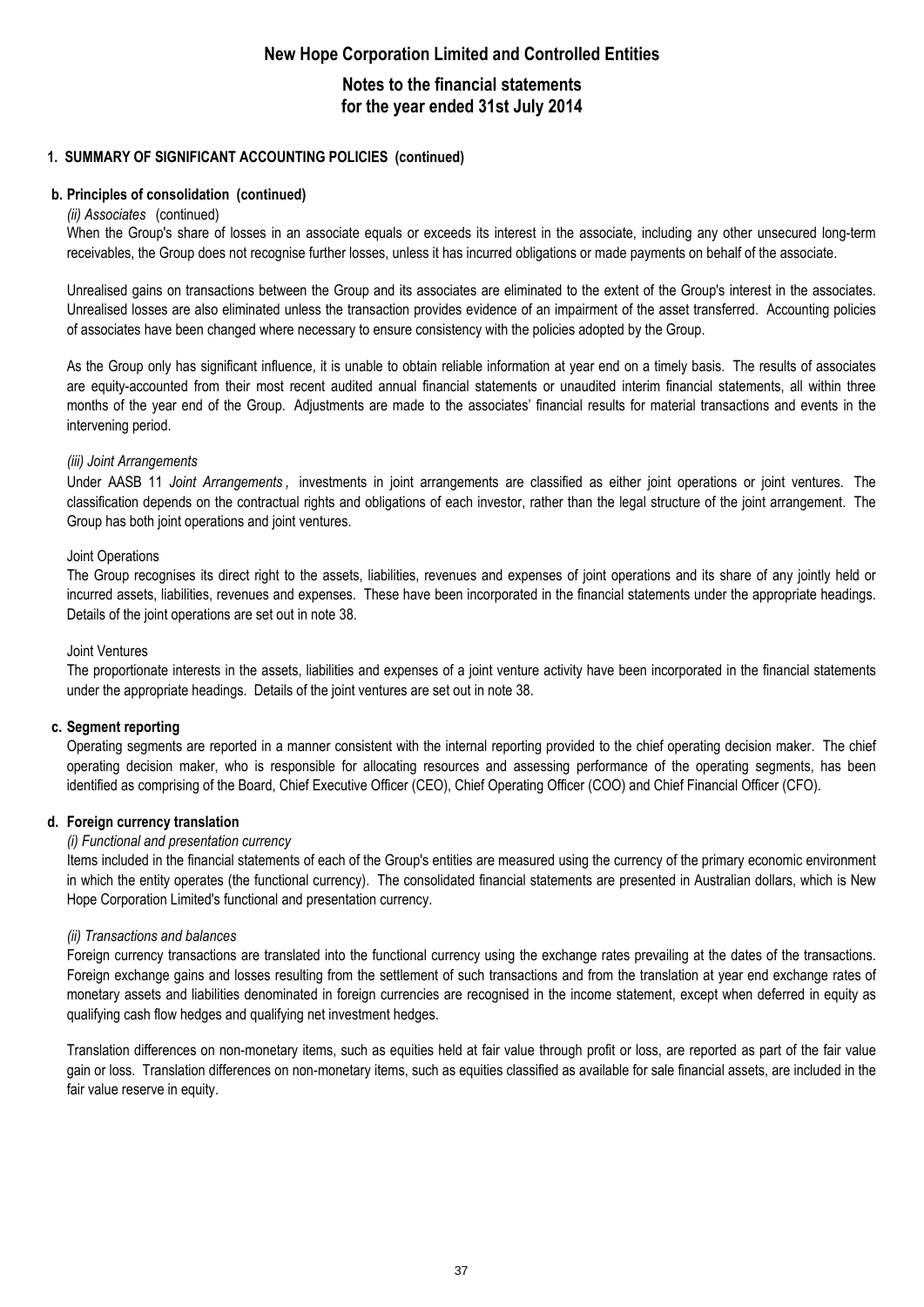# **Notes to the financial statements for the year ended 31st July 2014**

#### **1. SUMMARY OF SIGNIFICANT ACCOUNTING POLICIES (continued)**

#### **d. Foreign currency translation (continued)**

#### *(iii) Group companies*

The results and financial position of all of the Group entities that have a functional currency different from the presentation currency are translated into the presentation currency as follows:

- Assets and liabilities for each balance sheet presented are translated at the closing rates at the date of that balance sheet;
- h Income and expenses for each income statement and statement of comprehensive income are translated at average exchange rates (unless this is not a reasonable approximation of the cumulative effect of the rates prevailing on the transaction dates, in which case income and expenses are translated at the dates of the transactions); and
- All resulting exchange differences are recognised in other comprehensive income.

On consolidation, exchange differences arising from the translation of any net investment in foreign entities, are recognised in other comprehensive income. When a foreign operation is sold, a proportionate share of such exchange differences is reclassified to profit or loss as part of the gain or loss on sale where applicable.

#### **e. Revenue recognition**

Revenue is measured at the fair value of the consideration received or receivable. Amounts disclosed as revenue are net of returns, trade allowances, rebates and amounts collected on behalf of third parties.

The Group recognises revenue where the amount of revenue can be reliably measured, it is probable that future economic benefits will flow to the entity and specific criteria have been met for each of the Group's activities as described below. The Group bases its estimates on historical results, taking into consideration the type of customer, the type of transaction and the specifics of each arrangement. Revenue is recognised for the major business activities as follows:

- Coal sales revenue is recognised at the time the risks and benefits of ownership have been transferred to the customer in accordance with the sales terms. For export sales this is normally at the time of loading the shipment, and for domestic sales this is generally at the time the coal is delivered to the customer.
- Oil sales revenue is recognised at the time the risks and benefits of ownership have been transferred to the customer in accordance with the sales terms. For oil sales this is normally when the oil is delivered to the customer.
- Service fee income and management fee income is recognised as the services are performed.
- Interest income is recognised as it accrues using the effective interest method.
- Rental income is recognised on a straight line basis over the lease term.
- Dividend income is taken into profit when the right to receive payment is established. This applies even if they are paid out of preacquisition profits. However, the investment may need to be tested for impairment as a consequence (note 1(i)).

#### **f. Income tax**

The income tax expense or revenue for the period is the tax payable on the current period's taxable income, based on the national income tax rate for each jurisdiction, adjusted by changes in deferred tax assets and liabilities attributable to temporary differences, and to unused tax losses.

The current income tax charge is calculated on the basis of the tax laws enacted or substantively enacted at the end of the reporting period in the countries where the company's subsidiaries and associates operate and generate taxable income. Management periodically evaluates positions taken in tax returns with respect to situations in which applicable tax regulation is subject to interpretation. It establishes provisions where appropriate on the basis of amounts expected to be paid to the tax authorities.

Deferred income tax is provided in full, using the liability method, on temporary differences arising between the tax bases of assets and liabilities and their carrying amounts in the consolidated financial statements. However, the deferred income tax is not accounted for if it arises from initial recognition of an asset or liability in a transaction other than a business combination that at the time of the transaction affects neither accounting nor taxable profit or loss. Deferred income tax is determined using tax rates (and laws) that have been enacted or substantially enacted by the balance sheet date and are expected to apply when the related deferred income tax asset is realised or the deferred income tax liability is settled.

Deferred tax assets are recognised for the deductible temporary differences and unused tax losses only if it is probable that future taxable amounts will be available to utilise those temporary differences and losses.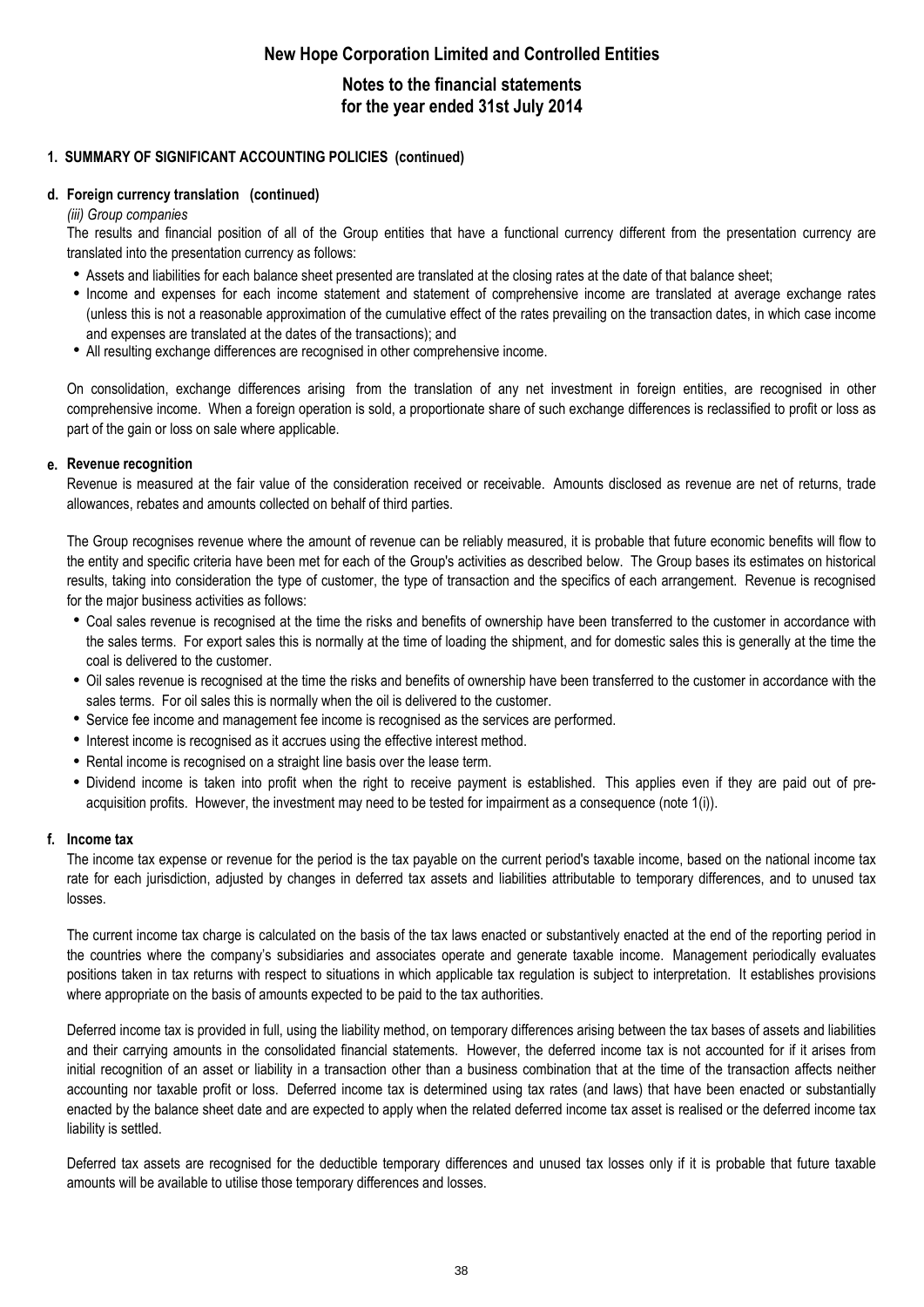### **Notes to the financial statements for the year ended 31st July 2014**

#### **1. SUMMARY OF SIGNIFICANT ACCOUNTING POLICIES (continued)**

#### **f. Income tax (continued)**

Deferred tax liabilities and assets are not recognised for temporary differences between the carrying amount and tax bases of investments in controlled entities where the company is able to control the timing of the reversal of the temporary difference and it is probable that the differences will not reverse in the foreseeable future.

Deferred tax assets and liabilities are offset when there is a legally enforceable right to offset current tax assets and liabilities and when the deferred tax balances relate to the same taxation authority. Current tax assets and liabilities are offset where the entity has a legally enforceable right to offset and intends either to settle on a net basis, or to realise the asset and settle the liability simultaneously.

Current and deferred tax is recognised in profit or loss, except to the extent that it relates to items recognised in other comprehensive income or directly in equity. In this case, the tax is also recognised in other comprehensive income or directly in equity, respectively.

#### *Tax consolidation legislation*

New Hope Corporation Limited and its wholly owned Australian controlled entities implemented the tax consolidation legislation as of 1 August 2003.

The head entity, New Hope Corporation Limited, and the controlled entities in the tax consolidation group account for their own current and deferred tax amounts. These tax amounts are measured as if each entity in the tax consolidation group continues to be a stand alone tax payer in its own right.

In addition to its own current and deferred tax amounts, the Company also recognises the current tax liabilities (or assets) and the deferred tax assets arising from unused tax losses and unused tax credits assumed from controlled entities in the tax consolidated group.

Assets or liabilities arising under tax funding agreements with the tax consolidated entities are recognised as amounts receivable from or payable to other entities in the Group. Details about the tax funding agreement are disclosed in note 8.

Any difference between the amounts assumed and amounts receivable or payable under the tax funding agreement are recognised as a contribution to (or distribution from) wholly-owned tax consolidated entities.

#### **g. Exploration and evaluation expenditure**

Exploration, evaluation and relevant acquisition costs are accumulated separately for each area of interest. They comprise acquisition costs, direct exploration and evaluation costs and an appropriate portion of related overhead expenditure. Costs are carried forward only if they relate to an area of interest for which rights of tenure are current and such costs are expected to be recouped through successful development and exploitation or from sale of the area.

Exploration and evaluation expenditure which does not satisfy these criteria is written off.

#### **h. Business combinations**

The acquisition method of accounting is used to account for all business combinations regardless of whether equity instruments or other assets are acquired. The consideration transferred for the acquisition of a subsidiary comprises the fair value of the assets transferred, the liabilities incurred and the equity interests issued by the Group. The consideration transferred also includes the fair value of any contingent consideration arrangement and the fair value of any pre-existing equity interest in the subsidiary. Acquisition-related costs are expensed as incurred. Identifiable assets acquired and liabilities and contingent liabilities assumed in a business combination are, with limited exceptions, measured at fair values at the acquisition date. On an acquisition-by-acquisition basis, the Group recognises any non-controlling interest in the acquiree either at fair value or at the non-controlling interest's proportionate share of the acquiree's net identifiable assets.

The excess of the consideration transferred, the amount of any non-controlling interest in the acquiree and the acquisition-date fair value of any previous equity interest in the acquiree over the fair value of the net identifiable assets acquired is recorded as goodwill. If those amounts are less than the fair value of the net identifiable assets of the subsidiary acquired and the measurement of all amounts has been reviewed, the difference is recognised directly in profit or loss as a bargain purchase.

Where settlement of any part of cash consideration is deferred, the amounts payable in the future are discounted to their present value as at the date of exchange. The discount rate used is the entity's incremental borrowing rate, being the rate at which similar borrowings could be obtained from an independent financier under comparable terms and conditions.

Contingent consideration is classified either as equity or a financial liability. Amounts classified as a financial liability are subsequently remeasured to fair value with changes in fair value recognised in profit or loss.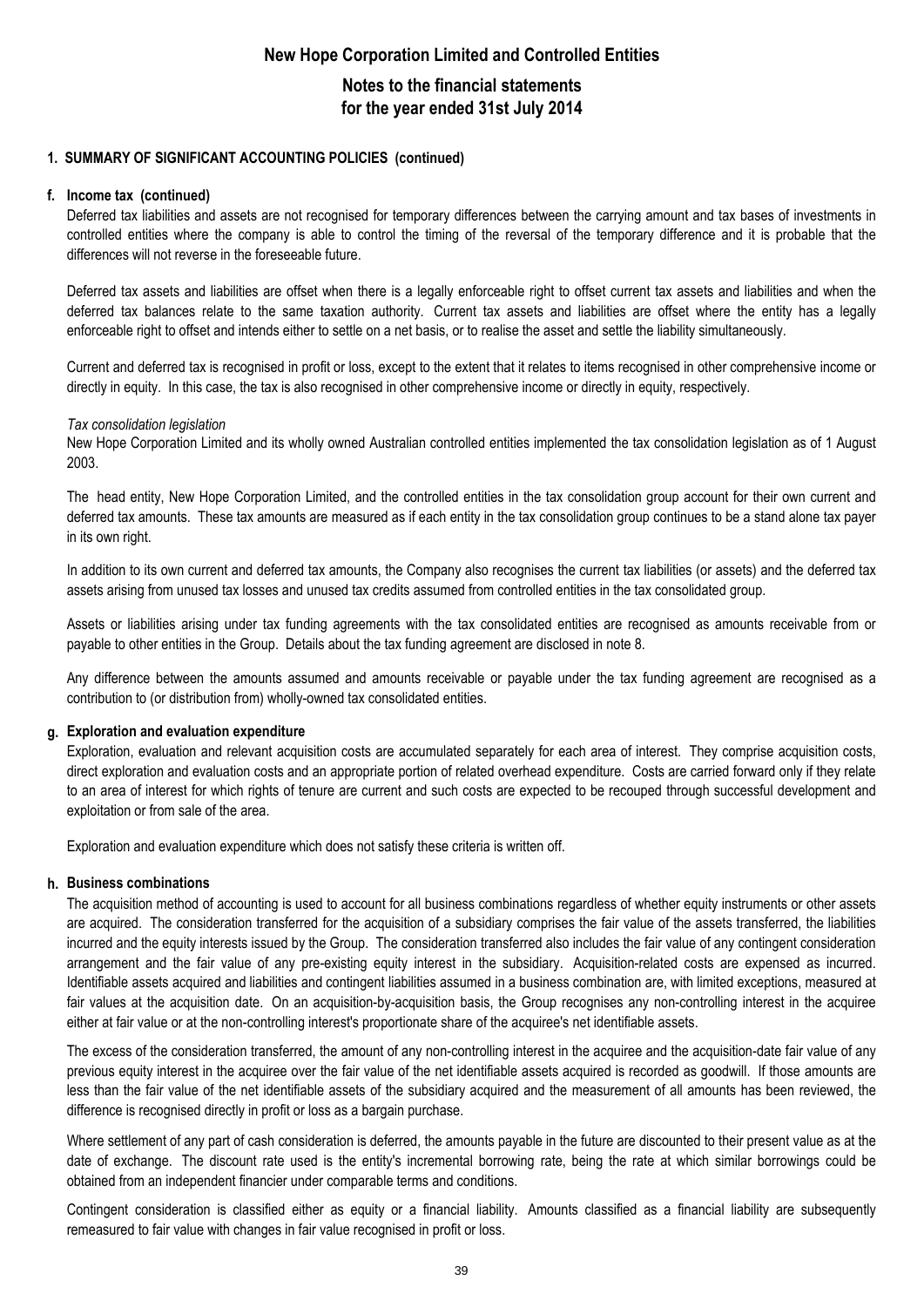## **Notes to the financial statements for the year ended 31st July 2014**

#### **1. SUMMARY OF SIGNIFICANT ACCOUNTING POLICIES (continued)**

#### **i. Impairment of assets**

Goodwill and intangible assets that have an indefinite useful life are not subject to amortisation and are tested annually for impairment, or more frequently if events or changes in circumstances indicate that they might be impaired. Other assets are tested for impairment whenever events or changes in circumstances indicate that the carrying amount may not be recoverable. An impairment loss is recognised for the amount by which the asset's carrying amount exceeds its recoverable amount. The recoverable amount is the higher of an asset's fair value less cost to sell and its value in use. For the purposes of assessing impairment under value in use testing, assets are grouped at the lowest levels for which there are separately identifiable cash inflows which are largely independent of the cash inflows from other assets or groups of assets (cashgenerating units). Non-financial assets other than goodwill that suffered an impairment are reviewed for possible reversal of the impairment at the end of each reporting period.

#### **j. Cash and cash equivalents**

Cash and cash equivalents include cash on hand, deposits held at call with financial institutions and other short-term, highly liquid investments that are readily convertible to known amounts of cash and which are subject to an insignificant risk of change in value, excluding funds on deposit for which there is no short term identified use in the operating cash flows of the Group.

#### **k. Trade receivables**

Trade receivables are recognised initially at fair value and subsequently at amortised cost, less provision for doubtful debts. Trade receivables are due for settlement no more than thirty days from the date of recognition.

Collectability of trade debtors is reviewed on an ongoing basis. Debts which are known to be uncollectible are written off by reducing the carrying amount directly. An allowance account (provision for impairment of trade receivables) is used when there is objective evidence that the Group will not be able to collect all of the amounts due according to the original terms of receivables. The amount of the provision is the difference between the asset's carrying amount and the present value of estimated future cash flows, discounted at the effective interest rate.

The amount of the impairment loss is recognised in profit or loss within other expenses. When a trade receivable for which an impairment allowance has been recognised becomes uncollectible in a subsequent period, it is written off against the allowance account. Subsequent recoveries of amounts previously written off are credited against other expenses in profit or loss.

#### **l. Inventories**

Coal stocks are valued at the lower of cost and net realisable value in the normal course of business. Cost comprises direct materials, direct labour and an appropriate proportion of variable and fixed overhead expenditure, the latter being allocated on the basis of normal operating capacity.

Inventories of consumable supplies and spare parts expected to be used in production are valued at weighted average cost.

Work in progress is stated at the lower of cost and net realisable value.

#### **m. Non-current assets held for sale and discontinued operations**

Non-current assets (or disposal groups) are classified as held for sale and stated at the lower of their carrying amount and fair value less cost to sell if their carrying amount will be recovered principally through a sale transaction rather than through continuing use.

An impairment loss is recognised for any initial or subsequent write down of the asset (or disposal group) to fair value less cost to sell. A gain is recognised for any subsequent increases in fair value less cost to sell of an asset (or disposal group), but not in excess of any cumulative impairment loss previously recognised. A gain or loss not previously recognised by the date of the sale of the non-current asset (or disposal group) is recognised at the date of derecognition.

Assets (including those that are part of a disposal group) are not depreciated or amortised while they are classified as held for sale.

Assets classified as held for sale and the assets of a disposal group classified as held for sale are presented separately from other assets in the balance sheet.

A discontinued operation is a component of the entity that has been disposed of, or is classified as held for sale and that represents a separate major line of the business or geographical area of operations, is part of a single coordinated plan to dispose of such a line of the business or area of operations, or a subsidiary acquired exclusively with the view to resale. The results of discontinued operations are presented separately in the income statement.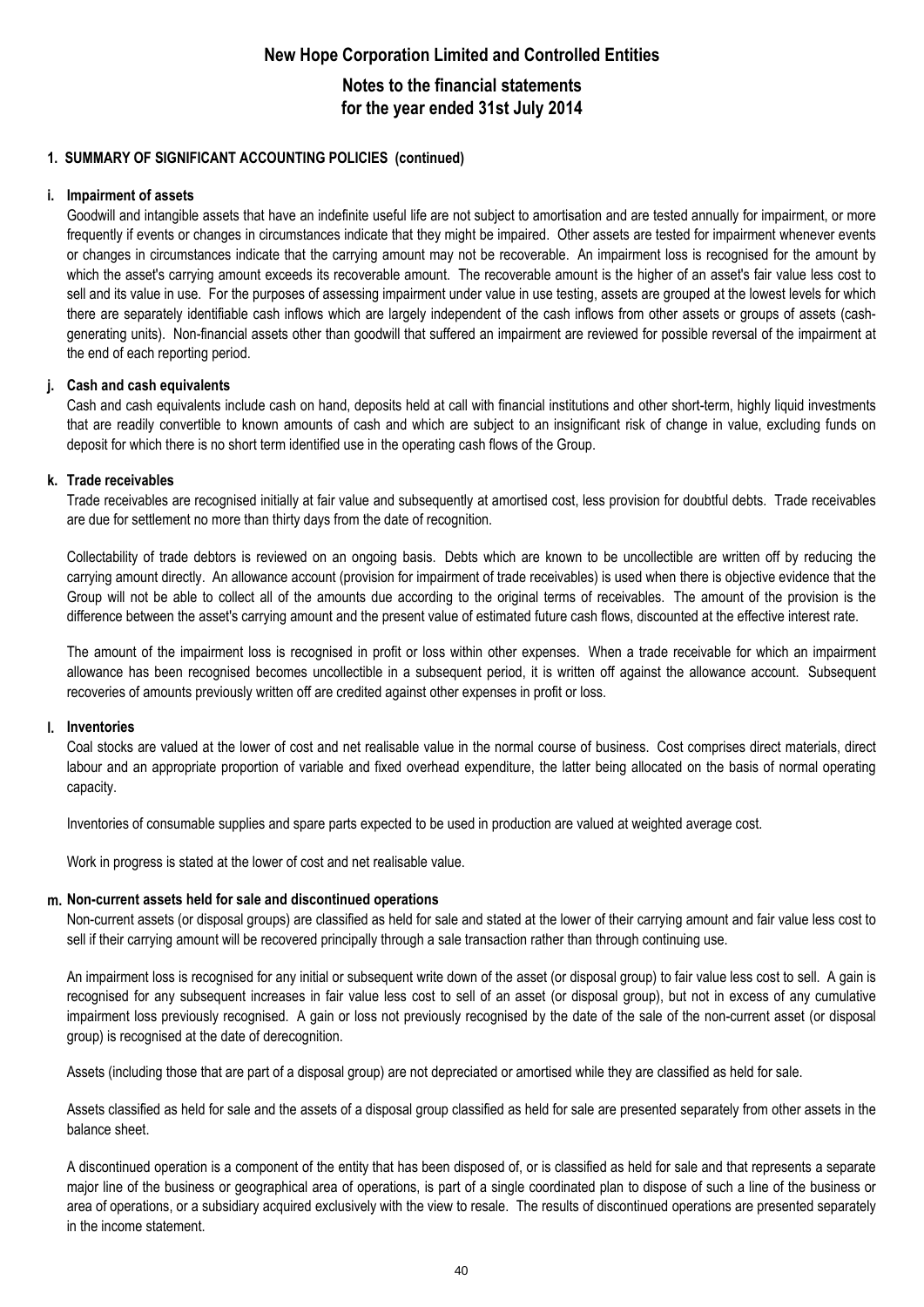**Notes to the financial statements for the year ended 31st July 2014**

#### **1. SUMMARY OF SIGNIFICANT ACCOUNTING POLICIES (continued)**

#### **n. Investments and other financial assets**

The Group classifies its financial assets in the following categories:

#### *(i) Available for sale financial assets*

Available for sale financial assets, comprising principally marketable securities, are non-derivatives that are either designated in this category or not classified in any other category. They are included in non-current assets unless management intends to dispose of the investment within 12 months of the balance sheet date.

Available for sale financial assets are initially recognised at fair value. Unrealised gains and losses arising from changes in the fair value of nonmonetary securities classified as available for sale are recognised in equity in the available for sale investments revaluation reserve. When securities classified as available for sale are sold or impaired, the accumulated fair value adjustments are included in the income statement as gains and losses from investment securities.

#### *(ii) Held to maturity investments*

Held to maturity investments are non-derivative financial assets with fixed or determinable payments and fixed maturities that the Group's management has the positive intention and ability to hold to maturity. Held to maturity investments are carried at amortised cost using the effective interest method.

#### *(iii) Loans and receivables*

Loans and receivables are non-derivative financial assets with fixed or determinable payments that are not quoted in an active market. They are initially recognised at fair value, and subsequently at amortised cost less provisions for doubtful debts. They are included in current assets, except for those with maturities greater than 12 months after the reporting date which are classified as non-current assets. Loans and receivables are included in trade and other receivables (note 11) and receivables (note 14) in the balance sheet.

#### Impairment

The Group assesses at the end of each reporting period whether there is objective evidence that a financial asset or group of financial assets is impaired. A financial asset or a group of financial assets is impaired and impairment losses are incurred only if there is objective evidence of impairment as a result of one or more events that occurred after the initial recognition of the asset (a "loss event") and that loss event (or events) has an impact on the estimated future cash flows of the financial asset or group of financial assets that can be reliably estimated. In the case of equity investments classified as available for sale, a significant or prolonged decline in the fair value of the security below its cost is considered an indicator that the assets are impaired.

#### *(iv) Assets classified as available for sale*

If there is objective evidence of impairment of available for sale financial assets, the cumulative loss, measured as the difference between the acquisition cost and the current fair value, less any impairment loss on that financial asset previously recognised in profit or loss, is removed from equity and recognised in profit or loss.

Impairment losses on equity instruments that were recognised in profit or loss are not reversed through profit or loss in a subsequent period.

#### **o. Derivatives - Forward foreign exchange contracts**

Derivatives are initially recognised at fair value on the date a derivative contract is entered into and are subsequently remeasured to their fair value at each reporting date. The method of recognising the resulting gain or loss depends on whether the derivative is designated as a hedging instrument, and if so, the nature of the item being hedged. The Group designates derivatives as hedges of highly probable forecast transactions (cash flow hedges).

The Group documents at the inception of the transaction, the relationship between hedging instruments and hedged items, as well as its risk management objectives and strategy for undertaking various hedge transactions. The Group also documents its assessment, both at hedge inception and on an ongoing basis, of whether the derivatives that are used in hedging transactions have been and will continue to be highly effective in offsetting changes in fair values or cash flows of hedged items.

The effective portion of changes in the fair value of derivatives that are designated and qualify as cash flow hedges is recognised in the hedging reserve. The gain or loss relating to the ineffective portion is recognised immediately in profit or loss.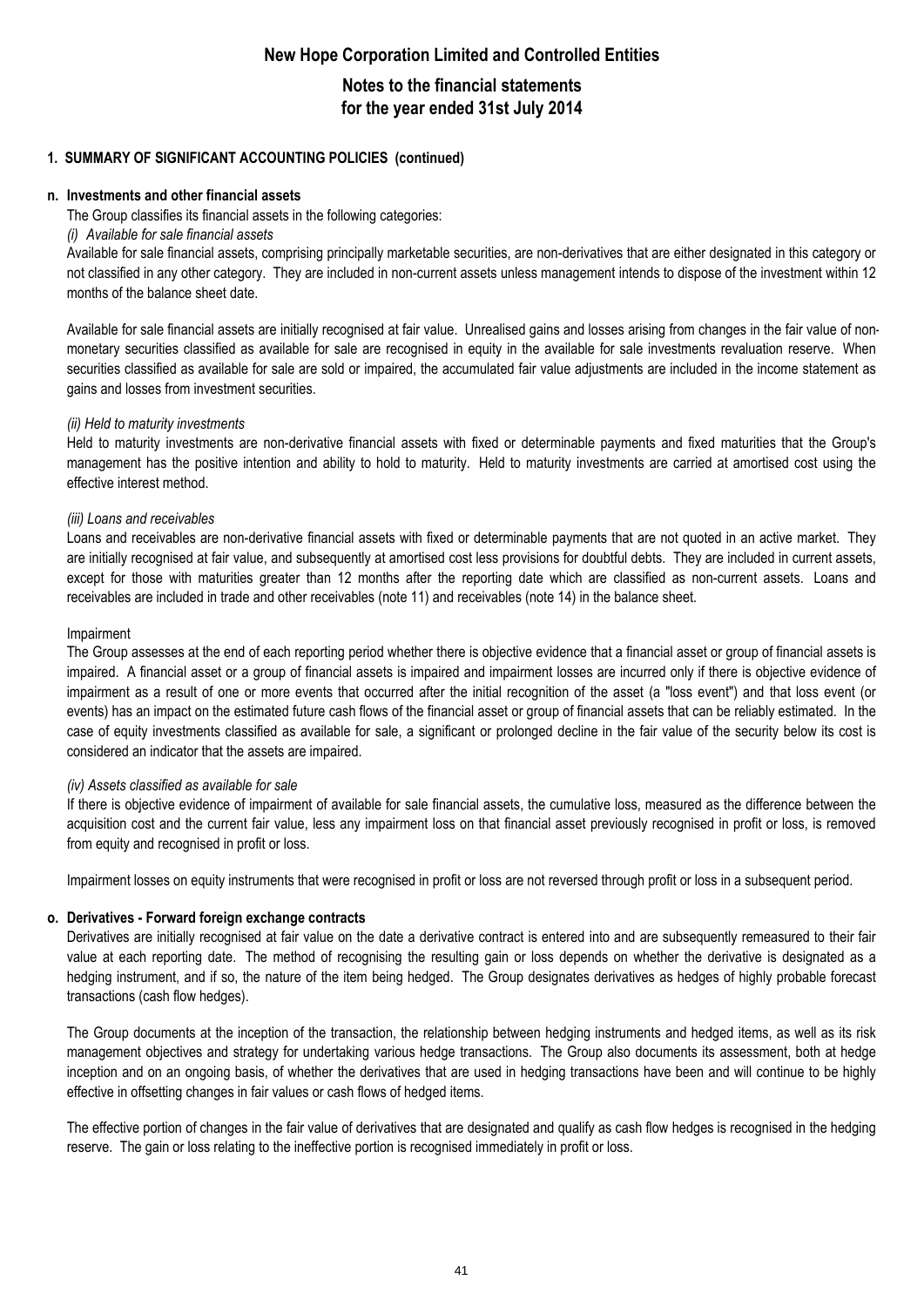### **Notes to the financial statements for the year ended 31st July 2014**

#### **1. SUMMARY OF SIGNIFICANT ACCOUNTING POLICIES (continued)**

#### **o. Derivatives - Forward foreign exchange contracts (continued)**

Amounts accumulated in equity are recycled in the income statement in the periods when the hedged item will affect profit or loss (for instance when the forecast sale that is hedged takes place). However, when the forecast transaction that is hedged, results in the recognition of a nonfinancial asset (for example, inventory) or a non-financial liability, the gains and losses previously deferred in equity are transferred from equity and included in the measurement of the initial cost or carrying amount of the asset or liability.

When a hedging instrument expires, is sold or terminated, or when a hedge no longer meets the criteria for hedge accounting, any cumulative gain or loss in equity at that time remains in equity and is recognised when the forecast transaction is ultimately recognised in profit or loss. When a forecast transaction is no longer expected to occur, the cumulative gain or loss that was reported in equity is immediately reclassified to profit or loss.

#### **p. Fair value estimation**

The fair value of financial assets and financial liabilities must be estimated for recognition and measurement for disclosure purposes.

The fair value of financial instruments that are not traded in an active market (for example, over-the-counter derivatives) is determined using valuation techniques. The Group uses a variety of methods and makes assumptions that are based on market conditions existing at each balance date. The fair value of forward exchange contracts is determined using forward exchange market rates at the balance sheet date.

The carrying value less the estimated credit adjustments of trade receivables and payables is assumed to approximate their fair values due to their short term nature. The fair value of financial liabilities for disclosure purposes is estimated by discounting the future contractual cash flows at the current market interest rate that is available to the Group for similar financial instruments.

#### **q. Property, plant and equipment**

Property, plant and equipment, excluding investment property, is stated at historical cost less applicable depreciation. Historical cost includes expenditure that is directly attributable to the acquisition of the items. Cost may also include transfers from equity of any gains/losses on qualifying cash flow hedges of foreign currency purchases of property, plant and equipment.

Subsequent costs are included in the asset's carrying amount or recognised as a separate asset, as appropriate, only when it is probable that future economic benefits associated with the item will flow to the Group and the cost of the item can be measured reliably. All other repairs and maintenance are charged to profit or loss during the financial period in which it is incurred.

Depreciation is calculated so as to write off the cost of each item of property, plant and equipment during its expected economic life to the consolidated entity. Each item's useful life has due regard both to its own physical life limitations and to present assessments of economically recoverable resources of the mine property at which the item is located. Estimates of residual values and remaining useful lives are made on an annual basis. Straight line method is predominately used. The expected useful life of plant and equipment is 4 to 20 years, buildings is 25 to 40 years and motor vehicles is 4 years. Land is not depreciated.

An asset's carrying amount is written down immediately to its recoverable amount if the asset's carrying amount is greater than its recoverable amount (note 1(i)).

Gains and losses on disposals are determined by comparing proceeds with carrying amount. These are included in profit or loss.

#### **r. Mine properties, mine development costs, mining reserves and mining leases**

Development expenditure incurred by the consolidated entity is accumulated separately for each area of interest in which economically recoverable mineral resources have been identified to the satisfaction of the Directors. Direct development expenditure, pre-operating mine start-up costs and an appropriate portion of related overhead expenditures are capitalised as mine development costs up until the relevant mine is in commercial production.

Mining reserves, leases and mine development costs are amortised over the estimated productive life of each applicable mine on either a unit of production basis or years of operation basis, as appropriate. Amortisation commences when a mine commences commercial production.

The cost of acquiring mineral reserves and mineral resources are capitalised on the statement of financial position as incurred.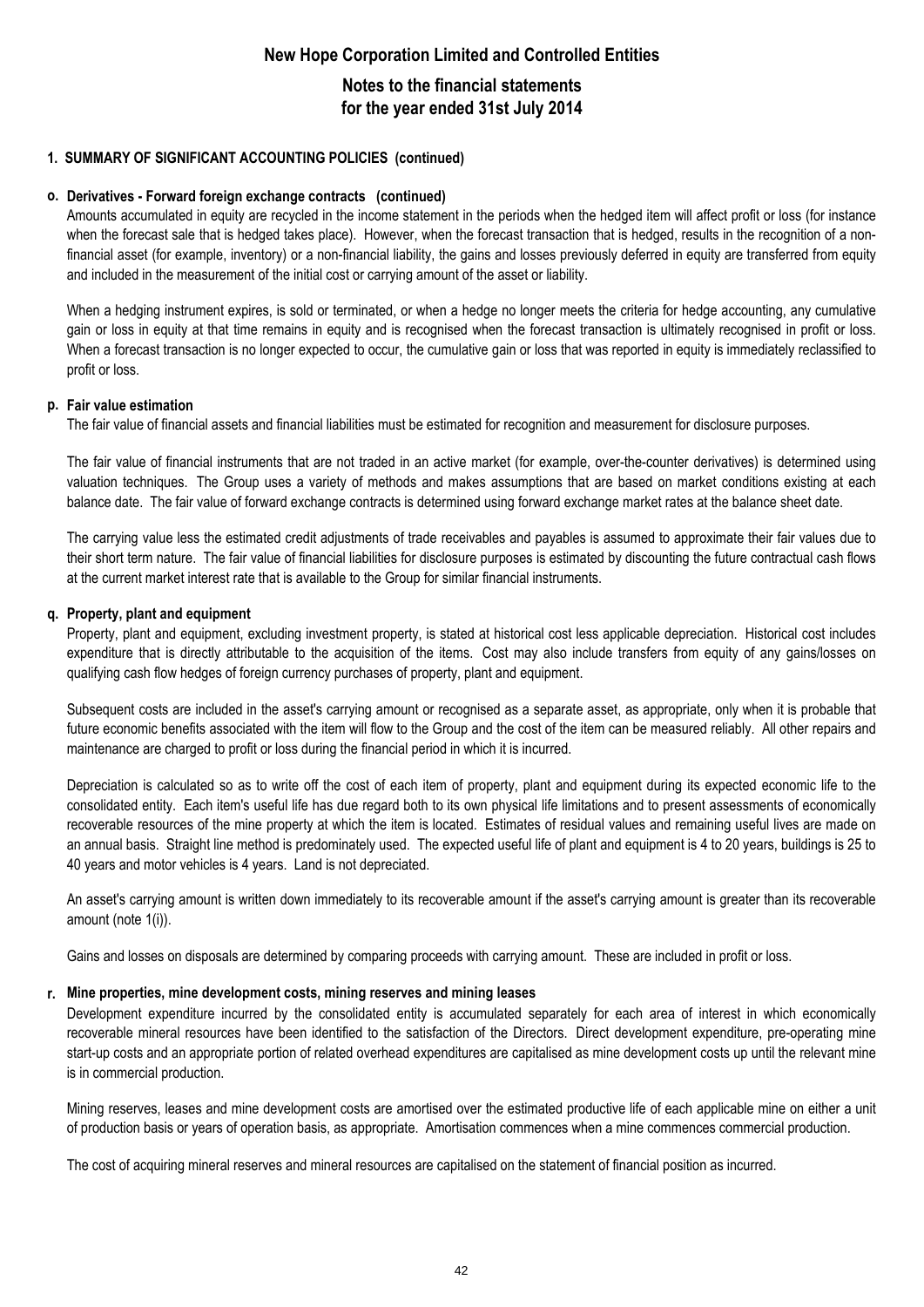### **Notes to the financial statements for the year ended 31st July 2014**

#### **1. SUMMARY OF SIGNIFICANT ACCOUNTING POLICIES (continued)**

#### **s. Deferred stripping costs**

The Group does not recognise any deferred stripping costs. Based on the nature of the Group's mining operations and the stripping ratio for the components of its operations, the recognition criteria of a deferred stripping asset are not satisfied. Further, it is anticipated that the operations will maintain a consistent stripping ratio at the component level and as such no overburden in advance should be recognised. In the event that a stripping campaign is undertaken in the future a deferred stripping asset will be recognised at that time and amortised in accordance with the requirements of IFRIC 20. An asset will be recognised for stripping activity where the following criteria are met:

- It is probable that the future economic benefit (improved access to the ore body) associated with the stripping activity will flow to the entity;
- The entity can identify the component of the ore body for which access has been improved; and
- The costs relating to the stripping activity associated with that component can be measured reliably.

#### **t. Intangible assets**

#### *(i) IT development and software*

Costs incurred in developing products or systems and costs incurred in acquiring software and licenses that will contribute to future period financial benefits through revenue generation and/or cost reduction are capitalised to software and systems. Costs capitalised are external direct costs of materials and services. Amortisation is calculated on a straight line basis over periods generally ranging from 3 to 5 years.

#### *(ii) Goodwill*

Goodwill is measured as described in note 1(h). Goodwill on acquisitions of subsidiaries is included in intangible assets. Goodwill on acquisitions of associates is included in investments in associates. Goodwill is not amortised. Instead, goodwill is tested for impairment annually, or more frequently if events or changes in circumstances indicate that it might be impaired, and is carried at cost less accumulated impairment losses. Gains or losses on the disposal of an entity include the carrying amount of goodwill relating to the entity sold.

Goodwill is allocated to cash-generating units for the purpose of impairment testing. The allocation is made to those cash-generating units or Groups of cash-generating units that are expected to benefit from the business combination in which the goodwill arose, identified according to operating segments (note 4).

#### **u. Trade and other payables**

These amounts represent liabilities for goods and services provided to the Group prior to the end of the financial year and which are unpaid. The amounts are unsecured and usually paid within forty five days of recognition.

#### **v. Borrowing costs**

Borrowing costs incurred for the construction of a qualifying asset are capitalised during the period of time that is required to complete and prepare the asset for its intended use or sale. Other borrowing costs are recognised as expenses in the period in which they are incurred.

#### **w. Employee benefits**

#### *(i) Short-term obligations*

Liabilities for wages and salaries, including non-monetary benefits, annual leave and vesting sick leave expected to be settled within twelve months after the end of the period in which the employees render the related service are recognised in respect of employees' services up to the end of the reporting period and are measured at the amounts expected to be paid when the liabilities are settled. The liability of annual leave and accumulating sick leave is recognised in the provision for employee benefits. All other short-term employee benefit obligations are presented as payables.

#### *(ii) Other long-term employee benefit obligations*

The liability for long service leave and annual leave which is not expected to be settled within twelve months after the end of the period in which the employees render the related service is recognised in the provision for employee benefits and measured as the present value of expected future payments to be made in respect of services provided by employees up to the end of the reporting period using the projected unit credit method. Consideration is given to expected future wage and salary levels, experience of employee departures and periods of service. Expected future payments are discounted using market yields at the end of the reporting period on national government bonds with terms to maturity and currency that match, as closely as possible, the estimated future cash outflows.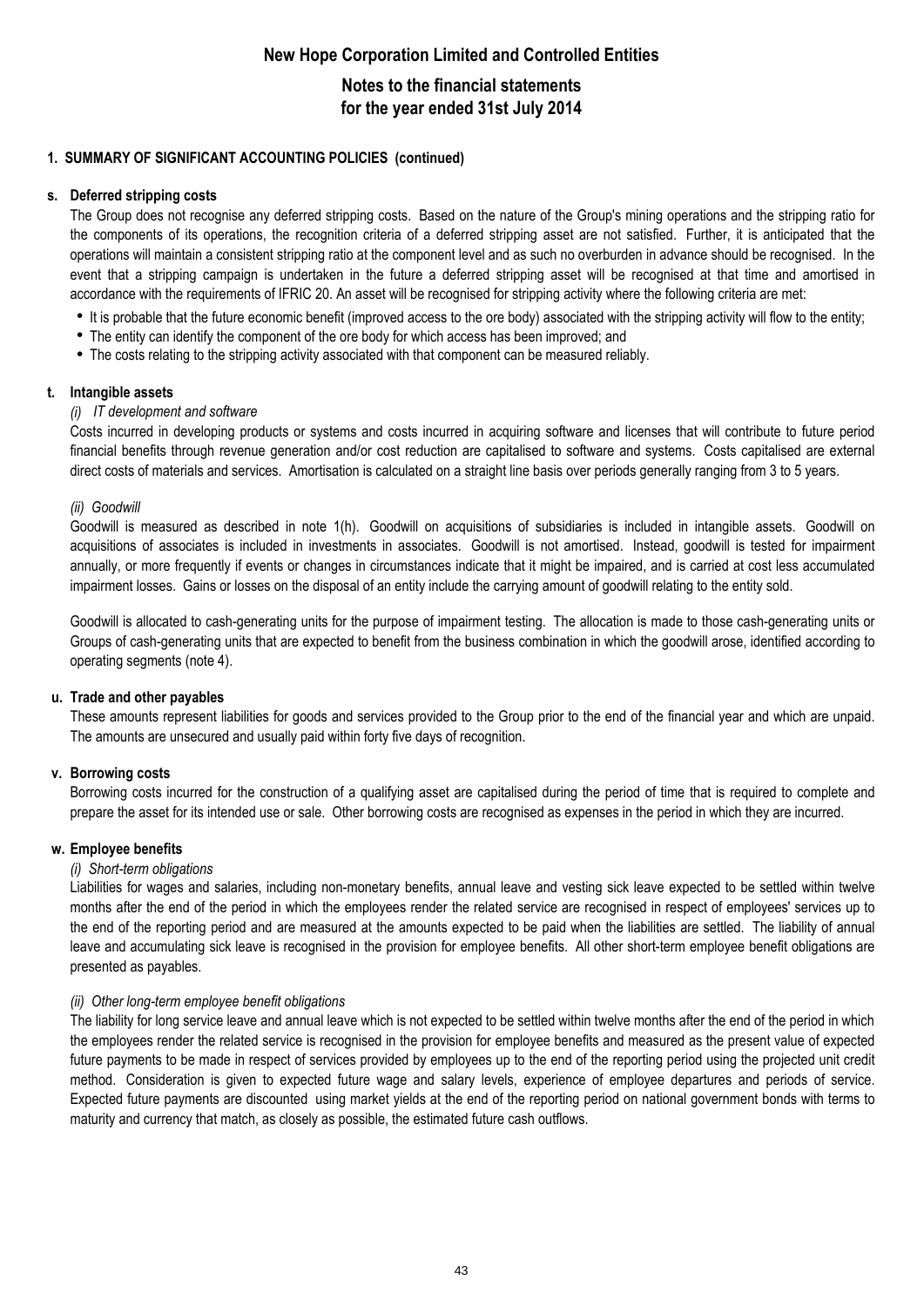**Notes to the financial statements for the year ended 31st July 2014**

#### **1. SUMMARY OF SIGNIFICANT ACCOUNTING POLICIES (continued)**

#### **w. Employee benefits (continued)**

#### *(iii) Share-based payments*

Share-based compensation benefits are provided to employees via the New Hope Corporation Limited Employee Share Option Plan and the New Hope Corporation Ltd Employee Performance Rights Share Plan. Information relating to these schemes is set out in note 36.

The fair value of options granted under the New Hope Corporation Limited Employee Share Option Plan and the New Hope Corporation Ltd Employee Performance Rights Share Plan is recognised as an employee benefit expense with a corresponding increase in equity. The fair value is measured at grant date and recognised over the period during which the employee becomes unconditionally entitled to the options or rights. Options and rights are exercisable by current employees during the nominated vesting period or by Directors' consent. Detailed vesting conditions are set out in the Directors' report.

The fair value of rights at grant date is calculated as the number of rights offered at the share price at offer date. The fair value of options at grant date is independently determined using a monte carlo option pricing model that takes into account the exercise price, the term of the option, the vesting criteria, the impact of dilution, the non-tradeable nature of the option, the share price at grant date and expected price volatility of the underlying share, the expected dividend yield and the risk-free interest rate for the term of the option.

The fair value of the options granted is adjusted to reflect the market vesting condition, but excludes the impact of any non-market vesting conditions. Non-market vesting conditions are included in assumptions about the number of options that are expected to become exercisable. At each reporting date, the entity revises its estimate of the number of options that are expected to become exercisable. The employee benefit expense recognised each period takes into account the most recent estimate. The impact of the revision to the original estimates, is recognised in profit or loss with a corresponding adjustment to equity.

#### **x. Contributed equity**

Ordinary shares are classified as equity. Incremental costs directly attributable to the issue of new shares or options are shown in equity as a deduction net of tax, from the proceeds. The amounts of any capital returns are applied against contributed equity.

#### **y. Dividends**

Provision is made for the amount of any dividend declared on or before the end of the financial year but not distributed at balance date.

#### **z. Rounding of amounts**

The Company is of a kind referred to in Class Order 98/0100, issued by the Australian Securities and Investment Commission, relating to the "rounding off" of amounts in the financial statements. Amounts in the financial statements have been rounded off in accordance with that Class Order to the nearest thousand dollars, or in certain cases, to the nearest dollar.

#### **aa. Earnings per share**

#### *(i) Basic earnings per share*

Basic earnings per share is calculated by dividing the profit attributable to equity holders of the company, excluding any costs of servicing equity other than ordinary shares, by the weighted average number of ordinary shares outstanding during the year, adjusted for bonus element in ordinary shares issued during the year.

#### *(ii) Diluted earnings per share*

Diluted earnings per share adjusts the figures used in the determination of basic earnings per share to take into account the after income tax effect of interest and other financial costs associated with dilutive potential ordinary shares and the weighted average number of shares assumed to have been issued for no consideration in relation to dilutive potential ordinary shares.

#### **ab. Restoration, rehabilitation and environmental expenditure**

Provisions are raised for restoration, rehabilitation and environmental expenditure as soon as an obligation exists, with the cost being charged to profit or loss in respect of ongoing rehabilitation. Where the obligation relates to decommissioning of assets and restoring the sites on which they are located, the costs are carried forward in the value of the asset and amortised over its useful life.

Provisions are measured at the present value of expected future cash outflows with future cash outflows reassessed on a regular basis. The present value is determined using an appropriate discount rate. The obligations include profiling, stabilisation and revegetation of the completed area, with cost estimates based on current statutory requirements and current technology.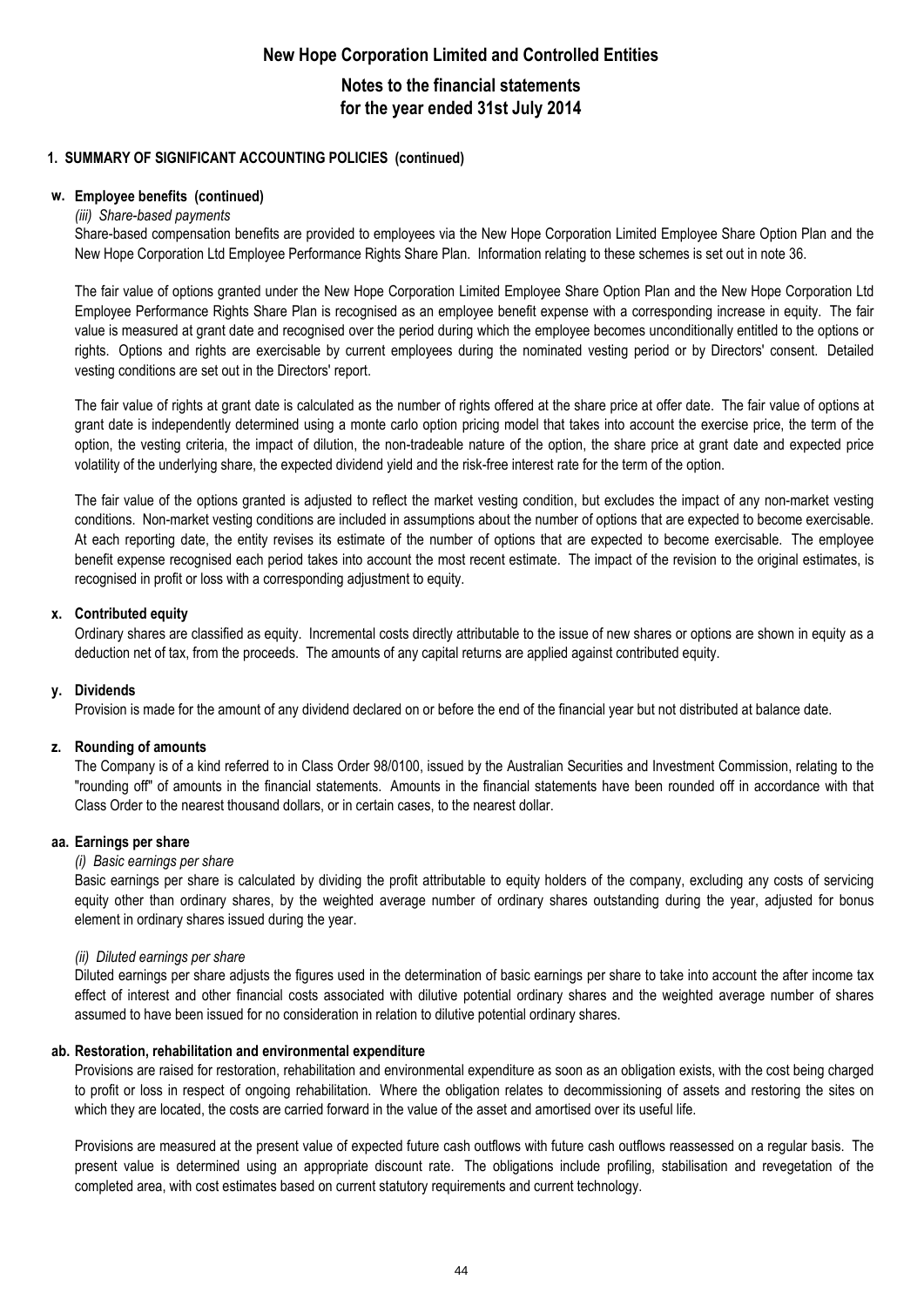## **Notes to the financial statements for the year ended 31st July 2014**

### **1. SUMMARY OF SIGNIFICANT ACCOUNTING POLICIES (continued)**

#### **ac. Goods and Services Tax (GST)**

Revenues, expenses and assets are recognised net of the amount of associated GST, unless the GST incurred is not recoverable from the taxation authority. In this case it is recognised as part of the cost of acquisition of the asset or as part of the expense.

Receivables and payables are stated inclusive of the amount of GST receivable or payable. The net amount of GST recoverable from, or payable to, the taxation authority is included with other receivables or payables in the balance sheet.

Cash flows are presented on a gross basis. The GST component of cash flows arising from investing or financing activities which are recoverable from, or payable to the taxation authority, are presented as operating cash flows.

#### **ad. Leases**

Leases in which a significant portion of the risks and rewards of ownership are not transferred to the Group as lessee are classified as operating leases. Payments made under operating leases (net of any incentives received from the lessor) are charged to the income statement on a straight line basis over the period of the lease.

#### **ae. New and amended standards adopted by the Group**

The Group has applied the following standards and amendments for first time in their annual reporting period commencing 1 August 2013:

- h AASB 10 *Consolidated Financial Statements* , AASB 11 *Joint Arrangements* and AASB 2011-7 *Amendments to Australian Accounting Standards arising from the Consolidation and Joint Arrangements Standards* ;
- h AASB 2012-10 *Amendments to Australian Accounting Standards – Transition Guidance and other Amendments* which provides an exemption from the requirement to disclose the impact of the change in accounting policy on the current period;
- $\bullet$ AASB Interpretation 20 (IFRIC 20), *Stripping Costs in the Production Phase of a Surface Mine;*
- $\bullet$ AASB 13 *Fair Value Measurement* and AASB 2011-8 *Amendments to Australian Accounting Standards arising from AASB 13* ;
- $\bullet$ AASB 119 *Employee Benefits* (September 2011) and AASB 2011-10 *Amendments to Australian Accounting Standards arising from AASB 119 (September 2011)* ;
- $\bullet$ AASB 2012-5 *Amendments to Australian Accounting Standards arising from Annual Improvements 2009–2011 Cycle* ; and
- $\bullet$ AASB 2012-2 *Amendments to Australian Accounting Standards – Disclosures – Offsetting Financial Assets and Financial Liabilities* .

The adoption of AASB 10, AASB 11, AASB 13 and IFRIC 20 did not affect any of the amounts recognised in the current period or any prior periods. The standards only affected the disclosures in the notes to the financial statements. The revised standard AASB 119 *Employee Benefits* has changed the accounting for the group's annual leave obligations. However, the impact of this change was not material.

#### **af. New accounting standards and interpretations not yet adopted**

Certain new accounting standards and interpretations have been published that are not mandatory for 31 July 2014 reporting periods and have not been early adopted by the Group. The Group's assessment of the impact of these new standards and interpretations is set out below.

*(i)* IFRS 15 *Revenue from Contracts with Customers* - IFRS 15 outlines a single comprehensive model for entities to use in accounting for revenue arising from contracts with customers. It supersedes current revenue recognition guidance including IAS 18 Revenues, IAS 11 Construction Contracts and related Interpretations. The core principle is that an entity recognises revenue to depict the transfer of promised goods or services to customers in an amount that reflects the consideration to which the entity expects to be entitled in exchange for those goods or services. This standard also allows costs associated with obtaining a contract to be capitalised and amortised over the life of the new contract. The Group has not yet assessed how its own revenue recognition would be affected by the new rule. The Group does not intend on adopting the new standard before its operative date, which means that it would be first applied in the annual reporting period ending 31 July 2018.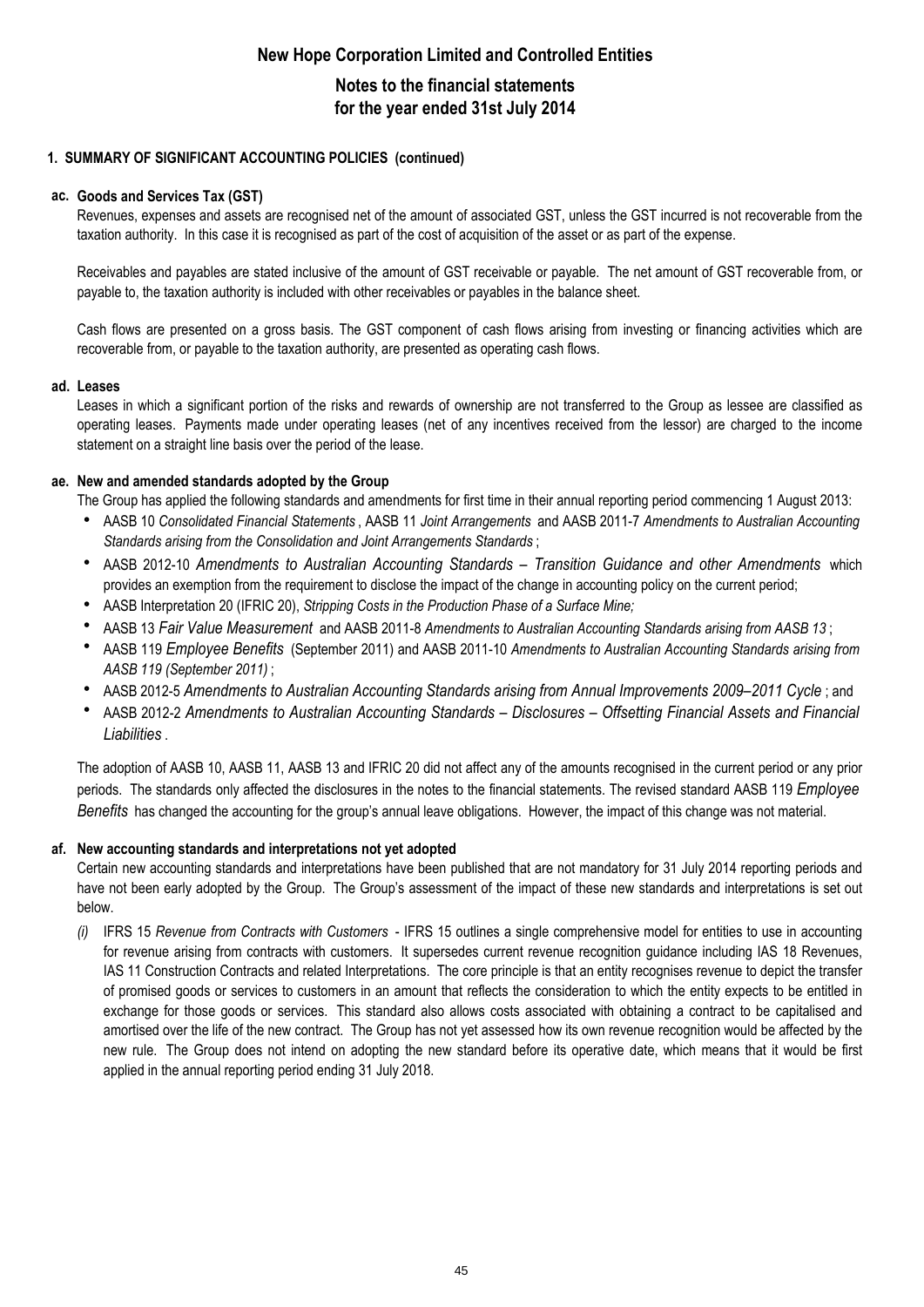## **Notes to the financial statements for the year ended 31st July 2014**

#### **1. SUMMARY OF SIGNIFICANT ACCOUNTING POLICIES (continued)**

#### **af. New accounting standards and interpretations not yet adopted (continued)**

*(ii)* AASB 9 *Financial Instruments* - AASB 9 addresses the classification, measurement and derecognition of financial assets and financial liabilities. Since December 2013, it also sets out new rules for hedge accounting. There will be no impact on the Group's accounting for financial liabilities, as the new requirements only affect the accounting for financial liabilities that are designated at fair value through profit or loss and the Group does not have any such liabilities. The new hedging rules align hedge accounting more closely with the Group's risk management practices. As a general rule, it will be easier to apply hedge accounting going forward. The new standard also introduces expanded disclosure requirements and changes in presentation. The Group has not yet assessed how its own hedging arrangements would be affected by the new rules and it has not yet decided whether to adopt any parts of AASB 9 early. The Group does not intend on adopting the new standard before its operative date, which means that it would be first applied in the annual reporting period ending 31 July 2018.

There are no other standards that are not yet effective and that are expected to have a material impact on the Group in the current or future reporting periods and on foreseeable future transactions.

#### **ag. Parent entity financial information**

The financial information for the parent entity, New Hope Corporation Limited, disclosed in note 39 has been prepared on the same basis as the consolidated financial statements, except as set out below.

#### *(i) Investments in subsidiaries, associates and joint ventures*

Investments in subsidiaries, subsidiaries and joint ventures are accounted for at cost in the financial report of New Hope Corporation Limited. Dividends received from subsidiaries are recognised in the parent entity's income statement rather than being deducted from the carrying amount of these investments.

#### *(ii) Tax consolidation legislation*

New Hope Corporation Limited and its wholly-owned Australian controlled entities have implemented the tax consolidation legislation as of 1 August 2003. The head entity, New Hope Corporation Limited, and the controlled entities in the tax consolidated group continue to account for their own current and deferred tax amounts. These tax amounts are measured as if each entity in the tax consolidated group continues to be a stand alone taxpayer in its own right. In addition to its own current and deferred tax amounts, New Hope Corporation Limited also recognises the current tax liabilities (or assets) and the deferred tax assets arising from unused tax losses and unused tax credits assumed from controlled entities in the tax consolidated group.

The entities have also entered into a tax funding agreement under which the wholly-owned entities fully compensate New Hope Corporation Limited for any current tax payable assumed and are compensated by New Hope Corporation Limited for any current tax receivable and deferred tax assets relating to unused tax losses or unused tax credits that are transferred to New Hope Corporation Limited under the tax consolidation legislation. The funding amounts are determined by reference to the amounts recognised in the wholly-owned entities' financial statements.

The amounts receivable/payable under the tax funding agreement are due upon receipt of the funding advice from the head entity, which is issued as soon as practicable after the end of each financial year. The head entity may also require payment of interim funding amounts to assist with its obligations to pay tax instalments.

Assets or liabilities arising under tax funding agreements with the tax consolidated entities are recognised as current amounts receivable from or payable to other entities in the group. Any difference between the amounts assumed and amounts receivable or payable under the tax funding agreement are recognised as a contribution to (or distribution from) wholly-owned tax consolidated entities.

#### **ah. Comparative Figures**

When required, comparative figures have been adjusted to conform to changes in presentation for the current financial year.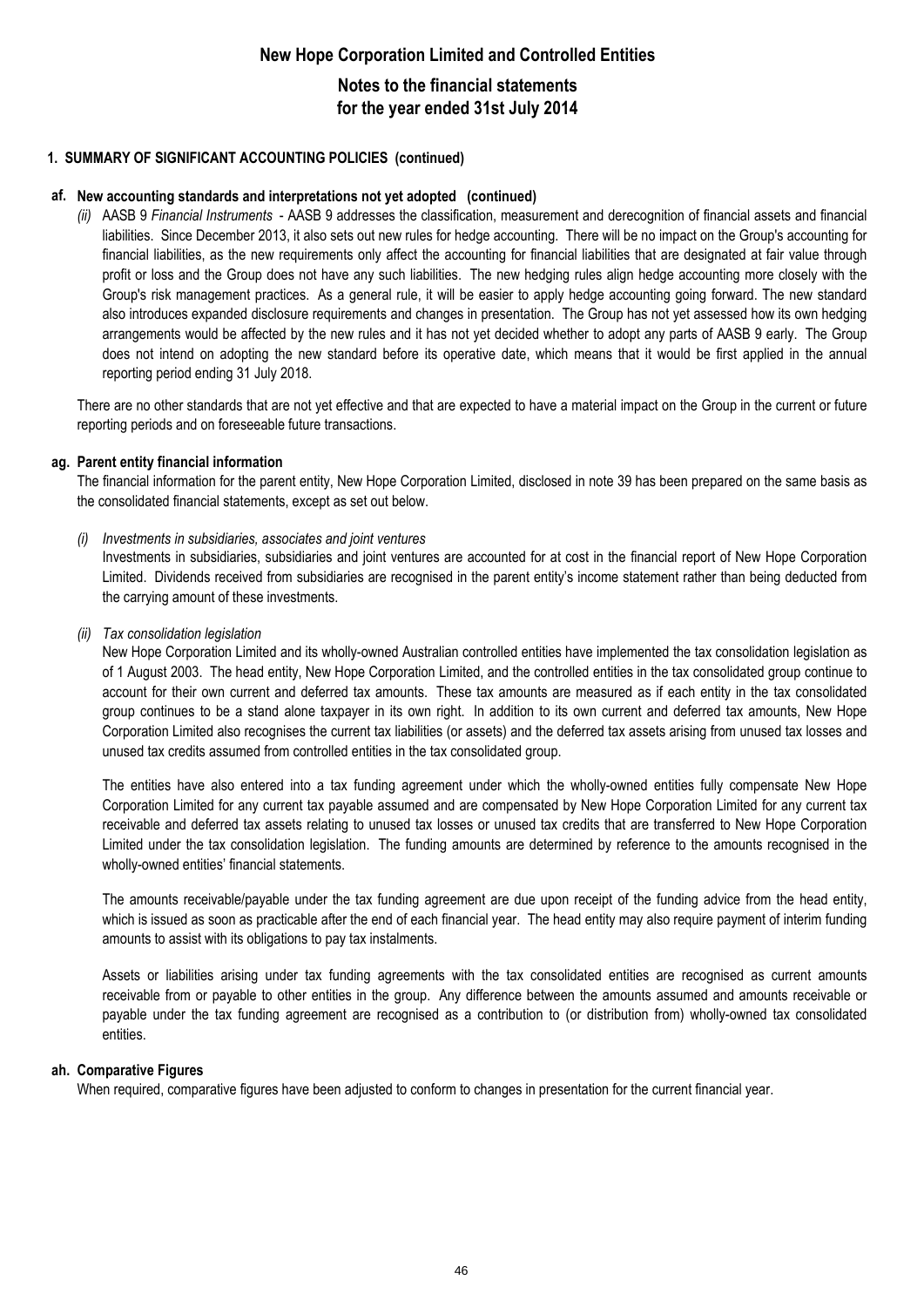# **New Hope Corporation Limited and Controlled Entities Notes to the financial statements**

### **for the year ended 31st July 2014**

### **2. FINANCIAL RISK MANAGEMENT**

The Group's activities expose it to a variety of financial risks: market risk (including currency risk, price risk and interest rate risk), credit risk and liquidity risk. The Group's overall risk management program focuses on the unpredictability of financial markets and seeks to minimise potential adverse effects on the financial performance of the Group. The Group uses derivative financial instruments such as foreign exchange contracts to hedge certain risk exposures. Derivatives are used exclusively for hedging purposes, i.e. not as trading or other speculative instruments. The Group uses different methods to measure different types of risk to which it is exposed. These methods include sensitivity analysis in the case of interest rate, foreign exchange and other price risks and aging analysis for credit risk.

Risk management is carried out in accordance with written policies approved by the Board of Directors. These written policies cover specific areas, such as mitigating foreign exchange, interest rate and credit risks, use of forward exchange contracts and investment of excess liquidity.

The Group holds the following financial instruments:

|                                     |                      |                      |                    | <b>Financial</b>               |              |
|-------------------------------------|----------------------|----------------------|--------------------|--------------------------------|--------------|
|                                     |                      |                      | <b>Derivatives</b> | assets /<br><b>liabilities</b> |              |
|                                     |                      | <b>Available for</b> | used for           | amortised at                   |              |
|                                     | <b>Held for Sale</b> | Sale                 | hedging            | cost                           | <b>Total</b> |
|                                     | \$000                | \$000                | \$000              | \$000                          | \$000        |
| <b>Financial assets</b>             |                      |                      |                    |                                |              |
| 2014                                |                      |                      |                    |                                |              |
| Cash and cash equivalents           |                      |                      |                    | 57,015                         | 57,015       |
| Trade and other receivables         |                      |                      |                    | 54,006                         | 54,006       |
| Available for sale financial assets |                      | 2,256                |                    |                                | 2,256        |
| Held to maturity investments        |                      |                      |                    | 1,067,241                      | 1,067,241    |
| Held for sale financial assets      | 27,183               |                      |                    |                                | 27,183       |
| Derivative financial instruments    |                      |                      | 2,447              |                                | 2,447        |
| Other financial assets              |                      |                      |                    | 271                            | 271          |
|                                     | 27,183               | 2,256                | 2,447              | 1,178,533                      | 1,210,419    |
| 2013                                |                      |                      |                    |                                |              |
| Cash and cash equivalents           |                      |                      |                    | 21,564                         | 21,564       |
| Trade and other receivables         |                      |                      |                    | 60,680                         | 60,680       |
| Available for sale financial assets |                      | 30,215               |                    | $\blacksquare$                 | 30,215       |
| Held to maturity investments        |                      |                      |                    | 1,229,608                      | 1,229,608    |
| Other financial assets              |                      |                      |                    | 614                            | 614          |
|                                     |                      | 30,215               |                    | 1,312,466                      | 1,342,681    |
| <b>Financial liabilities</b>        |                      |                      |                    |                                |              |
| 2014                                |                      |                      |                    |                                |              |
| Trade and other payables            |                      |                      |                    | 42,504                         | 42,504       |
| Derivative financial instruments    |                      |                      | 3,255              |                                | 3,255        |
|                                     | ٠                    |                      | 3,255              | 42,504                         | 45,759       |
| 2013                                |                      |                      |                    |                                |              |
| Trade and other payables            |                      |                      |                    | 46,758                         | 46,758       |
| Derivative financial instruments    |                      |                      | 41,428             |                                | 41,428       |
|                                     | ٠                    | ٠                    | 41,428             | 46,758                         | 88,186       |
|                                     |                      |                      |                    |                                |              |

#### **a. Market risk**

*(i) Foreign exchange risk*

Foreign exchange risk arises when future commercial transactions and recognised assets and liabilities are denominated in a currency that is not the entity's functional currency. The Group is exposed to foreign exchange risk arising from currency exposures to the US dollar.

Forward contracts are used to manage foreign exchange risk. Senior management is responsible for managing exposures in each foreign currency by using external forward currency contracts. Contracts are designated as cash flow hedges. External foreign exchange contracts are designated at Group level as hedges of foreign exchange risk on specific future transactions.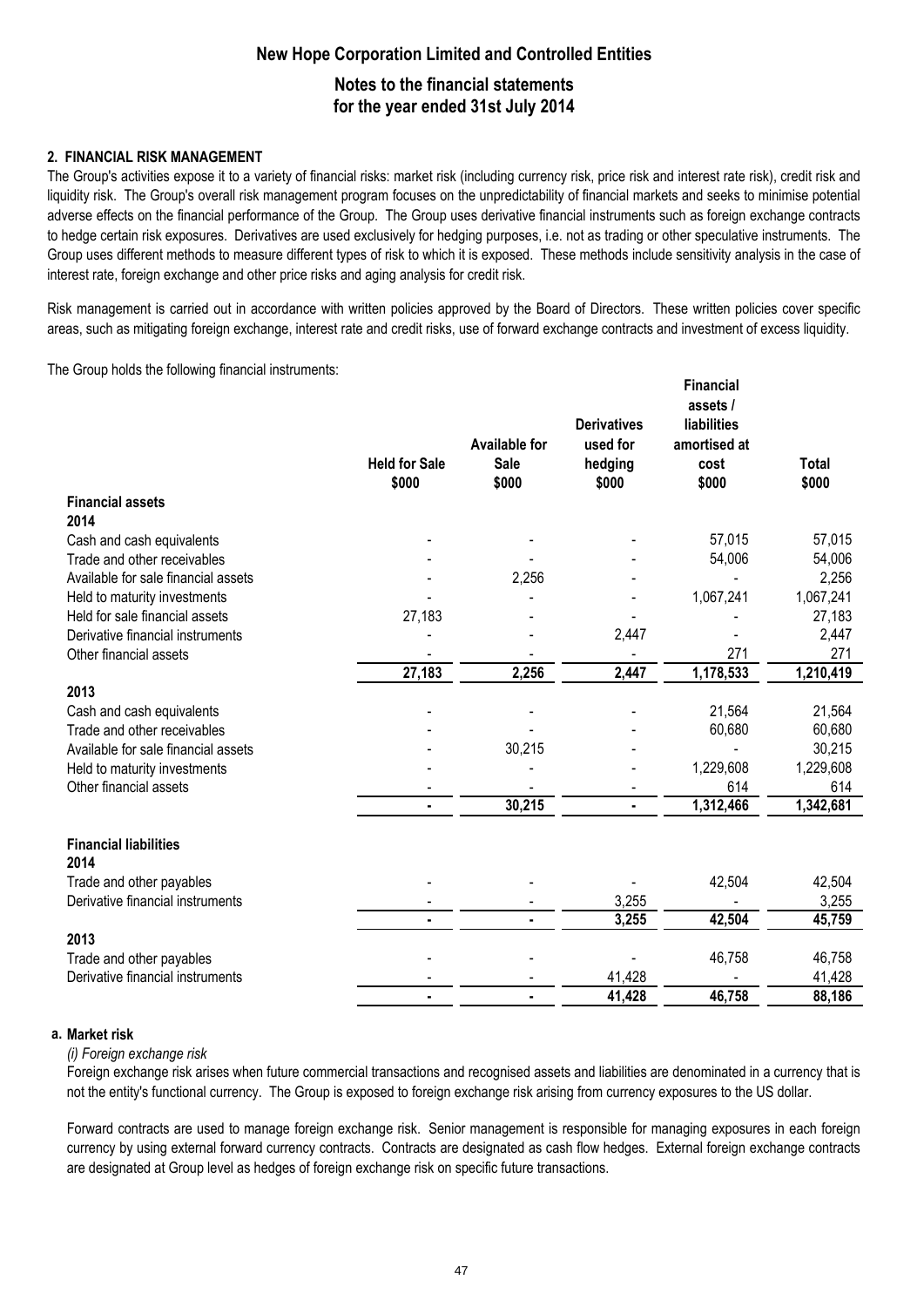## **Notes to the financial statements for the year ended 31st July 2014**

### **2. FINANCIAL RISK MANAGEMENT (continued)**

#### **a. Market risk (continued)**

#### *(i) Foreign exchange risk (continued)*

The Group's risk management policy is to hedge up to 65% of anticipated transactions (export coal sales) in US dollars for the subsequent year, up to 57% of anticipated revenue beyond a year but less than two years and up to 50% for revenue beyond two years but less than three years. All hedges of projected export coal sales qualify as "highly probable" forecast transactions for hedge accounting purposes.

The Group's exposure to foreign currency risk at the reporting date was as follows:

|                                                                       | 2014       | 2013       |
|-----------------------------------------------------------------------|------------|------------|
|                                                                       | <b>USD</b> | <b>USD</b> |
|                                                                       | \$000      | \$000      |
| Cash and cash equivalents                                             | 26,596     | 5,927      |
| Trade receivables                                                     | 13,203     | 18,617     |
| Forward exchange contracts - sell foreign currency (cash flow hedges) | 168,000    | 412,000    |
| Trade payables                                                        | 12         |            |

#### *Group sensitivity*

Based on the trade receivables, cash and trade payables held at 31 July 2014, had the Australian dollar weakened/strengthened by 10% against the US dollar with all other variables held constant, the Group's post-tax profit for the year would have increased/(decreased) by \$3,321,000/(\$2,717,000) (2013 - \$2,112,000/(\$1,728,000)), mainly as a result of foreign exchange gains/losses on translation of US dollar receivables and cash balances as detailed in the above table. The Group's equity as at balance date would have increased/(decreased) by the same amounts.

Based on the forward exchange contracts held at 31 July 2014, had the Australian dollar weakened/strengthened by 10% against the US dollar with all other variables held constant, the Group's equity would have increased/(decreased) by \$20,314,000/(\$16,569,000) (2013 - \$41,820,000/(\$46,003,000)). There is no effect on post-tax profits. Equity in 2014 is less sensitive to movements in the Australian dollar/USD exchange rates than in 2013 due to the decreased value of forward exchange contracts in 2014.

#### *(ii) Price risk*

The Group is exposed to equity securities price risk arising from certain investments held by the Group and classified on the balance sheet as available for sale and held for sale.

The majority of the Group's equity investments are publicly traded and are included in the All Ordinaries Index. The table below summarises the impact of increases/decreases in the index on the Group's equity as at balance date. The analysis is based on the assumption that the equity index had increased/decreased by 10% with all other variables held constant and all the Group's equity instruments moved according to the historical correlation with the index.

|                               |                          | Impact on post-tax profit |         |               |
|-------------------------------|--------------------------|---------------------------|---------|---------------|
| <b>Index</b>                  | 2014                     | 2013                      | 2014    | 2013<br>\$000 |
|                               | \$000                    | \$000                     | \$000   |               |
| All Ordinaries - 10% increase | $\overline{\phantom{a}}$ | $\overline{\phantom{0}}$  | 3.518   | 3.518         |
| All Ordinaries - 10% decrease | 150                      | (3.099)                   | (3,368) | (420)         |

The price risk for unlisted securities is immaterial in terms of the possible impact on total equity. It has therefore not been included in the sensitivity analysis.

*(iii) Fair value interest rate risk* Refer to (e) below.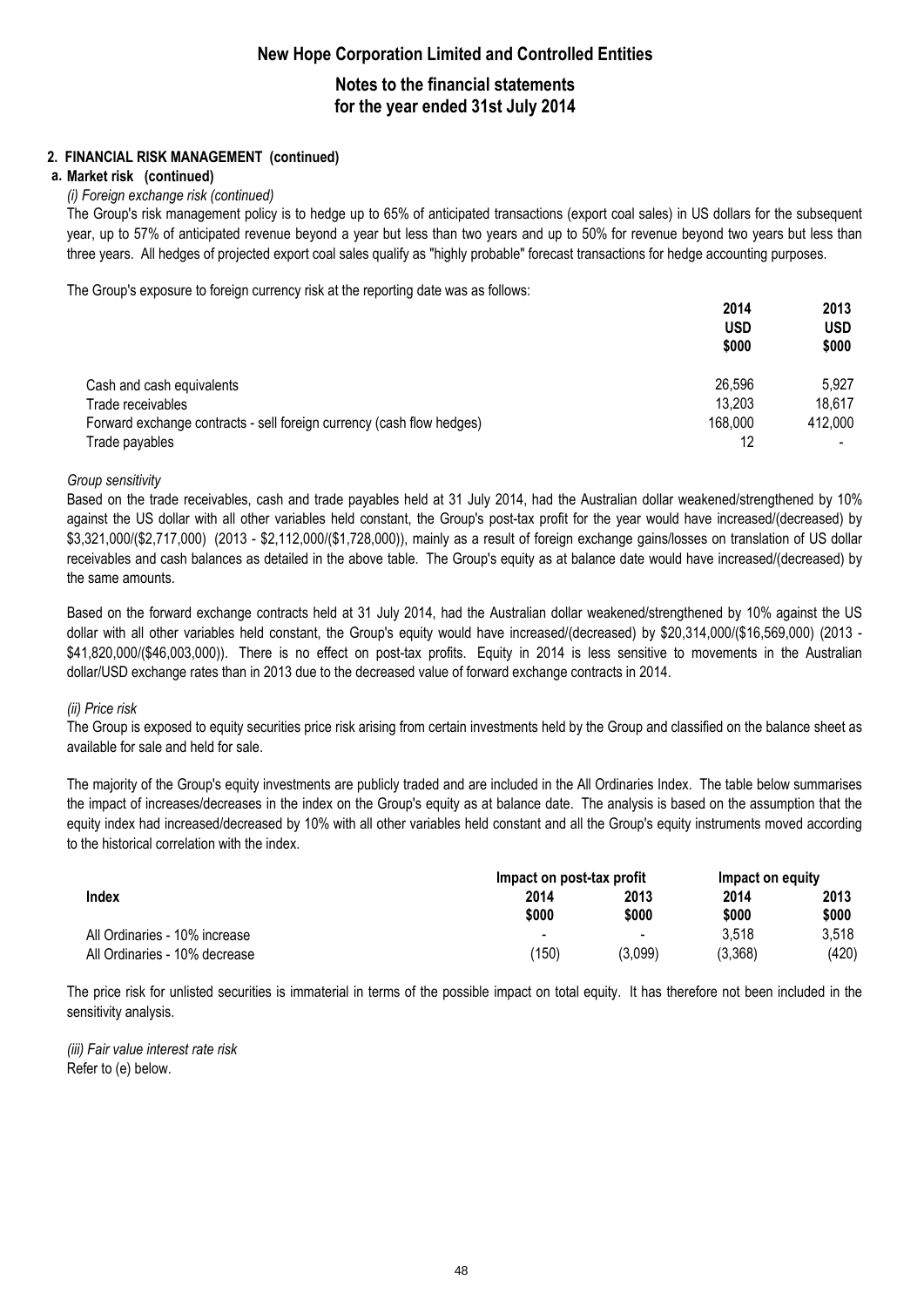### **Notes to the financial statements for the year ended 31st July 2014**

### **2. FINANCIAL RISK MANAGEMENT (continued)**

#### **b. Credit risk**

Credit risk is managed on a Group basis. Credit risk arises from cash and cash equivalents, derivative financial instruments and deposits with banks and financial institutions, as well as credit exposure to export and domestic customers, including outstanding receivables and committed transactions. The Group has no significant concentrations of credit risk. The Group has policies in place to ensure that sales of products and services are made to customers with an appropriate credit history. The majority of customers, both export and domestic have long term relationships with the Group and sales are secured with long term supply contracts. Sales are secured by letters of credit when deemed appropriate. Derivative counterparties, held to maturity investments and cash transactions are limited to financial institutions with a rating of at least BBB. The Group has policies that limit the maximum amount of credit exposure to any one financial institution.

Credit risk further arises in relation to financial guarantees given to certain parties (see note 22). Such guarantees are only provided in exceptional circumstances and are subject to specific board approval.

The credit quality of financial assets that are neither past due nor impaired can be assessed by reference to historical information about counterparty default rates. The table below summarises the assets which are subject to credit risk.

|                                           | 2014      | 2013     |
|-------------------------------------------|-----------|----------|
|                                           | \$000     | \$000    |
| Trade receivables                         | 51.430    | 57.905   |
| Cash at bank and short term bank deposits | 57.015    | 21.564   |
| Held to maturity investments              | 1.067.241 | .229.608 |
| Derivative financial instruments          | 2.447     | $\sim$   |

#### **c. Liquidity risk**

Prudent liquidity risk management is adopted through maintaining sufficient cash and marketable securities, the ability to borrow funds from credit providers and to close-out market positions. The Group manages liquidity risk by continuously monitoring forecast and actual cash flows and matching the maturity profiles of financial assets and liabilities. Surplus funds are generally only invested in instruments that are tradeable in highly liquid markets.

#### *(i) Financing arrangements*

The Group has no current need of external funding lines.

#### **d. Maturity of financial liabilities**

Non-derivative financial liabilities of the Group all mature within one year. The maturity groupings of derivative financial instruments are detailed in note 35.

#### **e. Cash flow and fair value interest rate risk**

The Group currently has significant interest-bearing assets which are placed with reputable investment counterparties for up to 12 months. The Group has a treasury investment policy approved by the Board which stipulates the maximum dollar exposure to each financial institution, and the maximum percentage of funds that can be invested with an individual institution. Significant changes in market interest rates may have an effect on the Group's income and operating cash flows. The Group manages its cash flow interest rate risk by placing excess funds in term deposits and other fixed interest bearing assets. Refer to note 13 for details.

Based on the deposits held at balance date, the sensitivity to a 1% increase or decrease in interest rates would increase/(decrease) after tax profit by \$7,394,000 (2013 - \$9,225,000).

As the Group has no significant borrowings, its income statement and operating cash flows are substantially independent of changes in market interest lending rates.

#### **f. Fair value measurements**

The fair value of financial assets and financial liabilities must be estimated for recognition and measurement or for disclosure purposes.

AASB 7 *Financial Instruments: Disclosures* requires disclosure of fair value measurements by level of the following fair value measurement hierarchy:

- a. Quoted prices (unadjusted) in active markets for identical assets or liabilities (level 1);
- b. Inputs other than quoted prices included within level 1 that are observable for the asset or liability, either directly (as prices) or indirectly (derived from prices) (level 2); and
- c. Inputs for the asset or liability that are not based on observable market data (unobservable inputs) (level 3).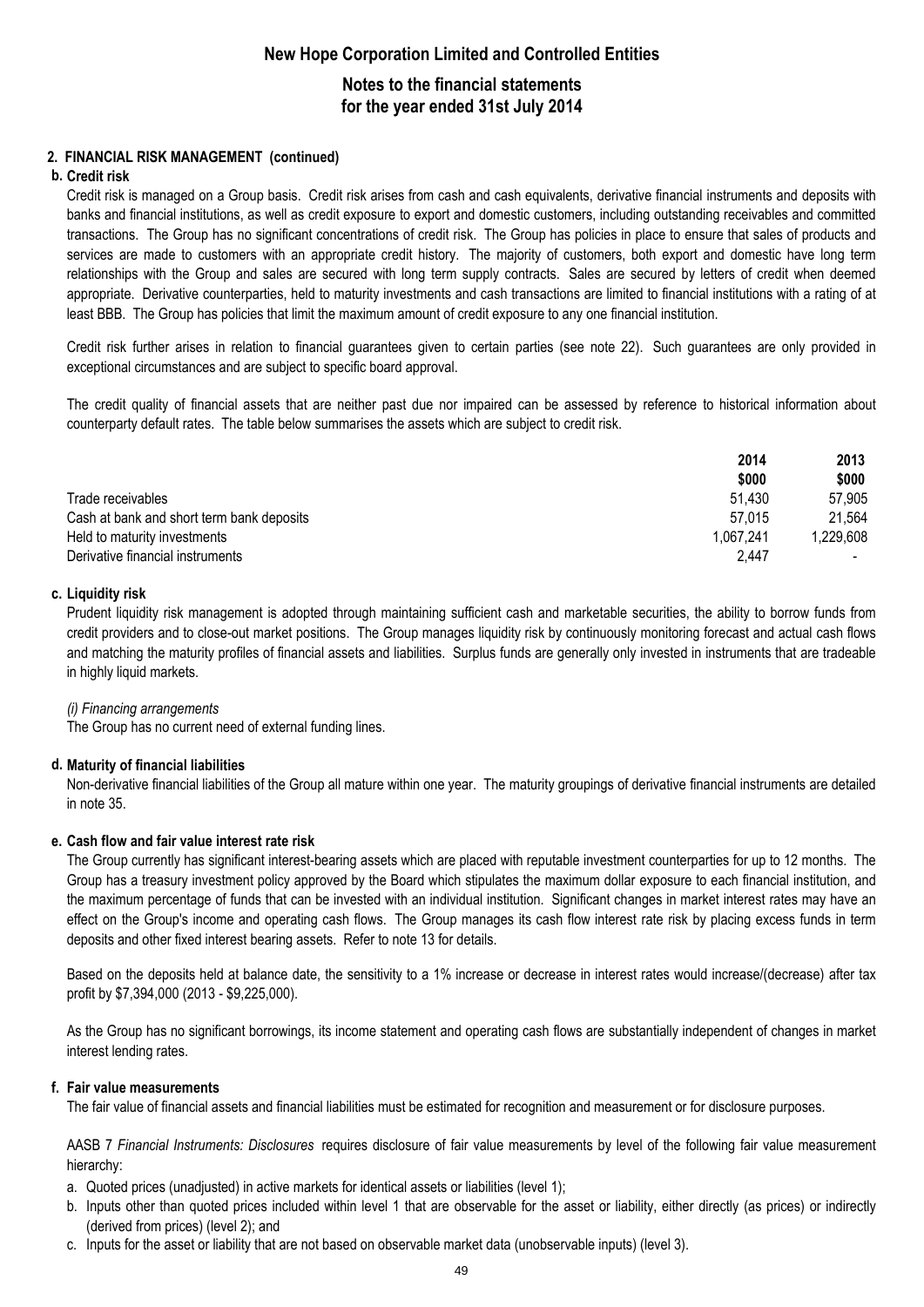## **Notes to the financial statements for the year ended 31st July 2014**

### **2. FINANCIAL RISK MANAGEMENT (continued)**

#### **f. Fair value measurements (continued)**

The following table presents the group's assets measured and recognised at fair value as at 31 July 2014 and 31 July 2013.

| 2014                                | Level 1<br>\$000 | Level 2<br>\$000   | Level 3<br>\$000 | <b>Total</b><br>\$000 |
|-------------------------------------|------------------|--------------------|------------------|-----------------------|
| <b>Assets</b>                       |                  |                    |                  |                       |
| Derivatives used for hedging        |                  | 2,447              |                  | 2,447                 |
| Held for sale financial assets      |                  |                    |                  |                       |
| Equity securities                   | 27,183           |                    |                  | 27,183                |
| Available for sale financial assets |                  |                    |                  |                       |
| Equity securities                   | 2,256            |                    |                  | 2,256                 |
| <b>Total assets</b>                 | 29,439           | 2,447              |                  | 31,886                |
| <b>Liabilities</b>                  |                  |                    |                  |                       |
| Derivatives used for hedging        |                  | 3,255              |                  | 3,255                 |
| <b>Total liabilities</b>            |                  | 3,255              |                  | 3,255                 |
| 2013                                | Level 1          | Level <sub>2</sub> | Level 3          | Total                 |
|                                     | \$000            | \$000              | \$000            | \$000                 |
| <b>Assets</b>                       |                  |                    |                  |                       |
| Available for sale financial assets |                  |                    |                  |                       |
| Equity securities                   | 30,215           |                    |                  | 30,215                |
| <b>Total assets</b>                 | 30,215           |                    |                  | 30,215                |
| <b>Liabilities</b>                  |                  |                    |                  |                       |
| Derivatives used for hedging        |                  | 41,428             |                  | 41,428                |
| <b>Total liabilities</b>            |                  | 41,428             |                  | 41,428                |

The fair value of financial instruments traded in active markets (such as available for sale securities) is based on quoted market prices at the reporting date. The quoted market price used for financial assets held by the Group is the last sale price.

The fair value of forward exchange contracts is determined using forward exchange market rates at the reporting date.

The carrying value less impairment provisions of trade receivables and payables are assumed to approximate their fair values due to their short term nature. The fair value of financial liabilities for disclosure purposes is estimated by discounting the future contractual cash flows at the current market interest rate that is available to the Group for similar financial instruments.

#### **3. CRITICAL ACCOUNTING ESTIMATES AND JUDGEMENTS**

Estimates and judgements are continually evaluated and are based on historical experience and other factors, including expectations of future events that may have a financial impact on the Group and that are believed to be reasonable under the circumstances.

#### **a. Critical accounting estimates and assumptions**

The Group makes estimates and assumptions concerning the future. The resulting accounting estimates will, by definition, seldom equal actual results. The estimates and assumptions that have a significant risk of causing a material adjustment to the carrying amounts of assets and liabilities within the next financial year are discussed below.

#### *(i) Rehabilitation*

The Group makes estimates about the future cost of rehabilitating tenements which are currently disturbed, based on legislative requirements and current costs. Cost estimates take into account past experience and expectations of future events that are expected to alter past experiences. Any changes to legislative requirements could have a significant impact on the expenditure required to restore these areas.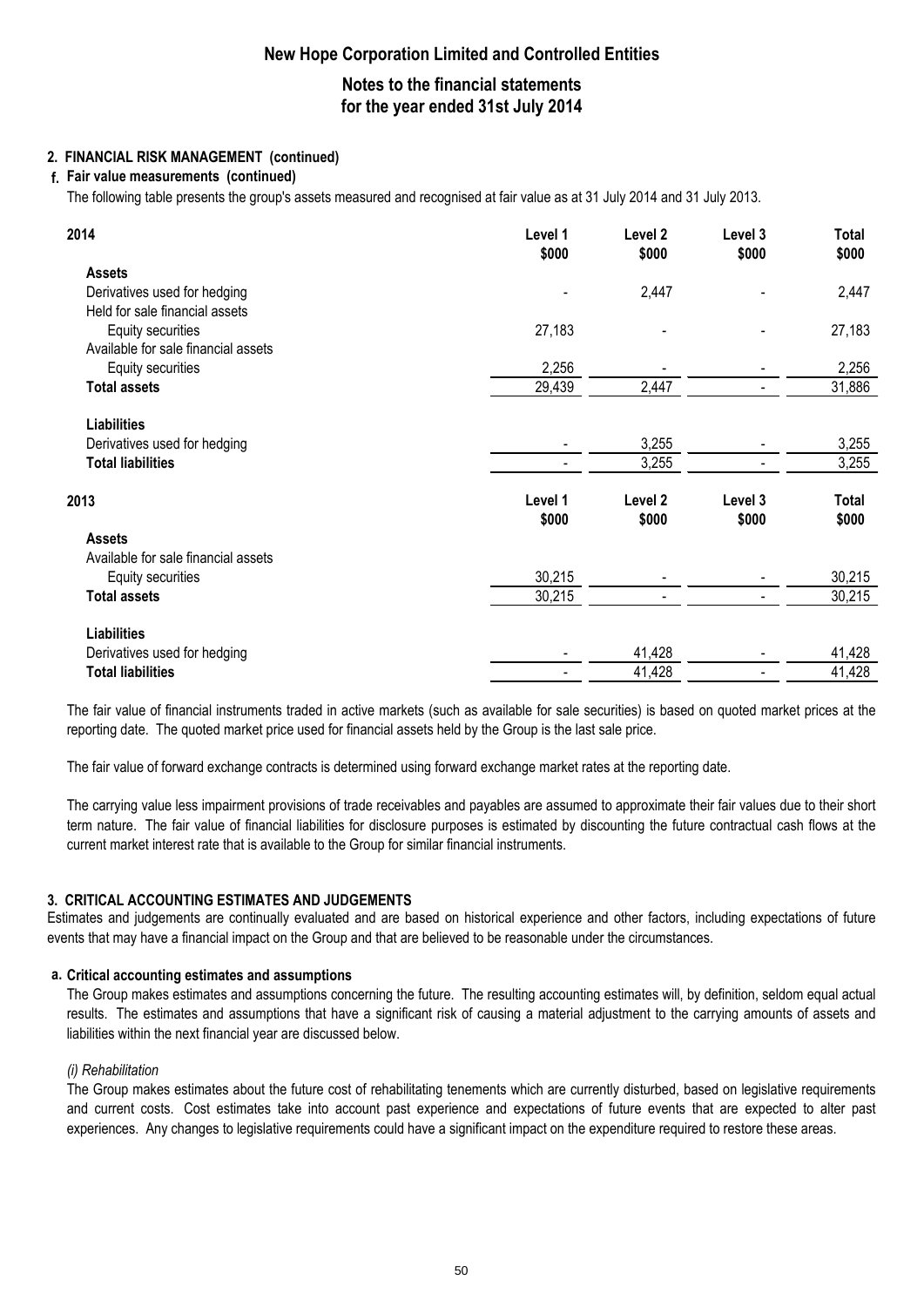## **Notes to the financial statements for the year ended 31st July 2014**

### **3. CRITICAL ACCOUNTING ESTIMATES AND JUDGEMENTS (continued)**

#### **a. Critical accounting estimates and assumptions (continued)**

#### *(ii) Determination of coal reserves and coal resources*

The Group estimates its coal reserves and coal resources based on information compiled by Competent Persons as defined in accordance with the Australasian Code for Reporting of Mineral Resources and Ore Reserves of December 2004 (the "JORC code"). Reserves determined in this way are used in the calculation of depreciation, amortisation and impairment charges, the assessment of mine lives and for forecasting the timing of the payment of decommissioning and restoration costs.

#### *(iii) Impairment*

The Group considers annually whether there have been any indicators of impairment and then, if indicators exist, tests whether non-current assets, including goodwill, have suffered any impairment, in accordance with the accounting policy stated in note 1(i). The recoverable amounts of assets and cash generating units have been determined based on fair value less costs to sell and is estimated based on recent market transaction information. These calculations require the use of assumptions. Refer to notes 16, 17, 18 and 20 for further details on the carrying amounts of non-current assets subject to impairment testing.

#### *(iv) Mineral Resource Rent Tax (MRRT)*

The MRRT legislation, effective from 1 July 2012, has resulted in deferred tax balances were recognised. The MRRT has been repealed with an effective date yet to be confirmed. Judgement is required in assessing whether deferred tax assets and deferred tax liabilities arising from MRRT are recognised on the balance sheet.

Deferred tax assets are recognised only when it is considered probable that they will be recovered. Recoverability is dependent on the generation of sufficient future taxable profits. Assumptions about the generation of future taxable profits depend on management's estimates of future cash flows. These in turn depend on estimates of future sales volumes, operating costs, capital expenditure and government royalties payable.

Judgements are also required about the application of the MRRT tax legislation for example in relation to the hypothetical valuation point.

The judgements and assumptions made by management are subject to risk and uncertainty; hence, there is a possibility that changes in circumstances will alter expectations, which may impact the amount of deferred tax assets and deferred tax liabilities recognised on the balance sheet. In such circumstances, some or all of the carrying amounts of recognised deferred tax assets and liabilities may require adjustment, resulting in a corresponding credit or charge to the income statement.

#### *(v) Petroleum Resource Rent Tax (PRRT)*

As a result of the 100% acquisition of Bridgeport Energy Limited during 2013, the Group is subject to PRRT effective 1 July 2012 being the date of the extension of the PRRT to onshore petroleum projects. The Group accounted for the current and deferred tax impact of PRRT in accordance with the requirements outlined above in relation to income tax. As such, the Group has recorded current and deferred tax assets and liabilities relating to PRRT at the prevailing PRRT rate at 31 July 2014 and 31 July 2013.

New Hope Corporation Limited, as head company of the income tax consolidated has made a PRRT consolidation election and as such the Group currently includes two PRRT consolidated groups at 31 July 2014 and 31 July 2013. The Group has accounted for its PRRT tax balances in accordance with the stand alone taxpayer method in alignment with its tax funding agreement.

#### **b. Critical judgements in applying the entity's accounting policies**

#### *(i) Exploration and evaluation expenditure*

During the year the entity capitalised various items of expenditure to the mine development and exploration expenditure asset account. The relevant items of expenditure were deemed to be part of the capital cost of developing future mining operations, which would then be amortised over the useful life of the mine. The key judgement applied in considering whether the costs should be capitalised, is that costs are expected to be recovered through either successful development or sale of the relevant mining interest.

#### *(ii) Impairment of available for sale financial assets*

In the 2013 financial statements, the Group made a significant judgement about the impairment of a number of its available for sale financial assets.

The Group follows the guidance of AASB 139 *Financial Instruments: Recognition and Measurement* to determine when an available for sale financial asset is impaired. This determination requires significant judgement. In making this judgement, the Group evaluates, among other factors, the duration and extent to which the fair value of an investment is less than its cost.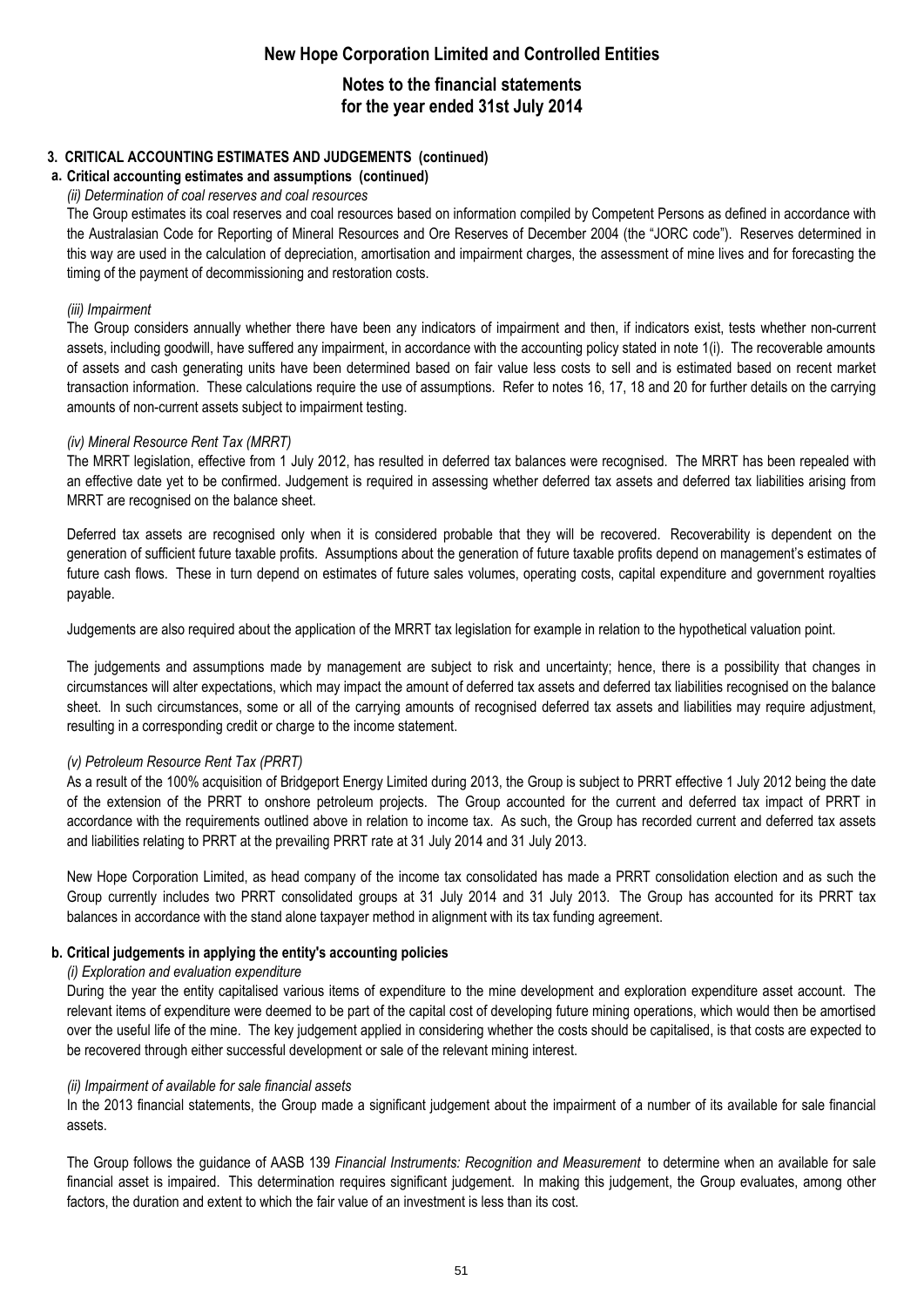### **Notes to the financial statements for the year ended 31st July 2014**

### **4. FINANCIAL REPORTING SEGMENTS**

#### **a. Description of segments**

The Group has four reportable segments, namely Coal mining (including mining related exploration, development, production and processing), Oil and gas (including oil and gas related exploration, development, production and processing), Marketing and logistics (transport infrastructure and marketing activities) and Treasury and investments (including cash, held to maturity investments and available for sale financial assets).

Operating segments have been determined based on the analysis provided in the reports reviewed by the Board, CEO, COO and CFO (being the Chief Operating Decision Maker (CODM)). The reportable segments reflect how performance is measured, and decisions regarding allocations of resources are made by the CODM.

Other immaterial coal mining and related operations that do not meet the quantitative thresholds requiring separate disclosure in AASB 8 *Operating Segments* have been combined with the current coal mining operations.

Segment information is presented on the same basis as that used for internal reporting purposes. Sales between segments are carried out at arm's length and are eliminated on consolidation.

#### **b. Segment information**

|                                                                   | <b>Notes</b> | Coal<br>mining<br>\$000 | Oil and gas<br>\$000 | <b>Marketing</b><br>and<br>logistics<br>\$000 | <b>Treasury and</b><br>investments<br>\$000 | Total<br>\$000 |
|-------------------------------------------------------------------|--------------|-------------------------|----------------------|-----------------------------------------------|---------------------------------------------|----------------|
| Year ended 31 July 2014                                           |              |                         |                      |                                               |                                             |                |
| Revenue from external customers                                   | 5            | 4,169                   | 14,153               | 489,888                                       | 40,749                                      | 548,959        |
| Intersegment revenue                                              |              | 207,000                 |                      |                                               |                                             | 207,000        |
| <b>Total revenue</b>                                              |              | 211,169                 | 14,153               | 489,888                                       | 40,749                                      | 755,959        |
| <b>EBITDA</b>                                                     |              | 16,359                  | 200                  | 58,126                                        | 38,987                                      | 113,672        |
| Interest expense                                                  |              | (172)                   |                      |                                               |                                             | (172)          |
| Depreciation and amortisation                                     |              | (45, 818)               | (2, 440)             | (11, 577)                                     |                                             | (59, 835)      |
| Profit before tax (before non regular items)                      |              | (29, 631)               | (2, 240)             | 46,549                                        | 38,987                                      | 53,665         |
| Non regular items before tax                                      |              |                         |                      |                                               | 17,382                                      | 17,382         |
| Profit before tax (after non regular items)                       |              | (29, 631)               | (2, 240)             | 46,549                                        | 56,369                                      | 71,047         |
| Less Income tax benefit/(expense)                                 |              | 7,831                   | (1,662)              | (13, 965)                                     | (12, 119)                                   | (19, 915)      |
| Less Petroleum resource rent tax benefit                          |              |                         | 7,317                |                                               |                                             | 7,317          |
| Profit after tax (after non regular items)                        |              | (21, 800)               | 3,415                | 32,584                                        | 44,250                                      | 58,449         |
| Total segment profit before tax includes:                         |              |                         |                      |                                               |                                             |                |
| Interest revenue                                                  | 5            | 20                      | 114                  | 22                                            | 40,749                                      | 40,905         |
| Interest expense                                                  |              | (172)                   |                      |                                               |                                             | (172)          |
| Depreciation and amortisation                                     | 7            | (45, 818)               | (2, 440)             | (11, 577)                                     |                                             | (59, 835)      |
| Share of net loss of associate                                    | 37           |                         |                      |                                               |                                             |                |
| Reportable segment assets                                         |              | 714,639                 | 163,817              | 180,874                                       | 1,126,512                                   | 2,185,842      |
| Total segment assets includes:<br>Additions to non-current assets |              | 58,097                  | 44,971               | 9,092                                         |                                             | 112,160        |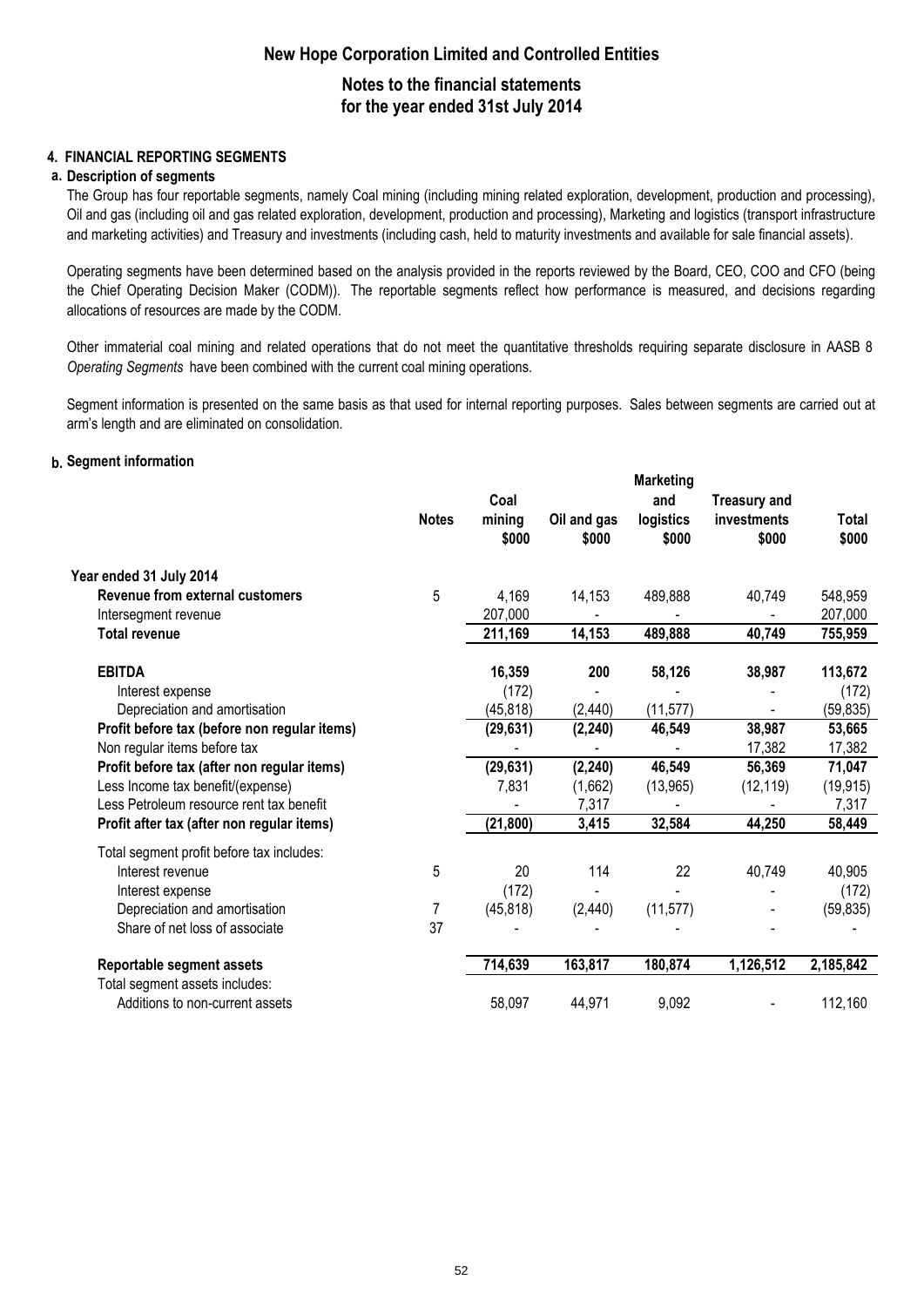### **Notes to the financial statements for the year ended 31st July 2014**

**Marketing** 

#### **4. FINANCIAL REPORTING SEGMENTS (continued)**

**b. Segment information (continued)**

|                                                                 | <b>Notes</b>   | Coal<br>mining<br>\$000 | Oil and gas<br>\$000 | <b>Marketing</b><br>and<br>logistics<br>\$000 | <b>Treasury and</b><br>investments<br>\$000 | Total<br>\$000     |
|-----------------------------------------------------------------|----------------|-------------------------|----------------------|-----------------------------------------------|---------------------------------------------|--------------------|
| Year ended 31 July 2013                                         |                |                         |                      |                                               |                                             |                    |
| Revenue from external customers                                 | 5              | 11,279                  | 6,369                | 569,746                                       | 64,703                                      | 652,097            |
| Intersegment revenue                                            |                | 305,184                 |                      |                                               |                                             | 305,184            |
| <b>Total revenue</b>                                            |                | 316,463                 | 6,369                | 569,746                                       | 64,703                                      | 957,281            |
| <b>EBITDA</b>                                                   |                | 101,094                 | (581)                | 56,928                                        | 63,645                                      | 221,086            |
| Interest expense                                                |                | (13)                    |                      |                                               |                                             | (13)               |
| Depreciation and amortisation                                   |                | (37, 871)               | (1, 293)             | (9, 334)                                      |                                             | (48, 498)          |
| Profit before tax (before non regular items)                    |                | 63,210                  | (1, 874)             | 47,594                                        | 63,645                                      | 172,575            |
| Non regular items before tax                                    |                |                         |                      |                                               | (50, 591)                                   | (50, 591)          |
| Profit before tax (after non regular items)                     |                | 63,210                  | (1, 874)             | 47,594                                        | 13,054                                      | 121,984            |
| Less Income tax benefit/(expense)                               |                | (15, 865)               | 108                  | (14, 278)                                     | (19, 330)                                   | (49, 365)          |
| Less Petroleum resource rent tax benefit                        |                |                         | 1,509                |                                               |                                             | 1,509              |
| Profit after tax (after non regular items)                      |                | 47,345                  | (257)                | 33,316                                        | (6, 276)                                    | 74, 128            |
| Total segment profit before income tax includes:                |                |                         |                      |                                               |                                             |                    |
| Interest revenue                                                | 5              |                         |                      |                                               | 60,594                                      | 60,594             |
| Interest expense                                                | $\overline{7}$ | (13)                    |                      |                                               |                                             | (13)               |
| Depreciation and amortisation<br>Share of net loss of associate | 37             | (37, 871)               | (1, 293)             | (9, 334)                                      | (386)                                       | (48, 498)<br>(386) |
|                                                                 |                |                         |                      |                                               |                                             |                    |
| Reportable segment assets                                       |                | 689,524                 | 105,117              | 192,536                                       | 1,281,387                                   | 2,268,564          |
| Total segment assets includes:                                  |                |                         |                      |                                               |                                             |                    |
| Additions to non-current assets                                 |                | 145,270                 | 38,177               | 9,964                                         |                                             | 193,411            |
|                                                                 |                |                         |                      |                                               | 2014<br>\$000                               | 2013<br>\$000      |
| Other segment information                                       |                |                         |                      |                                               |                                             |                    |
| (i) Segment revenue                                             |                |                         |                      |                                               |                                             |                    |
| Total segment revenue                                           |                |                         |                      |                                               |                                             |                    |
| Japan                                                           |                |                         |                      |                                               | 177,430                                     | 195,088            |
| Taiwan/China<br>Chile                                           |                |                         |                      |                                               | 252,676<br>14,034                           | 316,195<br>4,390   |
| Korea                                                           |                |                         |                      |                                               | 5,943                                       | 5,995              |
| Australia                                                       |                |                         |                      |                                               | 58,127                                      | 65,726             |
|                                                                 |                |                         |                      |                                               | 508,210                                     | 587,394            |
| Investment income - Australia                                   |                |                         |                      |                                               | 40,749                                      | 64,703             |
|                                                                 |                |                         |                      |                                               | 548,959                                     | 652,097            |

Included within revenue for the marketing and logistics segment are customers that represent more than 10 per cent of the Group's total revenue. For the year ended 31 July 2014, one customer contributed \$252,676,000 (2013 - \$308,467,000) in sales revenue , whilst another customer contributed \$66,656,000 (2013 - \$65,560,000) in sales revenue. A further customer in 2013 contributed \$71,153,000 but was below 10 per cent of the Group's total revenue for the year ended 31 July 2014.

Sales between segments are carried out at arm's length and are eliminated on consolidation. The revenue reported from external parties is measured in a manner consistent with that in the income statement.

#### *(ii) Segment assets*

**c.**

The amounts provided to the CODM with respect to total assets are measured in a manner consistent with that of the financial statements. These assets are allocated based on the operations of the segment. All non-current assets are located in Australia.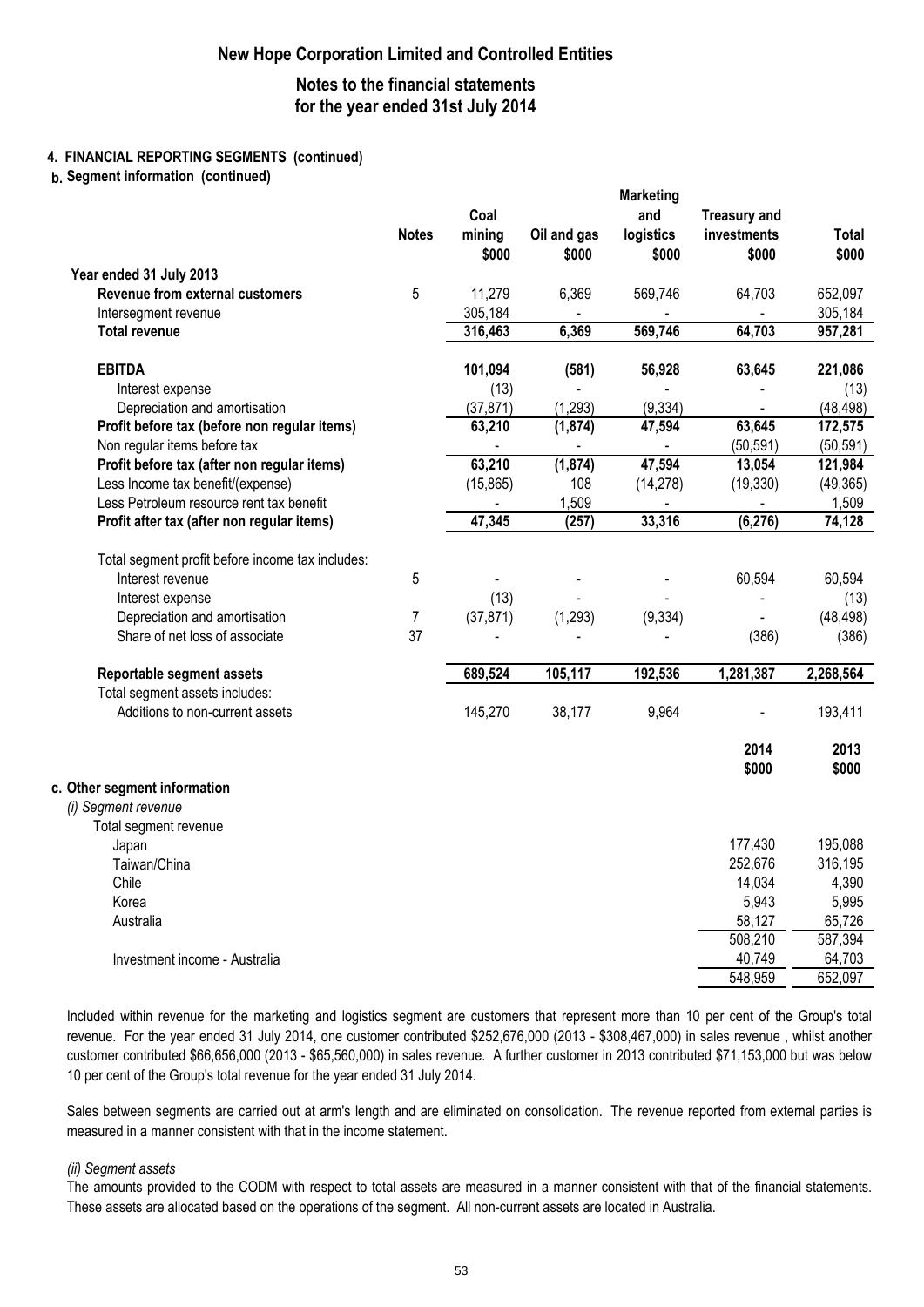# **Notes to the financial statements for the year ended 31st July 2014**

**2014 2013** 

|                                                                                   | \$000   | \$000   |
|-----------------------------------------------------------------------------------|---------|---------|
| 5. REVENUE                                                                        |         |         |
| From continuing operations                                                        |         |         |
| Sales revenue                                                                     |         |         |
| Sale of goods                                                                     | 478,138 | 560,211 |
| Services                                                                          | 25,766  | 26,092  |
|                                                                                   | 503,904 | 586,303 |
| Other revenue                                                                     |         |         |
| Property rent                                                                     | 800     | 750     |
| Interest                                                                          | 40,905  | 60,594  |
| Sundry revenue                                                                    | 3,350   | 4,450   |
|                                                                                   | 548,959 | 652,097 |
|                                                                                   |         |         |
| <b>6. OTHER INCOME</b>                                                            |         |         |
| Gain on sale of Westside Corporation Limited                                      | 17,133  |         |
| Gain on sale of Quantex                                                           | 249     | 4,109   |
| Gain on Bridgeport previously held interest<br>Gain on sale of WICET Subscription |         | 786     |
| Gain/(loss) on sale of property, plant and equipment                              | 102     | (567)   |
|                                                                                   | 17,484  | 4,328   |
|                                                                                   |         |         |
| 7. EXPENSES                                                                       |         |         |
| Profit before income tax includes the following specific expenses:                |         |         |
| Foreign exchange gains and losses                                                 |         |         |
| Net foreign exchange losses/(gains)                                               | 1,157   | (2,895) |
| Depreciation                                                                      |         |         |
| <b>Buildings</b>                                                                  | 557     | 413     |
| Plant and equipment                                                               | 52,166  | 40,716  |
|                                                                                   | 52,723  | 41,129  |
| Amortisation                                                                      |         |         |
| Mining reserves and mine development                                              | 3,499   | 5,033   |
| Software                                                                          | 1,625   | 1,285   |
| Oil producing assets                                                              | 1,988   | 1,051   |
|                                                                                   | 7,112   | 7,369   |
| Other charges against assets                                                      |         |         |
| Impairment of investment in associates                                            |         | 13,286  |
| Impairment of available for sale investments                                      |         | 38,091  |
| Impairment of oil producing and exploration assets                                | 4,365   |         |
|                                                                                   | 4,365   | 51,377  |
| Exploration costs expensed                                                        | 18,195  | 13,419  |
| Employee benefits expensed                                                        | 93,571  | 96,624  |
|                                                                                   |         |         |
| Operating lease costs expensed                                                    | 4,377   | 4,171   |
|                                                                                   |         |         |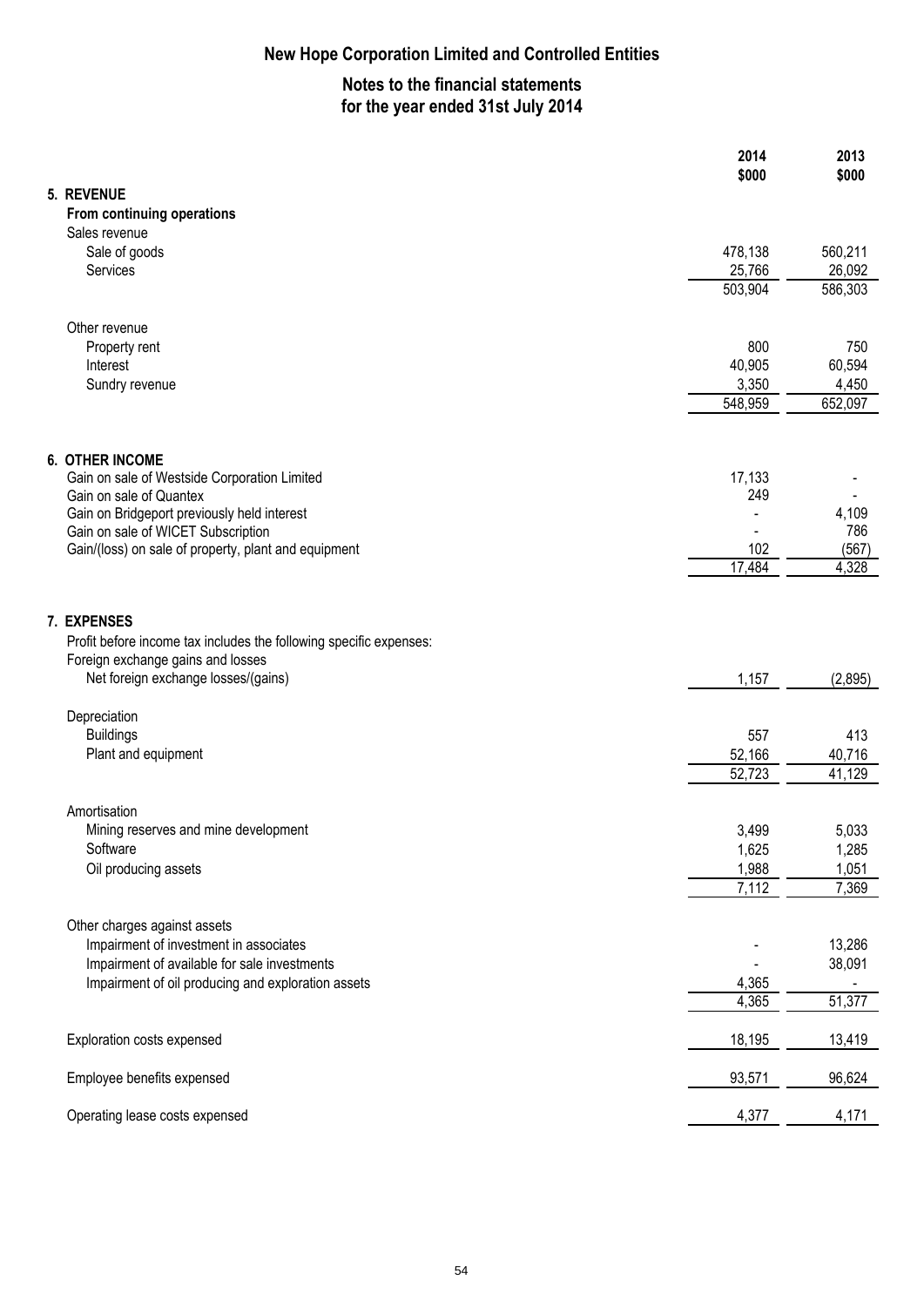### **Notes to the financial statements for the year ended 31st July 2014**

#### **8. INCOME TAX EXPENSE**

#### **a. Tax consolidation legislation**

New Hope Corporation Limited and its wholly-owned Australian controlled entities have implemented the tax consolidation legislation as of 1 August 2003. The accounting policy in relation to this legislation is set out in note 1(f).

On adoption of the tax consolidation legislation, the entities in the tax consolidated group entered into a tax sharing agreement which, in the opinion of the Directors, limits the joint and several liability of the wholly-owned entities in the case of a default by the head entity, New Hope Corporation Limited.

The entities have also entered into a tax funding agreement under which the wholly-owned entities fully compensate New Hope Corporation Limited for any current tax payable assumed and are compensated by New Hope Corporation Limited for any tax receivable and deferred tax assets relating to unused tax losses or unused tax credits that are transferred to New Hope Corporation Limited under the tax consolidation legislation. The funding amounts are determined by reference to the amounts recognised in the wholly-owned entities financial statements.

The amounts receivable/payable under the tax funding agreement are due upon receipt of the funding advice from the head entity, which is issued as soon as practicable after the end of each financial year. The head entity may also require payment of interim funding amounts to assist with its obligations to pay tax instalments. The funding amounts are recognised as current intercompany receivables or payables.

|                                                                                         | 2014<br>\$000 | 2013<br>\$000 |
|-----------------------------------------------------------------------------------------|---------------|---------------|
| b. Income Tax Expense                                                                   |               |               |
| Current tax                                                                             | 7,241         | 48,593        |
| Deferred tax                                                                            | 12,595        | 6,587         |
| Adjustments for current tax of prior periods                                            | 79            | (5,815)       |
| Petroleum resource rent tax benefit                                                     | (7, 317)      | (1,509)       |
|                                                                                         | 12,598        | 47,856        |
| Deferred income tax expense/(revenue) included in income tax expense<br>comprises:      |               |               |
| (Increase)/decrease in deferred tax assets (note 19)                                    | (656)         | 1,135         |
| Increase/(decrease) in deferred tax liabilities (note 23)                               | 5,934         | 3,943         |
|                                                                                         | 5,278         | 5,078         |
| c. Numerical reconciliation of income tax expense to prima facie tax payable            |               |               |
| Profit from continuing operations before income tax                                     | 71,047        | 121,984       |
| Income tax calculated at 30% (2013 - 30%)                                               | 21,314        | 36,595        |
| Tax effect of amounts which are not deductible (taxable) in calculating taxable income: |               |               |
| Foreign tax loss not recognised                                                         | 292           | 164           |
| Sale of Investments                                                                     | (4, 791)      |               |
| Share based payment expense                                                             | (190)         | 131           |
| Impairment expense                                                                      |               | 15,413        |
| Income tax on Petroleum resource rent tax                                               | 2,195         | 453           |
| Non-deductible expenses                                                                 | 158           |               |
| Sundry items                                                                            | 351           | (412)         |
|                                                                                         | 19,329        | 52,344        |
| Under/(over) provided in prior year                                                     | 586           | (2,979)       |
| Petroleum resource rent tax benefit                                                     | (7, 317)      | (1,509)       |
| Income tax expense                                                                      | 12,598        | 47,856        |
| d. Tax expense relating to items of other comprehensive income                          |               |               |
| Cash flow hedges (note 27(a))                                                           | (12, 186)     | 21,537        |
| Available for sale financial assets (note 27(a))                                        |               | 105           |
|                                                                                         | (12, 186)     | 21,642        |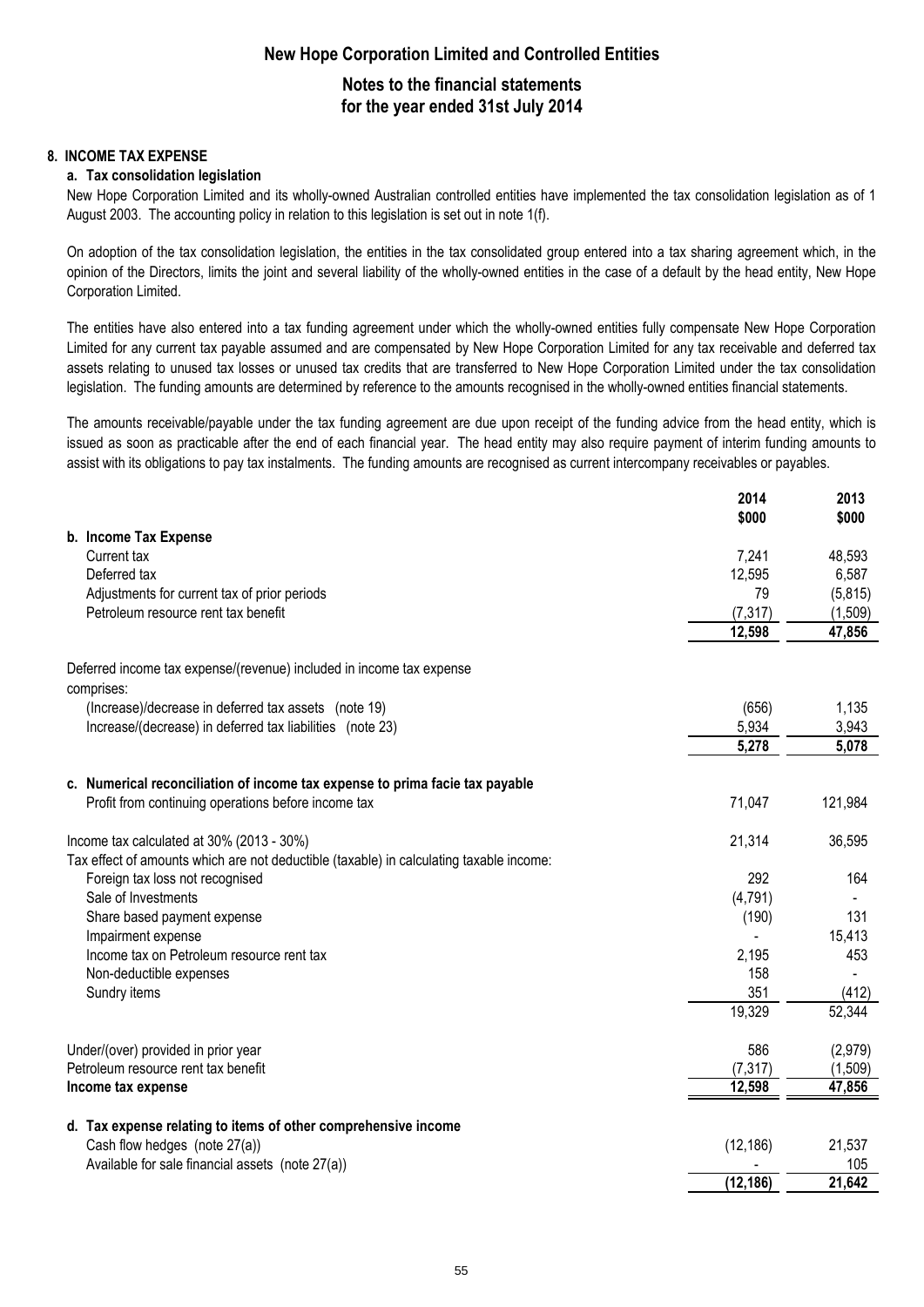# **Notes to the financial statements for the year ended 31st July 2014**

|                                                                                                         | 2014    | 2013    |
|---------------------------------------------------------------------------------------------------------|---------|---------|
|                                                                                                         | \$000   | \$000   |
| 9. DIVIDENDS - New Hope Corporation Limited                                                             |         |         |
| a. Ordinary dividend paid                                                                               |         |         |
| 2012 final dividend at 5.00 cents per share - 100% franked at a tax rate of 30% (paid on 6 Nov 2012)    |         | 41,526  |
| 2012 special dividend at 20.00 cents per share - 100% franked at a tax rate of 30% (paid on 6 Nov 2012) |         | 166,106 |
| 2013 interim dividend at 6.0 cents per share - 100% franked at a tax rate of 30% (paid on 1 May 2013)   |         | 49,834  |
| 2013 final dividend at 5.00 cents per share - 100% franked at a tax rate of 30% (paid on 4 Nov 2013)    | 41.536  |         |
| 2013 special dividend at 5.00 cents per share - 100% franked at a tax rate of 30% (paid on 4 Nov 2013)  | 41.536  |         |
| 2014 interim dividend at 6.00 cents per share - 100% franked at a tax rate of 30% (paid on 5 May 2014)  | 49,856  |         |
| <b>Total dividends paid</b>                                                                             | 132,928 | 257,466 |

#### **b. Proposed dividends**

In addition to the above dividends, since the end of the financial year, the Directors have declared a final dividend of 2.0 cents and a special dividend of 3.5 cents per fully paid share, (2013 - 5.0 cents per share and 5.0 cents per share respectively). Both dividends are fully franked based on tax paid at 30%. The aggregate amount of the proposed dividend expected to be paid on 4 November 2014 but not recognised as a liability at year end is \$45,705,000 (2013 - \$83,072,000).

### **c. Franked dividends**

The franked portions of the final dividends recommended after 31 July 2014 will be franked out of existing franking credits or out of franking credits arising from the payment of income tax in the year ending 31 July 2014.

|                                                                                                   | 2014<br>\$000 | 2013<br>\$000 |
|---------------------------------------------------------------------------------------------------|---------------|---------------|
| Franking credits available for subsequent financial years based on a tax rate of 30% (2013 - 30%) | 515.854       | 565,512       |

The above amounts represent the balances of the franking accounts as at the end of the financial year, adjusted for franking debits that will arise from the refund of income tax, franking debits that will arise from the payment of dividends recognised as a liability at the reporting date and franking credits that will arise from the receipt of dividends recognised as receivables at the reporting date.

The impact on the franking account of the dividend recommended by the Directors since year end, but not recognised as a liability at year end, will be a reduction in the franking account of \$19,588,000 (2013 - \$35,602,000).

#### **d. Dividend reinvestment plans**

There were no dividend reinvestment plans in operation at any time during or since the end of the financial year.

|                                                | 2014<br>\$000 | 2013<br>\$000 |
|------------------------------------------------|---------------|---------------|
| 10. CURRENT ASSETS - Cash and cash equivalents |               |               |
| Cash at bank and on hand                       | 57.015        | 21.564        |
|                                                | 57.015        | 21.564        |

#### **a. Cash at bank and on hand**

Cash at bank and on hand includes deposits for which there is a short term identified use in the operating cash flows of the Group, and attracts interest at rates between 0% and 2.65% (2013 - 0% to 2.75%).

#### **b. Risk exposure**

Information about the Group's exposure to foreign exchange risk and credit risk is detailed in note 2.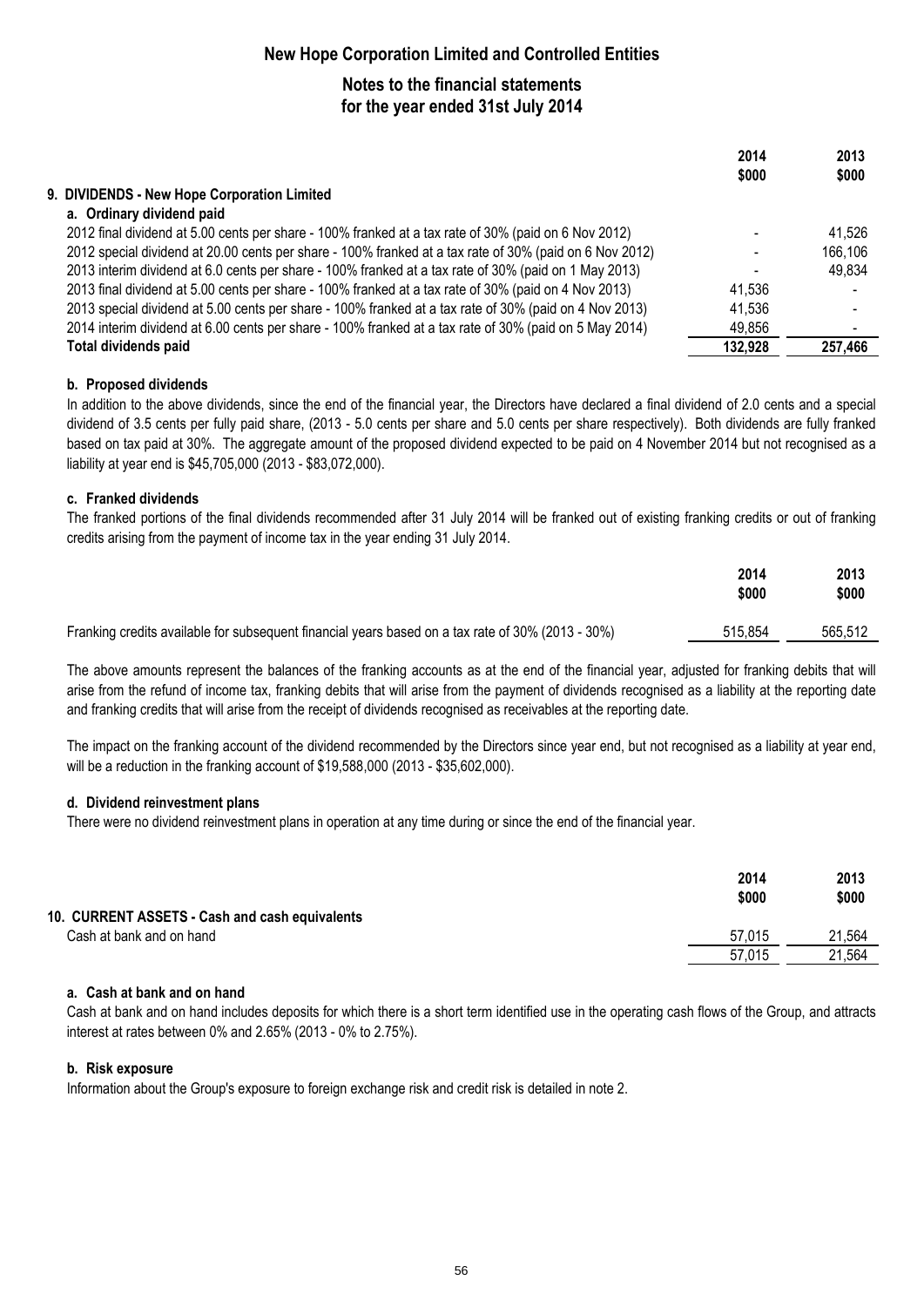# **Notes to the financial statements for the year ended 31st July 2014**

|                                  | 2014   | 2013   |
|----------------------------------|--------|--------|
|                                  | \$000  | \$000  |
| 11. CURRENT ASSETS - Receivables |        |        |
| Trade receivables (a)            | 29,515 | 35,801 |
| Other receivables (b)            | 18,357 | 16,072 |
| Prepayments                      | 3,558  | 6,032  |
|                                  | 51,430 | 57,905 |

#### **a. Past due but not impaired**

As of 31 July 2014, trade receivables were past due but not impaired was \$nil. These relate to customers who have no recent history of default.

#### **b. Other receivables**

These amounts relate to long service leave payments recoverable from the Coal Mining Industry Long Service Leave Fund, diesel fuel rebates receivable and GST refunds receivable. None of these receivables are impaired or past due but not impaired.

#### **c. Foreign exchange and interest rate risk**

Information about the Group's exposure to foreign currency risk and interest rate risk in relation to trade and other receivables is provided in note 2.

#### **d. Fair value and credit risk**

Due to the short term nature of these receivables, their carrying value is assumed to approximate their fair value.

Information about the Group's exposure to fair value and credit risk in relation to trade and other receivables is provided in note 2.

#### **12. CURRENT ASSETS - Inventories**

| Coal stocks at cost              | 30,160 | 34,308 |
|----------------------------------|--------|--------|
| Raw materials and stores at cost | 26,359 | 24,365 |
|                                  | 56,519 | 58,673 |

#### **a. Inventory expense**

Inventories recognised as an expense during the year ended 31 July 2014 amounted to \$225,616,000 (2013 - \$240,732,000).

Write-downs of inventory to net realisable value recognised as an expense during the year amounted to \$585,000 (2013 - \$nil)

#### **13. CURRENT ASSETS - Held to maturity investments**

Term Deposits 1,067,241 1,229,608

|                                                                                                        | 1,067,241 | 1,229,608 |
|--------------------------------------------------------------------------------------------------------|-----------|-----------|
| The term deposits are held to their maturity of less than one year and carry a weighted average fixed  |           |           |
| interest rate of 3.44% (2013 - 4.54%). Due to their short-term nature the carrying value is assumed to |           |           |
| approximate fair value. Information about the Group's exposure to credit risk is disclosed in note 2.  |           |           |

#### **14. CURRENT ASSETS - Other**

| Security deposits                    | 271   | 614   |
|--------------------------------------|-------|-------|
|                                      | 271   | 614   |
|                                      |       |       |
| 15. NON-CURRENT ASSETS - Receivables |       |       |
| Prepayments                          | 729   | 1,244 |
| Other receivables                    | 1,847 | 1,531 |
|                                      | 2,576 | 2,775 |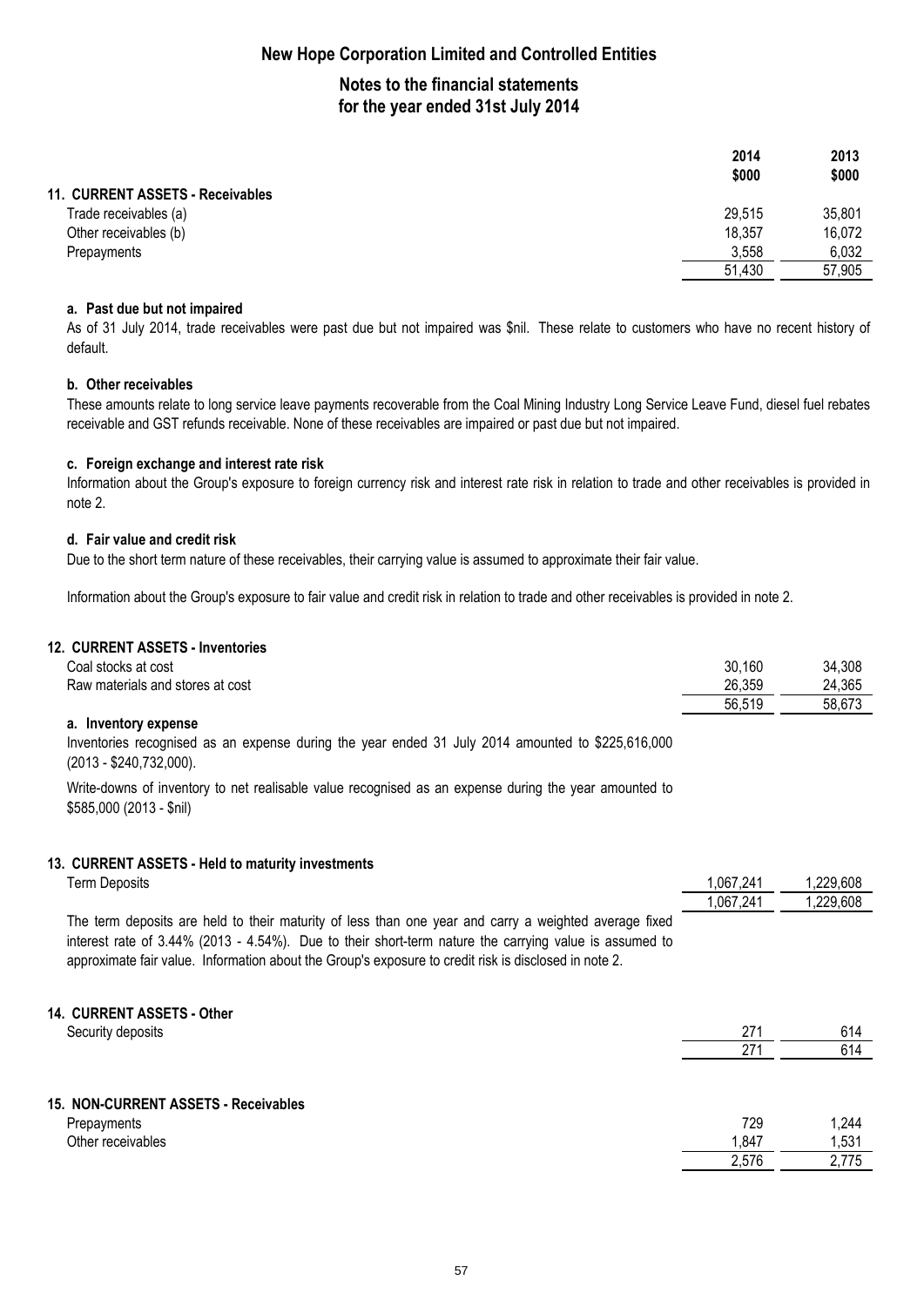|                                                                                                              | 2014       | 2013       |
|--------------------------------------------------------------------------------------------------------------|------------|------------|
|                                                                                                              | \$000      | \$000      |
| 15. NON-CURRENT ASSETS - Receivables (continued)                                                             |            |            |
| a. Interest rate risk                                                                                        |            |            |
| In both the current and prior year all non-current receivables are non-interest bearing.                     |            |            |
| b. Fair value of receivables                                                                                 |            |            |
| The fair value of receivables approximates their carrying amounts. None of the non-current receivables are   |            |            |
| impaired or past due but not impaired.                                                                       |            |            |
|                                                                                                              |            |            |
|                                                                                                              |            |            |
| 16. ASSETS - Available for sale and Held for sale financial assets                                           |            |            |
| a. CURRENT ASSETS - Held for sale financial assets                                                           |            |            |
| Listed securities                                                                                            |            |            |
| <b>Equity securities</b>                                                                                     | 27,183     |            |
|                                                                                                              | 27,183     |            |
| It is noted that the Held for sale financial assets relate to the reclassification during the year of equity |            |            |
| securities held in Dart Energy Limited.                                                                      |            |            |
|                                                                                                              |            |            |
| b. NON-CURRENT ASSETS - Available for sale financial assets<br>Listed securities                             |            |            |
| <b>Equity securities</b>                                                                                     | 2,253      | 30,212     |
|                                                                                                              |            |            |
| Unlisted securities                                                                                          |            |            |
| Equity securities                                                                                            | 3          | 3          |
|                                                                                                              | 2,256      | 30,215     |
| There were no impairment expenses on equity securities held during the year (2013 - \$38,091,000).           |            |            |
|                                                                                                              |            |            |
|                                                                                                              |            |            |
| 17. NON-CURRENT ASSETS - Property, plant and equipment                                                       |            |            |
| Land and buildings - non-mining                                                                              |            |            |
| Freehold land at cost                                                                                        | 1,049      | 1,049      |
| Buildings at cost                                                                                            | 10,158     | 8,930      |
| Accumulated depreciation                                                                                     | (1,754)    | (1,099)    |
|                                                                                                              | 8,404      | 7,831      |
| Leasehold improvements                                                                                       | 419        | 384        |
| Accumulated depreciation                                                                                     | (200)      | (80)       |
|                                                                                                              | 219        | 304        |
| Total land and buildings - non-mining                                                                        | 9,672      | 9,184      |
| Land and buildings - held for mining                                                                         |            |            |
| Freehold land at cost                                                                                        | 141,729    | 132,766    |
| Buildings at cost                                                                                            | 4,680      | 5,495      |
| Accumulated depreciation                                                                                     | (779)      | (997)      |
|                                                                                                              | 3,901      | 4,498      |
| Total land and buildings - held for mining                                                                   | 145,630    | 137,264    |
|                                                                                                              |            |            |
| Plant and equipment                                                                                          |            |            |
| Plant and equipment at cost                                                                                  | 567,088    | 551,031    |
| Accumulated depreciation                                                                                     | (295, 646) | (251, 801) |
|                                                                                                              | 271,442    | 299,230    |
| Motor vehicles                                                                                               |            |            |
| Motor vehicles at cost                                                                                       | 6,392      | 6,784      |
| Accumulated depreciation                                                                                     | (4, 197)   | (3,765)    |
|                                                                                                              | 2,195      | 3,019      |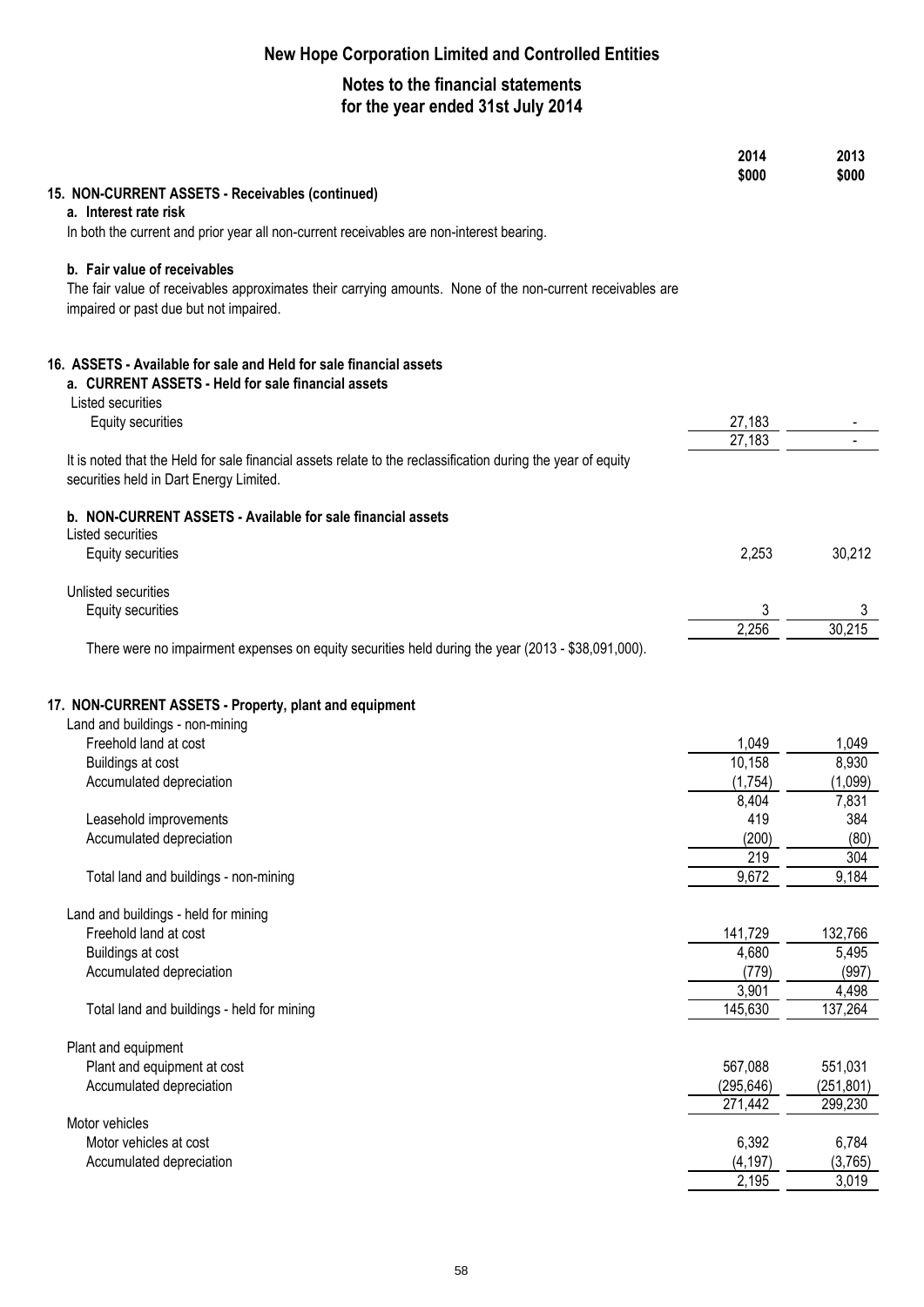|                                                                    | 2014<br>\$000     | 2013<br>\$000     |
|--------------------------------------------------------------------|-------------------|-------------------|
| 17. NON-CURRENT ASSETS - Property, plant and equipment (continued) |                   |                   |
| Mining reserves and leases                                         |                   |                   |
| Mining reserves and leases at cost                                 | 228,297           | 230,710           |
| Accumulated amortisation                                           | (8, 180)          | (7, 713)          |
|                                                                    | 220,117           | 222,997           |
| Mine properties, mine development                                  |                   |                   |
| Mine properties, mine development at cost                          | 63,738            | 59,286            |
| Accumulated amortisation                                           | (50, 655)         | (47, 623)         |
|                                                                    | 13,083            | 11,663            |
|                                                                    |                   |                   |
| Oil producing assets                                               |                   |                   |
| Oil producing assets at cost                                       | 94,113            | 62,483            |
| Accumulated amortisation                                           | (3,039)<br>91,074 | (1,051)<br>61,432 |
|                                                                    |                   |                   |
| Plant and equipment under construction                             | 31,785            | 19,248            |
| Total Property, plant and equipment                                | 784,998           | 764,037           |
| <b>Reconciliations</b>                                             |                   |                   |
| Land and buildings - non-mining                                    |                   |                   |
| Carrying amount at beginning of year                               | 9,184             | 9,168             |
| Additions                                                          | 188               | 383               |
| Disposals                                                          |                   | (40)              |
| Depreciation                                                       | (431)             | (340)             |
| Transfers in/(out)                                                 | 731               | 13                |
| Carrying amount at end of year                                     | 9,672             | 9,184             |
| Land and buildings - held for mining                               |                   |                   |
| Carrying amount at beginning of year                               | 137,264           | 132,516           |
| Additions                                                          | 9,087             | 4,946             |
| Disposals                                                          | (12)              | (165)             |
| Depreciation                                                       | (126)             | (73)              |
| Transfers in/(out)                                                 | (583)             | 40                |
| Carrying amount at end of year                                     | 145,630           | 137,264           |
| Plant and equipment                                                |                   |                   |
| Carrying amount at beginning of year                               | 299,230           | 261,715           |
| Additions                                                          | 21,457            | 22,512            |
| Additions on acquisition of subsidiary                             |                   | 1,118             |
| Disposals                                                          | (70)              | (880)             |
| Depreciation                                                       | (50, 952)         | (39, 432)         |
| Transfers in/(out)                                                 | 1,777             | 54,197            |
| Carrying amount at end of year                                     | 271,442           | 299,230           |
| Motor vehicles                                                     |                   |                   |
| Carrying amount at beginning of year                               | 3,019             | 2,766             |
| Additions                                                          | 709               |                   |
| Disposals                                                          | (340)             | (160)             |
| Depreciation                                                       | (1,214)           | (1, 284)          |
| Transfers in/(out)                                                 | 21                | 1,697             |
| Carrying amount at end of year                                     | 2,195             | 3,019             |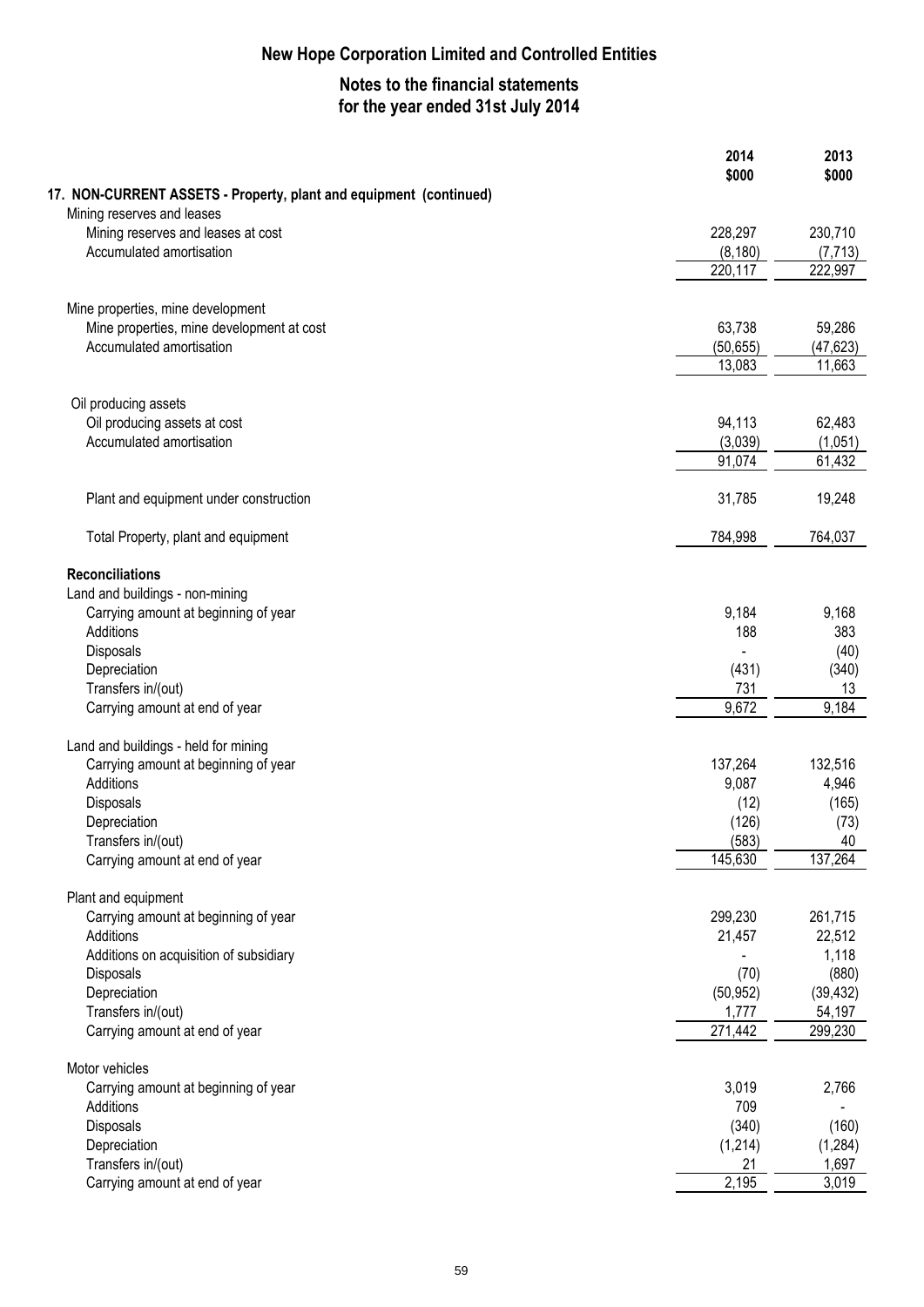|                                                                    | 2014<br>\$000      | 2013<br>\$000 |
|--------------------------------------------------------------------|--------------------|---------------|
| 17. NON-CURRENT ASSETS - Property, plant and equipment (continued) |                    |               |
| Reconciliations (continued)                                        |                    |               |
| Mining reserves and leases                                         |                    |               |
| Carrying amount at beginning of year                               | 222,997            | 220,918       |
| Additions                                                          |                    | 2,412         |
| Amortisation                                                       | (534)              | (333)         |
| Transfers in/(out)                                                 | (2,346)            |               |
| Carrying amount at end of year                                     | 220,117            | 222,997       |
| Mine properties and mine development                               |                    |               |
| Carrying amount at beginning of year                               | 11,663             | 16,363        |
| Additions                                                          | 2,039              |               |
| Amortisation                                                       | (2,965)            | (4,700)       |
| Transfers in/(out)                                                 | 2,346              |               |
| Carrying amount at end of year                                     | 13,083             | 11,663        |
| Oil producing assets                                               |                    |               |
| Carrying amount at beginning of year                               | 61,432             |               |
| Additions                                                          | 32,429             | 14,971        |
| Additions on acquisition of subsidiary                             |                    | 47,512        |
| Amortisation                                                       | (1,988)            | (1,051)       |
| Impairment of asset                                                | (900)              |               |
| Transfers in/(out)                                                 | 101                |               |
| Carrying amount at end of year                                     | 91,074             | 61,432        |
| Plant and equipment under construction                             |                    |               |
| Carrying amount at beginning of year                               | 19,248             | 15,756        |
| Additions                                                          | 16,482             | 61,575        |
| Transfers in/(out)                                                 | (3,945)            | (58,083)      |
| Carrying amount at end of year                                     | 31,785             | 19,248        |
|                                                                    |                    |               |
|                                                                    |                    |               |
| 18. NON-CURRENT ASSETS - Exploration and evaluation                |                    |               |
| Exploration and evaluation at cost                                 | 105,332<br>105,332 | 77,210        |
|                                                                    |                    | 77,210        |
| Reconciliation                                                     |                    |               |
| Carrying amount at beginning of year                               | 77,210             | 39,228        |
| Additions                                                          | 29,769             | 21,175        |
| Additions on acquisition of subsidiary                             |                    | 16,807        |
| Impairment of asset                                                | (3,465)            |               |
| Transfers in/(out)                                                 | 1,818              |               |
| Carrying amount at end of year                                     | 105,332            | 77,210        |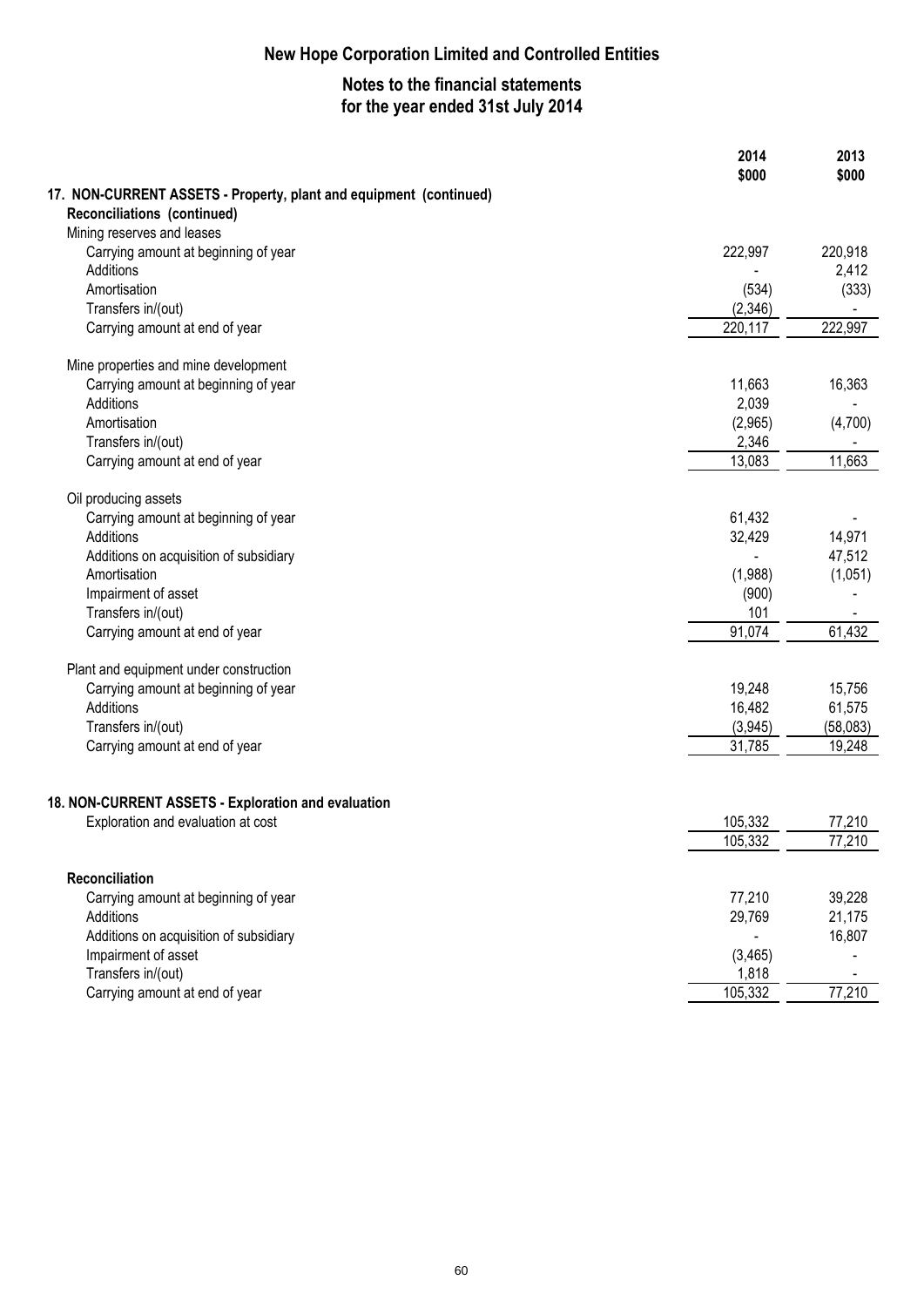# **Notes to the financial statements for the year ended 31st July 2014**

|                                                                              | 2014<br>\$000  | 2013<br>\$000   |
|------------------------------------------------------------------------------|----------------|-----------------|
| 19. NON-CURRENT ASSETS - Deferred tax assets                                 |                |                 |
| The balance comprises temporary differences attributed to:                   |                |                 |
| Amounts recognised in profit and loss                                        |                |                 |
| Accrued expenses                                                             | 904            | 916             |
| Employee benefits                                                            | 8,562          | 9,634           |
| Mine site rehabilitation provision                                           | 15,788         | 13,545          |
| Arising on Petroleum resource rent tax                                       | 2,614          |                 |
| Tax losses                                                                   | 9,321          | 9,563           |
| Other                                                                        | 221<br>37,410  | 3,096<br>36,754 |
|                                                                              |                |                 |
| Amounts recognised directly in equity                                        |                |                 |
| Cash flow hedges                                                             | 242            | 12,428          |
|                                                                              |                |                 |
| Set-off of deferred tax liabilities pursuant to set-off provisions (note 23) | (37, 652)      | (49, 182)       |
| Net deferred tax assets                                                      | $\blacksquare$ |                 |
| Movements                                                                    |                |                 |
| Carrying amount at beginning of year                                         | 49,182         | 31,199          |
| Credited/(charged) to the income statement (note 8(b))                       | 656            | (1, 135)        |
| (Credited)/charged to equity                                                 | (12, 186)      | 12,428          |
| Amounts recognised on acquisition of subsidiary                              |                | 6,690           |
| Carrying amount at end of year                                               | 37,652         | 49,182          |
| Deferred tax assets to be recovered after more than 12 months                | 27,186         | 44,208          |
| Deferred tax assets to be recovered within 12 months                         | 10,466         | 4,974           |
|                                                                              | 37,652         | 49,182          |
|                                                                              |                |                 |
| 20. NON-CURRENT ASSETS - Intangibles                                         |                |                 |
| Software                                                                     |                |                 |
| Software at cost (i)                                                         | 12,853         | 12,538          |
| Accumulated amortisation                                                     | (9,996)        | (8,599)         |
|                                                                              | 2,857          | 3,939           |
| Goodwill                                                                     |                |                 |
| Goodwill at cost                                                             | 22,024         | 22,024          |
|                                                                              | 22,024         | 22,024          |
| <b>Total Intangibles</b>                                                     | 24,881         | 25,963          |
|                                                                              |                |                 |
| Reconciliation                                                               |                |                 |
| Software (i)                                                                 |                |                 |
| Carrying amount at beginning of year<br>Additions                            | 3,939<br>463   | 2,932<br>156    |
| Transfers in/(out)                                                           | 80             | 2,136           |
| Amortisation (ii)                                                            | (1,625)        | (1, 285)        |
| Carrying amount at end of year                                               | 2,857          | 3,939           |
|                                                                              |                |                 |

(i) Software includes capitalised development costs, being an intangible asset.

(ii) Amortisation is included in cost of sales in profit or loss.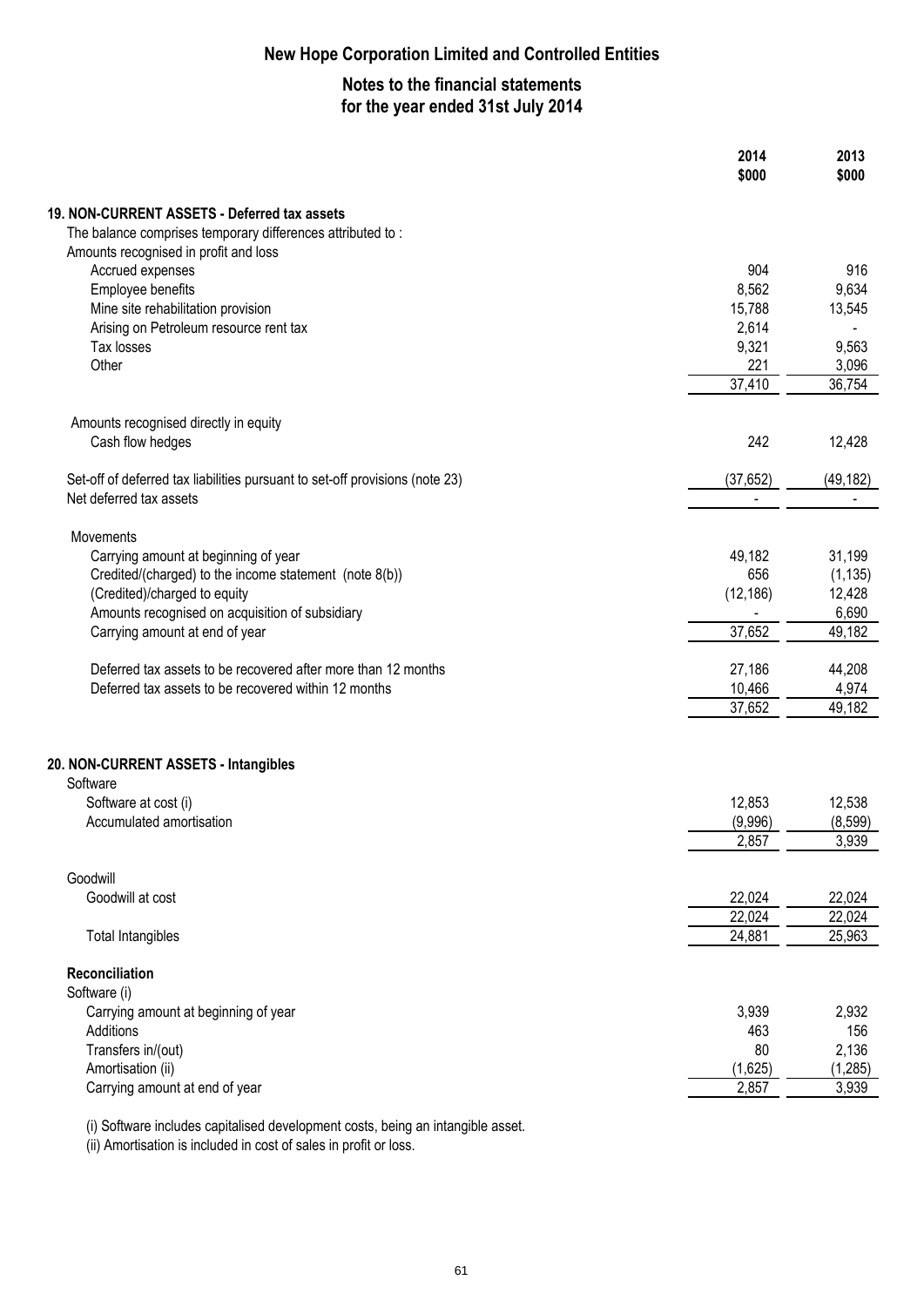# **Notes to the financial statements for the year ended 31st July 2014**

|                                                                                | 2014<br>\$000                | 2013<br>\$000 |
|--------------------------------------------------------------------------------|------------------------------|---------------|
| 20. NON-CURRENT ASSETS - Intangibles (continued)<br>Reconciliation (continued) |                              |               |
| Goodwill (i)                                                                   |                              |               |
| Carrying amount at beginning of year                                           | 22,024                       | 17,867        |
| Acquisition of subsidiary                                                      | $\qquad \qquad \blacksquare$ | 4,157         |
| Carrying amount at end of year                                                 | 22,024                       | 22,024        |
|                                                                                |                              |               |

(i) Brought forward goodwill relates to the acquisition of Queensland Bulk Handling Pty Ltd, Northern Energy Corporation Limited (NEC) and Bridgeport Energy Limited.

The recoverable amount of the NEC cash generating units has been based on fair values less cost to sell. This assessment is determined under Level 2 of the fair value hierarchy based on observable external market data for reserve and resource transaction multiples, rather than quoted prices. The transaction multiples observed have included recent transactions only and included similar Australian coal exploration projects, with respect of coal type to the NEC assets.

### **21. CURRENT LIABILITIES - Accounts payable**

| Trade payables and accruals                                                         | 42,504  | 46,758 |
|-------------------------------------------------------------------------------------|---------|--------|
|                                                                                     | 42,504  | 46,758 |
|                                                                                     |         |        |
| 22. CURRENT LIABILITIES - Financing Arrangements                                    |         |        |
| a. Financing arrangements                                                           |         |        |
| Unrestricted access was available at balance date to the following lines of credit: |         |        |
| <b>Total facilities</b>                                                             |         |        |
| Other facilities (i)                                                                | 100,000 | 75,000 |
|                                                                                     | 100,000 | 75,000 |
| Used at balance date                                                                |         |        |
| Other facilities                                                                    | 63,936  | 63,101 |
|                                                                                     | 63,936  | 63,101 |
| Unused at balance date                                                              |         |        |
| Other facilities                                                                    | 36,064  | 11,899 |
|                                                                                     | 36,064  | 11,899 |

(i) Other facilities are only in relation to bank guarantees, are unsecured, for no fixed term and bear variable rates.

#### **b. Guarantees**

The parent entity has given unsecured guarantees in respect of:

| (i) Mining restoration and rehabilitation<br>The liability has been recognised by the consolidated entity in relation to its rehabilitation obligations. See<br>notes $24$ , $25$ and $1(ab)$ . | 39.054 | 38.230 |
|-------------------------------------------------------------------------------------------------------------------------------------------------------------------------------------------------|--------|--------|
| (ii) Statutory body suppliers<br>No liability was recognised by the consolidated entity in relation to these guarantees as no losses are<br>foreseen on these contingent liabilities.           | 24.882 | 24.871 |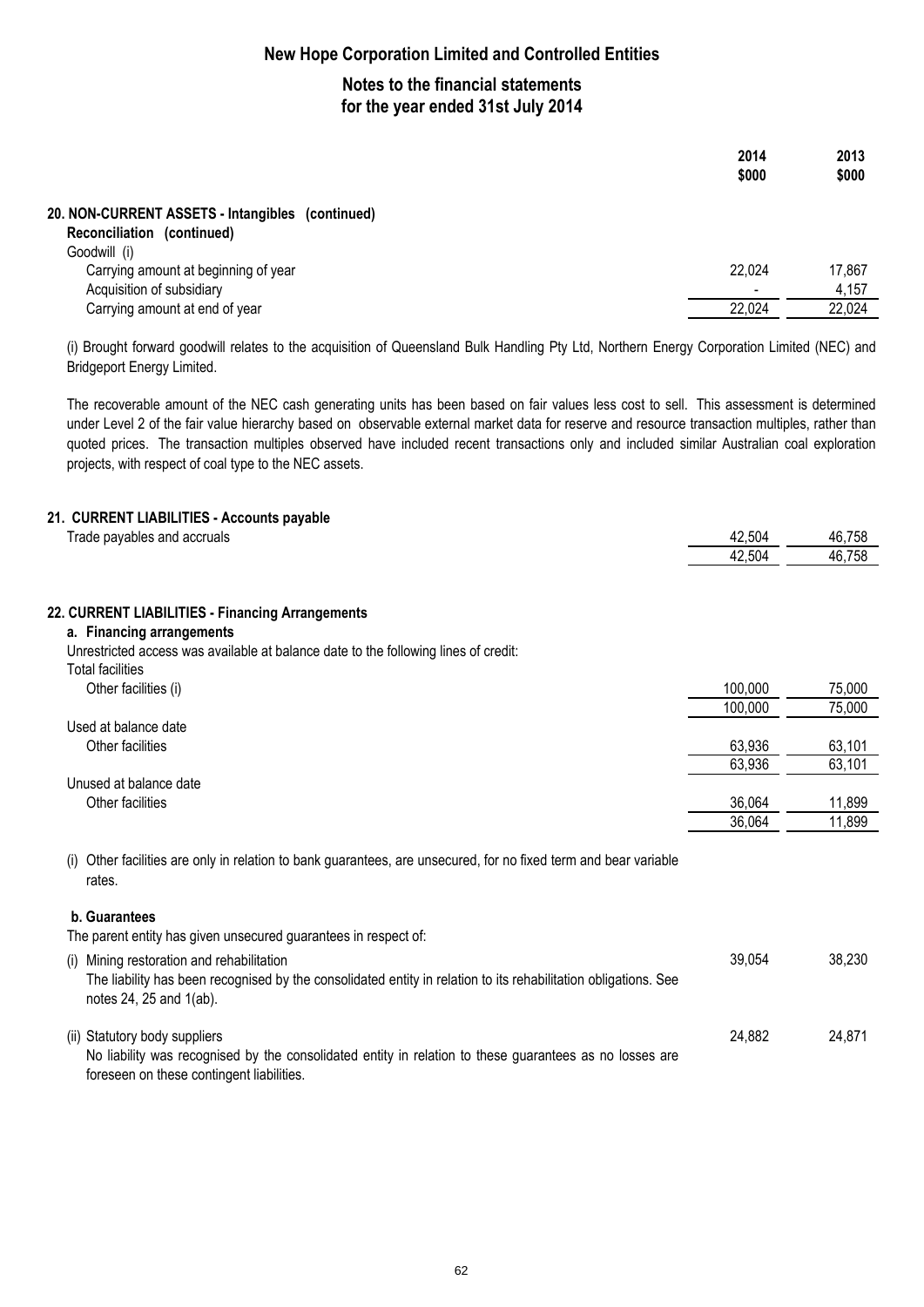|                                                                                                                 | 2014<br>\$000       | 2013<br>\$000       |
|-----------------------------------------------------------------------------------------------------------------|---------------------|---------------------|
| 23. NON-CURRENT LIABILITIES - Deferred tax liabilities                                                          |                     |                     |
| The balance comprises temporary differences attributed to:<br>Amounts recognised in profit and loss             |                     |                     |
| Other accounts receivable                                                                                       | 379                 | 295                 |
| Inventories                                                                                                     | 7,185               | 5,989               |
| Capitalised exploration                                                                                         | 20,216              | 14,789              |
| Property, plant and equipment                                                                                   | 18,574              | 14,951              |
| Mine reserves                                                                                                   | 66,028              | 66,899              |
| Arising on Petroleum resource rent tax<br>Other                                                                 | 3,307               | 4,701               |
|                                                                                                                 | 115,689             | 2,131<br>109,755    |
|                                                                                                                 |                     |                     |
| Amounts recognised directly in other comprehensive income<br>Property, plant and equipment                      | 7,160               | 7,160               |
|                                                                                                                 | 7,160               | 7,160               |
| Total deferred tax liabilities                                                                                  | 122,849             | 116,915             |
|                                                                                                                 |                     |                     |
| Set-off of deferred tax assets pursuant to set-off provisions (note 19)<br>Net deferred tax liabilities         | (37, 652)<br>85,197 | (49, 182)<br>67,733 |
|                                                                                                                 |                     |                     |
| Movements                                                                                                       |                     |                     |
| Carrying amount at beginning of year                                                                            | 116,915             | 114,116             |
| Charged/(credited) to the income statement (note 8(b))                                                          | 5,934               | 3,943               |
| Charged/(credited) to other comprehensive income (note 8(d))<br>Amounts recognised on acquisition of subsidiary |                     | (9,215)<br>8,071    |
| Carrying amount at end of year                                                                                  | 122,849             | 116,915             |
|                                                                                                                 |                     |                     |
| Deferred tax liabilities to be settled after more than 12 months                                                | 115,092             | 110,631             |
| Deferred tax liabilities to be settled within 12 months                                                         | 7,757               | 6,284               |
|                                                                                                                 | 122,849             | 116,915             |
|                                                                                                                 |                     |                     |
| 24. CURRENT LIABILITIES - Provisions<br>Employee benefits (c)                                                   | 25,084              | 25,616              |
| Mining restoration and rehabilitation (note 1(ab))                                                              | 2,904               | 6,415               |
| Native title claim                                                                                              | 137                 | 117                 |
|                                                                                                                 | 28,125              | 32,148              |
| a. Mining restoration and rehabilitation                                                                        |                     |                     |
| Current                                                                                                         | 2,904               | 6,415               |
| Non-current                                                                                                     | 49,582              | 42,093              |
|                                                                                                                 | 52,486              | 48,508              |
| Movements                                                                                                       |                     |                     |
| Carrying amount at beginning of year                                                                            | 48,508              | 38,027              |
| Additional provision recognised                                                                                 | 4,480               | 4,726               |
| Charged/(credited) to profit and loss - additional provisions recognised                                        | (2, 295)            | 4,854               |
| Charged to profit and loss - unwinding of discount                                                              | 1,793               | 901                 |
| Carrying amount at end of year                                                                                  | 52,486              | 48,508              |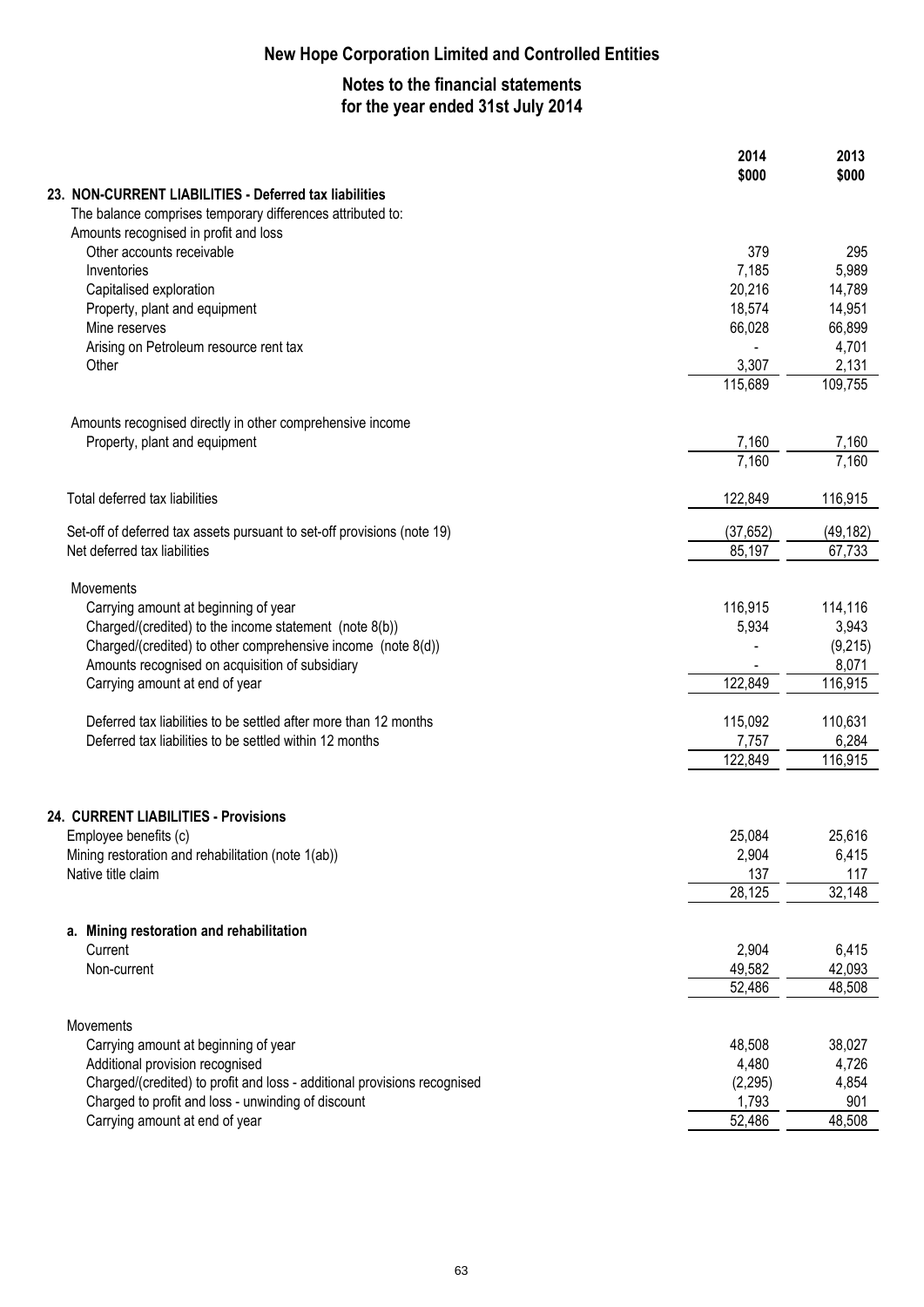### **Notes to the financial statements for the year ended 31st July 2014**

|                                                                       | 2014<br>\$000 | 2013<br>\$000 |
|-----------------------------------------------------------------------|---------------|---------------|
| 24. CURRENT LIABILITIES - Provisions (continued)                      |               |               |
| b. Amounts not expected to be settled within the next 12 months       |               |               |
| Long service leave obligations expected to be settled after 12 months | 6.414         | 6.619         |

**c.** The current provision for employee benefits includes accrued annual leave, vested sick leave and long service leave for all unconditional settlements where employees have completed the required period of service and also those where employees are entitled to pro-rata payment in certain circumstances. The entire amount is presented as current, since the group does not have an unconditional right to defer settlement. However, based on past experience, the Group does not expect all employees to take the full amount of accrued long service leave or require payment within the next 12 months.

#### **25. NON-CURRENT LIABILITIES - Provisions**

| Employee benefits                                  | 3,310  | 3,004  |
|----------------------------------------------------|--------|--------|
| Mining restoration and rehabilitation (note 1(ab)) | 49,582 | 42,093 |
| Native title claim                                 |        |        |
|                                                    | 52,902 | 45.11  |

#### **26. CONTRIBUTED EQUITY**

#### **a. Ordinary shares**

Ordinary shares entitle the holder to participate in dividends and the proceeds on winding up of the company in proportion to the number of and amounts paid on the shares held. On a show of hands every holder of ordinary shares present at a meeting in person or by proxy is entitled to one vote, and upon a poll each share is entitled to one vote.

Ordinary shares have no par value and the company does not have a limited amount of authorised capital.

#### **b. Rights**

Information relating to the New Hope Corporation Employee Performance Rights Share Plan, including details of rights granted, vested and lapsed during the financial year and rights outstanding at the end of the financial year, is set out in note 36.

|                               |                                                  | 2014<br>No. of shares | 2014<br>\$000                | 2013<br>No. of shares | 2013<br>\$000   |
|-------------------------------|--------------------------------------------------|-----------------------|------------------------------|-----------------------|-----------------|
| c. Share Capital              |                                                  |                       |                              |                       |                 |
| Issued and paid up capital    |                                                  | 830,933,112           | 95,119                       | 830,563,352           | 93,342          |
| d. Movements in share capital |                                                  |                       |                              |                       |                 |
|                               |                                                  |                       | Number of                    | <b>Issue</b>          |                 |
| <b>Date</b><br>1 August 2012  | <b>Details</b><br><b>Opening Balance</b>         |                       | <b>Shares</b><br>830,411,534 | <b>Price</b>          | \$000<br>92,509 |
| 1 August 2012                 | Vesting of performance rights                    |                       | 115,281                      | \$0.0000              |                 |
| 1 December 2012               | Vesting of performance rights                    |                       | 36,537                       | \$0.0000              |                 |
| 31 July 2013                  | Transfer from SBP reserve to Equity (note 27(a)) |                       |                              |                       | 833             |
| 31 July 2013                  | <b>Balance</b>                                   |                       | 830,563,352                  |                       | 93,342          |
| 1 August 2013                 | Vesting of performance rights                    |                       | 151,873                      | \$0.0000              |                 |
| 1 December 2013               | Vesting of performance rights                    |                       | 52,317                       | \$0.0000              |                 |
| 1 January 2014                | Vesting of performance rights                    |                       | 52,317                       | \$0.0000              |                 |
| 31 January 2014               | Vesting of performance rights                    |                       | 113,253                      | \$0.0000              |                 |
| 31 July 2014                  | Transfer from SBP reserve to Equity (note 27(a)) |                       |                              |                       | 1,777           |
| 31 July 2014                  | <b>Balance</b>                                   |                       | 830,933,112                  |                       | 95,119          |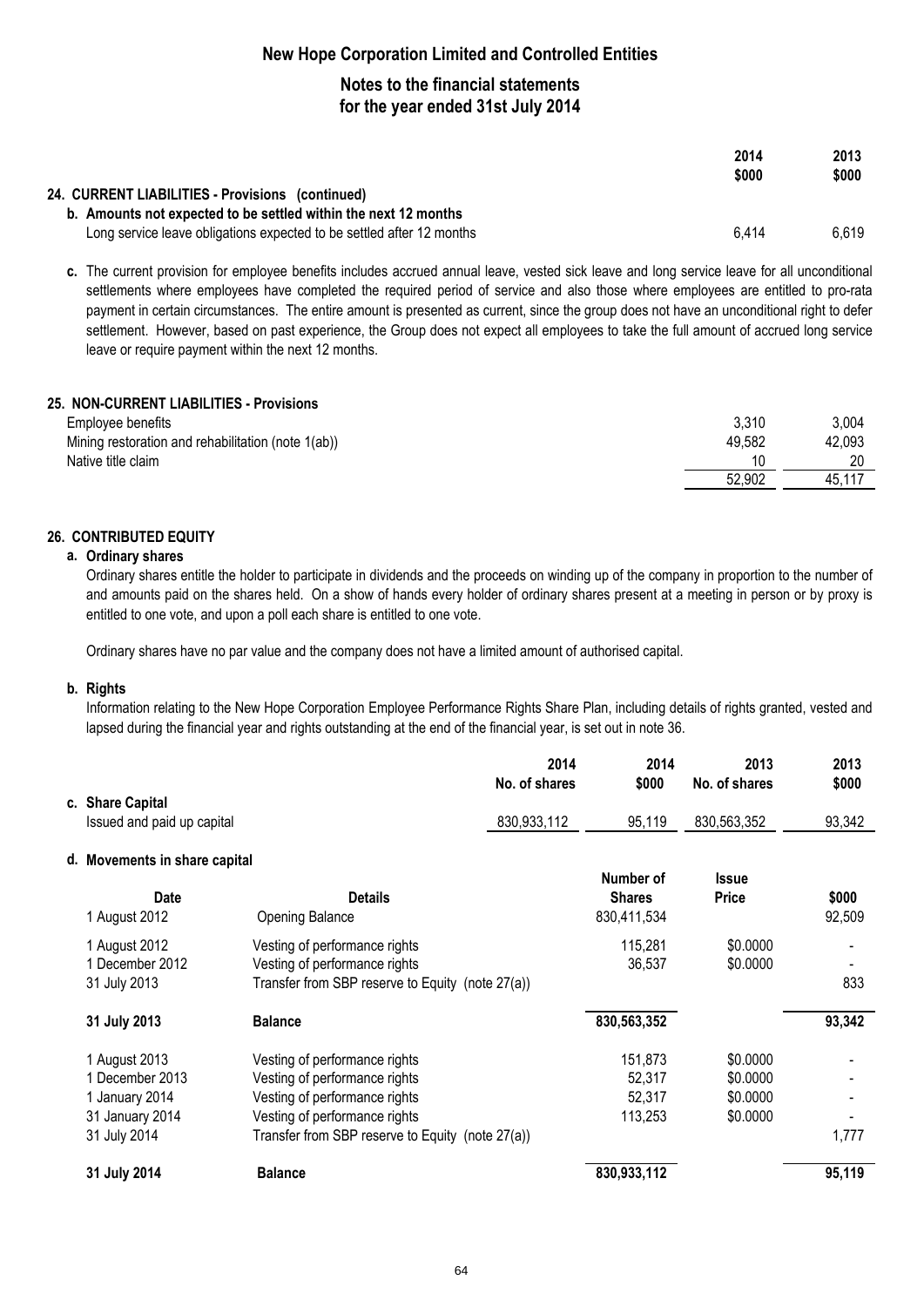# **Notes to the financial statements for the year ended 31st July 2014**

### **26. CONTRIBUTED EQUITY (continued)**

#### **e. Capital risk management**

The Group's objectives when managing capital are to safeguard their ability to continue as a going concern, so that they can continue to provide returns for shareholders and benefits for other stakeholders and to maintain an optimal capital structure to reduce the cost of capital.

In order to maintain or adjust the capital structure, the Group may adjust the amount of dividends paid to shareholders, return capital to shareholders, issue new shares, or source debt to fund growth projects.

|                                                          | <b>Note</b> | 2014<br>\$000 | 2013<br>\$000 |
|----------------------------------------------------------|-------------|---------------|---------------|
| 27. RESERVES                                             |             |               |               |
| a. Reserves                                              |             |               |               |
| Capital profits                                          |             | 1,343         | 1,343         |
| Available for sale/Held for sale investments revaluation |             | 4,690         | 644           |
| Property, plant and equipment revaluation                |             | 27,412        | 27,412        |
| Hedging                                                  |             | (565)         | (29,000)      |
| Share-based payment                                      |             | 549           | 1,642         |
| Premium paid on non-controlling interest acquisition     |             | (6,029)       | (6,029)       |
|                                                          |             | 27,400        | (3,988)       |
| <b>Movements</b>                                         |             |               |               |
| Capital profits                                          |             |               |               |
| Carrying amount at beginning of year                     |             | 1,343         | 1,343         |
| Carrying amount at end of year                           |             | 1,343         | 1,343         |
| Available for sale/Held for sale investments revaluation |             |               |               |
| Carrying amount at beginning of year                     |             | 644           | 5,373         |
| Revaluation - gross                                      |             | 4,046         | (4,834)       |
| Revaluation - deferred tax                               | 8(d)        |               | 105           |
| Carrying amount at end of year                           |             | 4,690         | 644           |
| Property, plant and equipment revaluation                |             |               |               |
| Carrying amount at beginning of year                     |             | 27,412        | 27,412        |
| Carrying amount at end of year                           |             | 27,412        | 27,412        |
| Hedging                                                  |             |               |               |
| Carrying amount at beginning of year                     |             | (29,000)      | 21,255        |
| Transfer to net profit - gross                           |             | 19,940        | (14, 901)     |
| Transfer to net profit - deferred tax                    | 8(d)        | (5,982)       | 4,470         |
| Revaluation - gross                                      |             | 20,681        | (56, 891)     |
| Revaluation - deferred tax                               | 8(d)        | (6, 204)      | 17,067        |
| Carrying amount at end of year                           |             | (565)         | (29,000)      |
| Share-based payment                                      |             |               |               |
| Carrying amount at beginning of year                     |             | 1,642         | 1,216         |
| Share based payment expense                              | 30(a)       | 684           | 1,259         |
| Transfer to contributed equity                           | 26(d)       | (1,777)       | (833)         |
| Carrying amount at end of year                           |             | 549           | 1,642         |
| Premium paid on non-controlling interest acquisition     |             |               |               |
| Carrying amount at beginning of year                     |             | (6,029)       | (6,029)       |
| Carrying amount at end of year                           |             | (6,029)       | (6,029)       |
|                                                          |             |               |               |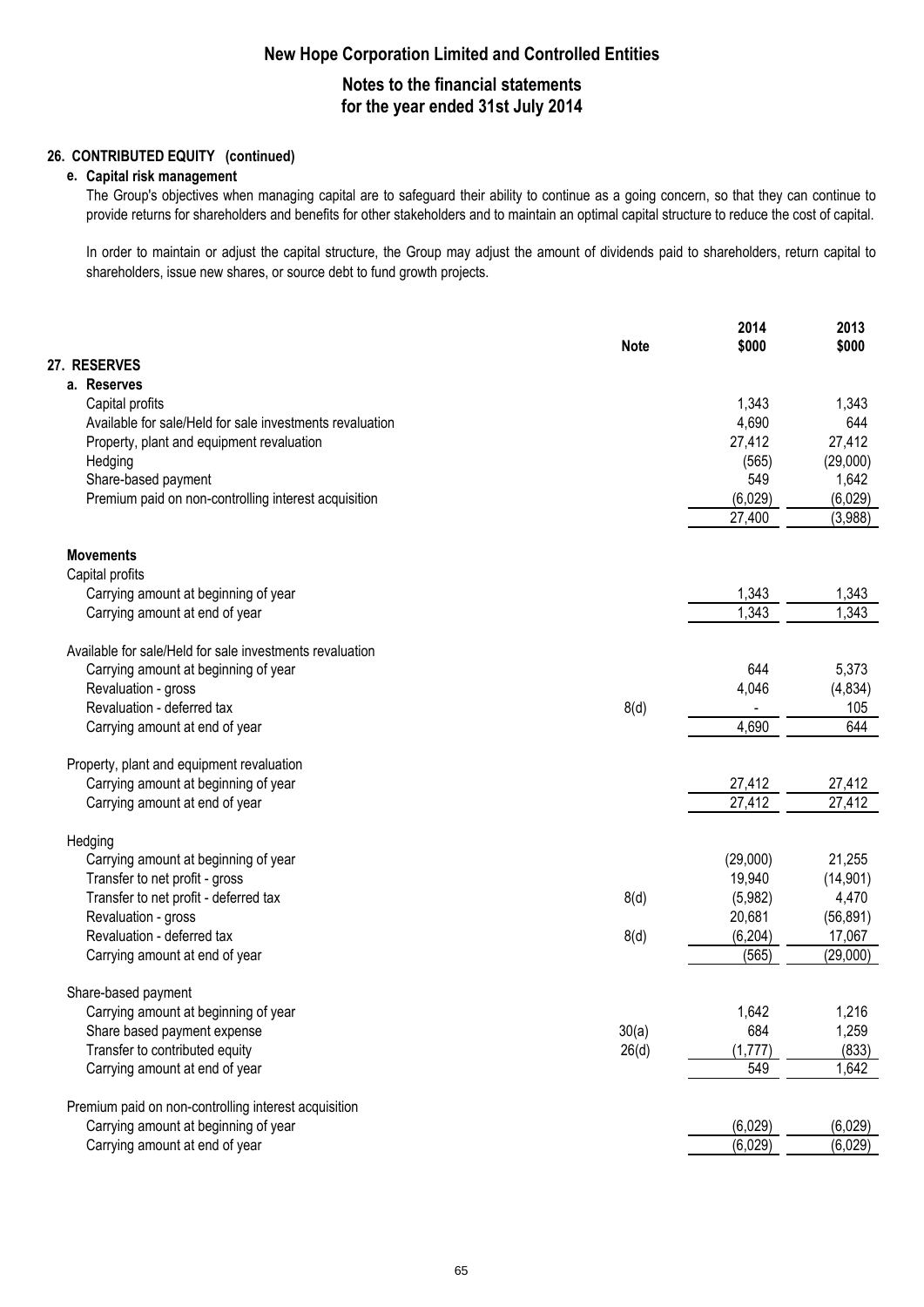# **Notes to the financial statements for the year ended 31st July 2014**

#### **27. RESERVES (continued)**

#### **a. Reserves (continued)**

#### *Nature and purpose of reserves*

#### Capital profits

This reserve represents amounts allocated from retained profits that were profits of a capital nature.

#### Available for sale investments revaluation

Changes in the fair value of investments classified as available for sale financial assets are taken to this reserve, as described in note 1(n). Amounts are recognised in profit and loss when the associated assets are sold or impaired.

#### Property, plant and equipment revaluation

This reserve represents the revaluation arising on the fair value uplift of property, plant and equipment on the initial holding of Queensland Bulk Handling Pty Ltd further to the acquisition of the remaining 50% of this company.

#### **Hedging**

The hedging reserve is used to record the gains and losses on a hedging instrument in a cash flow hedge that are recognised directly in equity, as described in note 1(o). Amounts are recognised in profit and loss when the associated hedged transaction affects profit and loss.

#### Share based payment reserve

The share based payment reserve is used to recognise the fair value of options and rights issued, but not yet exercised.

#### Premium paid on non-controlling interest acquisition

The premium paid on non-controlling interest acquisition is used to recognise any excess paid on the acquisition of a non-controlling interest in a subsidiary.

|                                      | 2014<br>\$000 | 2013<br>\$000 |
|--------------------------------------|---------------|---------------|
| b. Retained profits                  |               |               |
| Carrying amount at beginning of year | 1,925,767     | 2,109,104     |
| Net profit after income tax          | 58.450        | 74,129        |
| Dividends paid (note 9)              | (132,928)     | (257, 466)    |
| Carrying amount at end of year       | 851,289. ا    | 1.925.767     |

#### **28. CONTINGENT LIABILITIES**

Details and estimates of maximum amounts of contingent liabilities for which no provision is included in the accounts, are as follows:

#### *Controlled entities*

| <b>COMMITMENTS</b>                                                                                                                                                                                             |        |        |
|----------------------------------------------------------------------------------------------------------------------------------------------------------------------------------------------------------------|--------|--------|
| No losses are anticipated in respect of any of the above contingent liabilities.                                                                                                                               |        |        |
| The bankers of the consolidated entity have issued undertakings and guarantees in relation to stages 1 and<br>2 of the Wiggins Island Coal Export Terminal expansion project and expansion of rail facilities. | 10.049 | 10.049 |
| The bankers of the consolidated entity have issued undertakings and guarantees to the Department of<br>Natural Resources and Mines, Statutory Power Authorities and various other entities.                    | 14.832 | 14.822 |

# **29. COMMITMENTS**

## **a. Capital commitments**

Capital expenditure contracted for at the reporting date but not recognised as liabilities is as follows:

| <b>Property plant and equipment</b>               |        |       |
|---------------------------------------------------|--------|-------|
| Within one year                                   | 10.014 | 9,885 |
| Later than one year but not later than five years |        |       |
| Later than five years                             | -      |       |
|                                                   | 10,014 | 9,885 |
|                                                   |        |       |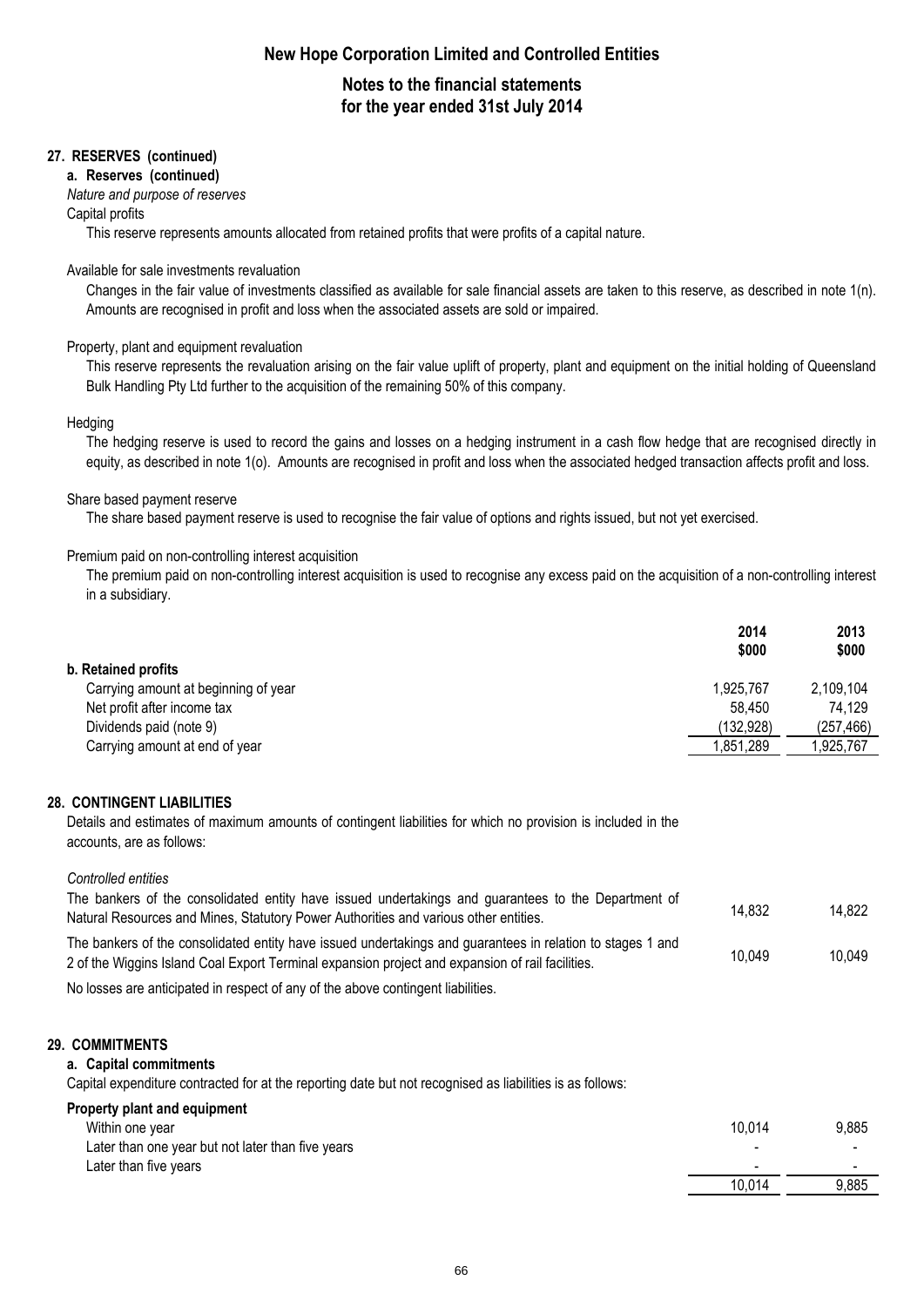## **Notes to the financial statements for the year ended 31st July 2014**

|                                                                                                                                                                                                                                                 | 2014<br>\$000 | 2013<br>\$000 |
|-------------------------------------------------------------------------------------------------------------------------------------------------------------------------------------------------------------------------------------------------|---------------|---------------|
| 29. COMMITMENTS                                                                                                                                                                                                                                 |               |               |
| b. Lease commitments: Group as lessee                                                                                                                                                                                                           |               |               |
| Non-cancellable operating leases<br>(i)                                                                                                                                                                                                         |               |               |
| The Group leases port facilities under non-cancellable operating leases expiring within one to fifteen<br>years. The leases have varying terms, escalation clauses and renewal rights. On renewal, the terms of<br>the leases are renegotiated. |               |               |
| Commitments for minimum lease payments in relation to non-cancellable operating leases are payable as                                                                                                                                           |               |               |
| follows:                                                                                                                                                                                                                                        |               |               |
| Within one year                                                                                                                                                                                                                                 | 4.249         | 3.497         |
| Later than one year but not later than five years                                                                                                                                                                                               | 18,554        | 15,508        |
| Later than five years                                                                                                                                                                                                                           | 48.847        | 48.012        |
|                                                                                                                                                                                                                                                 | 71,650        | 67,017        |

#### **30. KEY MANAGEMENT PERSONNEL DISCLOSURES**

### **a. Directors**

The following persons were Directors of New Hope Corporation Limited during the financial year:

#### **Chairman - Non-executive**

Mr R.D. Millner

#### **Non-executive Directors**

Mr P.R. Robinson Mr D.J. Fairfull Mr W.H. Grant Ms S.J. Palmer Mr I.M. Williams

#### **Executive Directors**

Mr R.C. Neale

Chief Executive Officer and Managing Director (retired 31 January 2014)

#### **b. Other key management personnel**

The following persons also had authority and responsibility for planning, directing and controlling the activities of the Group, directly or indirectly, during the financial year:

| <b>Name</b><br>Mr S.O. Stephan<br>Mr B.D. Denney<br>Mr M.J. Busch | <b>Position</b><br>Chief Executive Officer (promoted 1 February 2014)<br><b>Chief Operations Officer</b><br>Chief Financial Officer (promoted 1 February 2014) | Employer  | New Hope Corporation Limited<br>New Hope Corporation Limited<br>New Hope Corporation Limited |  |
|-------------------------------------------------------------------|----------------------------------------------------------------------------------------------------------------------------------------------------------------|-----------|----------------------------------------------------------------------------------------------|--|
|                                                                   |                                                                                                                                                                | 2014      | 2013                                                                                         |  |
|                                                                   |                                                                                                                                                                | \$        | S                                                                                            |  |
| c. Key management personnel compensation                          |                                                                                                                                                                |           |                                                                                              |  |
| Short-term employee benefits                                      |                                                                                                                                                                | 5,244,738 | 5,150,919                                                                                    |  |
| Long-term employee benefits                                       |                                                                                                                                                                | 127.342   | 31,055                                                                                       |  |
| Post employment benefits                                          |                                                                                                                                                                | 147.984   | 140.756                                                                                      |  |
| <b>Termination benefit</b>                                        |                                                                                                                                                                | 176,315   |                                                                                              |  |
| Share based payment                                               |                                                                                                                                                                | 683,975   | 1,259,370                                                                                    |  |
|                                                                   |                                                                                                                                                                | 6,380,354 | 6,582,100                                                                                    |  |

Detailed remuneration disclosures can be found in sections (a) to (j) of the remuneration report on pages 14 to 22.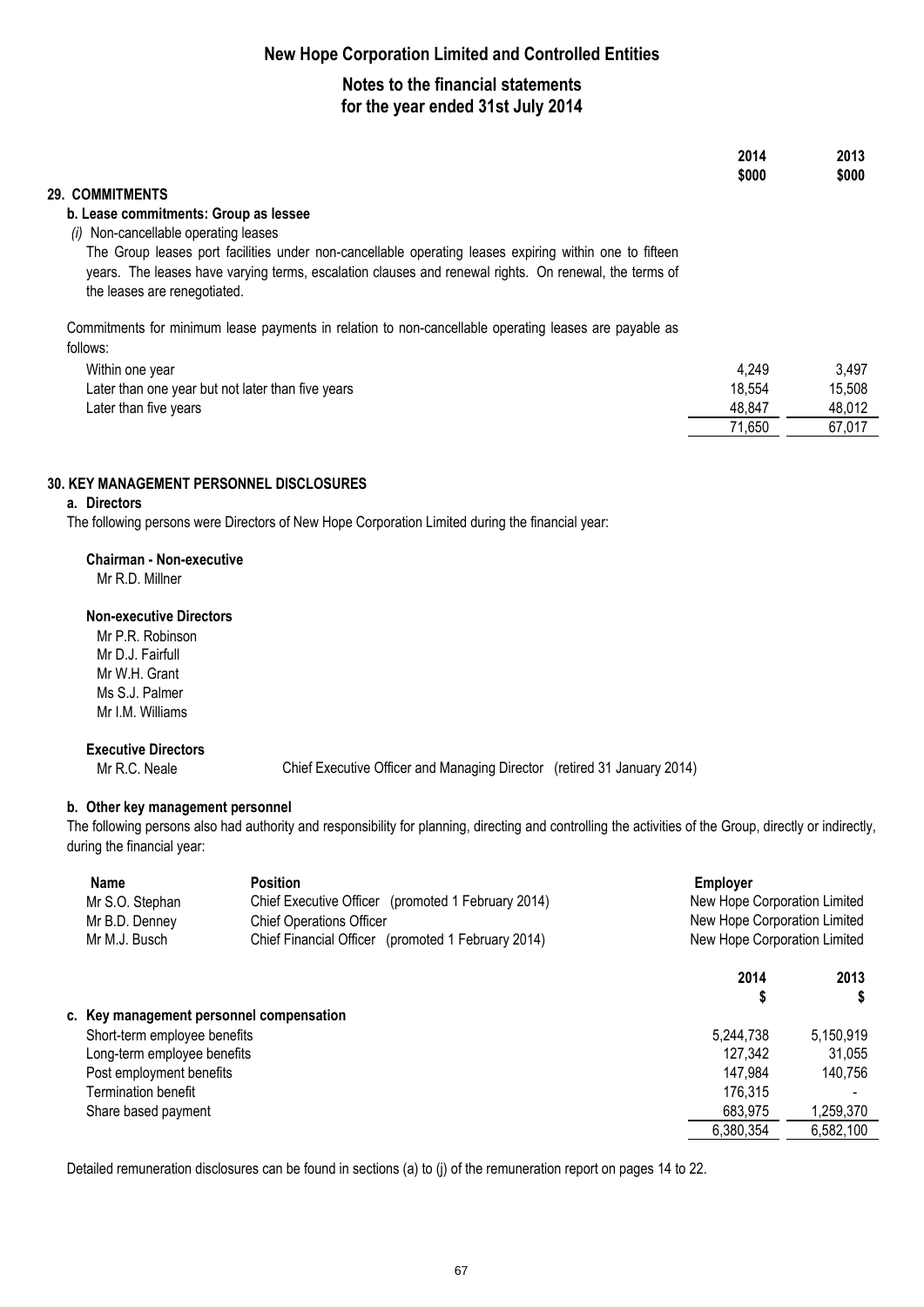### **Notes to the financial statements for the year ended 31st July 2014**

#### **30. KEY MANAGEMENT PERSONNEL DISCLOSURES (continued)**

#### **d. Other transactions of key management personnel**

Mr R.D. Millner and Mr P.R. Robinson are Directors of New Hope Corporation Limited and Pitt Capital Partners Limited. Pitt Capital Partners Limited acted as financial advisor to the Group for various corporate transactions during the 2014 and 2013 financial years. All transactions are at normal commercial terms.

Mr K.P. Standish is a Director of certain subsidiaries of New Hope Corporation Limited. Mr Standish is a partner in the firm Campbell Standish Partners Solicitors which has provided legal services to New Hope Corporation Limited and its subsidiaries for several years. All transactions are at normal commercial terms.

Aggregate amounts of each of the above types of transactions with key management personnel were as follows:

|                  | 2014      | 2013    |
|------------------|-----------|---------|
|                  |           | \$      |
| Legal advice     | 1,013,354 | 900,885 |
| Financial advice | 409,627   | 579,871 |

#### **e. Loans to key management personnel**

No loans have been made available to the key management personnel of the Group.

#### **31. RELATED PARTY TRANSACTIONS**

#### **a. Parent entities**

The parent entity within the Group is New Hope Corporation Limited. The ultimate Australian parent entity and controlling entity is Washington H. Soul Pattinson and Company Limited (WHSP) which at 31 July 2014 owned 59.66% (2013 - 59.68%) of the issued ordinary shares of New Hope Corporation Limited.

#### **b. Key management personnel**

Disclosures relating to key management personnel are set out in note 30.

| c. Transactions with related parties                            | 2014       | 2013        |
|-----------------------------------------------------------------|------------|-------------|
| Other transactions                                              |            |             |
| Dividends paid to ultimate Australian controlling entity (WHSP) | 79,311,427 | 153,665,890 |

#### **d. Outstanding balances arising from sales/purchases of goods and services**

No provision for impairment of receivables has been raised to any outstanding balances. An impairment expense of \$nil (2013 - \$nil) has been recognised in the books of the parent entity in respect of amounts owing from subsidiaries. This has no effect on the Group result.

#### **e. Terms and conditions**

Transactions relating to dividends were on the same terms and conditions that applied to other shareholders.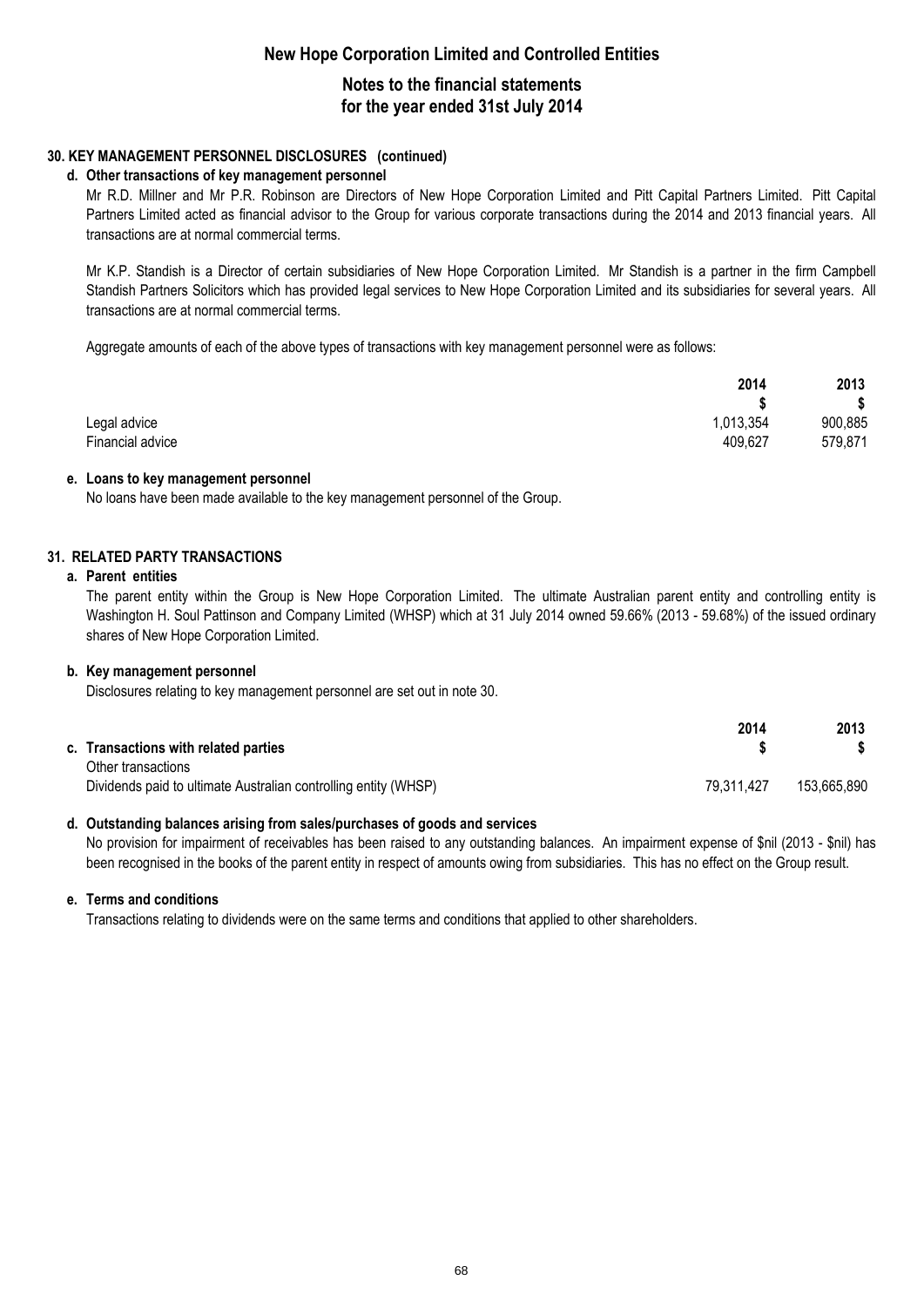|                                                                                                            | 2014<br>S | 2013<br>S |
|------------------------------------------------------------------------------------------------------------|-----------|-----------|
| <b>32. REMUNERATION OF AUDITORS</b>                                                                        |           |           |
| During the year the following fees were paid or payable for services provided by the auditor of the parent |           |           |
| entity, its related practices and non-related audit firms:                                                 |           |           |
| a. Audit services                                                                                          |           |           |
| PricewaterhouseCoopers Australian firm for audit and review of financial reports and                       | 448,066   |           |
| other audit work under the Corporations Act 2001                                                           |           | 355,629   |
| Non PricewaterhouseCoopers audit firms for the audit or review of financial reports of                     | 1,045     |           |
| any entity in the Group                                                                                    |           |           |
| <b>Total remuneration for audit services</b>                                                               | 449,111   | 355,629   |
| b. Other services                                                                                          |           |           |
| PricewaterhouseCoopers Australian firm                                                                     |           |           |
| Transaction tax and advisory services                                                                      | 435,664   | 421,090   |
| General advisory services                                                                                  | 56,920    | 63,397    |
| Tax compliance services                                                                                    | 94,907    | 160,752   |
| Tax compliance services - MRRT                                                                             | 1,500     | 192,670   |
| Tax compliance services - PRRT                                                                             | 43,354    | 43,795    |
| Research and development compliance services                                                               | 223,534   | 270,348   |
| <b>Total remuneration for other services</b>                                                               | 855,879   | 1,152,052 |
| <b>Total auditors' remuneration</b>                                                                        | 1,304,990 | 1,507,681 |
|                                                                                                            | 2014      | 2013      |
|                                                                                                            | \$000     | \$000     |
| 33. RECONCILIATION OF NET CASH INFLOW/(OUTFLOW)                                                            |           |           |
| FROM OPERATING ACTIVITIES TO PROFIT AFTER INCOME TAX                                                       |           |           |
| Profit after income tax                                                                                    | 58,449    | 74,128    |
| Depreciation and amortisation                                                                              | 59,835    | 48,498    |
| Non-cash employee benefit expense - share based payments                                                   | 684       | 1,259     |
| Impairment costs of associates                                                                             |           | 13,286    |
| Impairment costs of available for sale assets                                                              |           | 38,091    |
| Impairment costs of oil producing assets                                                                   | 4,365     |           |
| Net foreign exchange (gain)/loss                                                                           | 1,157     | (2,895)   |
| Fair value adjustment on acquisition of subsidiary                                                         |           | (4, 109)  |
| Net profit on sale of held for sale assets                                                                 | (17, 382) |           |
| Net profit on sale of non-current assets                                                                   | (102)     | (219)     |
| Investment interest income                                                                                 | (40, 905) | (60, 594) |
| Income taxes paid                                                                                          | (29, 935) | (42, 345) |
| Income tax expense in accounts                                                                             | 12,598    | 47,856    |
| Share of losses of associates                                                                              |           | 386       |
| Changes in operating assets and liabilities                                                                |           |           |
| (Increase)/decrease in debtors                                                                             | 10,857    | (33, 739) |
| Increase/(decrease) in creditors                                                                           | (6, 143)  | 750       |
| (Increase)/decrease in other receivables                                                                   | 1,762     | (3, 385)  |
| (Increase)/decrease in other assets                                                                        | 200       | 1,406     |
| (Increase)/decrease in inventories                                                                         | 2,154     | 974       |
| Increase/(decrease) in provisions and employee entitlements                                                | 4,244     | 16,156    |
| (Increase)/decrease in prepayments                                                                         | 2,474     | (2,866)   |
| Net cash provided by operating activities                                                                  | 64,312    | 92,638    |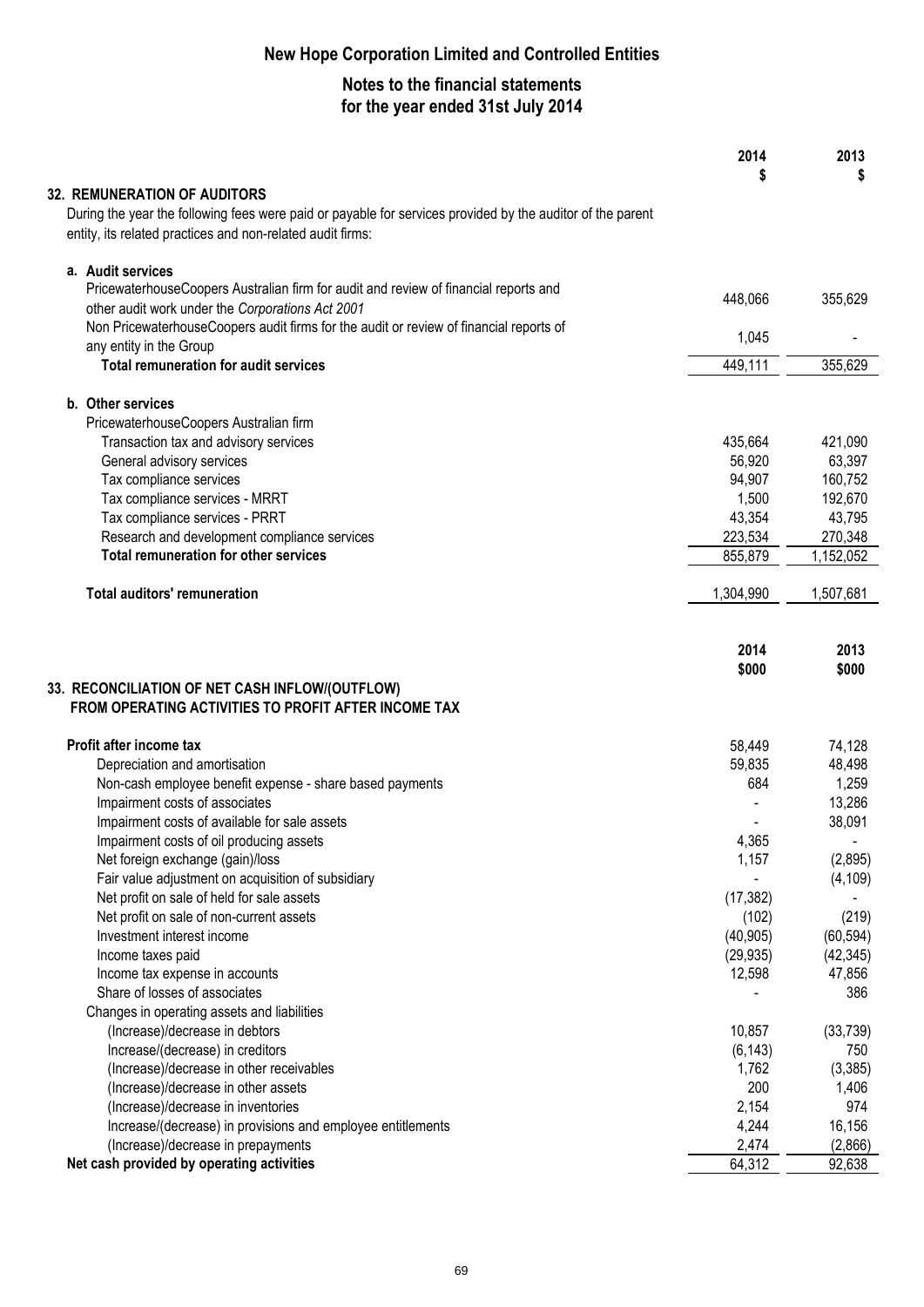# **Notes to the financial statements for the year ended 31st July 2014**

|                                                                                                                    | 2014        | Earnings per share (cents)<br>2013 |
|--------------------------------------------------------------------------------------------------------------------|-------------|------------------------------------|
| <b>34. EARNINGS PER SHARE</b>                                                                                      |             |                                    |
| a. Basic earnings per share from continuing operations attributable to ordinary equity holders of<br>the Company   | 7.0         | 8.9                                |
| b. Diluted earnings per share from continuing operations attributable to ordinary equity holders of<br>the Company | 7.0         | 8.9                                |
|                                                                                                                    |             | <b>Basic and Diluted</b>           |
|                                                                                                                    | 2014        | 2013                               |
|                                                                                                                    | \$000       | \$000                              |
| c. Reconciliation of adjusted profits                                                                              |             |                                    |
| Profit from continuing operations attributable to the ordinary equity                                              | 58,450      | 74,129                             |
|                                                                                                                    |             | <b>Consolidated</b>                |
|                                                                                                                    | 2014        | 2013                               |
| d. Weighted average number of shares used as the denominator                                                       |             |                                    |
| Weighted average number of ordinary shares (basic)                                                                 | 830,836,913 | 830,551,140                        |
| Rights                                                                                                             | 244,641     | 326,839                            |
| Weighted average number of ordinary shares (diluted)                                                               | 831,081,554 | 830,877,979                        |

**e.** Rights granted to employees are considered to be potential ordinary shares and have been included in the determination of diluted earnings per share to the extent to which they are dilutive. The rights have not been included in the determination of basic earnings per share. Details relating to the rights are set out in note 36.

|                                                                   | 2014<br>\$000 | 2013<br>\$000 |
|-------------------------------------------------------------------|---------------|---------------|
| 35. DERIVATIVE FINANCIAL INSTRUMENTS<br><b>NON-CURRENT ASSETS</b> |               |               |
| Forward foreign exchange contracts                                | 2.447         |               |
| <b>CURRENT LIABILITIES</b>                                        |               |               |
| Forward foreign exchange contracts                                | 3,255         | 29,721        |
| <b>NON-CURRENT LIABILITIES</b>                                    |               |               |
| Forward foreign exchange contracts                                |               | 11.707        |

### **a. Instruments used by the Group**

New Hope Corporation Limited and certain controlled entities are parties to derivative financial instruments in the normal course of business in order to hedge exposure to fluctuations in foreign exchange rates. These instruments are used in accordance with the Group's financial risk management policies (refer to note 2).

The portion of the gain or loss on the hedging instrument that is determined to be an effective hedge is recognised directly in equity. When the cash flows occur, the Group reclassifies the gain or loss into the income statement.

At balance date these contracts represented a liability with a fair value of \$808,000 (2013 - liability with a fair value of \$41,428,000).

At balance date the details of outstanding contracts are:

|                |                          | <b>Buy Australian Dollars</b> |                          | Average exchange rate |
|----------------|--------------------------|-------------------------------|--------------------------|-----------------------|
|                | 2014                     | 2013                          | 2014                     | 2013                  |
| Maturity       | \$000                    | \$000                         |                          |                       |
| 0 to 6 months  | 93,974                   | 129,884                       | 0.95771                  | 1.00090               |
| 6 to 12 months | 42,242                   | 121,122                       | 0.92325                  | 0.98250               |
| 1 to 2 years   | 45.954                   | 130.854                       | 0.84867                  | 0.94760               |
| 2 to 5 years   | $\overline{\phantom{a}}$ | 45.955                        | $\overline{\phantom{a}}$ | 0.84870               |
|                | 182,170                  | 427,815                       |                          |                       |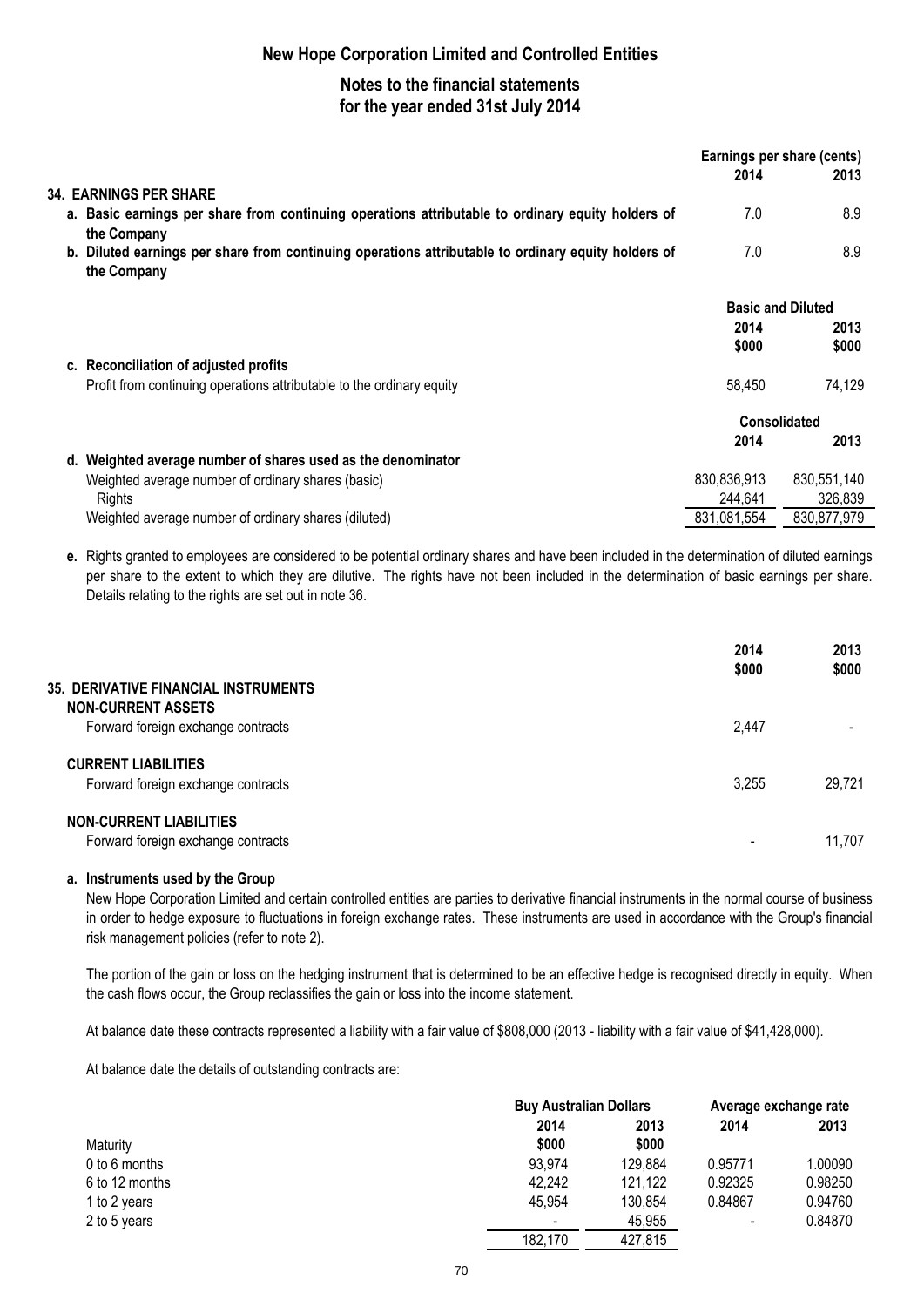### **Notes to the financial statements for the year ended 31st July 2014**

### **35. DERIVATIVE FINANCIAL INSTRUMENTS (continued)**

### **b. Credit risk exposures**

Credit risk also arises from the potential failure of counterparties to meet their obligations under the respective contracts at maturity. A material exposure arises from forward exchange contracts and the consolidated entity is exposed to loss in the event that counterparties fail to deliver the contracted amount. At balance date \$182,170,000 (2013 - \$427,815,000) was receivable (AUD equivalents).

### **36. SHARE-BASED PAYMENTS**

Rights are granted under the New Hope Corporation Limited Employee Performance Rights Share Plan. Membership of the Plans is open to those senior employees and those Directors of New Hope Corporation Limited, its subsidiaries and associated bodies corporate whom the Directors believe have a significant role to play in the continued development of the Group's activities.

Rights are granted for no consideration. Rights will vest and automatically convert to ordinary shares in the company following the satisfaction of the relevant service conditions. Service conditions applicable to each issue of rights are determined by the board at the time of grant. Total expense arising from rights issued under the employee performance share rights plan during the financial year was \$684,000 (2013 - \$1,259,000).

### *Rights*

Set out below are the summaries of rights granted under the plan:

|                           | 2014                       |                     | 2013                       |                     |
|---------------------------|----------------------------|---------------------|----------------------------|---------------------|
|                           | Average price<br>per share | Number of<br>riahts | Average price<br>per share | Number of<br>rights |
| As at 1 August            | \$4,774                    | 518,202             | \$5.587                    | 389,751             |
| Granted during the year   |                            |                     | \$4.030                    | 280,269             |
| Exercised during the year | \$4.806                    | (369,760)           | \$5.489                    | (151,818)           |
| As at 31 July             | \$4.694                    | 148,442             | \$4.774                    | 518,202             |

The weighted average share price at the date of exercise of rights vested during the 2014 year was \$3.56 (2013 - \$4.02).

Share rights outstanding at the end of the year have the following expiry date and fair value at grant date:

|                   |                     | <b>Value of Right</b> | Share rights   |         |
|-------------------|---------------------|-----------------------|----------------|---------|
| <b>Grant Date</b> | <b>Vesting Date</b> | at Grant Date         | 2014           | 2013    |
| 27 Oct 2011       | 1 Aug 2013          | \$5.170               |                | 64,059  |
| 27 Oct 2011       | 1 Aug 2014          | \$5.170               | 15,060         | 39,458  |
| 17 Dec 2011       | 1 Aug 2013          | \$6.020               |                | 56,984  |
| 17 Dec 2011       | 1 Aug 2014          | \$6.020               | 20,447         | 56,985  |
| 17 Dec 2011       | 1 Aug 2015          | \$6.020               | 20,447         | 20,447  |
| 17 Dec 2012       | 1 Aug 2013          | \$4.030               |                | 30,830  |
| 17 Dec 2012       | 1 Aug 2014          | \$4.030               | 30,830         | 30,830  |
| 17 Dec 2012       | 1 Aug 2015          | \$4.030               | 30,830         | 30,830  |
| 17 Dec 2012       | 1 Aug 2016          | \$4.030               | 30,828         | 30,828  |
| 15 Nov 2013       | 1 Dec 2013          | \$4.030               |                | 52,317  |
| 15 Nov 2013       | 1 Jan 2014          | \$4.030               | $\blacksquare$ | 52,317  |
| 15 Nov 2013       | 1 Jan 2015          | \$4.030               |                | 52,317  |
| Total             |                     |                       | 148,442        | 518,202 |

Weighted average remaining contractual life of rights outstanding at end of period **0.8** years 0.9 years 0.9 years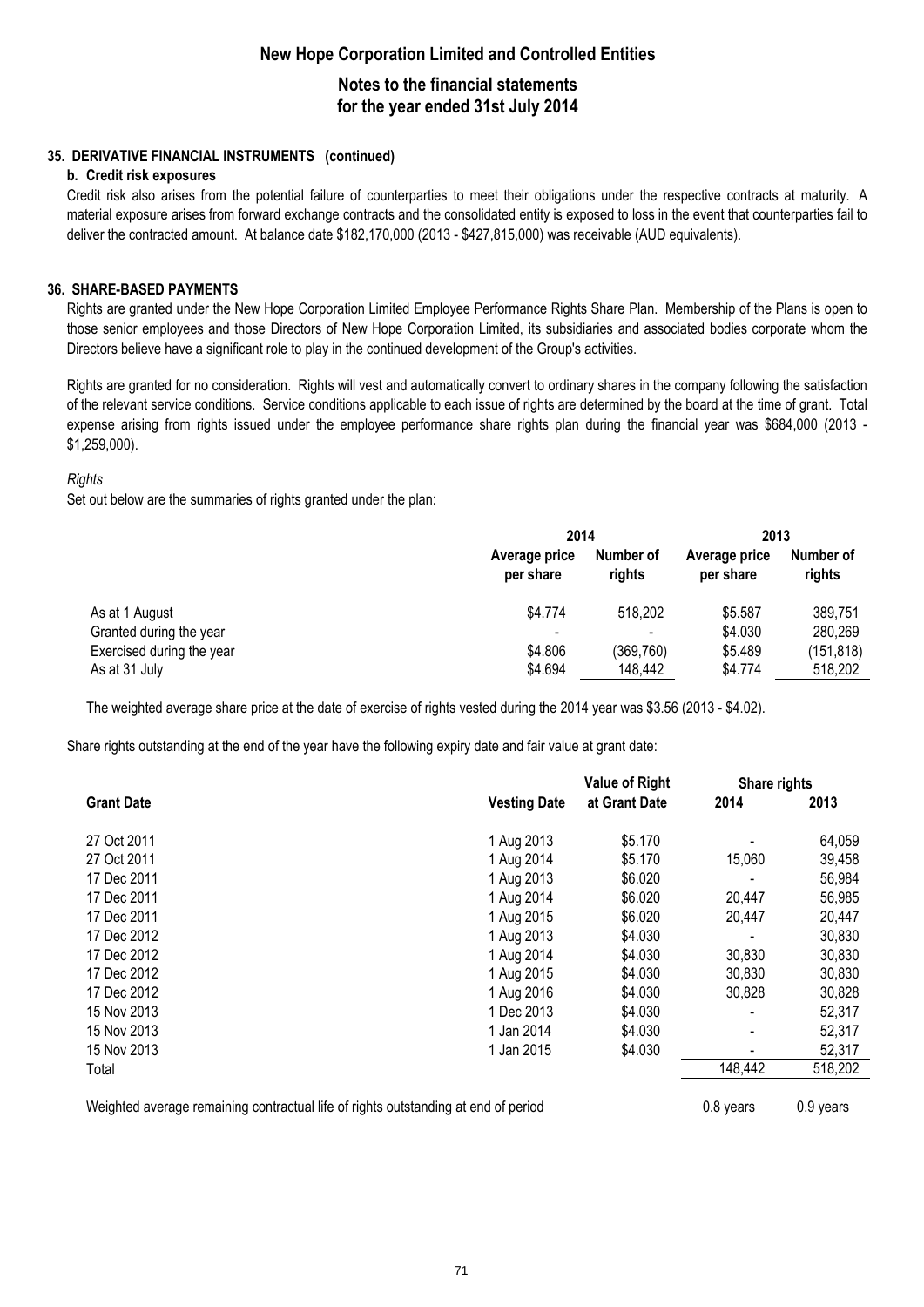# **Notes to the financial statements for the year ended 31st July 2014**

|                                                        | 2014<br>\$000 | 2013<br>\$000 |
|--------------------------------------------------------|---------------|---------------|
| <b>37. INVESTMENTS IN ASSOCIATES</b>                   |               |               |
| a. Movements in carrying amounts                       |               |               |
| Carrying amount at the beginning of the financial year |               | 32,530        |
| Additions                                              |               | 49,615        |
| Share of loss after income tax                         |               | (386)         |
| Impairment                                             |               | (13, 286)     |
| Transfer due to business combination                   |               | (68, 473)     |
| Carrying amount at the end of the financial year       |               |               |
|                                                        |               |               |

### **38. INTERESTS IN JOINT VENTURES**

### **a. Lenton Joint Venture**

A subsidiary of New Hope Corporation Limited has entered into a joint venture to develop the Lenton project. The subsidiary has a 90% participating interest in this joint venture and is entitled to 90% of the output of the Lenton project. The Group's interests employed in the joint venture are included in the balance sheet, in accordance with the accounting policy described in note 1(b).

### **b. Yamala Joint Venture**

In March 2007, a subsidiary of New Hope Corporation Limited entered into a joint venture in relation to its Yamala (EPC927) project on the following terms: An external company will earn a 30% Joint Venture interest in the Yamala project (EPC927) through sole funding a threestage \$5.80 million exploration and evaluation programme designed to take the project from its current status as an exploration target to completion of a bankable feasibility study for establishment of a mine within the tenement. On completion of the funding of the \$5.80 million farm-in, the external company will have the option to acquire a further 19% joint venture interest for \$6.65 million. As at 31 July 2014, the concept study for the establishment of a mine within the tenement had been completed along with the funding of the \$5.80 million farm-in and the external company had earned a 30% interest in the project. The external company is currently reviewing the option to acquire a further 19% interest in the joint venture. At 31 July 2014, \$nil is carried as exploration expenditure in relation to EPC927.

### **c. Utopia Joint Venture**

A subsidiary of New Hope Corporation Limited has a 60% interest in the Utopia Joint Venture. The principal activity of this joint operation is to extract oil from PL214 of which the subsidiary is entitled to 60% of the output. The joint venture also conducts oil exploration on ATP560 of which the subsidiary is entitled to 60% of the output. The Group's interests in the joint operation are included in the balance sheet in accordance with the accounting policy described in note 1(b).

### **d. Cuisinier Joint Venture**

During the year, a subsidiary of New Hope Corporation Limited entered into a joint operation in relation to the Cuisinier project. The principal activity of this joint operation is to extract oil from PL303. This project also includes the Barta project which conducts oil exploration on ATP752 Barta and the Wompi project which conducts oil exploration on ATP752 Wompi. The subsidiary has a 15% participating interest in the Cuisinier and Barta projects and 17.5% in the Wompi project and is entitled to 15% and 17.5% of the output respectively. The Group's interests in the joint operation are included in the balance sheet in accordance with the accounting policy described in note 1(b).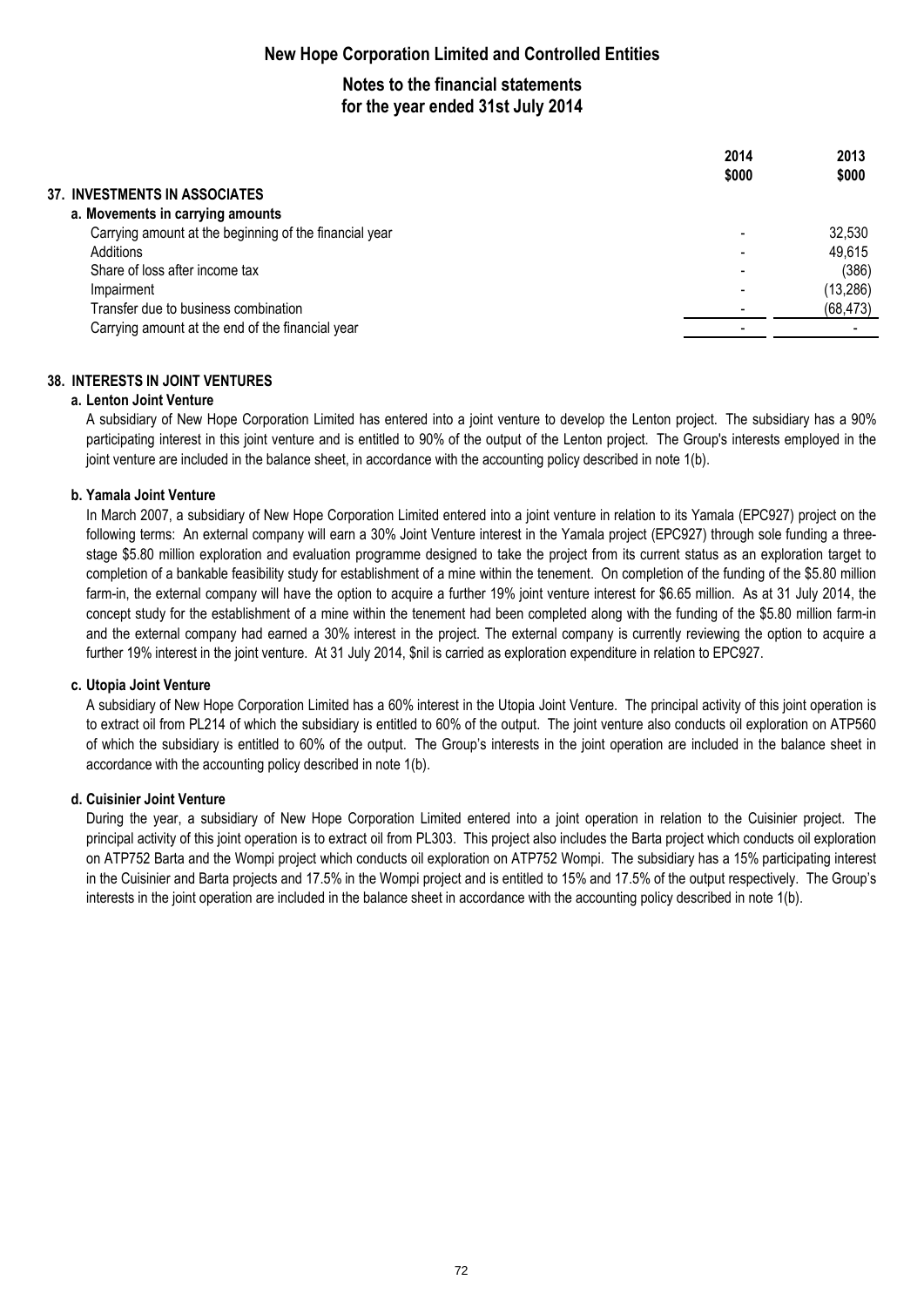## **Notes to the financial statements for the year ended 31st July 2014**

|                                                                                                                                                                                | 2014<br>\$000 | 2013<br>\$000 |
|--------------------------------------------------------------------------------------------------------------------------------------------------------------------------------|---------------|---------------|
| 39. PARENT ENTITY FINANCIAL INFORMATION<br>a. Summary financial information<br>The individual financial statements for the parent entity show the following aggregate amounts: |               |               |
| <b>Balance Sheet</b>                                                                                                                                                           |               |               |
| <b>Current assets</b>                                                                                                                                                          | 2,097,438     | 1,988,175     |
| Non-current assets                                                                                                                                                             | 55,820        | 51,848        |
| Total assets                                                                                                                                                                   | 2,153,258     | 2,040,023     |
| <b>Current liabilities</b>                                                                                                                                                     | 718,273       | 520,899       |
| Non-current liabilities                                                                                                                                                        | 989           | 938           |
| <b>Total liabilities</b>                                                                                                                                                       | 719,262       | 521,837       |
| Shareholders' equity                                                                                                                                                           |               |               |
| Issued capital<br>Reserves                                                                                                                                                     | 95,119        | 93,342        |
| Share-based payment                                                                                                                                                            | 549           | 1,642         |
| Retained earnings                                                                                                                                                              | 1,338,328     | 1,423,202     |
|                                                                                                                                                                                | 1,433,996     | 1,518,186     |
| Profit for the year                                                                                                                                                            | 48,054        | 33,078        |
| <b>Total comprehensive income</b>                                                                                                                                              | 48,054        | 33,078        |
|                                                                                                                                                                                |               |               |
| b. Guarantees entered into by parent entity<br>Bank guarantees issued in relation to rehabilitation and utility obligations                                                    | 39,054        | 38,230        |
|                                                                                                                                                                                | 39,054        | 38,230        |

The parent entity has given unsecured guarantees in respect of mining restoration and rehabilitation. The liability has been recognised by the parent entity in relation to its rehabilitation obligations. See notes 24, 25 and 1(ab).

Further guarantees are provided in respect of statutory body suppliers with no liability being recognised by the parent entity as no losses are foreseen on these contingent liabilities.

### **c. Contingent liabilities of the parent entity**

Details and estimates of maximum amounts of contingent liabilities for which no provision is included in the accounts, are as follows:

|                                                                                                                                                                                                                    | 2014<br>\$000 | 2013<br>\$000 |
|--------------------------------------------------------------------------------------------------------------------------------------------------------------------------------------------------------------------|---------------|---------------|
| Controlled entities<br>The bankers of the consolidated entity have issued undertakings and guarantees to the Department of<br>Natural Resources and Mines, Statutory Power Authorities and various other entities. | 14.832        | 14.822        |
|                                                                                                                                                                                                                    |               |               |

No losses are anticipated in respect of any of the above contingent liabilities.

For information about guarantees given by the parent entity, please see above.

#### **d. Contractual commitments for the acquisition of property, plant and equipment**

As at 31 July 2014, the parent entity had contractual commitments for the acquisition of property, plant or equipment totalling \$3,000 (2013 - \$95,000). These commitments are not recognised as liabilities as the relevant assets have not yet been received.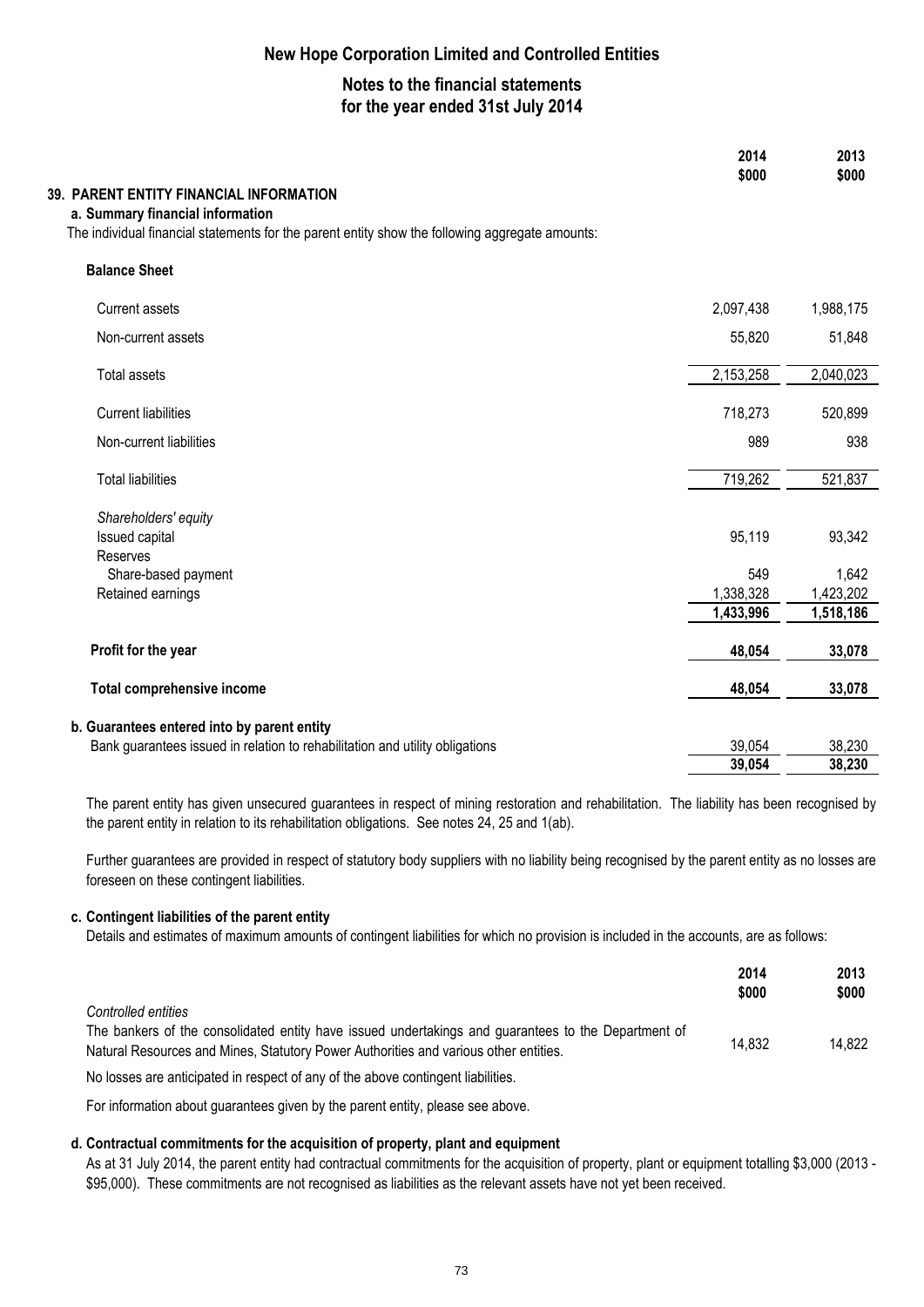# **New Hope Corporation Limited and Controlled Entities Notes to the financial statements for the year ended 31st July 2014**

### **40. DEED OF CROSS GUARANTEE**

During 2012, a number of entities within the Group entered into a deed of cross guarantee. New Hope Corporation Limited, Jeebropilly Collieries Pty Ltd, Acland Pastoral Co. Pty Ltd, New Oakleigh Coal Pty Ltd, New Acland Coal Pty Ltd, New Lenton Coal Pty Ltd, Andrew Wright Holdings Pty Ltd, Arkdale Pty Ltd and Queensland Bulk Handling Pty Ltd are parties to a deed of cross guarantee under which each company guarantees the debts of the others. By entering into the deed, the wholly-owned entities have been relieved from the requirement to prepare a financial report and directors' report under Class Order 98/1418 (as amended) issued by the Australian Securities and Investments Commission.

### **a. Consolidated statement of comprehensive income**

The above companies represent a "closed group" for the purposes of the Class Order, and as there are no other parties to the deed of cross guarantee that are controlled by New Hope Corporation Limited, they also represent the "extended closed group".

Set out below is the consolidated statement of comprehensive income for the year ended 31 July 2014 for the closed group consisting of New Hope Corporation Limited, Jeebropilly Collieries Pty Ltd, Acland Pastoral Co. Pty Ltd, New Oakleigh Coal Pty Ltd, New Acland Coal Pty Ltd, New Lenton Coal Pty Ltd, Andrew Wright Holdings Pty Ltd, Arkdale Pty Ltd and Queensland Bulk Handling Pty Ltd.

|                                                              | 2014<br>\$000 | 2013<br>\$000 |
|--------------------------------------------------------------|---------------|---------------|
| Revenue from continuing operations                           | 548,695       | 610,852       |
| Other income                                                 | 114           |               |
|                                                              | 548,809       | 610,852       |
| Expenses                                                     |               |               |
| Cost of sales                                                | (340, 235)    | (282, 870)    |
| Marketing and transportation                                 | (134,743)     | (139, 314)    |
| Administration                                               | (12, 208)     | (13, 287)     |
| Other expenses                                               |               |               |
| Profit before income tax                                     | 61,623        | 175,381       |
| Income tax expense                                           | (19, 338)     | (52, 015)     |
| Profit after income tax for the year                         | 42,285        | 123,366       |
| Other comprehensive income                                   |               |               |
| Items to be reclassified to profit and loss                  |               |               |
| Changes in the fair value of cash flow hedges, net of tax    | 14,477        | (39, 824)     |
| Transfer to profit and loss for cash flow hedges, net of tax | 13,958        | (10, 431)     |
| Other comprehensive income for the year, net of tax          | 28,435        | (50, 255)     |
| Total comprehensive income for the year                      | 70,720        | 73,111        |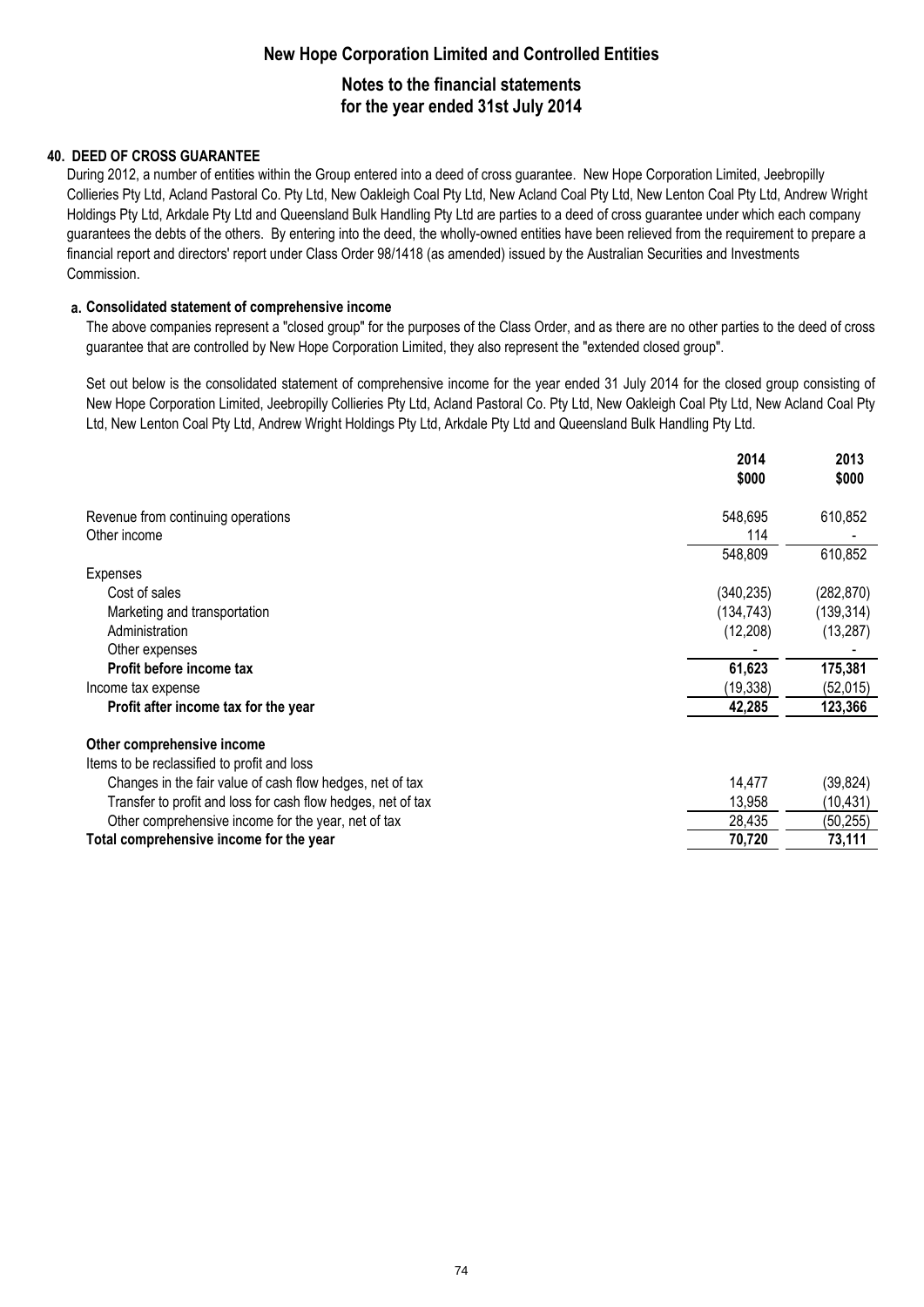### **Notes to the financial statements for the year ended 31st July 2014**

### **40. DEED OF CROSS GUARANTEE (continued)**

### **b. Consolidated balance sheet**

Set out below is a consolidated balance sheet as at 31 July 2014 of the closed group consisting of New Hope Corporation Limited, Jeebropilly Collieries Pty Ltd, Acland Pastoral Co. Pty Ltd, New Oakleigh Coal Pty Ltd, New Acland Coal Pty Ltd, New Lenton Coal Pty Ltd, Andrew Wright Holdings Pty Ltd, Arkdale Pty Ltd and Queensland Bulk Handling Pty Ltd.

|                                   | 2014<br>\$000    | 2013<br>\$000    |
|-----------------------------------|------------------|------------------|
| <b>Current assets</b>             |                  |                  |
| Cash and cash equivalents         | 50,244           | 18,746           |
| Trade and other receivables       | 355,031          | 331,158          |
| Inventories                       | 56,393           | 58,604           |
| Held to maturity investments      | 1,066,922        | 1,228,995        |
| Other                             | 62               | 106              |
| Total current assets              | 1,528,652        | 1,637,609        |
|                                   |                  |                  |
| <b>Non-current assets</b>         |                  |                  |
| Receivables                       | 2,576            | 2,775            |
| Other financial assets            | 248,183          | 248,183          |
| Derivative financial instruments  | 2,447            |                  |
| Property, plant and equipment     | 381,994          | 405,809          |
| Exploration and evaluation assets | 40,540           | 29,295           |
| Deferred tax assets               | 32,351           | 38,752           |
| Intangible assets                 | 8,204<br>716,295 | 9,411<br>734,225 |
| Total non-current assets          |                  |                  |
| <b>Total assets</b>               | 2,244,947        | 2,371,834        |
| <b>Current liabilities</b>        |                  |                  |
| Trade and other payables          | 108,169          | 123,102          |
| Current tax liabilities           | 40,641           | 54,258           |
| Provisions                        | 26,733           | 28,434           |
| Derivative financial instruments  | 3,255            | 29,721           |
| <b>Total current liabilities</b>  | 178,798          | 235,515          |
| <b>Non-current liabilities</b>    |                  |                  |
| Provisions                        | 44,916           | 41,853           |
| Derivative financial instruments  |                  | 11,707           |
| Total non-current liabilities     | 44,916           | 53,560           |
| <b>Total liabilities</b>          | 223,714          | 289,075          |
| <b>Net assets</b>                 | 2,021,233        | 2,082,759        |
|                                   |                  |                  |
| <b>Equity</b>                     |                  |                  |
| Contributed equity                | 91,023           | 89,246           |
| Reserves                          | 36,453           | 9,112            |
| Retained earnings                 | 1,893,757        | 1,984,401        |
| <b>Total equity</b>               | 2,021,233        | 2,082,759        |

### **41. EVENTS OCCURRING AFTER THE REPORTING PERIOD**

On 9 May 2014, an acquisition of Dart Energy Limited was initiated by IGas Energy Plc via an Australian Scheme of Arrangement on a share exchange basis. Prior to 31 July 2014, FIRB approval had been obtained and the scheme booklet released. Subsequent to 31 July 2014, a shareholder vote of IGas Energy Plc shareholders and Dart Energy Limited shareholders has been undertaken in respect of approving this Scheme of Arrangement at which the relevant voting thresholds were met for each. The disposal of the shares held by the Group in Dart Energy Limited remains subject to final administrative approvals of the Scheme of Arrangement.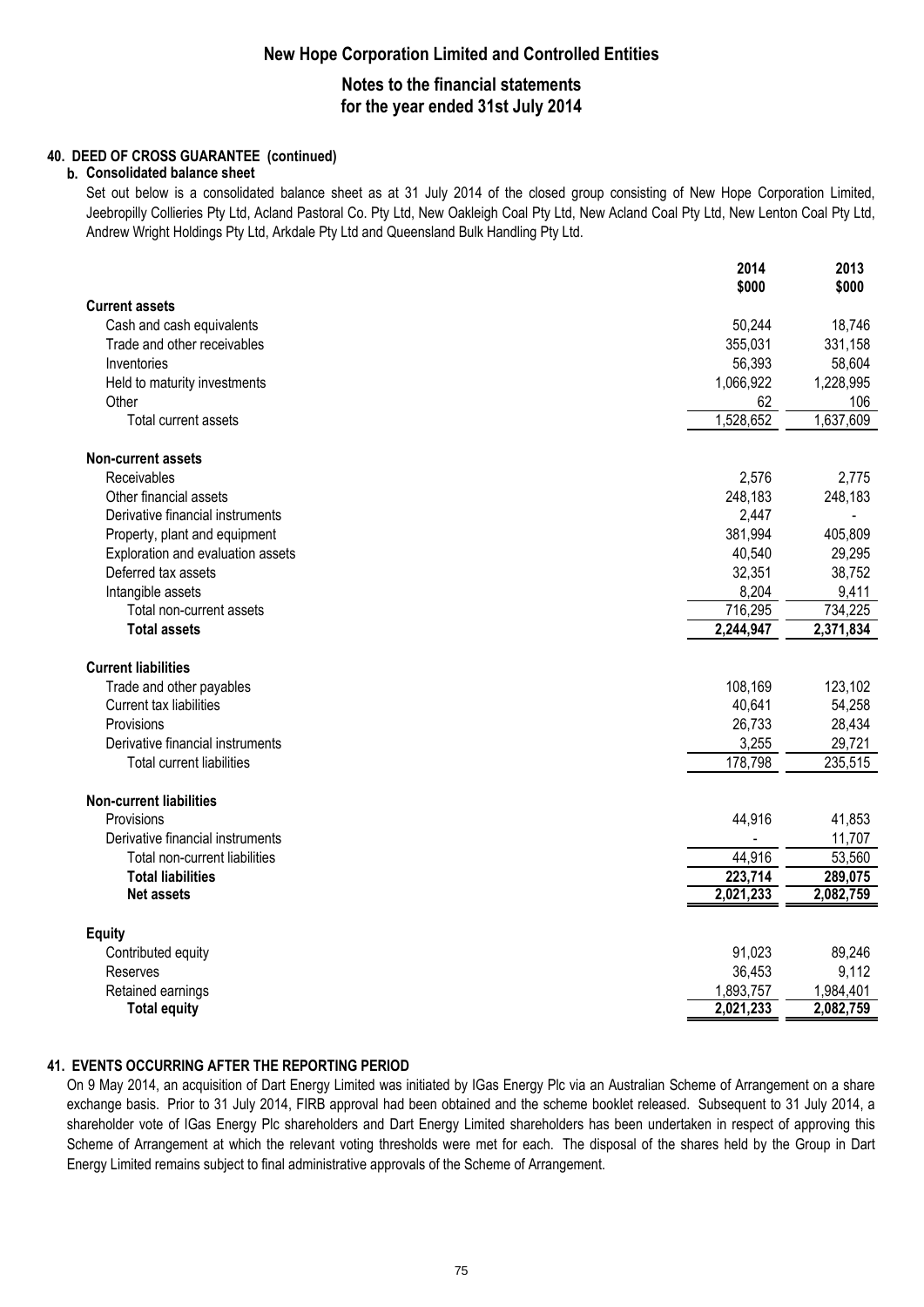# **New Hope Corporation Limited and Controlled Entities Directors Declaration**

In the Directors' opinion:

- a. the financial statements and notes set out on pages 31 to 75 are in accordance with the *Corporations Act 2001* , including:
	- (i) complying with *Accounting Standards* , the *Corporations Regulations 2001* and other mandatory professional reporting requirements; and
		- (ii) giving a true and fair view of the consolidated entity's financial position as at 31 July 2014 and of their performance, for the financial year ended on that date; and
- b. there are reasonable grounds to believe that the Company will be able to pay its debts, as and when they become due and payable; and

Note 1(a) confirms that the financial statements also comply with *International Financial Reporting Standards* as issued by the International Accounting Standards Board.

The Directors have been given the declarations by the chief executive officer and chief financial officer required by section 295A of the *Corporations Act 2001.*

This declaration is made in accordance with a resolution of the Directors.

R.D. Millner Director

S.J. Palmer Director

Sydney 22 September 2014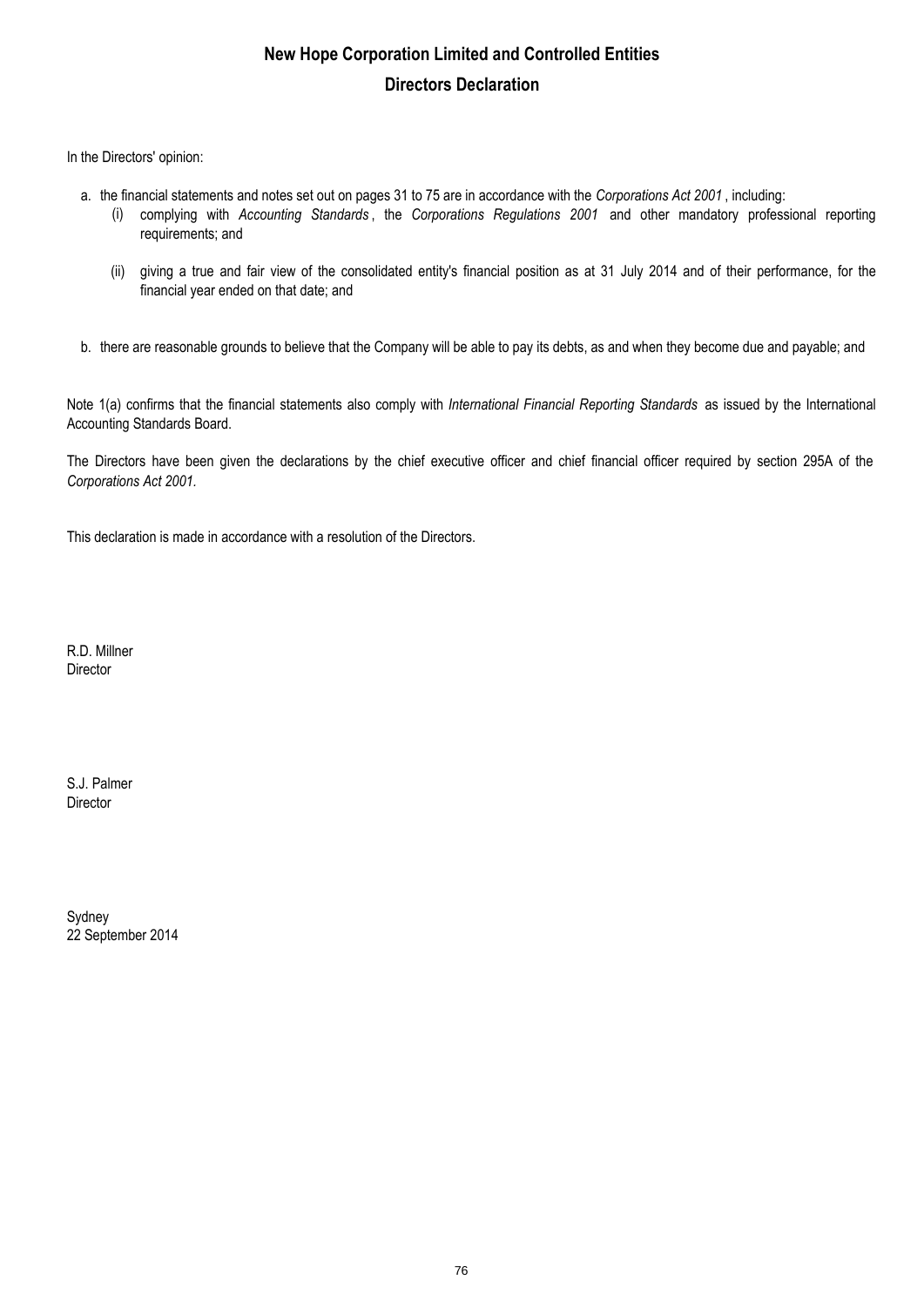

# **Independent auditor's report to the members of New Hope Corporation Limited**

# **Report on the financial report**

We have audited the accompanying financial report of New Hope Corporation Limited (the company), which comprises the consolidated balance sheet as at 31 July 2014, the consolidated statement of comprehensive income, consolidated statement of changes in equity and consolidated cash flow statement for the year ended on that date, a summary of significant accounting policies, other explanatory notes and the directors' declaration for New Hope Corporation Limited (the consolidated entity). The consolidated entity comprises the company and the entities it controlled at the year's end or from time to time during the financial year.

# *Directors' responsibility for the financial report*

The directors of the company are responsible for the preparation of the financial report that gives a true and fair view in accordance with Australian Accounting Standards and the Corporations Act 2001 and for such internal control as the directors determine is necessary to enable the preparation of the financial report that is free from material misstatement, whether due to fraud or error. In Note 1, the directors also state, in accordance with *Accounting Standard AASB 101 Presentation of Financial Statements* , that the financial statements comply with *International Financial Reporting Standards* .

# *Auditor's responsibility*

Our responsibility is to express an opinion on the financial report based on our audit. We conducted our audit in accordance with Australian Auditing Standards. Those standards require that we comply with relevant ethical requirements relating to audit engagements and plan and perform the audit to obtain reasonable assurance whether the financial report is free from material misstatement.

An audit involves performing procedures to obtain audit evidence about the amounts and disclosures in the financial report. The procedures selected depend on the auditor's judgement, including the assessment of the risks of material misstatement of the financial report, whether due to fraud or error. In making those risk assessments, the auditor considers internal control relevant to the consolidated entity's preparation and fair presentation of the financial report in order to design audit procedures that are appropriate in the circumstances, but not for the purpose of expressing an opinion on the effectiveness of the entity's internal control. An audit also includes evaluating the appropriateness of accounting policies used and the reasonableness of accounting estimates made by the directors, as well as evaluating the overall presentation of the financial report.

We believe that the audit evidence we have obtained is sufficient and appropriate to provide a basis for our audit opinion.

### *Independence*

In conducting our audit, we have complied with the independence requirements of the *Corporations Act 2001* .

### *PricewaterhouseCoopers, ABN 52 780 433 757*

*Riverside Centre, 123 Eagle Street, BRISBANE QLD 4000, GPO Box 150, BRISBANE QLD 4001 T: +61 7 3257 5000, F: +61 7 3257 5999, www.pwc.com.au*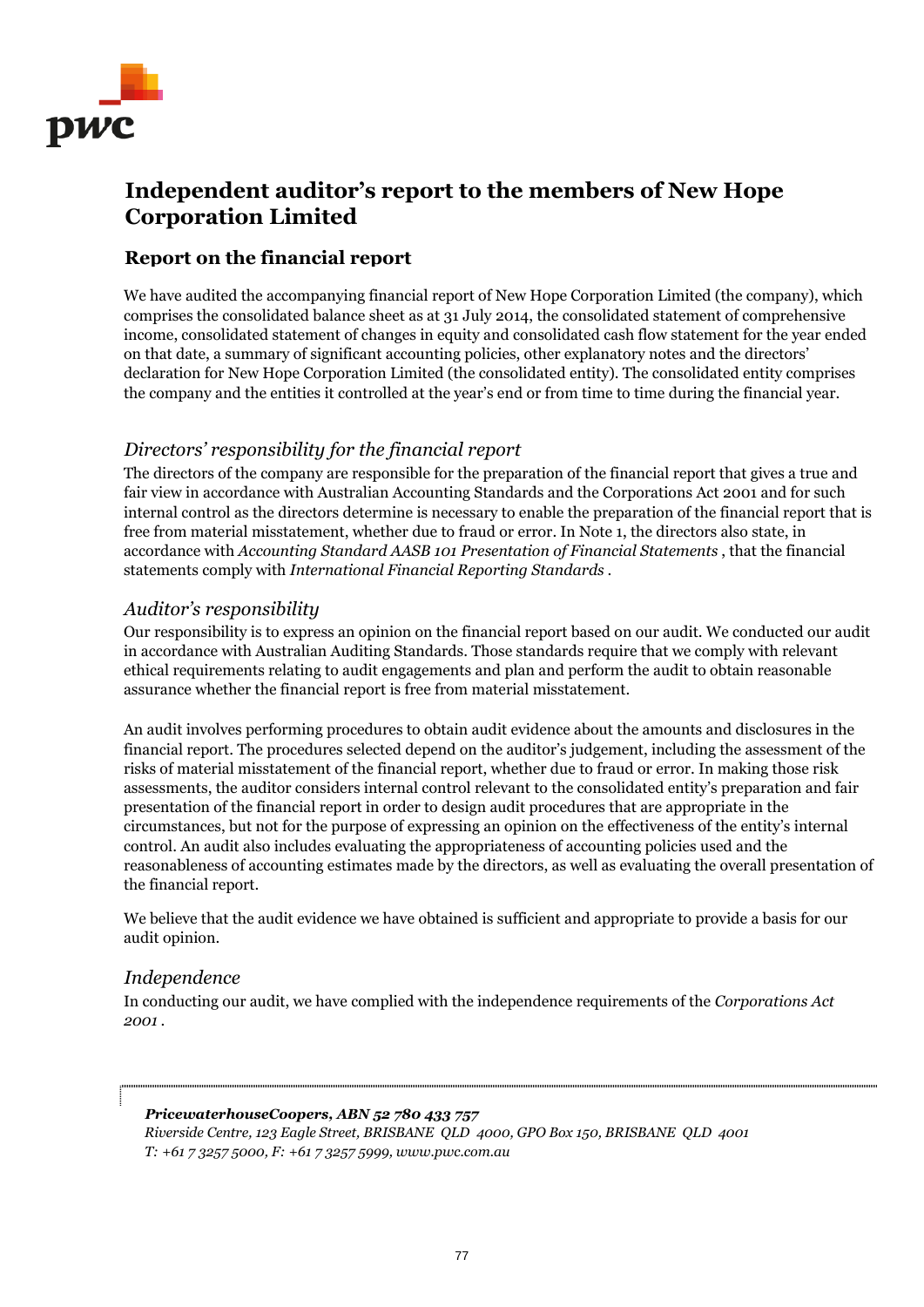

*Auditor's opinion* In our opinion:

- (a) the financial report of New Hope Corporation Limited is in accordance with the *Corporations Act 2001* , including:
	- (i) giving a true and fair view of the consolidated entity's financial position as at 31 July 2014 and of its performance for the year ended on that date; and
	- (ii) complying with Australian Accounting Standards (including the Australian Accounting Interpretations) and the *Corporations Regulations 2001* ; and
- (b) the financial report and notes also comply with International Financial Reporting Standards as disclosed in Note 1.

# **Report on the Remuneration Report**

We have audited the remuneration report included in pages 14 to 22 of the directors' report for the year ended 31 July 2014. The directors of the company are responsible for the preparation and presentation of the remuneration report in accordance with section 300A of the Corporations Act 2001. Our responsibility is to express an opinion on the remuneration report, based on our audit conducted in accordance with Australian Auditing Standards.

### *Auditor's opinion*

In our opinion, the remuneration report of New Hope Corporation Limited for the year ended 31 July 2014, complies with section 300A of the *Corporations Act 2001* .

PricewaterhouseCoopers

Simon Neill Partner

Sydney 22 September 2014